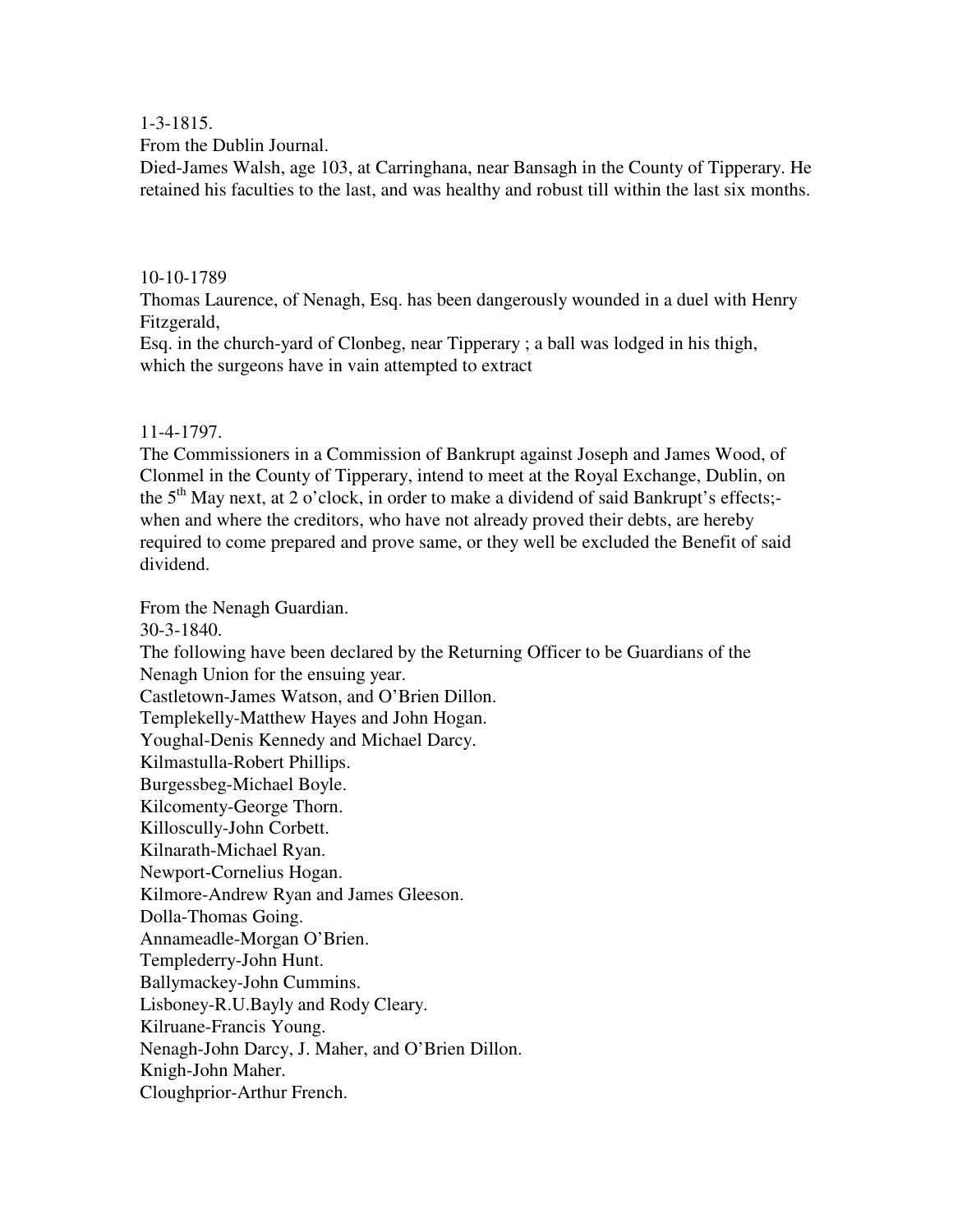Ardcroney-Darius Hogan. Kilbarron-Patrick Needham. Terryglass-Michael Hogan. Borrisokane-Daniel Hoctor. Cloughjordan-W.H.Head and Ed. Kennedy.

# 6-5-1839.

The following were appointed by Grand Jury at Nenagh Spring Assizes in 1839 to be associated with the Magistrates at Road Sessions for the North Riding of Tipperary.

## Owney and Arra.

John Sparling, S.H.Atkins, Denis Kennedy, John Brien, James Watson, J. Waller, Robert Gunsell, Robert Young, Finch White.

#### Upper Ormonde.

John Shortt, John Hunt, W.C. Crawford, John Quinn, Thomas Going, A. Gavin, M. Kennedy, T. Hackett, T. Ryan. John Costello.

### Lower Ormonde.

James Sheppard, William S. Trench. Thomas B. Stoney. Thomas G. Hemsworth. Thomas G. Prendergast. John Brereton. George Smith. Robert Robinson. M. Thompson. Anthony Parker.

### Ikerrin.

John Lloyd. George Roe. Frederick Jackson. William H. Hutchinson. Daniel Falkiner. John Willington. James Middleton. Robert Lloyd. Henry Bridge. George Bennett.

### Eliogarty.

Theo. Bennett. Henry Langley. Samuel Cooke. Patrick Finnelly. Thomas Kirwan. Patrick Finn. Richard M. Carden. Thomas Bennett. Patrick Fogarty. Ml. Lidwell.

### Kilnemanagh (Upper Half).

F. Phelan, T. Crowe. Richard Bourke. P. Cahill. John Cormick. P.M.Bride. John H. Harden. George Hodges. Wm. Ryan. John Kennedy.

### 1-8-1834 Clonmel Advertiser.

Daring Outrage.—On Tuesday night, the 22nd instant, four men, two of whom were armed, went to the house of a man named Quin, *on* the lands of Knockperry, and effected an entrance by breaking the door with stones. They dragged Quin out, and conveyed him away some distance, whilst a second party attacked the house and levelled it to the ground. They also levelled a stone wall enclosing a field in which the house was built. When their work of devastation was effected, they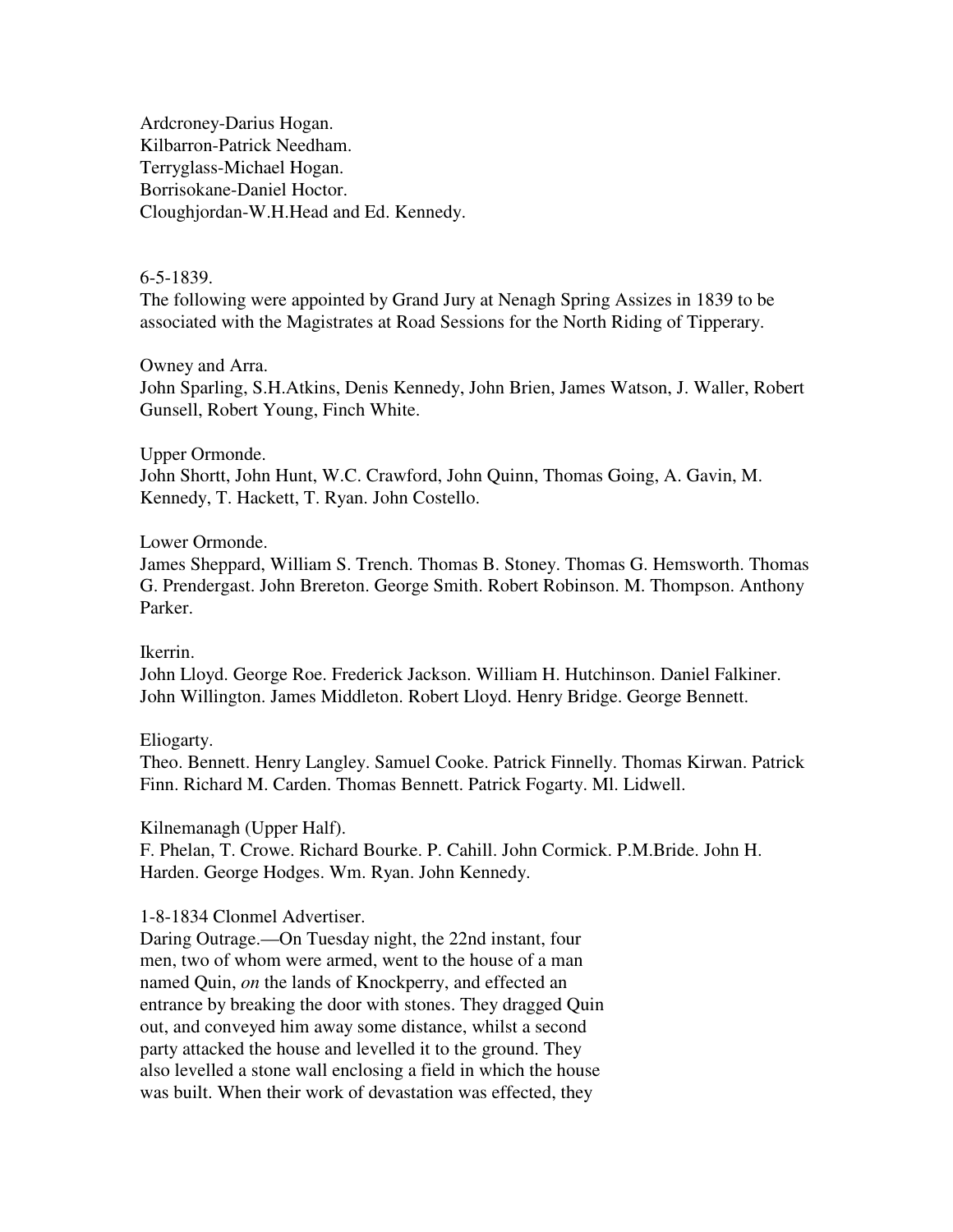fired a few shots, and enlarged their prisoner without having offered any violence to his person.

4-12-1837 From the Clonmel Advertiser.

On Monday night a large party of armed men went to the lands of Ballylynch, about a mile from Carrick, where the property of Michael Harney was under seizure for rent due to the Earl of Clonmel, and fastened up the keepers while they took away every particle of property that had been seized. They were, doubtless, the friends of Harney, and fired several shots, to show that they were armed to meet any resistance that might be attempted on the part of the keepers.

We regret to learn that a woman of the name of Cross, who resided at Ballyhurst, near Tipperary, was killed on Friday night last by some inhuman wretches as yet unknown who fired at random into their house as they passed it.

6-12-1833. From the Tipperary Free Press.

Arrest of Desperadoes. The police stationed at Ballycahill, having got information of certain persons-being in arms , and evidently intent on something dreadful, proceeded on Tuesday night, the 36th instant, to the home of a man named Cullough, at Ballinahow, where they succeeded in arresting four men of desperate character, having in their possession three guns and one pistol, all in order, primed and loaded, and, together with Cullough, his wife, and daughter, marched them all prisoners to Thurles next day, with their arms tied on their backs. It is remarkable, that though there were but five policemen on the occasion, the ruffians made no resistance. It is rumoured that a clue will be discovered to their intentions, which were so fortunately frustrated on this occasion, and much good may be expected from this circumstance, as it is probable these fellows were the nucleus of a body preparing to keep the country disturbed for the winter.

# 7-4-1841 From the Tipperary Constitution.

During Service on Sunday last, the house of James Carbery, steward to W. Roe, Esq., of Rockwell, was attacked by an armed party.. The door being broken, a man with his face blackened entered, and presenting a gun at the breast of the maid-servant, who was the only person at home, demanded arms. On her saying there were none, he seized her by the hair and forced her into a closet, locked the door, and commenced a very diligent search. The girl contrived to make her escape to Rockwell House; and was hotly pursued by the ruffian, who fired at her, hut without effect. The Marquis of Waterford and the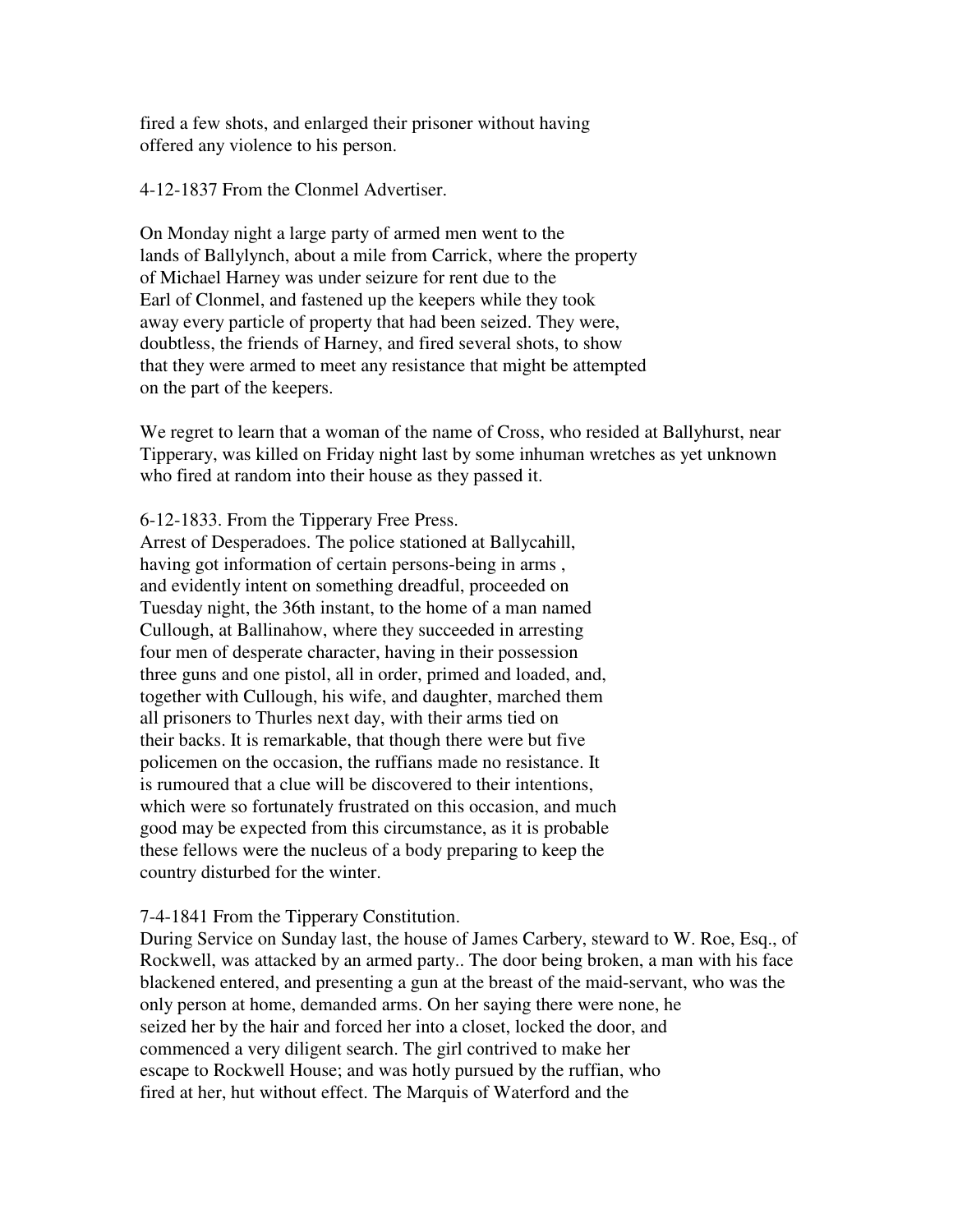Reverend Mr. Mandeville, returning from New Melton Church, heard of the outrage : his Lordship proceeded forthwith in pursuit; and after a run of a mile and a half over a stiff country, accounted for his man in the house of Denis Hogan, at the commons of Cashel; where, on entering, his Lordship said, " Come along, old chap ! you should have washed your face a little better." As soon as he brought the prisoner to the high-road, he placed him in his phaeton, which his servant followed with in. the direction of the chase. His Lordship drove him to Rockwell ; where he was fully identified, and committed for trial at next Assizes. Two other fellows have since been arrested by Captain Nangle.

#### 9-3-1741

Deserted the  $17<sup>th</sup>$  Feb. 1741-2, from Hon. Col. Alexander Rose's regiment of Dragoons, William Burgess, born at Carrick-on-Suir, in the County of Tipperary, aged 20 years, 5 feet 11 inches high, of a fair consumptive Countenance, black full eyes, long black hair, with a mixture of grey, but has since cut off his hair, and wears a wig, thick lips, high nose, and sharp faced. Whoever secures the above deserter, and gives notice thereof to Capt. Theophilus Desurisay?, at his Office on Cork-Hill, shall have 40/- reward. And if he returns to the Troops before the  $10^{th}$  April 1742, he will be pardoned.

#### 8-2-1731.

Whereas John Carleton, late of Darling-Hill, in the County of Tipperary, did by his last will and testament, devise unto Robert Marshall, of Clonmel, esq., and to John Perry, of Woodroof, Esq., both in the County of Tipperary aforesaid, the lands of Butler's land, containing 43 acres and 8 perches, Loghnagor containing 20 acres and 24 perches, and Tullough, alias Tulloe, containing 119 acres in trust, with all convenient speed to dispose of the same, with as much as can be got for the same, for the uses in the said will mentioned.

Now we the said Robert Marshall and John Perry, in pursuance of the said trust, will on the third day of the next assizes to be held in Clonmel, between the hours of 12 and 1 o'clock, set up the freehold inheritance of the said lands to sale by cart to the highest and fairest bidder, at the house of Mr. Theobald Lewis in Clonmel aforesaid.

Note, the lands of Butler's lands and Loghnagor, were bought from the trustees appointed to sell the forfeited estates in Ireland, and were set to David Low, late of Fethard, Esq., the  $27<sup>th</sup>$  August 1728, by the said John Carleton, as both containing 53 acres 32 perches, more of less, for the term of 99 years, commencing the  $1<sup>st</sup>$  day of May, 1728, or during the lives of the said David Low, Hamilton and James Low, his 2<sup>nd</sup> and 3<sup>rd</sup> sons, which shall happen first, at the yearly rent of £21.10.0., payable half yearly.

The lands of Tullough, alias Tulloe, containing 119 acres, were set by the aforesaid John Carleton, deceased, to John Gibbs, deceased, the  $5<sup>th</sup>$  Nov. 1724, for the term of 31 years, from the  $1<sup>st</sup>$  May, 1724, at a yearly rent of 7/- per acre, for the said 119 acres, and all Charges, except Quit Rent, Crown rent, and Chief rent.

Said lands are situate in the Barony of Middle Third in the County of Tipperary aforesaid, within a mile of the town of Fethard.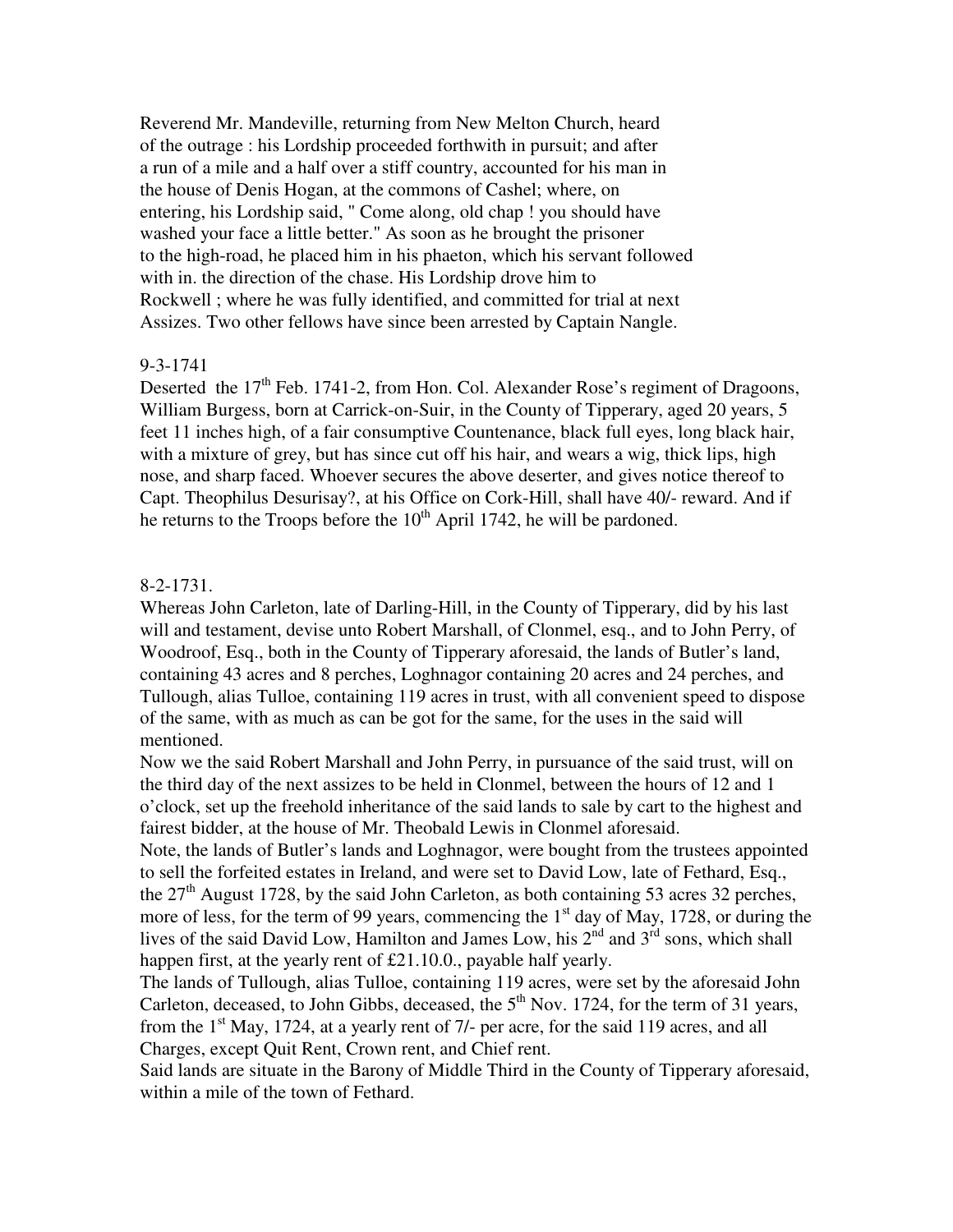One Moiety of the purchase money to be paid down, and the other Moiety in a month after the deeds are executed.

#### 9-9-1843. From the Nenagh Guardian.

ROBBERY OF ARMS AND GALLANT CAPTURE BY THE PEASANTRY. On Sunday last, about eleven o'clock, a party of five armed men, with their faces blackened, entered the house of John Cormack, of Cureeny, an aged and respectable farmer, holding land under Lord Dunalley and Mr. T. B . Dancer, whose residence is in the very heart of the mountains, about seven miles from Nenagh. They took away two guns and one pistol which were duly registered. There was only a servant boy in the house at the time named Patrick M'Loughney, whom they placed on his knees and threatened with death if he offered any resistance After they departed M'Loughney gave the alarm when the neighbours assembled and gave chase after the robbers. After a long and harassing pursuit, having the Terrys in their view all through, they crossed over Reiska Mountain and on the top of Banquet-hill closed in upon the party endeavouring to escape. One of the ruffians presented a pistol, but he was too closely pressed, and three of t he five fellows were surrounded and captured. When taken, there were found in their possession two pistols and one of t h e stolen guns. They had thrown away the other gun, but went back and showed where it was. The two who escaped had taken with them the pistol belonging to Cormack ; t h e two pistols found upon the others were their own. About this time Thomas Cormack, one of John's sons, who resided with his father, came up, and identified the two guns as his property. They then bound the prisoners' arms, strapped the stolen guns on t he backs of two of them, and marched them, with an escort of about two hundred of the country people, who had come out of the chapel and who followed in the pursuit, and having called at a police-station on their way, lodged their prisoners safely in the bridewell of Newport. The parties who, in conjunction with Cormack's sons, effected this gallant capture, deserve much praise, and it fully proves that when left to their own sense of public duty, and not tampered with by designing people, the peasantry of Ireland are as capable of acting right as any other on the face of the globe. The pursuing party were tenants on the estate of Mr. Richard Uniacke Bayly, and the captured party were from the parish of Ileagh, in the Borrisoleigh district, two of whom were named Ryan, and one Maher. They have been fully committed to Nenagh gaol for trial at next assizes.

#### 12-1-1840 Nenagh Guardian.

Murderous Assaults.—On Christmas night three men rushed into the house of Laurence Kennedy at Ballough, in the barony of Lower Ormond, and, without any provocation, assaulted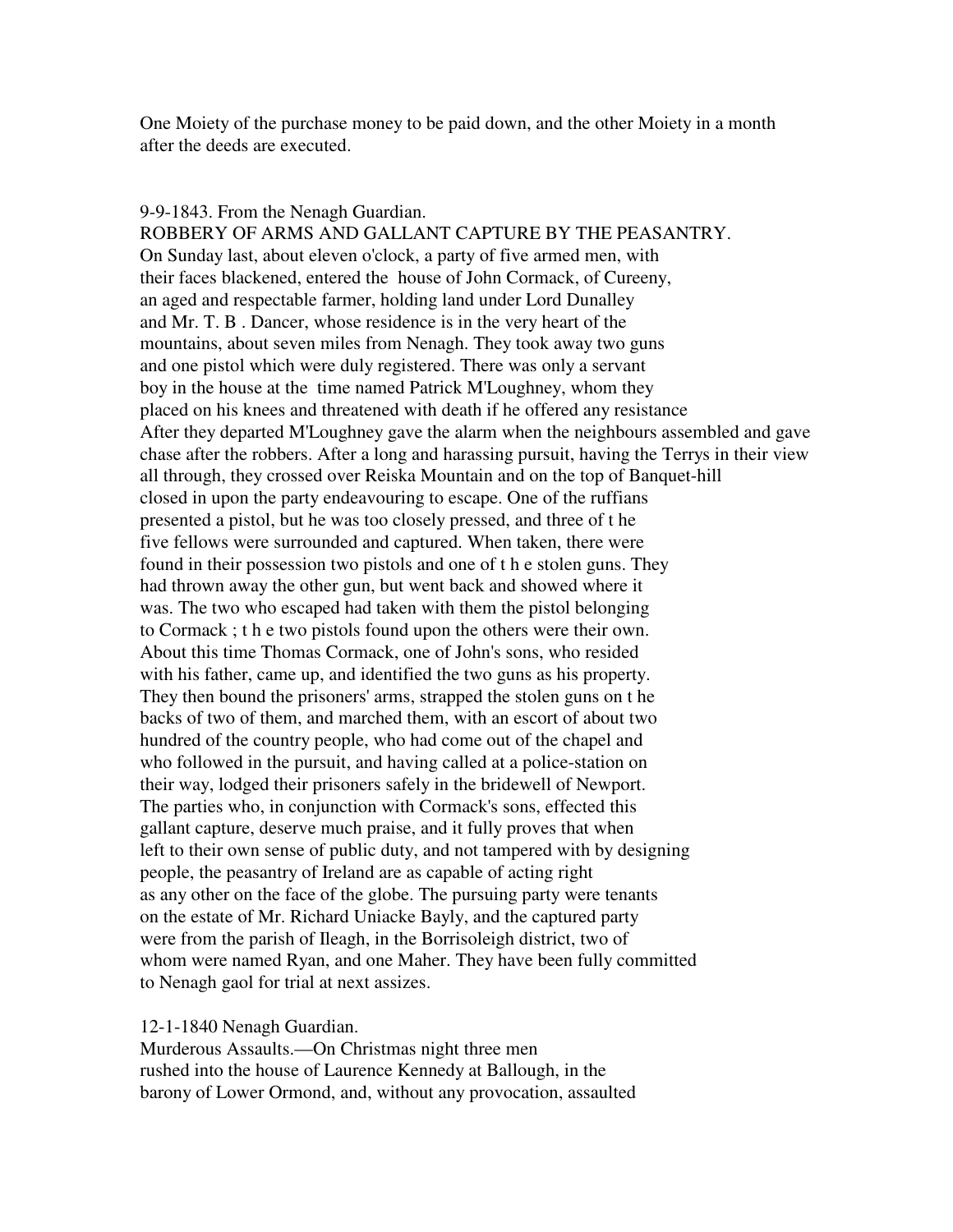him, inflicting two severe wounds on him with oak wattles. On Saturday evening last, the market-day of Birr, as Wm. Roche, a peddler, was taking down a standing which he had erected for the sale of his goods, some person, at present unknown, came behind him, and, with a stone or some blunt instrument, inflicted a severe wound on the back of his head. Roche was immediately conveyed to the hospital, where he lies dangerously ill. No hopes are entertained of his recovery.

In the far-famed tranquil locality of that most celebrated talisman, Mr. Ashton Yates, Carney, near Borrisokane, a party consisting of seven men, all armed, forcibly entered the house of a man of the name of Costello, and demanded fire-arms ; on being told there were none in the house, they made a search themselves, but ineffectual, as Costello had fortunately lent his gun to a neighbour to shoot crows, or it may be something else that was obnoxious. The house of a man named Stanley, at Springfield, a care-taker of Daniel Falkiner, Esq., was entered by a number of armed men on the above night (it is supposed the same party), who took from him a gun.

#### 14-12-1842

"On the night of last Wednesday, between the hours of six and seven **o**'clock, **a** middle-sized stout-looking man, wrapped in a whitish frieze riding-coat, came to the house of Michael Hanly, of Green Hall, and asked the way **to a** neighbouring townland. Hanly and his wife were sitting **at** the fire **at** the time, and the latter-said she did .not know where **it** was; but the husband stood **up**  and approached the door, when the strange man advanced **a** few paces, presented **a** gun, and having ordered him to stand back, discharged its contents **at**  him, exclaiming at the same time, with a growl of fiendish exultation, \* Take t h a t ! ' Hanly staggered to the fire, and fell to the ground, crying that **he** was killed. The man stood for **a** moment **at** the door, watching the motions **of** his victim, before he departed. His wife rushed out distracted, **to a** house that was within a hundred yards of her, crying Help but when she came near **it**  she was so assailed with stones that she was obliged to retire. She then ran **to a** relative's house, which was at **a** much greater distance. When she returned, she found her husband in **a** most appalling condition. Hanly met his dreadful fate on account of land which he took from Mr. White of Green Hall, and from which some refractory tenants had been ejected. About six months ago, the tongue was cut out of a horse belonging to him; and the observation which fell from the lips of one of the sympathizers, in the hearing of a Policeman, was, we understand, that **'it** was a pity that **it** was not out of himself **it** had been cut.' At a more recent period, a large party of men came at night into his potato-field, and pulled up the stalks, and trampled so on them as to render them useless to him."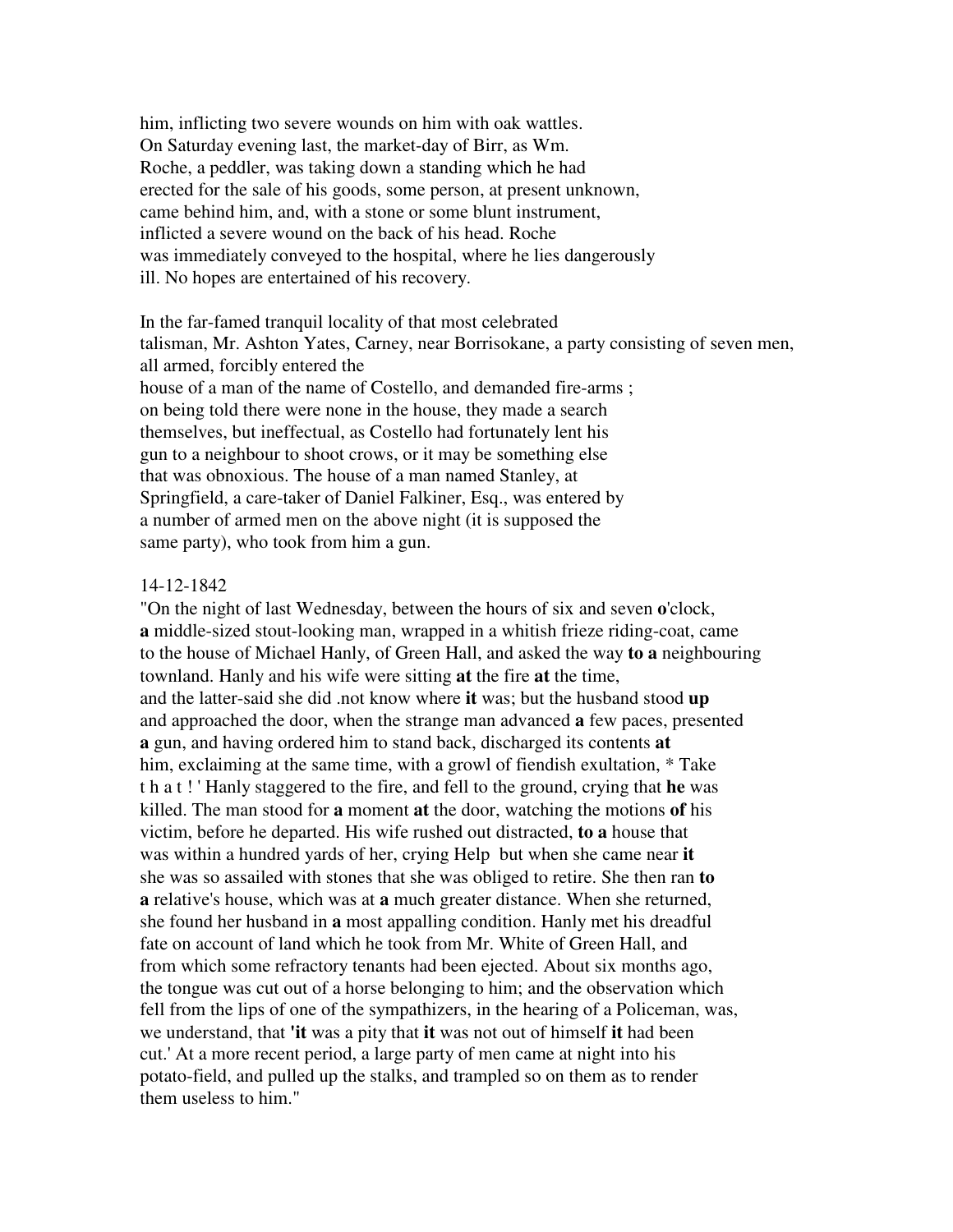A less successful attempt to murder **a** land-agent—

Thursday evening between four and five **o**'clock as Mr. Joseph Baxter, senior, Kilcoleman, was on his way home from Nenagh, he was met on the road by three men, **who** first knocked him off his horse with stones, and then discharged two pistols at him. The third ruffian placed the muzzle of his pistol at his ear: **it** having hung fire three times, he reversed the weapon, and beat the prostrate man on the head with **it** in an unmerciful manner. Some country people now appearing in view, the blood-thirsty savages proceeded onward, under the impression that the victim was either dead or mortally wounded. Mr. Baxter owes his escape, under Providence, to his cloak, in which his head got enveloped when tumbled from his horse. After the two shots being fired, neither of which had fatal effect, he remained motionless, and the sanguinary miscreants considered that it was impossible for him to escape."

#### A Rockite Notice

An evening or two ago, between the hours of nine and ten o'clock, three men came to the house of Mr. John Gleeson, baker, **of** this town. One of them having entered, handed Mr. Gleeson a notice, which he refused to take, saying that it was not for him. There was a person standing in the shop, who began to laugh , when the Rockite gave him a blow on the side of the head, which tumbled him, and then put his hand to his side-pocket, pulled out a pistol, and held it to Mr. Gleeson, commanding him to take the notice at his peril; and then the three ruffians decamped. The purport of the notice was, to discharge a man in Mr. Gleeson's employment.

A few nights ago, an unoccupied house belonging to Mr. Blake, of Kilebeg, near Modreeny, was maliciously set on fire, and burned to the ground."

#### 29-1-1842

Savage attempt to Murder.—On last Monday, the 17th inst., there was a savage attempt made to murder Edward Gaynor, a young man, in the vicinity of this town. He was ploughing in a held opposite his father's house, at Ballinaclough, when four miscreants, three of whom were armed with pistols, compelled him to kneel in the " scrape ;" while in this posture, two of them discharged their pistols close to the lower region of the belly, and lodged three balls in that part of his body. One of the balls passed from the left hip across to the right thigh, doing severe and serious injury in its course. The third pistol was then discharged at the horses, but without any other effect than that of causing them to plunge madly through the field. Supposing their victim to be lifeless, the sanguinary wretches retired in the direction of Kilcarey, in the burial ground of which place they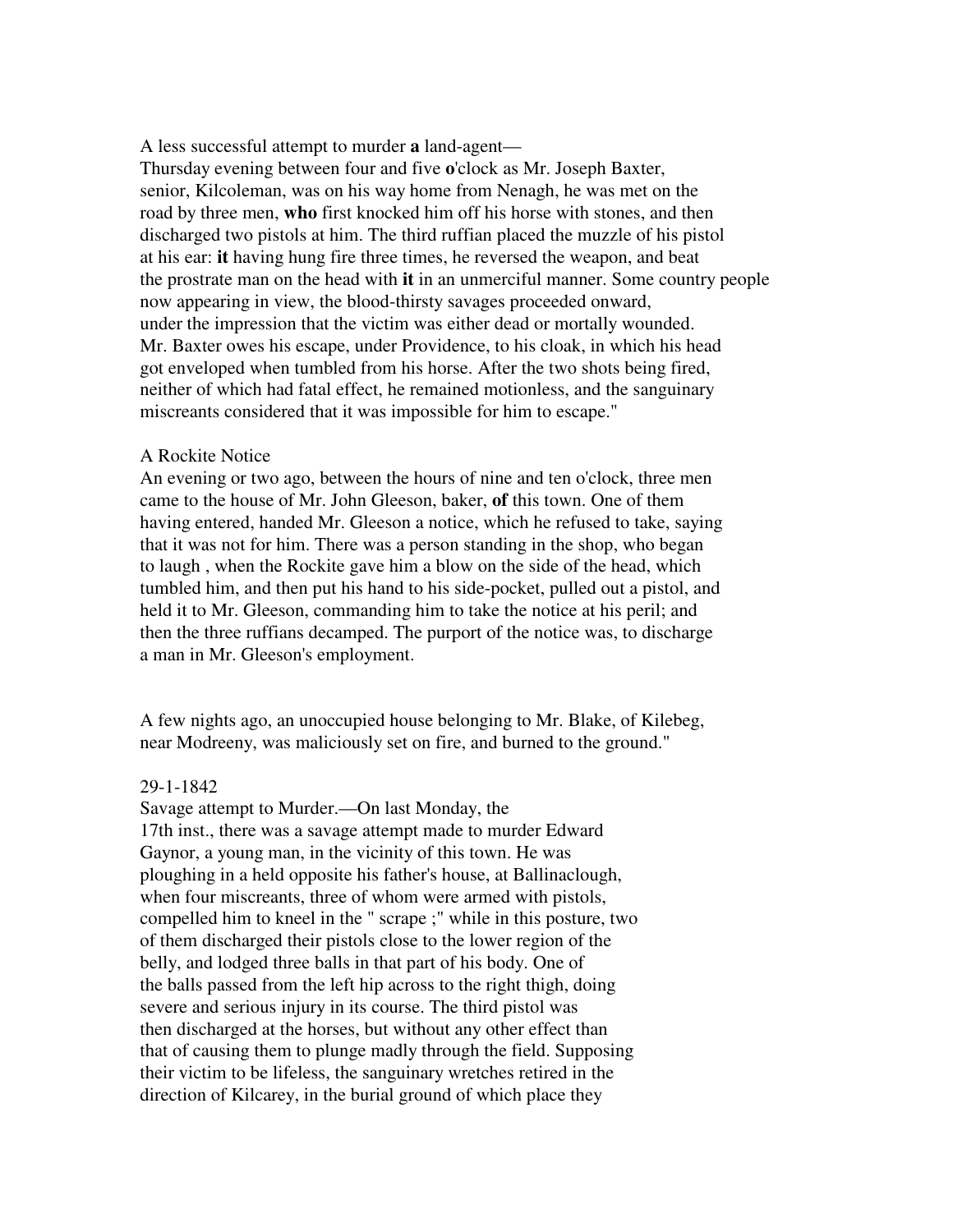made a pause, as if to hold a consultation before they separated. Gaynor still survives—having received prompt surgical aid, hopes are entertained of his recovery. There was a similar attack made on this young man and his father on the previous day was twelve months, as they, were on their way home from the quarter sessions of this town. Two men, named Boland, were tried for the attempted murder at the last spring assizes, but from either an unwillingness or an inability on the part of the young man who now lies dangerously wounded, to identify them, they were acquitted. Four men have been apprehended on suspicion of being concerned in this outrage. It is evident that an undercurrent of ribbonism and illegal confederacy still exist to a greater or lesser degree amongst the peasantry, which nothing but the most rigid infliction of punishment can stop.

### *12-8-1829. Tipperary*

Return of outrages committed in the barony of Upper Ormond and County Tipperary within the month of July 1829; —

On the night of the 2d the house of Patrick Dwan, of Ballintoher, within one mile of the town of Nenagh, was forcibly entered by four armed men, who robbed the house of wearing apparel and every other moveable article therein.

On the 12th, about twelve o'clock at noon, the house of Nicholas Kennedy, of Connligh, near the Silver mines, was entered by four armed men, who robbed the house of two guns, the property of the said Nicholas Kennedy.

On the evening of the 13th Mr. John O'Brien, attorney, was attacked in the town of Nenagh by a most lawless mob, who, in all probability, would have killed him were it not for the interference of a magistrate who happened to be by at the moment. The only cause assigned for this outrageous attack on Mr. O'Brien is that he was employed on behalf of the police at the inquest lately held in Borrisokane, relating to the recent fatal affrays of that town.

On the night of the 15th the house of Mr. Francis Young, of Ballygibbon, was entered by four armed men, having their faces blackened, who robbed the house of one gun.

On the night of the 19th the house of Owen Coffey, a very industrious and respectable farmer, was maliciously burned on the lands of Kilkinnane, within about four miles of the town of Nenagh. The only cause assigned for this outrage is, that Coffey became tenant to those lands from which the widow Corcoran was ejected.

On the night of the 20th the house of James Henzey, of Killinafinch, was entered by ten armed men, having their faces blackened, who robbed the house of cash, amounting to 4/. 10s., a quantity of bacon, and wearing apparel.

Un the night of the 22d the house of Murty Hogan, of Baultheny, within three miles of the town of Nenagh, was attacked by an armed party, who demanded a gun ; and, on being refused, fired a shot through the door, which severely wounded Hogan's wife on the head.

Three of the police party stationed at Ballymacky, in this barony, having proceeded to the lands of Killenskera, within one mile and a half of the above station, to execute a levy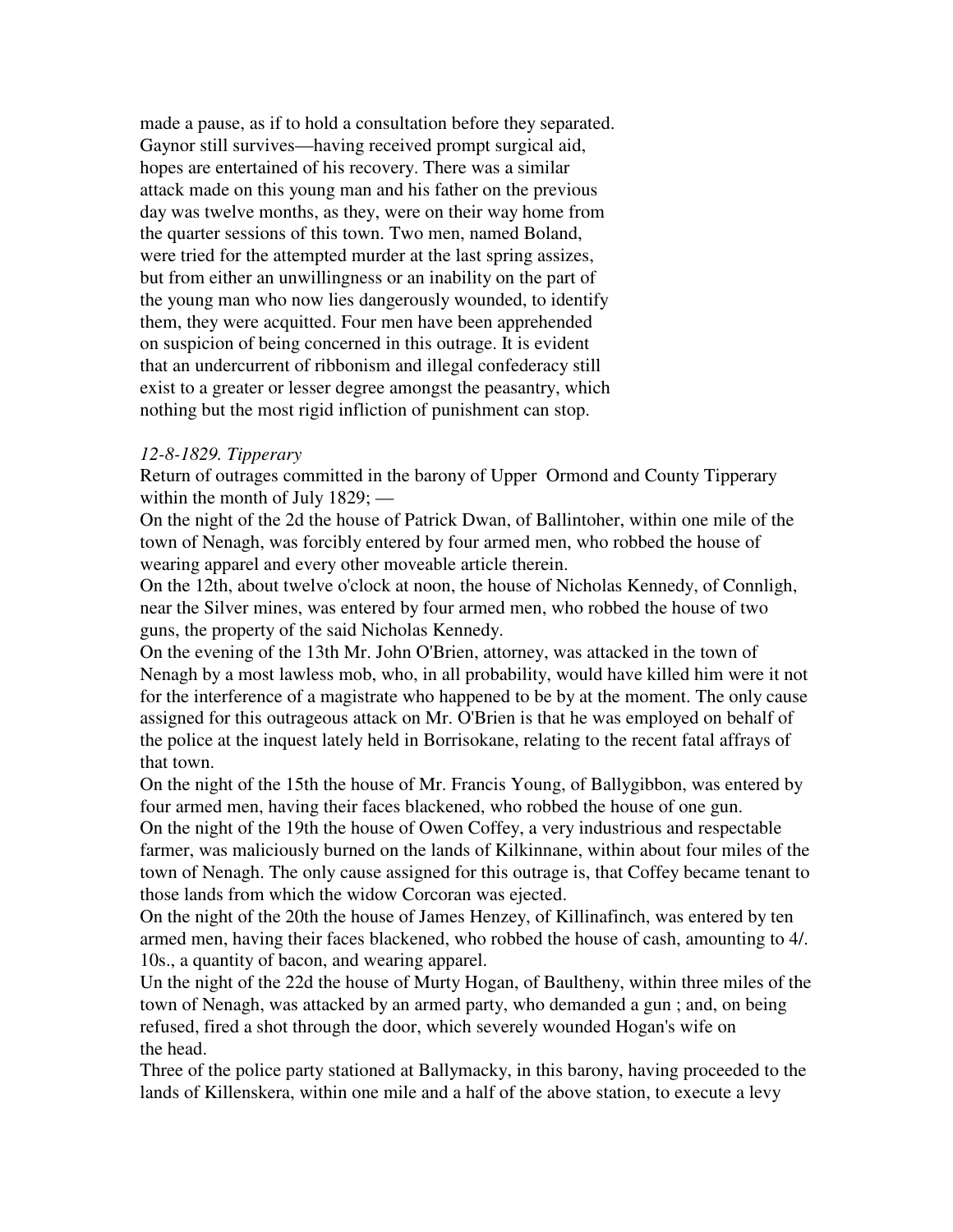warrant on the 29th, and having, through compassion to the defendants in the warrant, given further time for payment thereof, were returning home in the most quiet and orderly manner, when, to their utmost surprise, they were attacked by a mob of persons, who turned out of a bog adjoining the above lands, and being over one hundred in number, and armed with slains, pitchforks, and stones, did, with these weapons assault, wound, and grievously injure, these unfortunate men in such a barbarous and inhuman manner that two of them are despaired of by their medical attendant\*. The most prompt measures to secure the perpetrators of this horrid deed were taken by Mr. Brereton and Mr. Willington, two magistrates of the county, who were accompanied by Mr. Kittson, the chief constable of the barony of Upper Ormond, and twenty of the police under his command, and by Lieutenant Stopford, of the 62nd Regiment**,** stationed at Nenagh, and twenty-one of the soldiery of that regiment despatched the same night to the neighbourhood where the outrage was committed, when they succeeded in apprehending twenty-six, men, fourteen of whom were fully identified and finally committed. On Saturday the 1st of August a great number of persons, amounting to over 100, proceeded to search the houses of Protestants in the neighbourhood of Ballymachy, four miles from Nenagh, in search of a man of the name of Lidwell, who **is** accused of being in the house of Ledger, at Borrisokane, when three men were shot. On Sunday morning another party, armed with scythes, swords, &c. proceeded to search the same houses about three o clock in the morning. On coming to the police barrack at Ballymachy they demanded admittance. On being refused they declared if they were prevented from making their search they would tear down the barrack; they were permitted to search, as there were only two men in the barrack taking care of the wounded policemen; they thenproceeded to the house of the Rev. Mr. Saunderson, whose house they searched; they robbed his garden, and did other damage.—

### 13-10-1821. From the Clonmel Advertiser.

THE INGENIOUS CULPRIT.—A singular and successful instance of deception occurred in the dock at our Clonmel assizes. One of the prisoners, named John Barrett whose trial and acquittal we reported on Wednesday last, was charged with having, on the 1st of December last, robbed one Thomas Fitzmartin, on the high-way, of a 30s. note. The prosecutor has been a very poor man, possessed of only one ass, which he had sold for 30s. He received the price, and was found by the prisoner in Caher. They slept in the same house, and the poor man was, on the day following, stopped by the prisoner on his road to Clonmel, and robbed of this 30s. note. The trial was called on ; the witness stepped on the table, and noticed the prisoner's *dress* and appearance. He then turned his back to the dock, addressed the Judge and Jury, and related his story, which occupied some time. In the meantime the prisoner slunk backwards from the bar to the furthest extremity of the dock, and adroitly exchanged all his clothes with another prisoner, named Edward Collins (who stood indicted for cow-stealing), and then quietly returned to the bar. The poor old witness having finished his story, was lastly called upon in the usual manner to take the rod and identify the robber.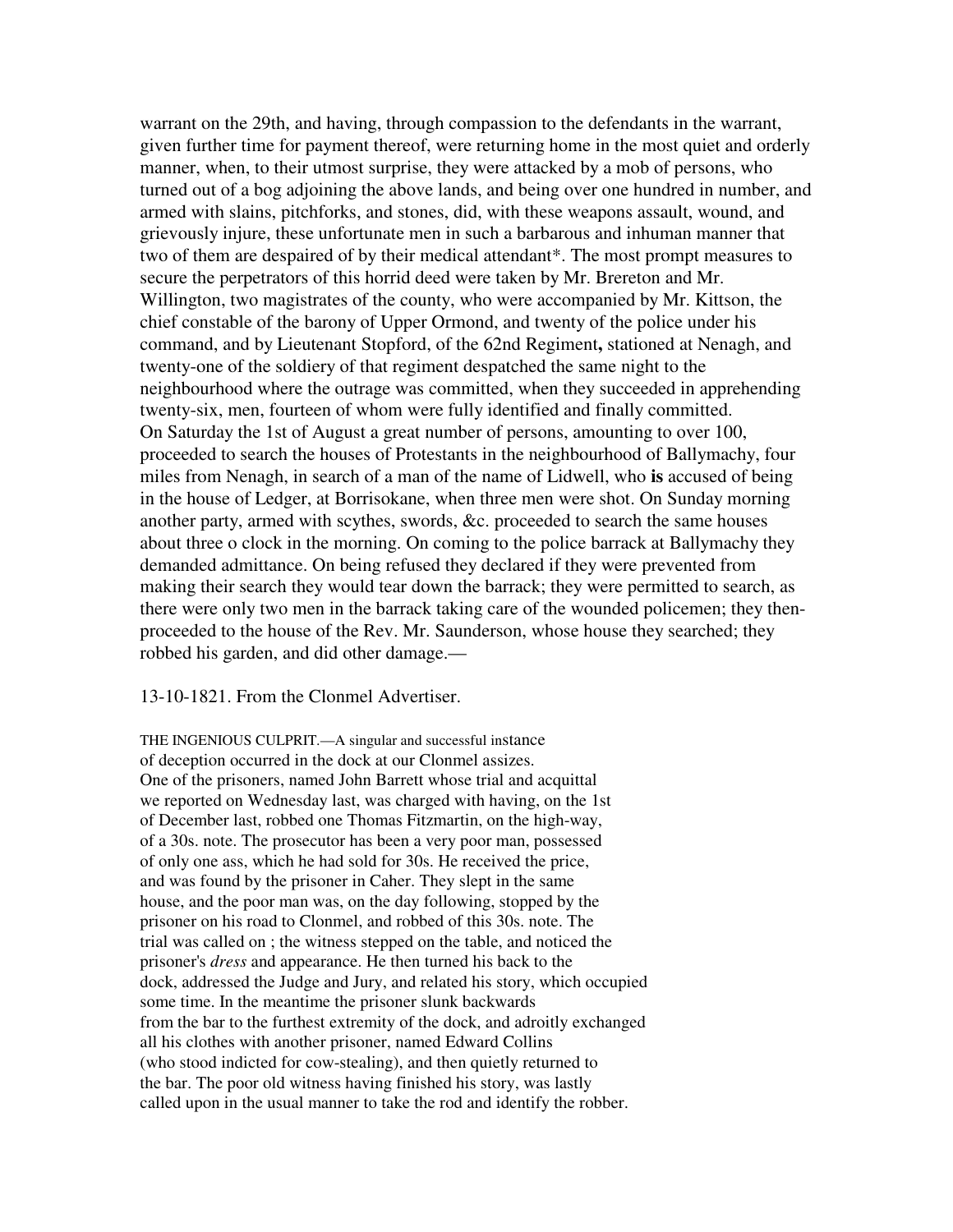At this instant Collins came up to the bar with an air of guilty embarrassment, and well-acted tremor, attired in the brown coat, striped waistcoat, and blue neck-handkerchief of his friend Barrett, and even wearing his old wig. The witness at once laid the rod upon Collins, and swore positively to his identity. He was warned and repeatedly questioned, but he persisted, and affirmed that he would know him any where. Of course an acquittal instantly ensued, and Barrett was discharged triumphantly. His friend Collins was not so fortunate in his own case. His trial came on in the course of the day. He was found guilty, upon clear evidence, of having stolen a cow from Mr. Thomas Geer, of Clonmel, and has since received sentence accordingly. The identity of the man was clearly established, and no change of apparel was practicable in his case. It is remarkable that the late celebrated Earl of Clonmel, in early life (when Mr. John Scott), made a happy and memorable use of the like expedient for guarding the life of a worthy gentleman against the attempt of a perjured witness, at an Assizes held in this town about the year 1766, and on Mr. Scott's first circuit, and his success in that instance greatly aided his rising reputation and interest in his profession. A like attempt to defeat perjury is said to have been made in the city of Limerick in June, 1798, upon the trial of Mr. Francis Arthur, before a Court-martial, for high treason, but the attempt failed, and Mr. Arthur was sentenced to death. However, his sentence was remitted by an almost providential interposition. After the gallows had been erected, and the grave actually dug for him, it was commuted to banishment and a heavy fine.

### 15-11-1748. From a Dublin Newspaper.

Whereas Andrew Henesy, a noted cow stealer, who stole several head of cattle these four years past out of the Glenn of Aherlogh, near Tipperary, and disposed of them at Clonmel and near Dungarvan, and on the  $5<sup>th</sup>$  of October last, at night, he stole from Mr. John Cooke, of Cordangan, near Tipperary, one bullock and one cow, both value £7.2.0., and is now abroad on his keeping, and is supposed to keep mostly between John Maher's land near Lismolin, in said county, where he lived last year, and where he was a harbourer of thieves, and Richard Bourk's house in the Glenn of Agherlogh in said County, he is near six foot high, a fleet runner, a very smooth spoken fellow, with brown hair, and a long nose, and some small signs of the small pox in his face. He is about 40 years of age, and speaks both Irish and English. Whoever secures him so as to be laid in Clonmell Goal, shall be paid by said Cooke three guineas and no question's asked. Witness my hand this  $15<sup>th</sup>$  day of November 1748. John Cooke.

# 23-2-1747.

John Doran, having lately bound himself to Richard O'Donnell of Ballyneal in the County of Tipperary, Gent, for 5 years, did on the  $7<sup>th</sup>$  day of January last, at night, run away from his said Master, and feloniously took with him, a Green cloth coat, waistcoat and breeches, lined and turned up with red, a hat and several other things. He is about 18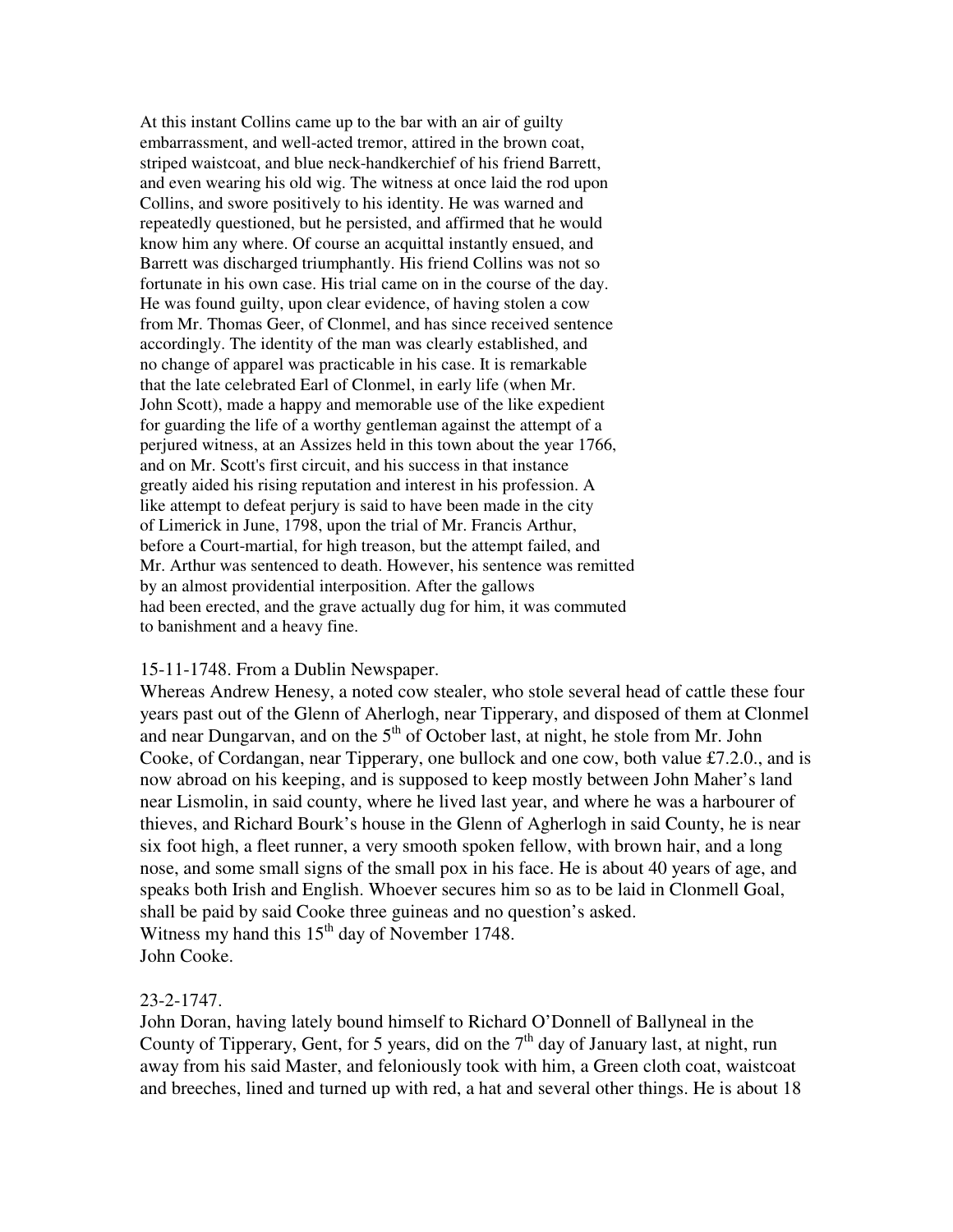years of age, 5 feet 6 inches high, smooth faced and well complexioned. Whoever secures him so as he may be brought to justice, shall be well rewarded, and paid all reasonable charges by said Richard O'Donnell.

# 16-9-1829.

## CLANWILLIAM.

# A DETAIL OF OUTRAGES COMMITTED IN CLANWILLIAM DISTRICT IN THE MONTHS OF JUNE, JULY, AND AUGUST, 1829.

JUNE 24.—On the evening of the 24th June a man named Dwyer was killed by a blow of a stone, in a riot in the town of Tipperary. 25.—On the evening of the 25th a woman named Mary Corry was killed by a blow of a stone, given by a man, named Mooney*,* in the town of' Tipperary.

JULY 16.—On the night of the 16th July an armed party of four men went to the house of Valentine Davern, at Kilfeacle, and forced a woman named Ellen Marshal out, and discharged two shots at her, by which she was severely wounded.

2 3 . A party of six men went to Mr. Robins's land at Ballyglasshen, took the horses from the ploughs, and warned the men to be off and not to till the land.

AUGUST 4.—On the 4th o f August, about the hour of five o'clock p.m., the Rev. Mr. Armstrong, of Clonshenny, was attacked near Doneskeagh by an armed party, with their faces blackened, who fired after him, but he made his escape into Mr. Smithwick's, of Lacken.

6.—On the 6th a proctor of the Rev. Mr. Whitty's was severely beaten on the lands of Abbey, near Golden.

16.—On the night of the 16th an armed party went to the house of Thomas Ryan, near Holyford, and forcibly carried away his daughter.

18.— On the night of the 18th a shot was fired through the hall-door of the Rev. Mr. Whitty, and a notice left for him to settle his tithes.

27.—On the 27th the house of John Moroney, at Lagganstown, was maliciously set on fire and consumed, together with some money, the furniture, and a pig.

16-9-1829.

IKERR1N.

A LIST OF OUTRAGES COMMITTED IN H I E BARONY OF IKERRIN COUNTY TIPPERARY, IN THE MONTHS OF JUNE, JULY, AND AUGUST, 1829.

MAY 28.—The Cumminses and Darrigs assembled this day in great force in the town of Roscrea for the purpose of fighting, and,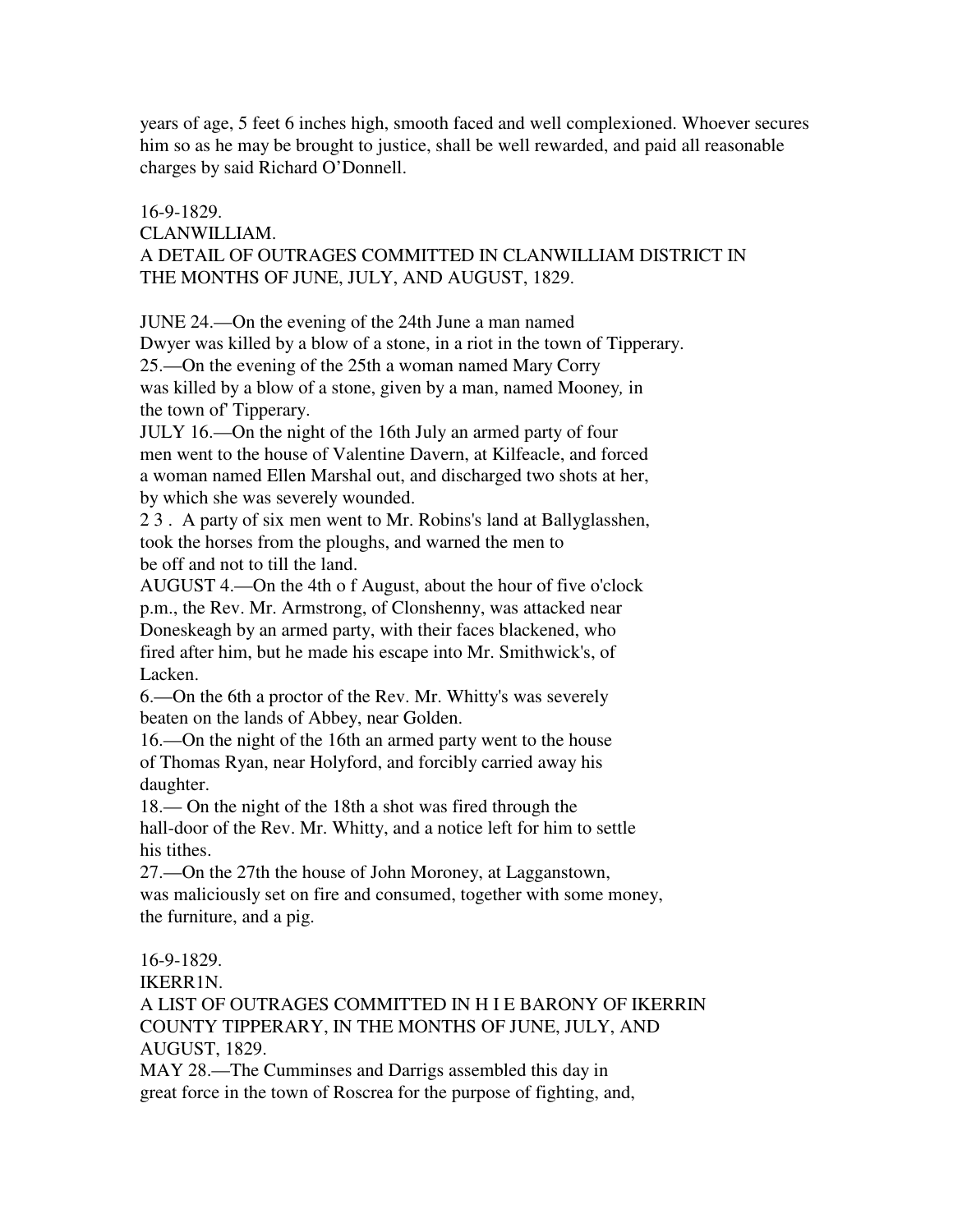in spite of the exertions of the police, had some little skirmishing; they made a violent effort to rescue two prisoners from the police, but were effectually resisted.

Same night, as James Kean, a farmer, who lived at a place called Bonlarea, was returning home from the market of Roscrea, in company with four of his neighbours, he was attacked with stones, from behind a ditch, by some persons unknown, and murdered. This "occurred at Timoony, which is about four miles and a half from Roscrea, on the Rathdowny road.

JUNE 8.—On this evening, as several farmers of the name of Davis, who live at Timoony, on the Rathdowny road, were returning home from the petty sessions of Roscrea, they were attacked at a place called the Sheehills, about a mile and a half from Roscrea, by a large mob, who heat them severely with stones. There is reason to think they would have been killed but for the assistance of the police, who took several of the ringleaders into custody.

18.—There was some serious rioting in the town of Roscrea, but the police were able to check it before mischief was done, and they made several prisoners.

Same night the doors and windows of the Quakers' meeting-house at Knockballymaher, within about five miles of Roscrea, at the Queen's county side, and of three respectable farmers' houses on the same night, were maliciously broken by persons unknown. 22.—On this night two hundred and twenty-two paces of the coping of a new wall, lately built by a man named Michael Carrol, were maliciously thrown down, and two new iron gates of his broken, on a farm which he holds close to the town of Roscrea ; the former tenant had been dispossessed for non-payment of rent.

24.—A gate, the property of James Russell, of Honiara, near Templetoohy, twelve miles from Roscrea, was on this night maliciously broken.

26.—On this night an old house belonging to Patrick Dempsey, of Tulla, near Templetoohy, was broken into by persons unknown, and a cask of butter carried off.

28.—On this night a threatening notice was put on Michael Delaney's door at Oldcastle, desiring him forthwith to turn out of his house a man named Connor Mullally; it was signed "Captain James Kirby, of Glenculloe, five miles from Roscrea.

29.—Connor Mullally, of Oldcastle, was knocked down, leaped upon, and severely beaten on this day in the town of Roscrea, by

Patrick Jordan, who was caught in the act by the police.

July 7.—Connor Mullally, of Oldcastle, was on this day murdered

while in the act of trenching potatoes in company with two

other men, by James Bourk and Thomas Smith, both of Ballynakill,

in the same neighbourhood, who have been since then tried, condemned, and executed for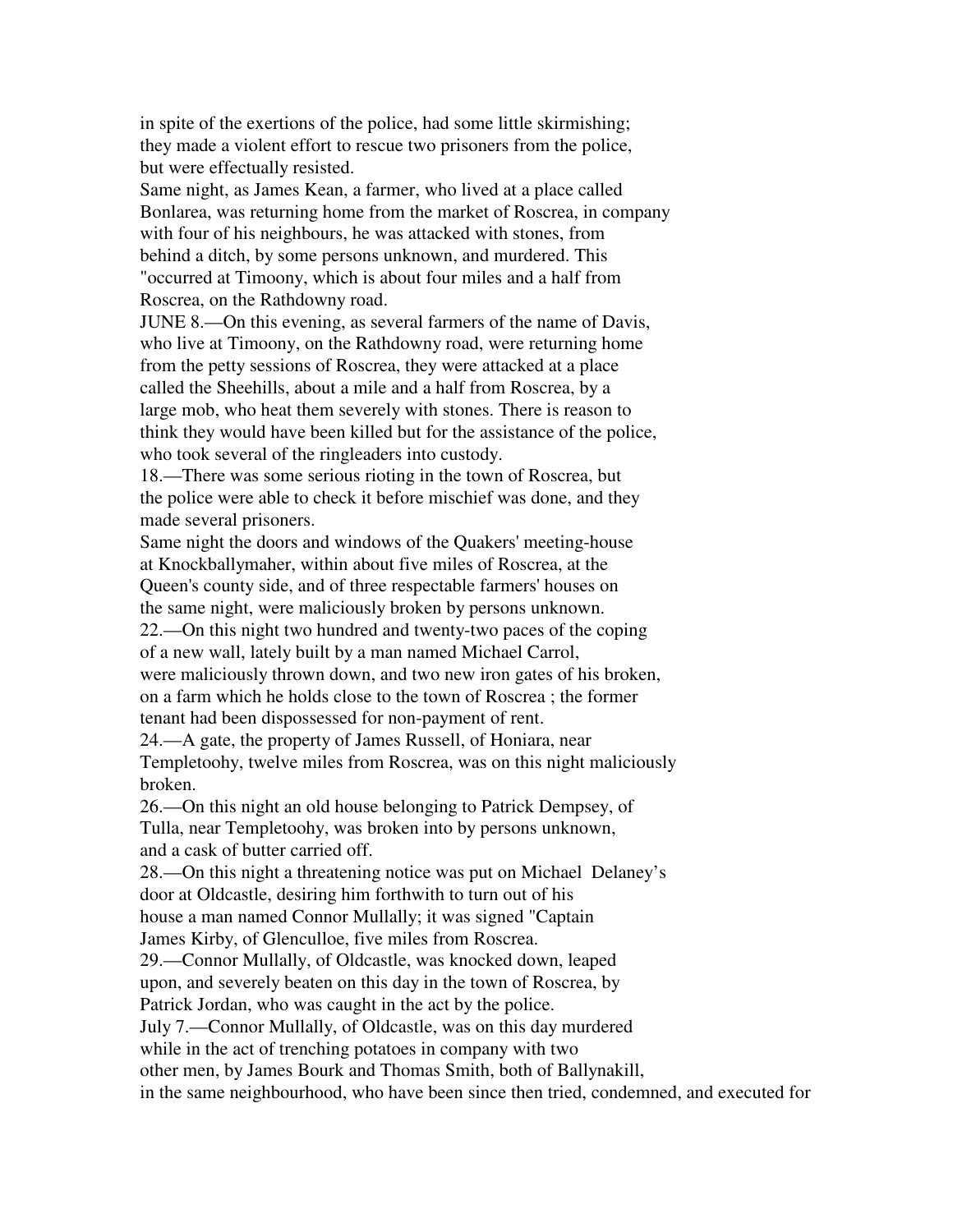that offence. Oldcastle is within five miles of Roscrea, and between the towns of Dunkerrin and Templemore.

12.—On this night a gate was broken, a ditch levelled, and three shots were fired by persons unknown on James Russel's farm at Boularee, near Templetoohy, twelve miles from Roscrea. Same night Thomas Martin's house on the lands of Carrig, about a mile and a half from Roscrea, was maliciously set on fire , but by the timely assistance of his neighbours the flames were extinguished before much mischief was done.

17.—A threatening notice was on this night left at the house of

John Cane, near Templemore, desiring, him to quit that neighbourhood, or he should get the death of the Maras.

30.—On this morning a horse, the property of John Egan, of Cloneganna, in the King's county, was maliciously killed on the Lands of Gremlin, in this county. It is supposed to have been killed by a man named Richard Flinn, of that neighbourhood, who has some claim to the land on which the horse was grazing. AUGUST 9.—About three o'clock in the afternoon of this day two men, who called themselves Thomas Wheelan and Keeran Byrne, entered the house of John Fitzgerald, of Long Orchard, near the village of Templetoohy, and warned him to quit that part of the country, and not to be there another day. The police, on getting a description of the men, pursued and apprehended them. Fitzgerald identified them ; but on going before Mr. Webb, a magistrate, he was afraid to prosecute.

14.—Daniel Clear, of Gurtahinka, in the King's county, was on this evening beaten almost to death by Connor Delahunty and Patrick Parkinson, in the town of Roscrea ; they have both absconded. 16.—The mail-coach from Dublin to Limerick was on this morning stopped for a considerable time near Mr. Egan's brewery, in the town of Roscrea, by large pieces of timber, which were maliciously or feloniously placed across the bridge : the horses got entangled in the timber, and the coach was near being upset, as the morning was dark.

16.—On this night some corn was maliciously cut. and a gate broken, on the lands of Verdant-hill, within a mile of Roscrea, the property of the Rev. Joseph Townshend.

25.—The doors and windows of several houses were on this night maliciously broken by persons unknown, on the Corvilee road, within half a mile of Roscrea.

29.—As James M'Donald and Thomas Keeshan, of Parsonstown, carmen, were returning home from Cork, they were attacked, within two miles of Roscrea, on the Tcmplemore road, about the hour of one o'clock this day, and beaten in the most inhuman manner. Thomas Tate, who committed this outrage, was on the same day apprehended by the police, and has been identified and committed.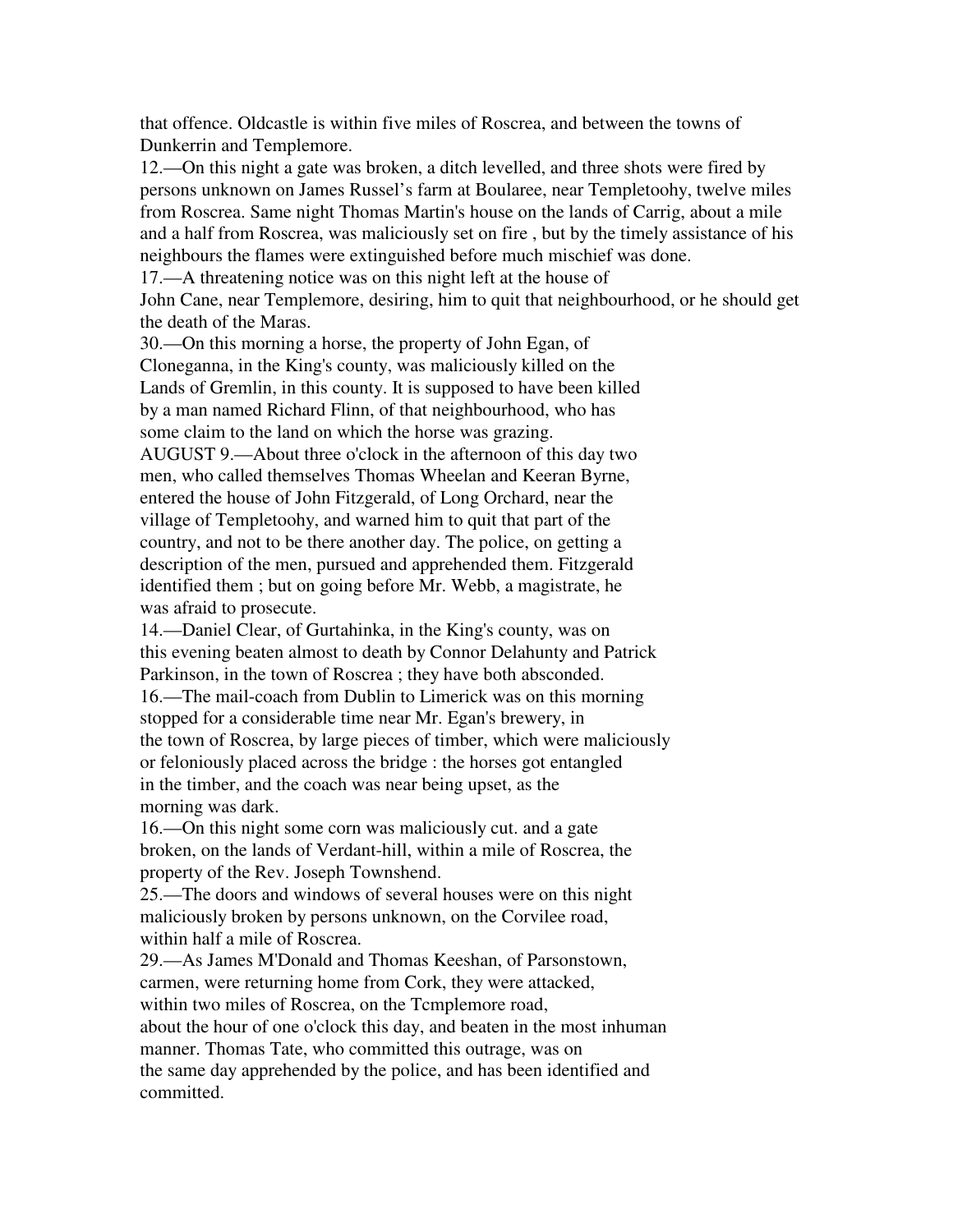30.—A threatening notice, signed " James Quick," was on this night left on the bog of Clonakenny, near Joseph England's turf, cautioning the public from building poor schools or garrisons in that neighbourhood.

## 16-9-1829.

## KILNAMANAGH.

A LIST OP OUTRAGES COMMITTED IN THE BARONY OF KILNAMANAGH FROM JUNE 1 TO AUGUST 31.

JUNE 7.—On Sunday night, about twelve o'clock, an armed party attacked the house of James Long, a tithe proctor to the Rev. Mr. Going, of Kilvelure, who beat him in a most desperate manner, and took from him his valuation book.

8.—On Monday evening six drivers came from Thurles. to distrain a man named Brett for rent, and, after impounding the stock in Borrisoleigb, one of the drivers, named Stephen Walsh was murdered in the street with stones ; there were two persons named Maher and Keefe apprehended and acquitted at this assizes for same charge.

9.—On Tuesday, being the fair-day of Borrisoleigh. there was a party of police standing in the street, under the command of John Willington, esq., J. P., and chief constable Carroll, when there were stones thrown from all directions, which wounded several of them, and broke six carbines; there were six persons apprehended, who were taken in the act of throwing stones.

On the same evening Martin Ryan, of Upper Church, was murdered at the fair-green of Borrisoleigh, by two persons who fled from justice.

JULY 6.—On Monday, about the hour of twelve o'clock, eight armed men maliciously set on fire a slated lodge at Glennough, the property of a man named Sadler ; they shot four horses, one heifer and bull ; this lodge was occupied by two men named Connor and Dwyer ; they beat the boy and girl severely with their arms.

13.—On Monday night a party of men maliciously levelled a farmhouse at Upper Church, the property of the widow Connor; the persons are unknown.

22.—On Monday night, between the hours of eight and nine o'clock, two armed men came to the house of William Hallaran, of Pallas, and fired a ball through his window. Hallaran's wife on hearing the shot opened the door, when the other man missed fire three times at her, but did no further injury.

AUGUST 10.—On Monday night, about the hour of twelve o clock, a party of armed men. consisting of ten in number, attacked the house of John Cormack, of Curreeney, by firing shots into if and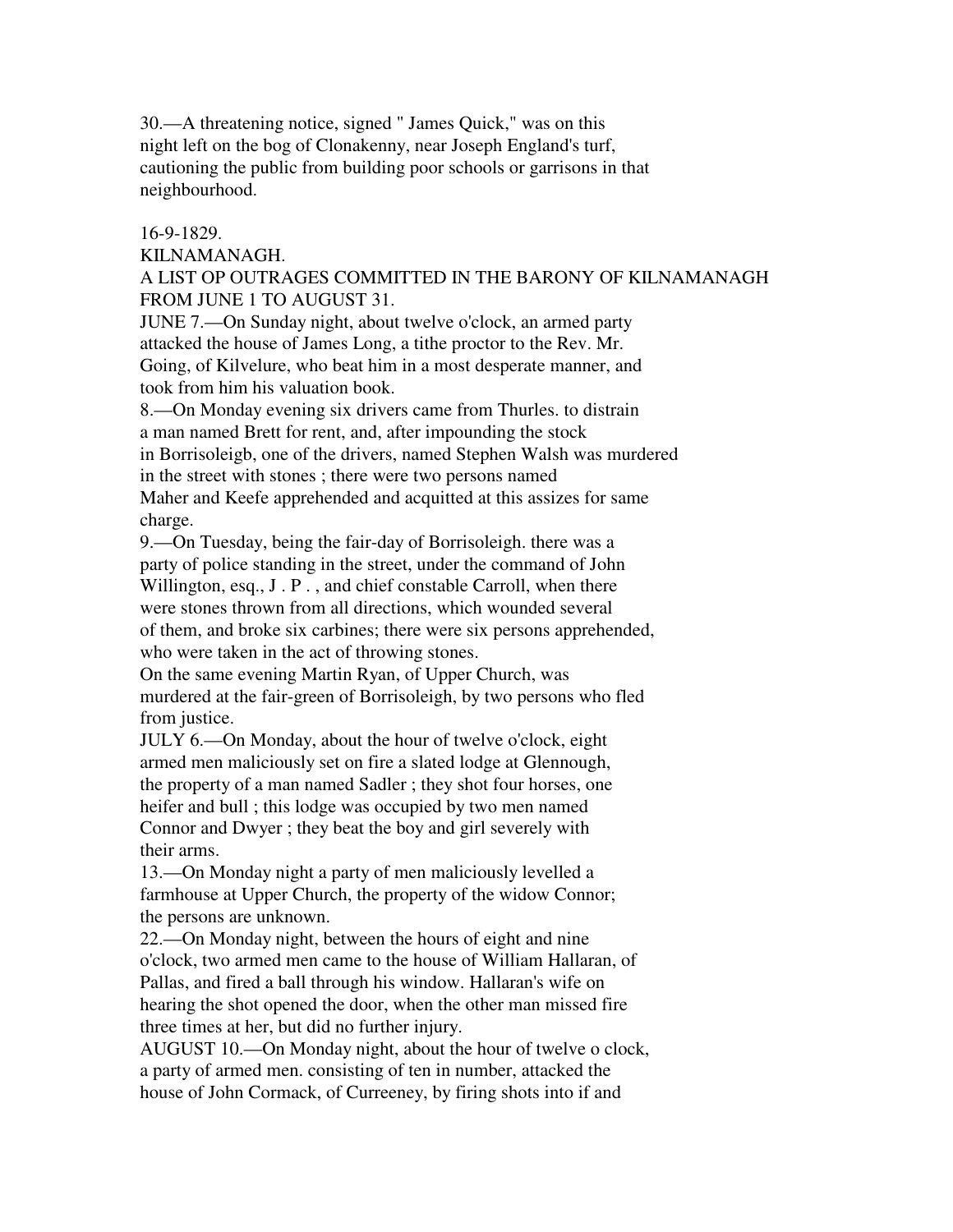demanding arms ; Cormack having six men in the house resisted and beat them off; they attempted to set fire to the house different times.

2 1 . On the night of Friday five threatening notices were posted on different houses on the lands of Springfield, threatening them with the death of the Sheas and Maras, at Holycross.

28. On Friday night there was a house burned on the lands of Ballycooney, in the rear of Glenough, the property of John Ryan, occupied by Simon Hayes and the widow Ryan ; the widow states it was set on fire by an armed party ; two of said party she saw guns with at the door, who desired her to send out her sons before they would be burned, but they were not at home, the house and furniture were consumed, with two ten-pound notes and some wearing apparel.

30. On Sunday night, about the hour of twelve o'clock, an armed party attacked the house of Patrick Minahan, of Crochnatena, near Upper Church, who stripped the thatch off the house and fired five shots in the direction of his bed ; this house was maliciously set on fire last March.

# 16-9-1829.

## MIDDLETHIRD.

A LIST OF OUTRAGES COMMITTED IN THE BARONY OF MIDDLETHIRD DURING THE .MONTHS OF JUNE, JULY, AND AUGUST, 1829. JUNE 20.—On the evening of the 20th, about the hour of seven o'clock, a man-servant, named Kennedy, was deprived of a gun, the property of Mr. Prendergast, of Garanilla, by two men, who were armed with stones, but which has since been recovered.

21.—On the evening of the 21st, as Mr. Baker, the coroner, was returning after holding an inquest in the Glen of Aherlow, he was attacked between Cashel and Golden by three armed men, one of whom knocked him down with a stone, and robbed him of a pistol. One of the party was armed with a gun, and another with a canesword. Mr. B . received two severe cuts in the head.

JULY 24.—On the night of the 24th two houses, the property of a man named Michael Shea, were burned down at West Lodge, near Cashel, but it is thought it was accidental.

On the 26th, as a farmer of the name of Neill and his sister were returning home to Rosegreen, they were overtaken about two miles from Cashel by two men named Long and Brazil, who seized Neill's sister, dragged her out of the car, and severely beat her. One of the ruffians, with the blow of a stone, inflicted a dreadful wound on Neill's head. Long is apprehended.

AUGUST 18.—On the morning of the 18th, while the police were out on duty, their barracks at Hymenstown were attacked by two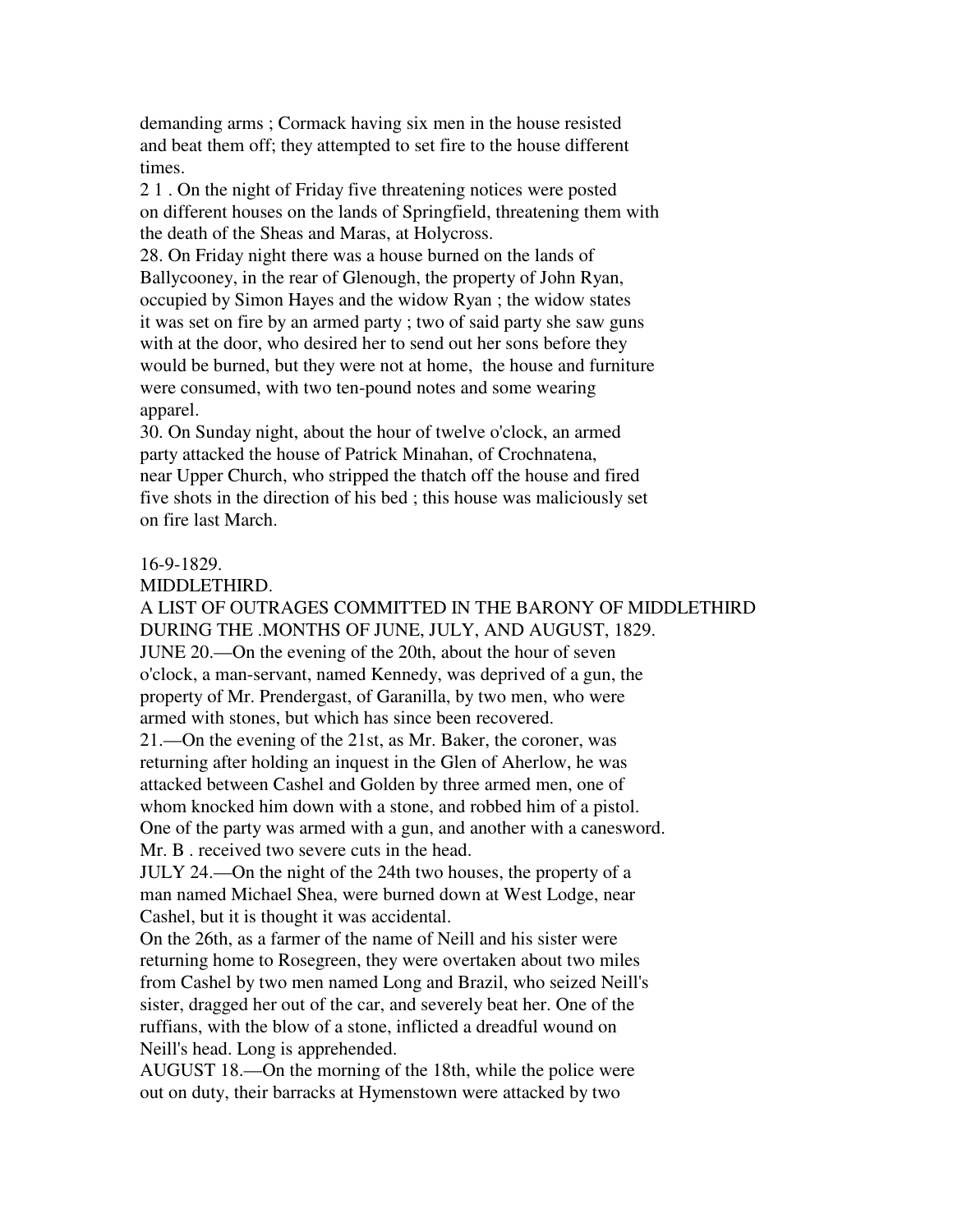armed men, with their faces blackened; they broke open a box, and took therefrom some ammunition and a cane-sword, with which they made off.

## 16-9-1829.

OWNEY AND ARRA.

A LIST OF OUTRAGES WHICH HAVE TAKFN PLACE IN THE BARONY OF OWNEY AND ARRA, COUNTY TIPPERARY, DURING THE THREE MONTHS ENDING 31<sup>st</sup>. AUGUST, 1829.

JUNE 28.—Four men armed with blunderbusses came to a house in the parish of Castletown, and fired a shot at John Vaughan, the proprietor, and wounded him ; they afterwards cut his ears off. Those men were strangers, and it is supposed from the county of Limerick.

JUL-1 20.—A man named Michael Ryan was found murdered Near the mill of Burgess; his brains had been beaten out between two stones. This man had lodged information's against several men for an assault a short time previous, some of whom were to stand their trial at the last quarter sessions at Nenagh.

AUGUST 3 . — A notice was found pasted on the chapel door of Portroe. threatening a Mr. Walplate and a Mr. Westropp ; and cautioning people not to give over a certain rent for meadowing. A house on Lord Bloomfield's estate at Glencalloo was maliciously set on fire, and partly consumed.

# 17-5-1830. From the Clonmel Advertiser.

On the night of Wednesday, the 5th instant, a house, the property of a poor farmer, near Templetoohy, was maliciously burned. No noise was made by the miscreants, or notice given to the unfortunate inmates that their house was on fire, until the devouring element made its appearance inside ; they barely escaped with their lives—every article in the house was consumed. It is worthy of notice, that, about two years back, a party of men c a m e to this poor man's house, whose name is Thomas Lahy, for the purpose of robbing him, and one of the ruffians was in the act of getting through a window,

when Lahy gave him a blow of a mallet, which killed him. He was carried away by t h e rest of the gang, who decamped without effecting their purpose.

In a short time after this a party came again and cut the tongue out of his horse—and afterwards met himself, and beat him until they considered him dead: however Lahy recovered, and now the wretches thought to complete their diabolical design by consuming him and all his family.

# 23-10-1829. From the Clonmel Advertiser.

MANLY AND HEROIC CONDUCT—THREE MEN SHOT. After nightfall on Sunday last a large party of Rockites, fourteen in number, came to the house of a farmer named Hogan, of Tiermoyle, about three miles from Toomavara, and, to gain admittance the more easily, they forced his herdsman, John Kennedy, to go with them, and, by a false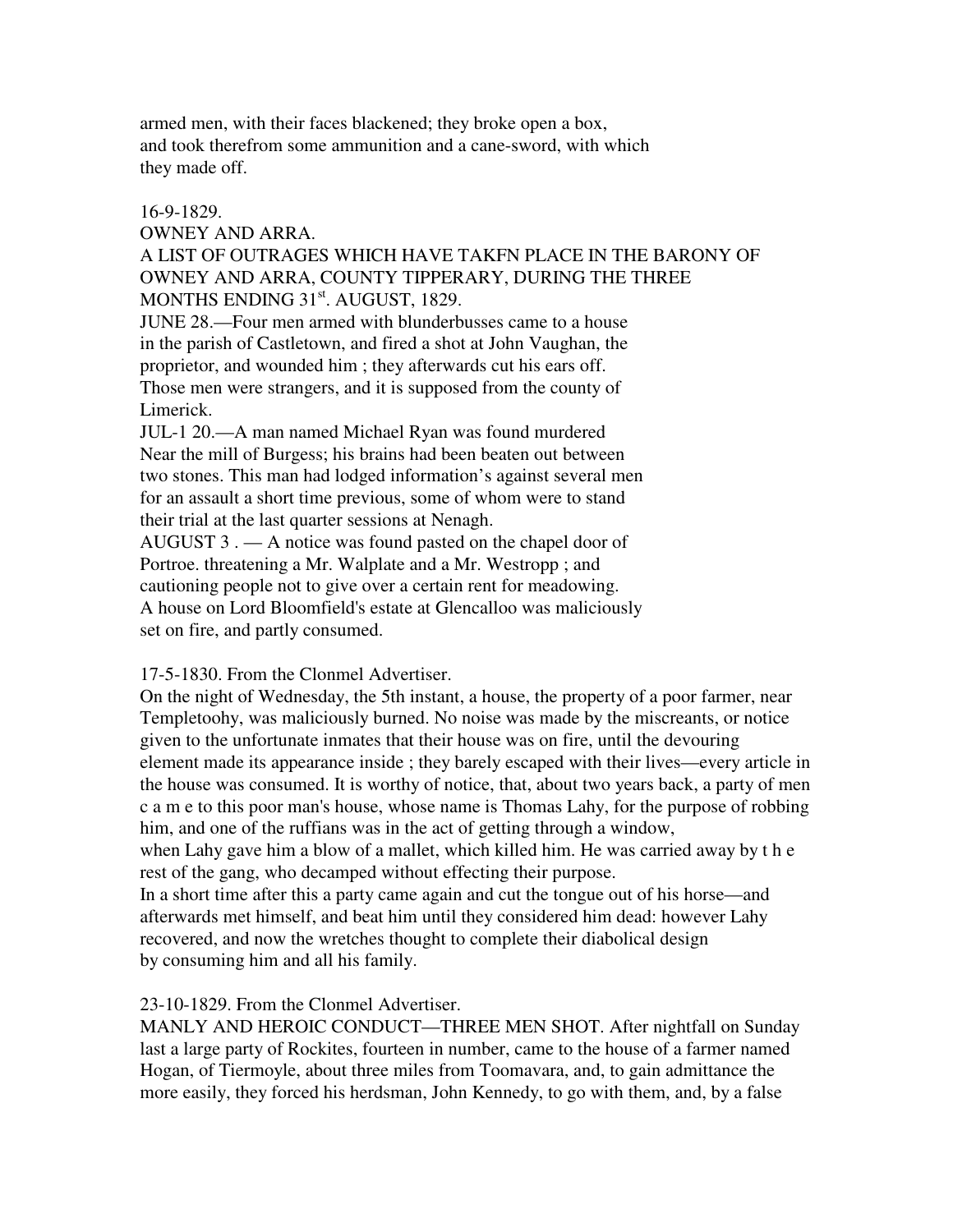story of his cattle being in a certain damage, to induce Hogan to open his door. The plan succeeded so far ; the herdsman did as he was directed ;Hogan's wife opened the door, and in rushed six or seven of the party, and the herdsman with them. Hogan, in the mean time, being on his guard, from having been formerly attacked, had, just as his wife was opening the door, slipped into the room (the door of which stood beside the outside door), and, having laid hold of a case of pistols, which he had there ready loaded, he fired, and shot the sentinel at the door. One of the party, who was a tall man, and seemed to act as commander, was lighting a candle at the fire, and, seeing his comrade fall, turned round and fired at Hogan's wife. The ball only grazed her forehead, but lodged in the body of the unfortunate herdsman and killed him, on which the party rushed out. The tall man, stooping to raise up the dead body of the sentinel, received a shot from Hogan in the neck, which put an end to his villainous career. The remainder dragged away the dead bodies, leaving that of the herdsman in Hogan's house, and went off. Next day the police of Nenagh and the neighbouring stations scoured the country, and found the two dead bodies of the Rockites. In searching them they found in the pocket of the tall man (whose name we heard to have been Meara, a blacksmith, from Ballycahill, near Thurles) a Rockite notice, intended for another farmer in the neighbourhood of Tiermoyle, threatening him with the death of Hogan if he did not quit his land. Can any thing more strongly depict the true state of this unhappy county than this latter circumstance.

## 28-8-1833. From the Clonmel Advertiser.

EXTRAORDINARY DISCOVERY.—Some months since a tailor named Michael Keating, of this town, got a pair of trousers from Mr. Grubb, of Suir Island, to repair, in the pocket of which a note to the amount of  $\epsilon$ 25 remained. On being questioned by Mr. Grubb as to his having found it, he denied any knowledge of it. On Saturday last he went to the house of a respectable hat-manufacturer in Bagwell-street (Mr. Newell), and having purchased one, gavea  $\& 25$  note in payment: he was returned twenty sovereigns, and was told to come for the balance on Monday. In the intermediate time Mr. Newell presented the note at the bank to be cashed, and was informed that it was the property of Mr. Grubb. Keating has absconded. The adventures of the above  $\epsilon$  25 note are of rather a romantic nature. It appears that a young man named Flinn, who had been in the employment of Mr. Grubb, was convicted and sentenced to seven years' transportation for having stolen it ; Mr. Grubb humanely interested himself for the prisoner, and had his sentence commuted to a short period of imprisonment. On recovering the note, Mr. Grubb placed it' in his trousers' pocket, and forgetting to remove it, gave the trousers to the tailor, who placed *the* contents of the pocket with the utmost avidity amongst the rest of his *Cabbage.*

Copied from the Nenagh Guardian. 1904.

(Just one hundred years ago.)

From the Limerick Chronicle of 1804.

Married on the 20<sup>th</sup>. Feb 1804 at Beachwood, Co. Tipperary, Thomas Fitzgibbon, Esq.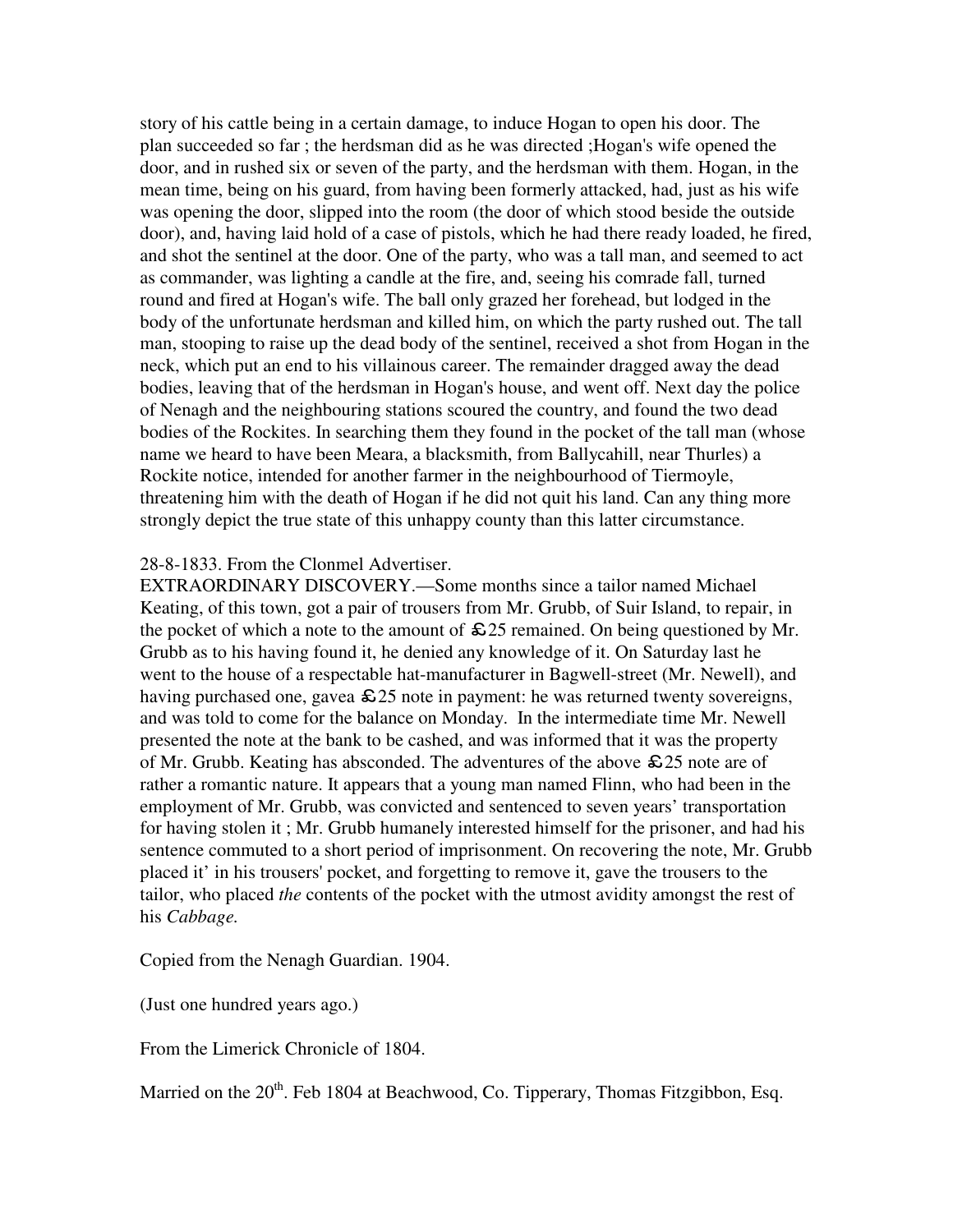High Sheriff of the County Limerick, to Miss Osborne, daughter to Henry Osborne, Esq., High Sheriff of the County Tipperary.

Married on Friday last, William Hill of Doneraile, Esq., to Miss Parker, eldest daughter of Wm. Parker, of Lansdowne, Co. Tipperary.

Died Feb. 23<sup>rd</sup> 1804, in Mary Street, Limerick, at the advanced age of 92 years, George Parker, formerly of Lickadoon, Co. Limerick, Esq., and brother to the late Anthony Parker, of Castlelough, Esq. This gentleman retained his faculties to the last.

On Saturday last, in Frederick Street, Dublin, much regretted by her respectable family and acquaintances, Mrs Minchin, relic of William Minchin, of Greenhills, Co. Tipperary, Esq.

We hear an application has been made to the Post-Master general from several respectable gentlemen in the neighbourhood of Castleconnell to have that place made a post-town.

# 5-10-1747. From the Dublin Journal.

Whereas Thomas Connor, late of the City of Dublin, Gentleman, deceased, being in his lifetime, and at the time of his death, seized and possessed of Darby-Square, in the said city, mortgaged the same unto Joseph Damer, Esq., deceased, and whereas John Damer, of Shronhill, in the County of Tipperary, Esq., Heir at Law, and residuary Legatee, of the said Joseph Damer, deceased, having received great part of the rents of said mortgaged premises, and now permits one Rathburn Mills, to receive the rent thereof,:- Now Patrick Connor, of the said city, gent, eldest son and Heir at Law, of the said Thomas Connor, the Mortgager, do hereby give notice, that I will fyle a bill in the High Court of Chancery, in Ireland, next term, to redeem said premises, and for an account of the rents and profits thereof, since the date of the said mortgage, dated this  $5<sup>th</sup>$  Oct. 1747. Pat Connor.

# 4-9-1750.

This is to advertise the Publick, that John Williams, son of Hercules Williams, and brother to Thomas Williams, who now keeps the King's Head in Tipperary Town, now keeps the Garter Inn in the town of Clogheen, in the County of Tipperary, lately held by Lawford Mills, and promises to give all Gentlemen and others who are so kind as to favour him with their Company, Content and Satisfaction, and prays them to make a trial of the same.

6-7-1741. February  $2<sup>nd</sup>$  1741. The house of Daniel Barrane of Nenagh in the County Tipperary, Merchant, was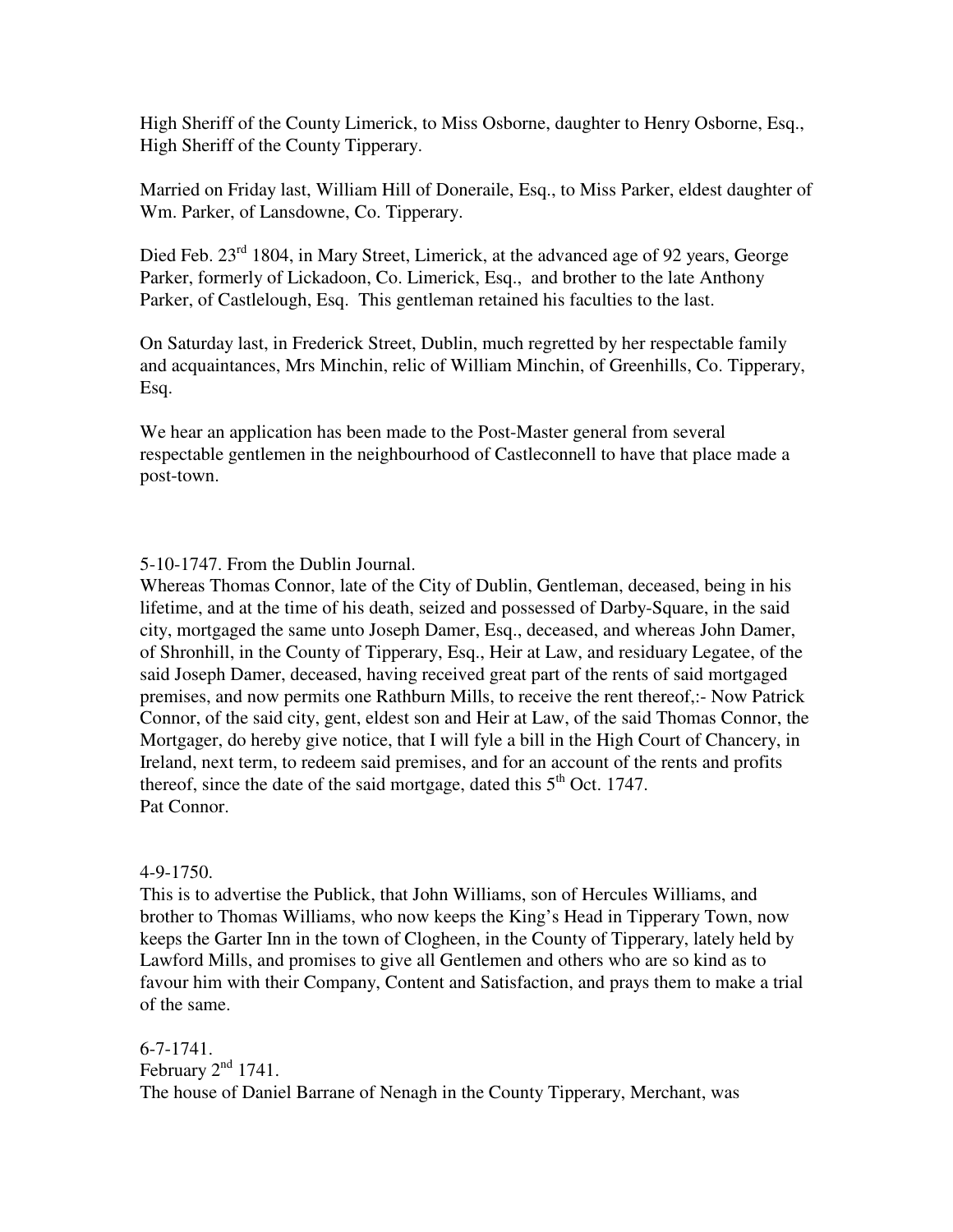burglariously broke open on the  $26<sup>th</sup>$  Jan., last, and robbed of the following goods, Viz. 19 pieces of Cambrick, 30 yard of Muslin, 6 pieces of Holland, 34 yards of Velvet of different colours, Silk and cotton handkerchiefs, 18 yards of blue and white linen, 14 yards of black flowered silk damask for waistcoats. Any person who discovers the thief shall have a reward, besides what is allowed by Act of Parliament, and if there is more than one concerned, shall have 5/- for every one who is convicted. The reward to be paid by Col. Pretie, Dan Tolar, Esq., the aforesaid Daniel Barrane, or by Peter Corkeran, Thomas Street, Merchant.

Freeman's Journal 23rd March 1877.

Charitable Bequests in the Goods of Bridget Quinlan, late of Thurles, in the County of Tipperary, Spinster, Deceased.

Notice is hereby given, pursuant to the  $30<sup>th</sup>$  and  $31<sup>st</sup>$  Vix. Chap. 54, that the above named Bridget Quinlan, who died on the  $19<sup>th</sup>$  Feb, 1875, by her will dated the  $18<sup>th</sup>$  Feb. 1875, and one codicil thereto, Probate whereof was granted forth of her Majesty's Court of Probate in Ireland, on the 6<sup>th</sup> April 1875, to the Rev. Lawrence M. Hayes, C.C., and Mr. Joseph Molloy, Merchant, the Executors therein named, bequeathed the following sums for charitable or religious purposes.

To the Rev. Lawrence Hayes, the sum of  $£50$ , to be applied to him as she should direct, and in default of direction, according to his own judgement for religious or charitable purposes, to be paid immediately after her decease, free of legacy duty.

The Testatrix directed her Executors to pay to the nuns in the Presentation Convent, Thurles, the sum of £50, to the Christian Brothers, Thurles, £50, and directed her Executors to expend £100 upon vestments and ornaments and sacred vessels for the Cathedral in Thurles, and a further sum of £30 in the erection of a Memorial Window in memory of Testatrix in the said Cathedral, and desired her Executors to apply the residue of her property in religious or charitable purposes, and bequeathed a sum of £50 to the Clergymen of Mount Mellerary Abbey, to be paid to them after the death of Testatrix's father, and for which they were to say Masses for the repose of her soul, and the souls of her father and mother.

Dated this  $20<sup>th</sup>$  day of March 1877.

Hugh Vincent Kelly.

From the Dublin Gazette

4-8-1730.

The following notices have been brought to the printer of the Dublin Gazette (Published by authority) to be inserted in this paper, and are herein inserted in Obedience to An Act lately passed for the Relief of Insolvent Debtors.

The under mentioned persons being Prisoners for Debt in Cashel Goal, design to take the benefit of the Act lately passed at the next General or Quarter Sessions to be held in the County of Tipperary.

MURPHEY, John, of the City of Cashel, Labourer.

CURTIS, Charles, of Cashel, Harness Maker.

CORMACK, John, of the City of Cashel, Labourer.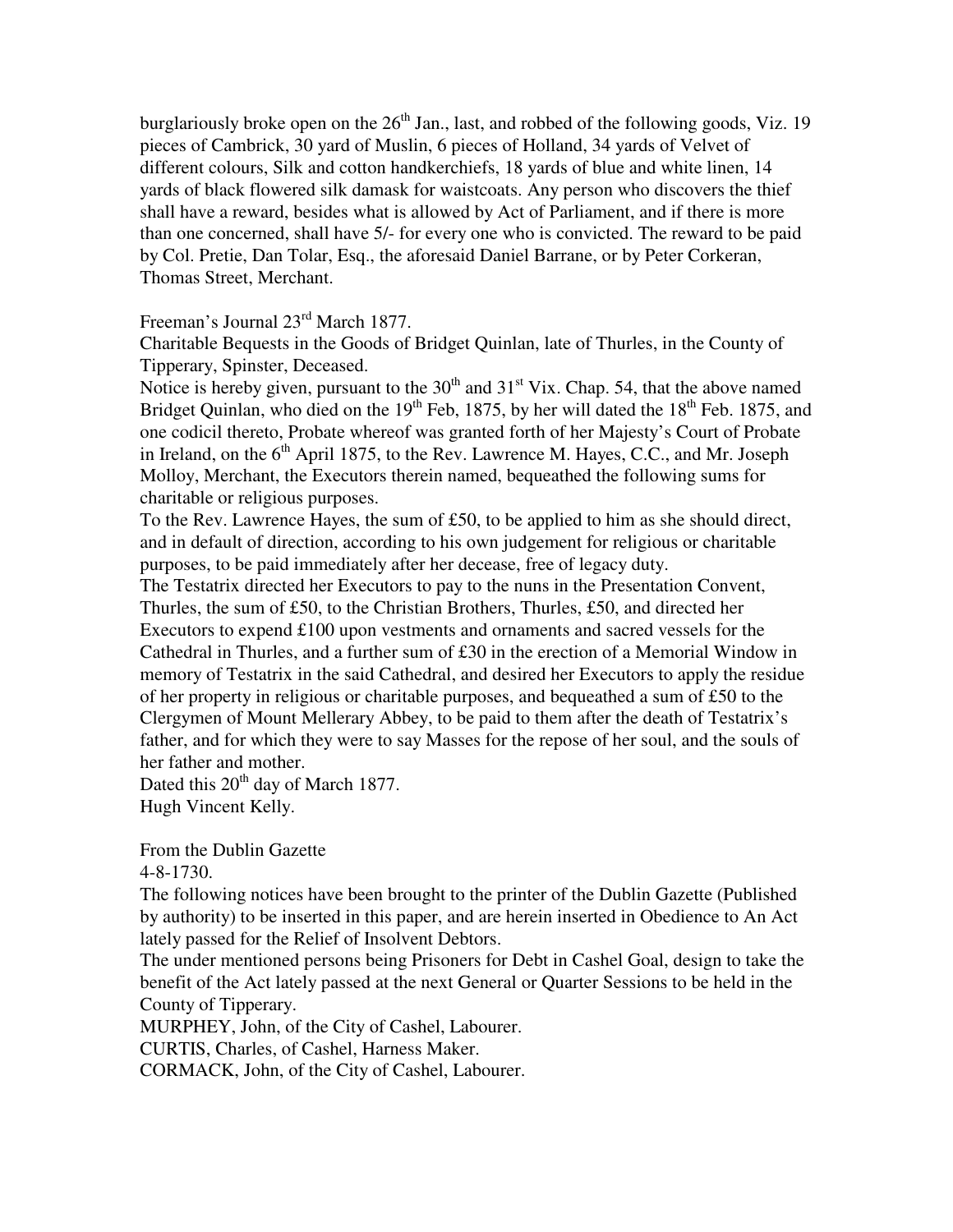The under mentioned persons being prisoners for debt, in Clonmel Gaol, design to take the benefit of the Act lately passed at the next General or Quarter Sessions to be held in the County of Tipperary.

McGOMERY, Hugh, of Clonmel, Gauger. FEAU\*\*L, Richard, of Kilnockan, Dairy Man. HICKIE, John, of the city of Cashel, Carr Man. HORANE, Connor, of Silvermines, Labourer. NEWMAN, Thomas, of Clonmel, Labourer.

From the Nenagh Guardian April  $12<sup>th</sup> 1941$ .

A Nenagh Funeral in 1793.

From the following description of a funeral in Nenagh about 150 years ago, it would appear that an internment in those far-off days was an affair both elaborate and spectacular. The names of some of the items mentioned on the list sound quaint to us of the present day whose customary requirements on occasions of this nature are met in a manner not only less pompous but decidedly more modest and unassuming. Below is an account for a small portion of funeral expenses which was furnished in 1793 to the executors of an individual in Nenagh, who had died and who, in due form and amid the lamentation of "keeners" and friends, was taken to his last resting place in Tyone Abbey in the most respectable style of the period.

17<sup>th</sup> Jan. 1793, Mr. Andrew Hurley, Undertaker, Barrack Street, to James Meagher, Dr., for the internment of your brother:--

To 6 yards of flannel at 14d per yard-------7/. To 7 yards black flannel---2d. To 16 yards tape----8d. To a breast plate----3/3. To 4 handles, pleats, and spipebills----4/10½. To 6 cherubim heads---2/8½. To 24 double clasps at 4/4 per dozen---8/8. To 3 cwt of white tacks---4/4. To 4 cwt of black tacks----1/. To habits, caps and poles---4/4. To  $3\frac{1}{2}$  yards of linen---5/10. To 2 pairs of gloves--- $1/1\frac{1}{2}$ . To a figure term (term?), ------2/2. To 13 ½ yards Dutch cambric-----18/11½. To  $45\frac{1}{2}$  yards of fine linen for 13 Clergy---£5-6-2. To 15 pairs gloves----16/3. To  $\frac{3}{4}$  and half laun for driver------1/11. To one cloak----1/7½. To one pair of gloves----1/1.

From the Nenagh Guardian, July  $9^{th}$  1877.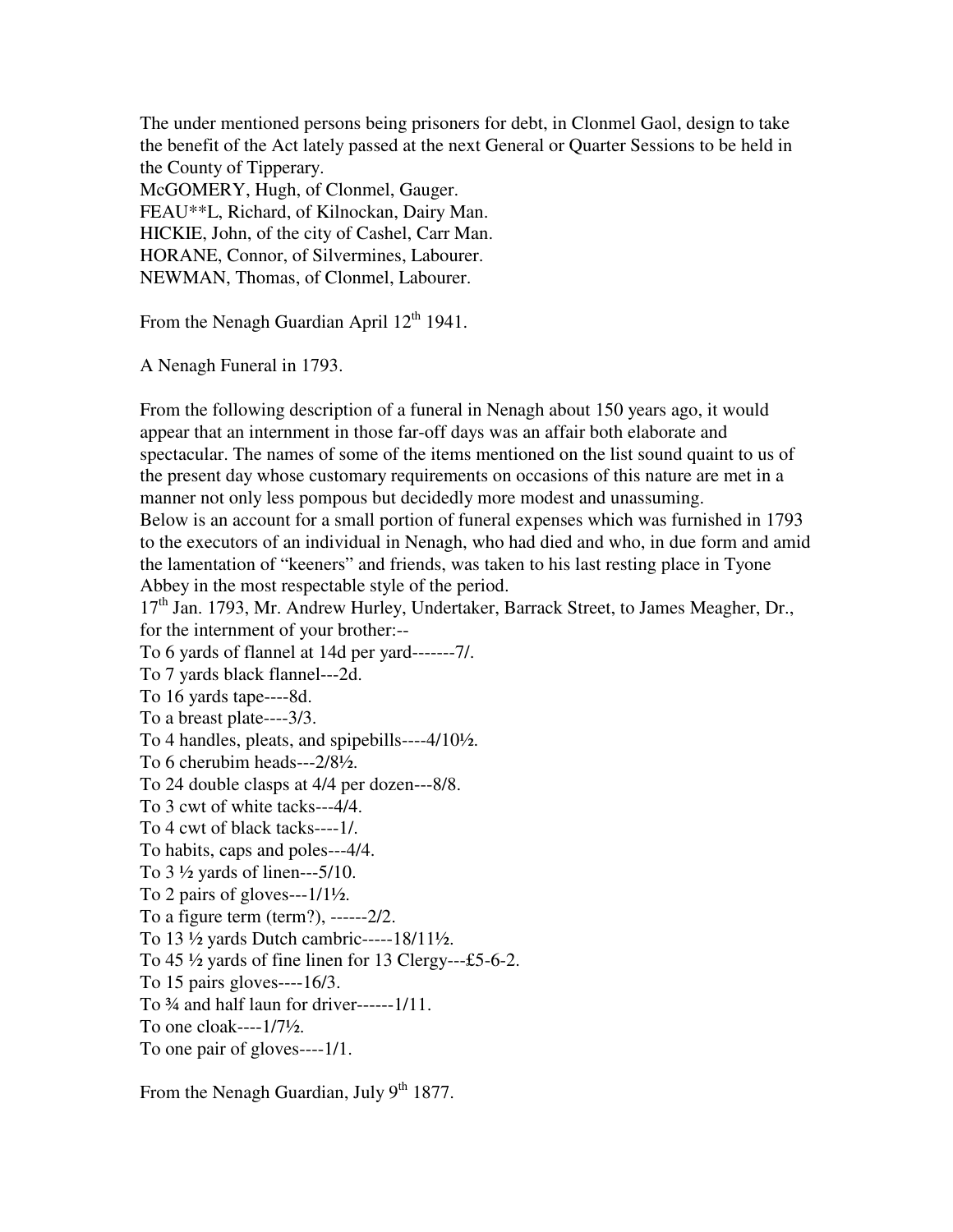Assize Intelligence.

Nenagh, Saturday.

The crown business for this assizes will open here on next Monday, at one o'clock, before Judge Lawson. There are 15 prisoners in the calendar for trial, namely---

Michael Buckley for causing the death of Michael Mara in Slevoir Bay, near Portumna, on the  $31<sup>st</sup>$  July, last.

Patrick Meara, for harbouring George Allis, who was "on the run" for assault.

Patrick Houlihan and Thomas Higgins for robbery and assaulting one Martin Hayes, at Thurles on the  $23^{\text{rd}}$  April last.

Patrick Ryan for rescue from a bailiff.

John Hayes, for larceny of sheep at the Silvermines.

Daniel and Michael Galvan, (father and son) for assaulting William Dillon, in Abbey Lane, Nenagh, on the  $23<sup>rd</sup>$  June, and inflicting bodily harm on him with a bar of iron. James Searson for stabbing a man at Roscrea, and Catherine Searson for aiding and abetting in same.

Patrick and Michael Bourke for an assault at Newport.

John Ryan, for an assault at Clohinen, Templederry.

 $21^{\text{st}}$  May 1851.

A girl named Larkin was charged with infanticide at Borrisoleigh and remanded to Nenagh assizes. The body of the infant, encased in a soap box, was disinterred by the police at Glenkeen Churchyard.

Died on the  $20<sup>th</sup>$  May 1851, at Farney Castle, at the residence of her son, Major William Armstrong, Sophie, in her 84<sup>th</sup> year, relict of Major Thomas Armstrong, formerly of the 8<sup>th</sup> Regiment, and sister of General Sir John Ormsby Vandaleur.

7<sup>th</sup> May, 1851.

A frightful accident occurred at Barnane, the seat of John Carden. Four men were making an embankment for the conveyance of water to a flax mill, when a portion fell in killing the men instantly. Three were masons, named Kennedy, Ryan and Callaghan.

# 7-6-1851.

A lady of this county has drawn our attention to a case of cancer of the tongue, under which a young female named Mary McInerney had been given up as incurable for some time by several of the profession in Limerick, was perfectly restored and an effectual cure made of by Dr. Cahalan of Nenagh.

 $21<sup>st</sup>$  June 1851

The death took place at the residence of her daughter in Dublin, of Mrs Pennefather, aged 86, widow of Rev. J. Pennefather, D.D., Rector of Newport.

William G. Sturgess, R.N., was married by the Rev. Mr. Moffit, on the 21<sup>st</sup> June 1851 to Georgina, daughter of Henry Davis White, of Cappawhite.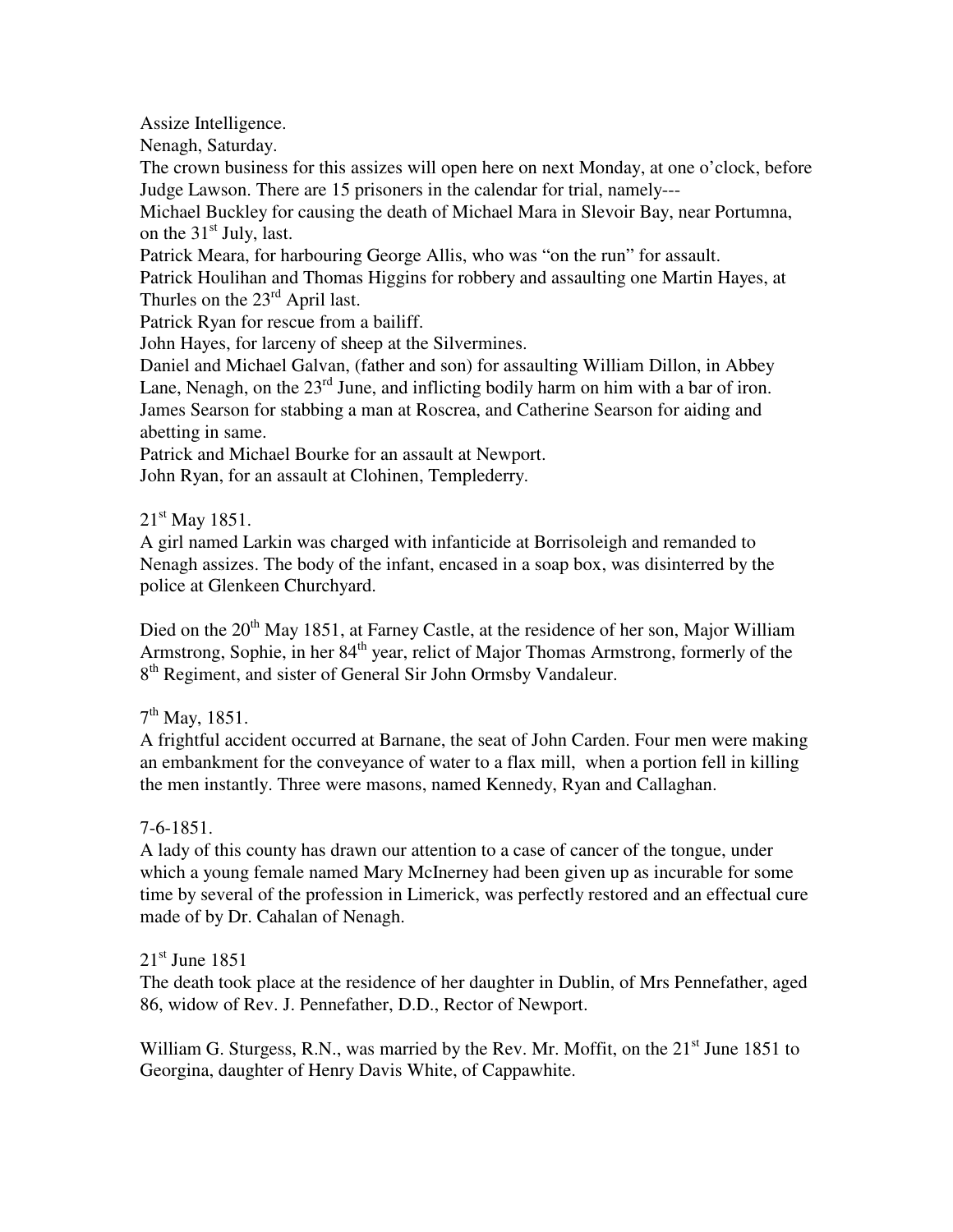From the Nenagh Guardian. Feb. 1855. Deaths C.P. Dawson, inspector of the Revenue Police, Killaloe. Charles Lysaght, Master of Scariff Workhouse. Wm. C. Crawford, of Rapla, Nenagh. Mrs. Jones, mother of Ed. Jones, Victualler, Nenagh.

# 7<sup>th</sup> Feb. 1855.

At the last meeting of the Ennis Guardians, the Board considered a report from Dr. Cullinan as to several of the young girls putting soap and ink under their eyelids for the purpose of making their eyes sore, and so avoiding work or to get to the hospital. The Schoolmistress was directed to have a strict watch on them.

# $14^{th}$  Feb. 1855.

Nine convicts under sentence of Penal Servitude for four years left the County Jail yesterday for Mountjoy prison, escorted by a strong party of the Nenagh Constabulary.

# $17^{th}$  Feb. 1855.

There is at present living at Lissenhall, near Nenagh, a man named Morgan, who has completed his  $105<sup>th</sup>$  year. He retains all his faculties unimpaired. In the summer season he is in the habit of bathing regularly. He affords much amusement to the neighbouring youths relating to them the deeds and events of other days, and he can crack a joke with as much vivacity, and quaff his pipe with as evident a degree of delight as he did a half century ago.

At Templederry Church yesterday, by the Rev. W.T. Jordan, Rector, James Ardill, Riverfield, was married to Margaret, youngest daughter of the late William Dagg, Gurrane, and immediately afterwards, by the same Clergy-Man, James Dagg, Gurrane, to Eliza, only daughter of John Ardell, Riverfield.

# $24^{th}$  Feb. 1855.

A boy named Lyons, who was in the habit of sleeping on the limekiln in William Street, Nenagh, lost his life by suffocation on Wednesday night, having laid himself down too near the edge of the kiln.

A young man named Cameron E. Quilter, of Lincolnshire, lost his life on the Shannon at Bellisle, near Portumna, on the 23<sup>rd</sup> Feb. 1855. He had been staying at Henry Moore's of Rodeen, and went out skating on the Shannon with friends. The ice gave way and he was drowned.

At Ennis Assizes on the  $27<sup>th</sup>$  Feb. 1855, Denis Tierney was found guilty of stealing from Clarisford, the residence of the Bishop of Killaloe, a large quantity of valuable plate, including silver knives, forks, punch ladles, jugs, bowls, etc.

21<sup>st</sup> March. 1855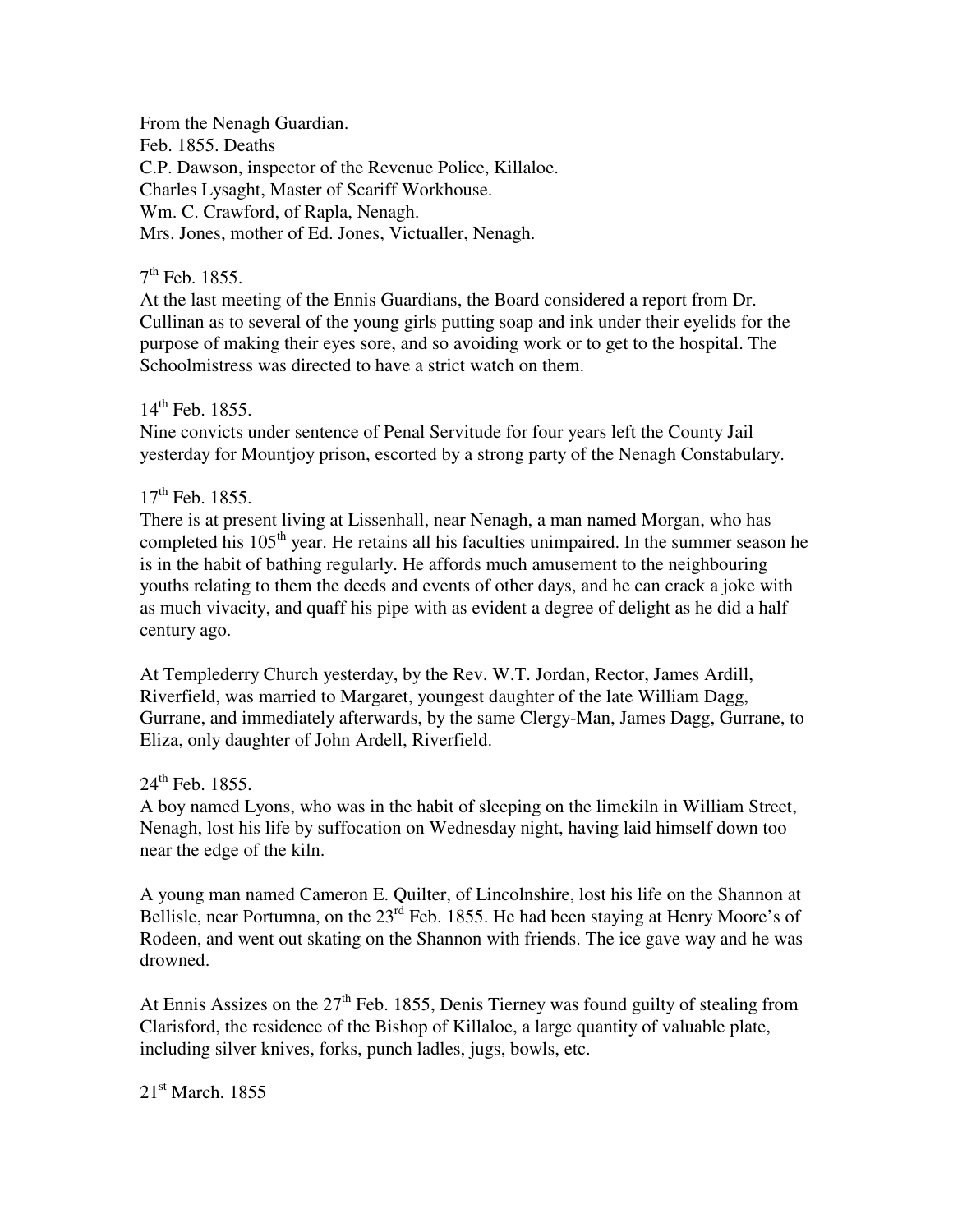On St. Patrick's night, some men were in a festive mood at Loughisle, Kilcommon. A row originated, and in the affray John Scanlan received three stabs of a knife. He was attended by Dr. McKeogh, Nenagh, and his condition continues very serious.

# $18^{th}$  April 1855.

One of the brave fellows who escaped with their lives the carnage of several battles and engagements with the enemy in the Crimea, and the miseries and privations of the trenches, has returned to his friends near this town. His name is Hogan from Carrigatoher. He belonged to the 95<sup>th</sup> Regiment, and in the battle of Inkerman, the calf of his leg was completely shot away, and so he was permanently disable from active service. He has been discharged on a pension of 1s.2d., per day, with a gratuity of £30.

Died in Oct. 1853, Mr. Daniel O'Brien, son of Mr. J. O'Brien, Kilmore, one of the Nenagh Union relieving officers. He met his death in tragic circumstances. Deceased, aged 28, a clerk in the post-office at Liverpool, was home on holidays, went with his brother to a house in the Silvermines where there was drinking and card playing. A row arose over the cards, (no change there then, still happens) and O'Brien was savagely beaten, when he died a short time later. The inquest returned a verdict of manslaughter against three men from the Silvermines.

# $21<sup>st</sup>$  Jan. 1854.

A man named Phillip Ryan, Ballyea, within two miles of Killaloe, was returning with his wife from Nenagh when a half mile from his house he was attacked by three men and murdered. Land it seems was the cause of this awful deed. Three men, cousins of the deceased have been arrested in connection with the matter.

# 7<sup>th</sup> Oct. 1854.

On Monday on the occasion of an internment at Kilnerath Churchyard, near Newport, a dispute having occurred about a grave, a dreadful conflict ensued in which some of the parties, named Murnane and Kennedy were severely injured. The belligerents were from the neighbourhood of the Keeper Mountains, and from the savage custom still prevailing of distributing whiskey at funerals, were all, of course, under the influence of the "mountain fire".

# From the Nenagh Guardian.

21-10-1839.

At Birr, Bridget Walsh was sentenced to seven years transportation for stealing a watch, the property of the Hon. T. Dillon, of the  $60<sup>th</sup>$  Rifles Regiment.

# 18-9-1882.

At Nenagh Petty Sessions, William Hayes, of Glencolloo, summoned Michael Kennedy, of Kileteroan, for having, on the  $4<sup>th</sup>$  inst, attacked him on the high road at Bawn, and knocked him down, and attempted to rob him of money £40 which he had in his pocket, the proceeds of cattle and butter he sold at the fair of Nenagh that day. After the evidence was heard the Chairman said he didn't believe that any such thing as robbery was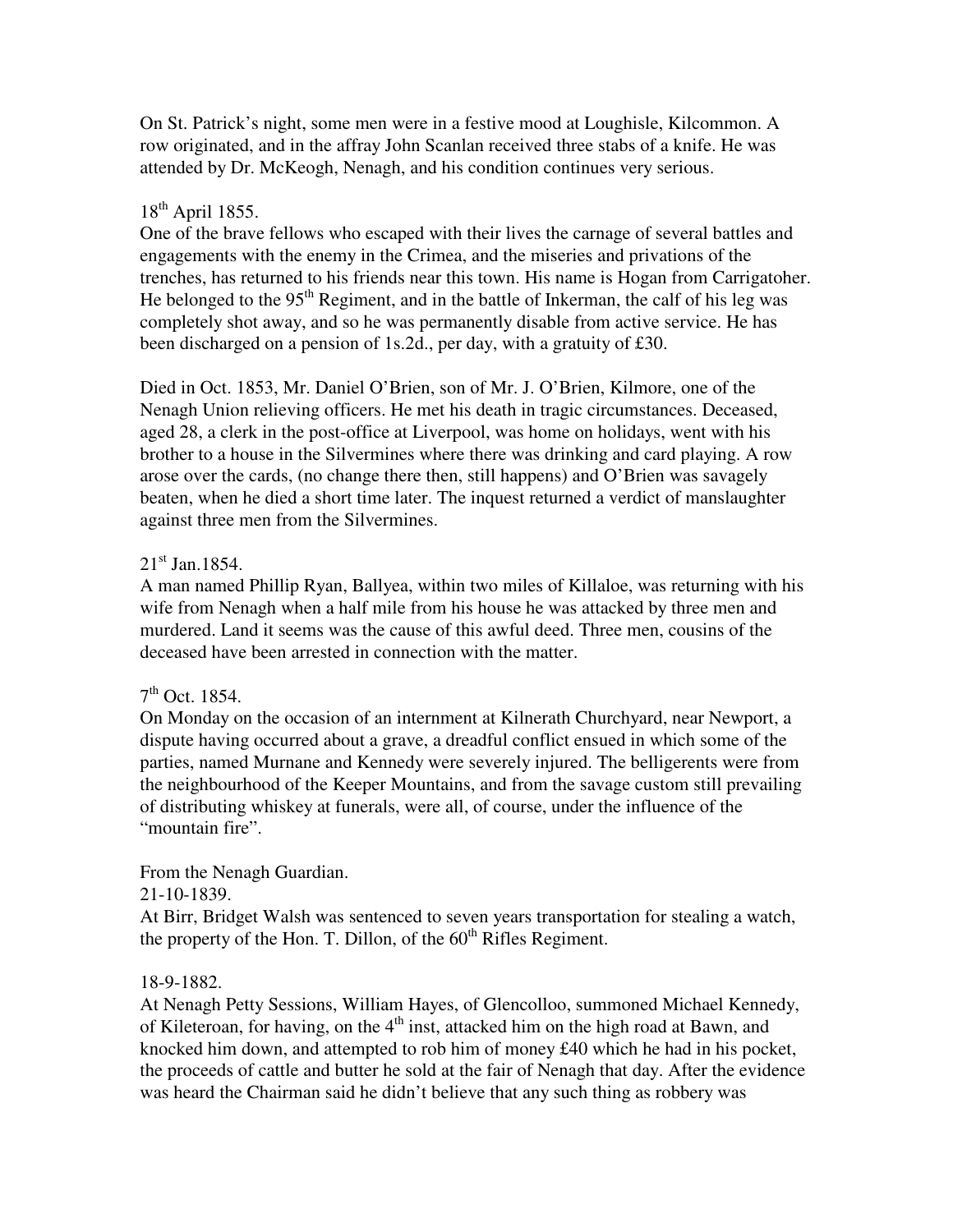intended, but they would fine Kennedy 10/- and costs for striking Hayes with a stick.

Births, deaths and Marriages.

Sept. 2<sup>nd</sup> at Latteragh, to the wife of Mr. George McCutcheon, of a son. Sept  $10<sup>th</sup>$ , died at Latteragh, Prudence, the beloved and much lamented wife of the above, aged 20 years.

Married on the  $11<sup>th</sup>$  Sept., at the Roman Catholic Church, Nenagh, by the Rev. John McMahon, C.C., Constable James Gallagher, to Julia, second daughter of Thomas Carroll, Merchant, Queen Street, Nenagh.

At Nenagh Petty Sessions, Constable McGoldrick summoned Denis Carr of Pound Street, for being drunk and disorderly, and assaulting him in the execution of his duty. Because the defendant was deemed generally quiet, he was only fined 5/- and costs in each case. Another man with the same address, Thomas Hayes, was summoned by the same Constable for being drunk on the fair day. Defendant was fined 5/- and costs or 24 hours in prison.

# 17-2-1840.

Michael Keeshan, who was fired at and wounded in the leg by the armed party that attacked his father's house at Corolanty, near Birr, on the  $18<sup>th</sup>$  Jan., died on Wednesday night from the effects of his injuries.

Married on Thursday last at Monsea Church, by the Rev. J.H. Poe, Rector of Nenagh, and subsequently by the Rev. N. Power, C.C., Mr. Joseph Baxter, of Kilcolman, to Miss Catherine Keane, of Nenagh.

William Ponsonby Barker, Esq., of Kilcooley Abbey, has offered a reward of £50 in addition to the £50 offered by the Government for the apprehension of the person who beat Wright, a Clonmel Bailiff, near Ballinamony.

# 20-1-1940.

Died of fever at Sierra Leone, on the  $20<sup>th</sup>$  Oct., last, Richard Waller, R.N., son of the late George Waller, of Prior Park.

# 24-7-1854.

On Sunday night last an altercation took place in this town between two men, named Hayes, a cooper, and McKeogh, a shoemaker. A scuffle ensued, in which the former dealt his antagonist a violent blow of a stone in the face, which knocked out several of his teeth, and frightfully lacerated his jaw. The police arrested Hayes, who is fully committed by M.R. Plunkett, R.M., to stand his trial at the next assizes for the assault, from the effects of which McKeogh lies dangerously ill.

# 24-6-1839.

Last Saturday, Constable Keevy arrested at Soup's lodging house in Pound Street., Mary Mullally, who has been identified as having stolen on the previous day different articles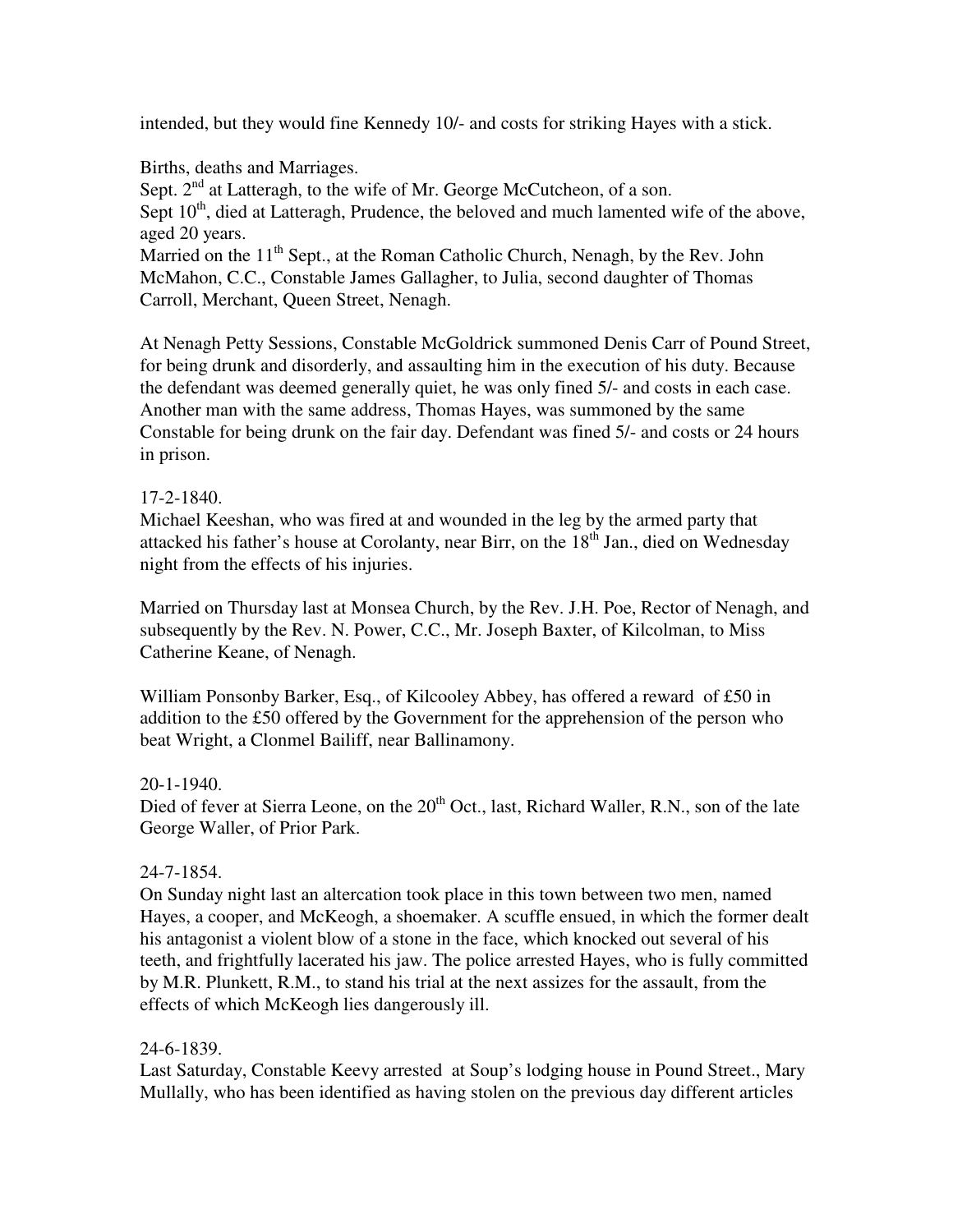of wearing apparel from a house in Eglish near Borrisokane.

# Funny.

"I cannot imagine", said an Alderman, "why my whiskers should turn grey so much sooner than my head."

"Because", observed a wag, "you have worked much harder with your jaws than your brains."

# 23-3-1840.

A pension of £50 a year was lately granted from the Civil List to the children (6 in number), of Chief Constable Gibbons, who was killed at Carrickshock.

The Government have determined that transportation to Sydney, New South Wales, shall finally cease this year. The Convict settlement will then be Norfolk Island.

# From Tipperary Newspapers.

# 27-7-1871.

THE LATE MURDER IN TIPPERARV.—Collins the man who was convicted at the Clonmel Assizes of the murder of Ryan, at Glassdrum, near Cappaghwhite, has made a confession of his guilt. He states that the details of the circumstantial evidence brought forward at the trial were so accurate that the parties must have seen him commit the murder. He does not manifest the least contrition, but justifies himself on the ground that the deceased threw a stone at him on the night of the murder. He is a man of very violent temper. In passing sentence of death{ Baron Deasy did not assume the black cap, and the circumstance is supposed by the country people to denote that the sentence will not be executed. The Society of Friends are endeavouring to bring influence to bear upon the Government to procure a mitigation of the capital sentence.

# 22-9-1883.

# A MUCH PROTECTED LANDLORD.

At the Cappawhite (county Tipperary) petty sessions Mr. Thomas Dowling, a landed proprietor, has appeared against a number of his evicted tenants for trespass. Mr. Dowling lives in a remote part of the country, named Inchesquillih, situate in the mountains, and since his differences with his tenantry, who are leaseholders he has had to avail himself of police protection to a large extent. There are three protection posts in the immediate vicinity of his residence ; armed police are also occupying the house with Mr. Dowling. He was driven to Cappawhite petty sessions on a trap on which there were two armed policemen, Mr. Dowling himself carrying a double-barrelled breechloader, the escort being completed by four other armed policemen, who followed on an outside car. In each of the cases he obtained convictions ; in one case, where 52 head of cattle were found on the lands, the owner was fined Is. a head and costs. In returning home in the evening the same precautions were adopted for Mr. Dowling's safety

# 20-7-1872.

On July 13 two men, father and son, named Ryan, residing at Inchiquil, near Cappawhite,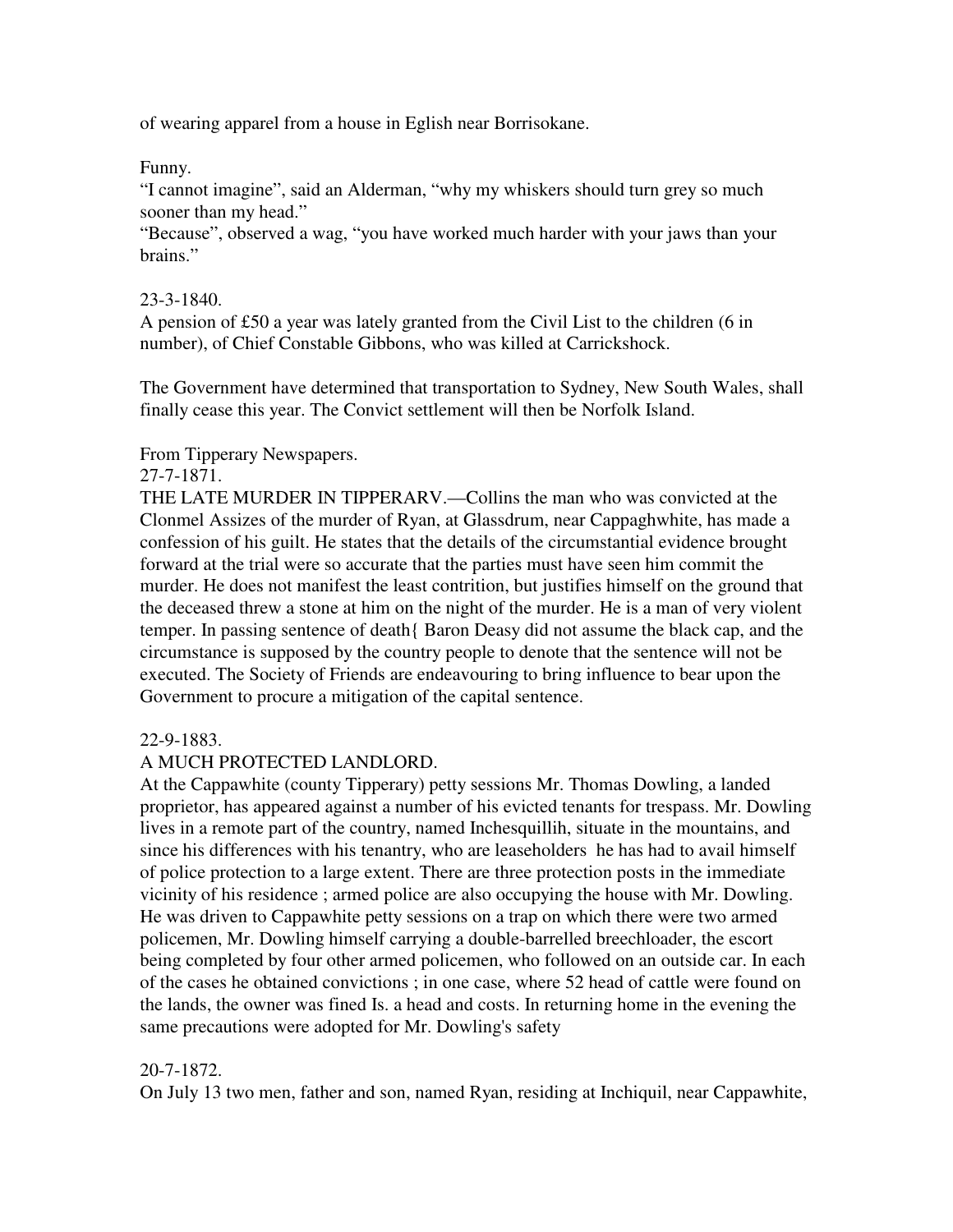county Tipperary, were attacked while proceeding home from Tipperary town, at Kingswell, about a mile from the town, by seven men who suddenly approached from behind the ditch. The father, after receiving some blows, ran towards Tipperary, and the son proceeded in the opposite direction towards a police barrack. A travelling showman who happened to be with them, and whom they had casually met on the road, was beaten severely. His skull was fractured, and his chest and face lacerated. It was supposed he was a friend of the Ryans. Three men—named Allen, Trehy, and Ryan have been arrested, and identified by young Ryan as part of the gang. The outrage is supposed to be agrarian, as Ryan had recently purchased a farm for which he is to pay 1,500/., having outbid others who were anxious to get it. On the day of the outrage they had gone to Tipperary to lodge part of the purchase-money, and it was on their return that the attack was made.

# 15-4-1876.

At the Nenagh quarter sessions, which opened on April  $1<sup>st</sup>$ , the only case on the calendar was that of a man charged with killing a turkey in an enclosure at Roscrea. At the Thurles quarter sessions, just closed, there was only one conviction—namely, that of a little girl for striking a fellow servant at Thurles. She was sentenced to one month's imprisonment, with hard labour.

# Gleanings from the Nenagh Guardian.

April  $1<sup>st</sup> 1839$ .

At a meeting in the Vestry Room of the Church of Nenagh, the following Officers were appointed:-

Churchwardens-John Bennett, Jnr., Dr. Glissan.

Officers of Health-George Burr, Rody Spain, Francis Byron, John Darcey, and Joshua Cantrell.

Overseers of Persons and Public Houses-William Cantrell, Thomas Heney, Daniel Tracey, James O'Brien, Rice Lewis, Michael Harty, Rody Spain, Anthony Nolan, David Brundley, William T. Carey, and John Darcey.

James Blake, found guilty at the late Nenagh Assizes, of the murder of his wife, is to be hanged at Clonmel on Wed.  $17<sup>th</sup>$  April.

# April  $6<sup>th</sup>$  1840.

Such is the feeling of indignation entertained by those who have taken the pledge from Father Mathew against members of the Society who may break it that whenever a person is so unfortunate as to be found violating his or her promise, they are set upon by the people and punished without mercy. A servant boy who had lately joined the Temperance Society was unable to refrain from his old habits, and on Wednesday was seen intoxicated on the streets of Nenagh, and only for the interference of Mr. Carroll, the County Inspector, who had him removed from the crowd to "durance vile" , he would have been torn limb to limb.

One of the "fair sex" of Carrick-on-Suir who did not keep her pledge was a few days since taken to a pump and treated to a "shower bath", after which she was carried to the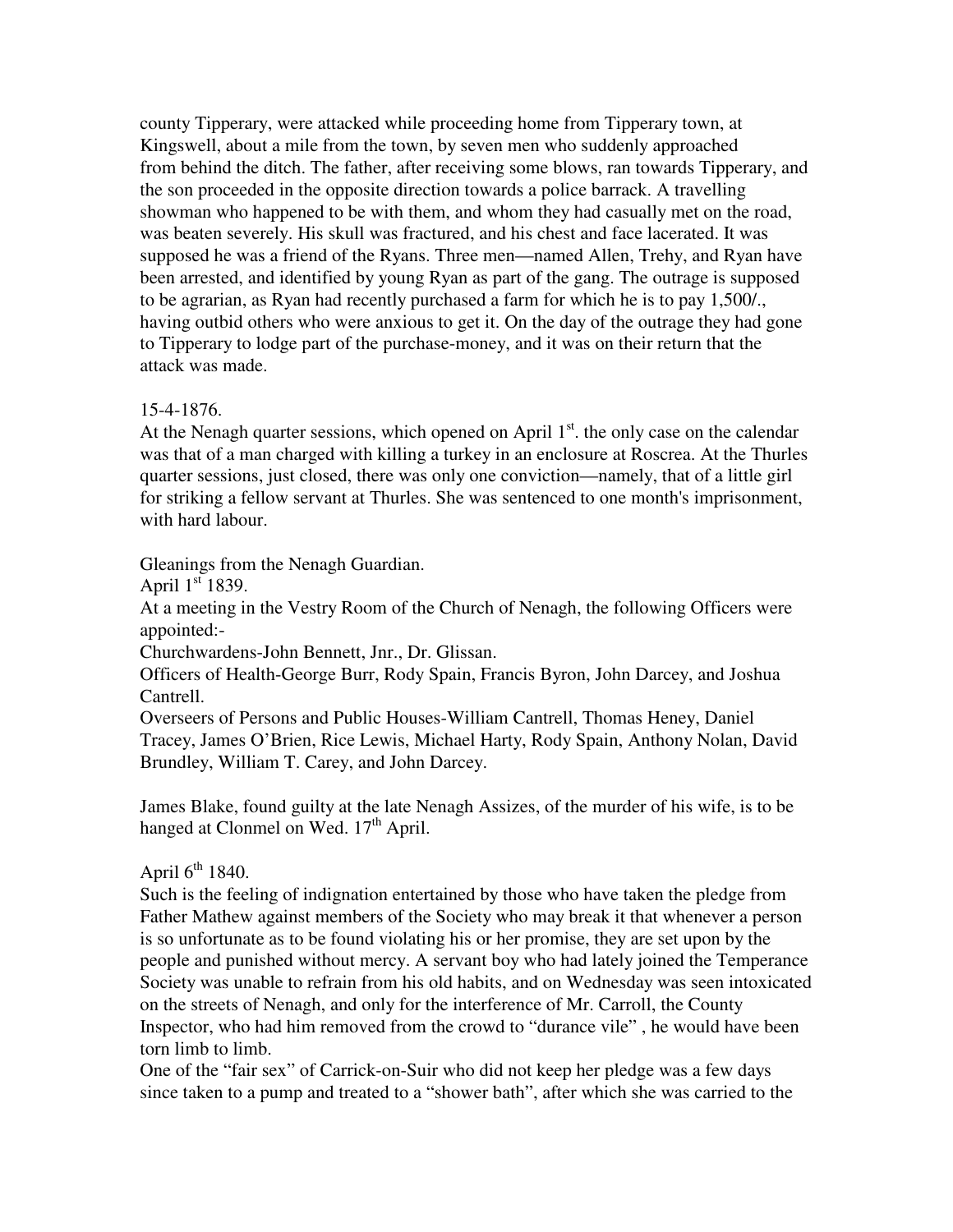bank of the river where she was given a "plunge bath".

At Nenagh Petty Sessions on Monday before Capt Leyn, S.M., a sturdy red-faced country woman appeared to prosecute her brother-in-law for assault.

On being asked what complaint she had against her brother-in-law she cocked her arms akimbo and said:-

"Complaint enough, your Honour, if you knew but half of it. Didn't he sthreel me, saving your presence, across the cross of four honest rudges where I was sowing a handful of airly ones, (potatoes) sure that was enough of a rayson for complaint, at any rate.

Mr. John O'Brien (solicitor)--Oh, you're an "airly one" at any rate. (laughter).

Mr. G. Lee (solicitor)--In whose garden did this occurrence take place?.

Complainant-In my own, whose else could it be seeing my dead husband is not alive. (Laughter).

Defendant here thrust himself forward and exclaimed, "Ah sure he wasn't your husband at all. Sure you left him at the end of three weeks. (Laughter).

Complainant (in a towering fashion)--You liar, you varmint. Didn't I pledge a quarter of praties for the price of the marriage money. (Laughter).

Mr. Lee- Now don't be in such a passion. Tell his Worship the facts of the case.

Complainant--Oh, thin, 'tis myself that will. Your honour, one week before last Shrovetide twelve months, I met me future husband at a wake. As I was coming home in the dark of the night he comes up to me and puts his come hither on me and said he

would see me home. So I consinted and as we went along we med the bargain to be man and wife for the rest of our lives. We got married as I tould you before, but as it plazed God, he died last Patrick's night, and so of course the bit of garden is mine by lawful inheritance.

Mr. John O'Brien--Were you not married to the defendants brother?.

Complainant--No, but the defendant was a brother to my husband. (laughter).

Mr. O'Brien--How long did you live with your husband?.

Complainant--Isn't he dead, man?. Shure you didn't want me to keep him company in the coffin. (laughter).

Mr. O'Brien-On the virtue of your oath, did you not leave him three weeks after marriage and spread scandalous reports about him throughout the neighbourhood.

Complainant-I never left him, barring that I might go to a neighbour's house for a while. Mr. O'Brien--Did you cohabit with him up to this death.?

Complainant-The divil a habitation. We had but one between us. (laughter).

Mr. O'Brien-Did you ever say he was not like a husband at all.

Complainant-I don't understand you. I'll answer no more of thim sort of kwestuns. (laughter).

Mr. O'Brien--This woman left her husband, your worship, about three weeks after marriage and never came near him till he was on his death-bed. She now has possession of the house and garden.

The Bench granted informations for an assault.

April  $13^{th}$  1840.

Daniel Ryan, second son of Patrick Ryan, of Shallee, Nenagh, has been called to the Bar,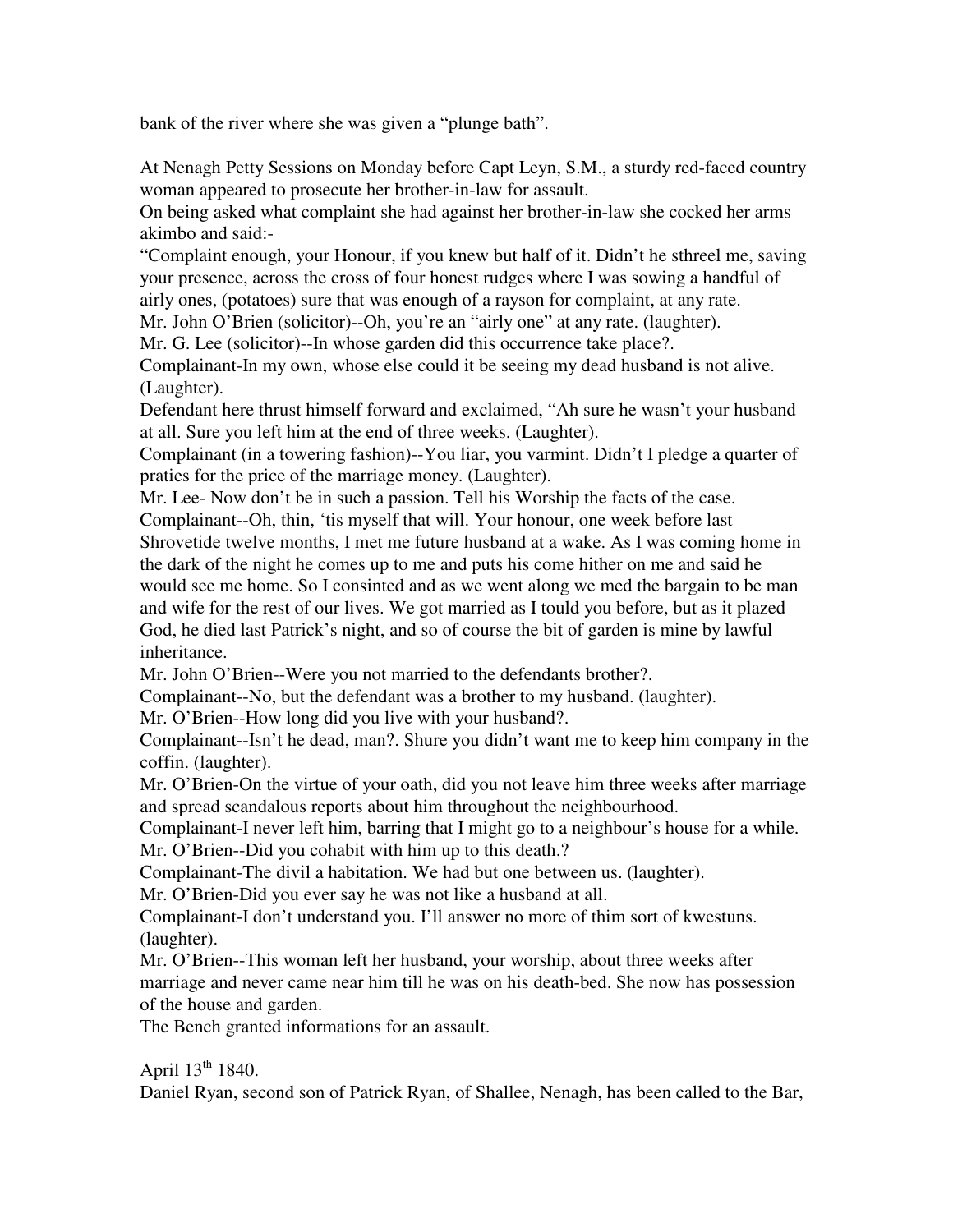along with 20 other students.

# Aug.  $19^{th}$  1845.

Died on the  $7<sup>th</sup>$  Aug. 1845, after a long and severe suffering from disease of the heart, George Decimus, second son of the late George Greene, Esq., of Upper Rutland Street, Dublin, and nephew of Col. Greene, of Kilmainham Castle, County Waterford.

On the night of the  $17<sup>th</sup>$  inst., about the hour of ten o'clock, a party of seven men, unknown, entered the dwelling of Cornelium Deely, of Gurtennekilla, dragged him out of bed, and with stones and bludgeons inflicted several cuts on his head. His wife was beaten in a similar manner, who, on their departure cautioned Deely not to work in future for John O'Brien, of Hogan's Pass.

On the morning of the  $18<sup>th</sup>$  inst, around two o'clock, a party consisting of four men, two of whom were armed with pistols, broke open the door of Timothy Maher's dwelling, of Curraheen, and cautioned him to discontinue his herding, or they would pay him another visit in a few days. Maher received a blow on the head, which knocked him down, and when down, received several kicks on his body. Two shots were fired on their departure. Constable John Creagh of Ballinaclough station, on hearing of the occurrence , proceeded with his party in search of the offenders, and succeeded in arresting three suspicious characters, named Thomas and Pat Donovan, and Jeremiah Hough. Head Constable Denis Hayes visited the scene and had Maher and his wife brought in, who identified Thomas and Pat Donovan as being of the party, they are fully committed by Captain Pollock. R.M.

# Nenagh Petty Sessions.

### Trespass.

Michael Kelly was examined by Mr. M'Grath, and stated that about 4 o'clock on the morning of the  $8<sup>th</sup>$  inst., Mr. Henry Hill, of Ridgemount, accompanied by five other persons, entered on part of the lands of Cloonmoore, the property of James Carty, and committed a wilful and malicious trespass, by levelling his walls and bounds. Mr. Hill and his men had with them three horses and cars, and after cutting the soil and grass of the lands, they carried them away against the consent of the witness. The Bench fined Mr. Hill £1 or five weeks confinement, when Mr. Leo signified his intention of appealing to the Quarter Sessions.

# Stealing fruit and timber.

Michael Ryan v Pat Hayes, and two other boys, were summoned for stealing pears from a garden at Kilboy, the residence of Lord Dunalley. They were fined 6d each and costs, with the admonition that if they were to be caught again they would be liable to be tried for felony.

Pat Hayes disposed of catching the defendant Margaret Delaney in the act of stealing timber from off a portion of the Kilboy property, and the court fined her 6d.

August  $19^{th}$  1870.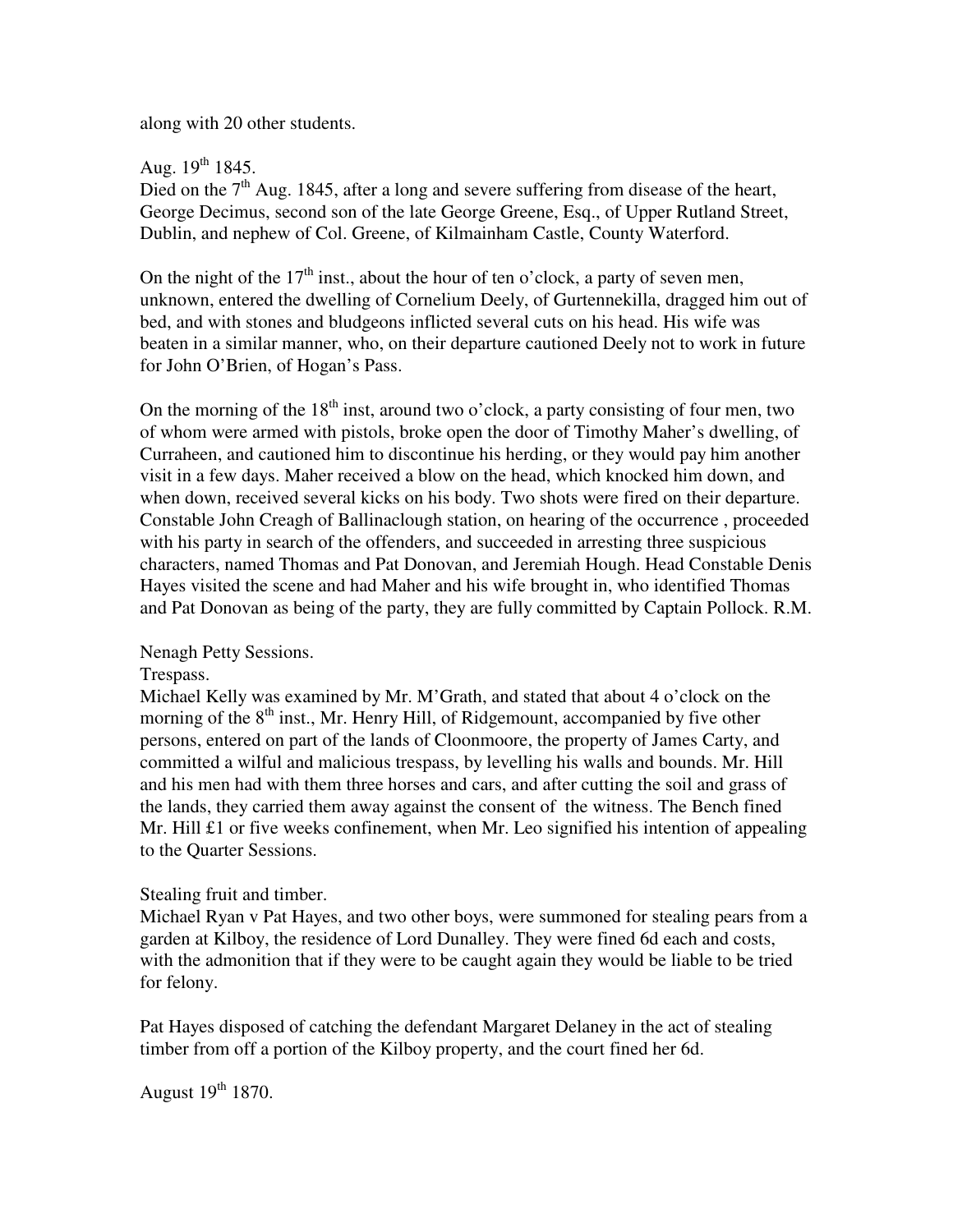# Births

At Rodeen Cottage, Borrisokane, on the 17<sup>th</sup> August the wife of Thomas S. Blackwell, a daughter.

# Marriages.

On the  $17<sup>th</sup>$  Inst, at Ballinaclough Church, by the Rev. Robert Going, Rector of Ballymackey and Chancellor of Killaloe, assisted by the Rev. J.R. Triphook, Vicar of Lee, Robert, eldest son of P. Smithwick, Shanbally, Co. Tipperary, Esq., to Charlotte Caroline, younger daughter of the late Admiral William Webb, and grand-daughter of the late Admiral Sir Willoughby Lake, K.C.B.

July  $21<sup>st</sup>$ , at St. James' Church, Bridgetown, N.S., by the Rev. M. Pryer Almon, Henry J. Cambie, Esq. J.P., of Castletown, Co. Tipp, to Helen, only daughter of John B. Fay. Esq. of Bridgetown.

August  $10^{th}$  at Dunkerrin Church, King's County, by the Rev. Somers H. Payne, V.G., assisted by the Rev. Richard Homan, nephew to the Bridegroom, the Rev. Knox Homan, of Balteagh Rectory, in the county of Londonderry, to Elizabeth Saah, eldest daughter of the late James Franck Rolleston, Esq. D.L., of Franck Fort, King's County.

Died on the  $15<sup>th</sup>$  inst, at 151 Rathgar Road, Dublin, Mary Anne, widow of the late Isaac Smallman, esq., of Montevideo and Roscrea.

August  $19^{th}$  1885.

Died on Aug. 11<sup>th</sup> at Summerhill, Nenagh, Margaret Carey, aged 82 years, for upwards of 40 years the faithful servant of the late Miss Cantrell.

The marriage between Mr. Prior Spunner Palmer, Geylon Mounted Infantry, youngest son of the late Mr. Thomas Spunner Palmer, Merrion Square, Dublin, to Leslie, only daughter of the late Colonel Wills Croft Gason, of Kilteelagh, Nenagh, will take place at St. Peter's Church, Eaton Square, on the  $27<sup>th</sup>$  inst.

On Monday, Mr. W.R. Armitage was evicted from the house which he occupied in Barrack-Street, as well as from two other houses in the same street, in which he possessed a middle interest. The ejectment was brought at the suit of Mr. Traherne Holmes, J.P., for non payment of rent. The evection was carried out by Mr. Shamacher, Sheriff's Deputy, and resistance had evidently been anticipated by the authorities, as a large force of police, armed with rifles, was drawn up outside the premises, under the command of District-Inspector Huggins, and Head-Constable Culliton. There was no disturbance, however, and everything passed off quietly.

# 2-3-1872.

For the past eight or ten weeks the rural constabulary in the King's County and county Tipperary have been literally harassed searching incessantly night and day over the mountains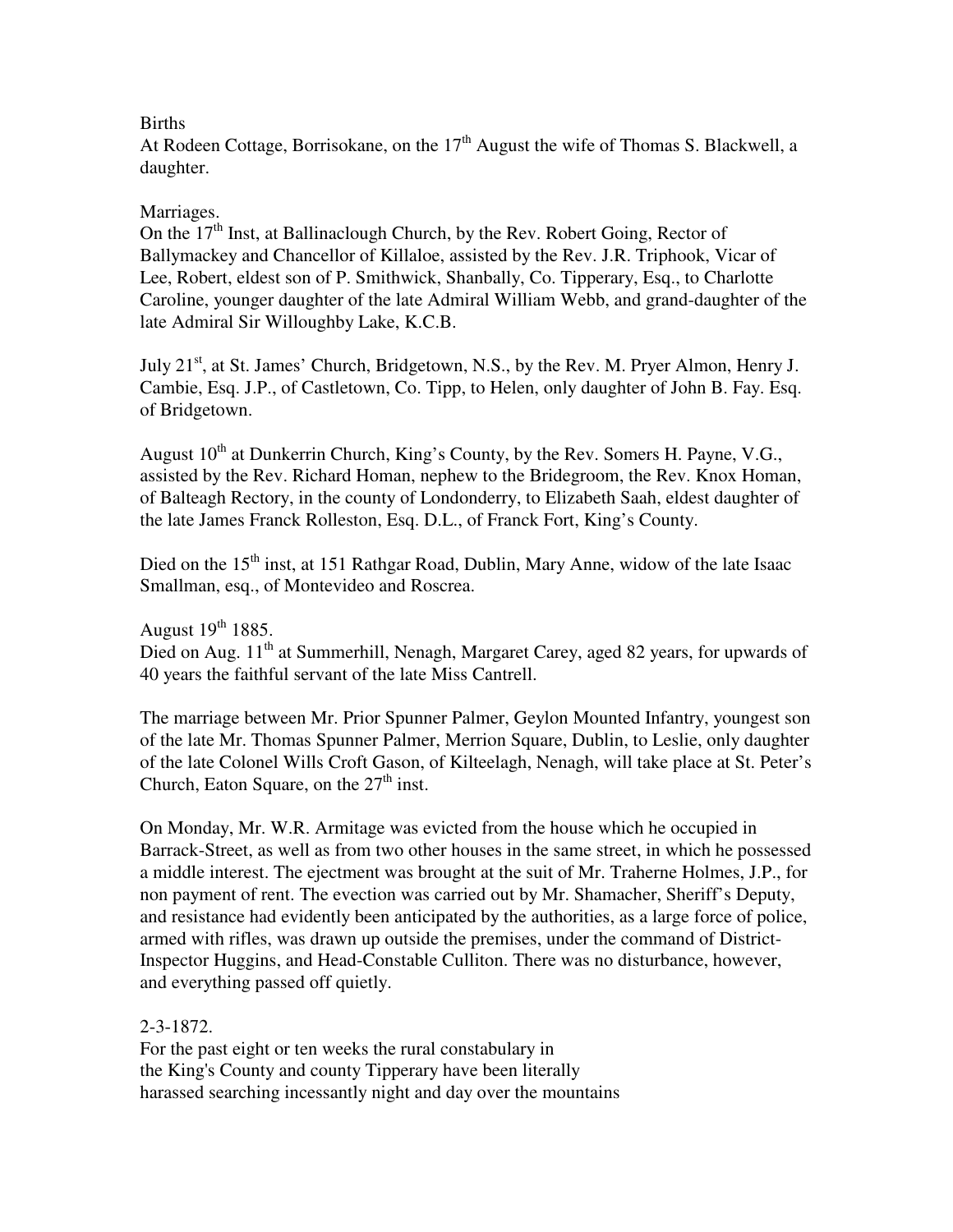and through the remote glens and swamps of these two counties for a young man named Patrick Murcane, who is charged with participation iii the murder of Comehus Guilfoyle,, near Moneygall, King's County. The Tipperary police having received a hint respecting his hiding place, redoubled their vigilance, and, accordingly. Sub-inspector M'Ardle took a party of men- with him in the middle of the night on Sunday, and^ after a wearying march, surrounded a house in Roskeen, while the sub-inspector and some of his men went in to search the rooms. The officer was not long inside when he turned out Murcane, who was lying under two or three women, who, it seems, were conceahng him. Murcane was directly marched away, and sent next morning to the King's County Gaol.

#### 2-10-1875.

As a countryman from the neighbourhood of Newport, county Tipperary, named Magrath, was proceeding home, somewhat under the influence of drink, he was attacked cutside Limerick by two men, who knocked him down, beat him about the head, relieved him of his coat and vest, and cut the thongs of his boots, which they took off him. If he made any resistance they swore they, would shoot him, which so terrified the unfortunate man that he made no resistance ; and after they searched him for money, made off. Two men, Michael Kiely and Henry M^digan, have since been arrested, the coat and vest being found under the head of K i e l / s bed and the boots in the room Madigan slept in. The accuser identified the parties as those who robbed him, and swore to the clothes found with them as his property.

### 3-6-1871

A man named Brogan, residing at Ballycroy, county Tipperary, has been beaten to death while on his way home from a fair in company with his wife. He had a dispute with a family named Caflferly, and it is alleged the fatal outrage was committed by them. The deceased's wife was sever^y beaten while endeavouring to save her husband.

## 2-3-1872.

For the past eight or ten weeks the rural constabulary in the King's County and county Tipperary have been literally harassed searching incessantly night and day over the mountains and through the remote glens and swamps of these two counties for a young man named Patrick Murcane, who is charged with participation in the murder of Cornelius Guilfoyle,,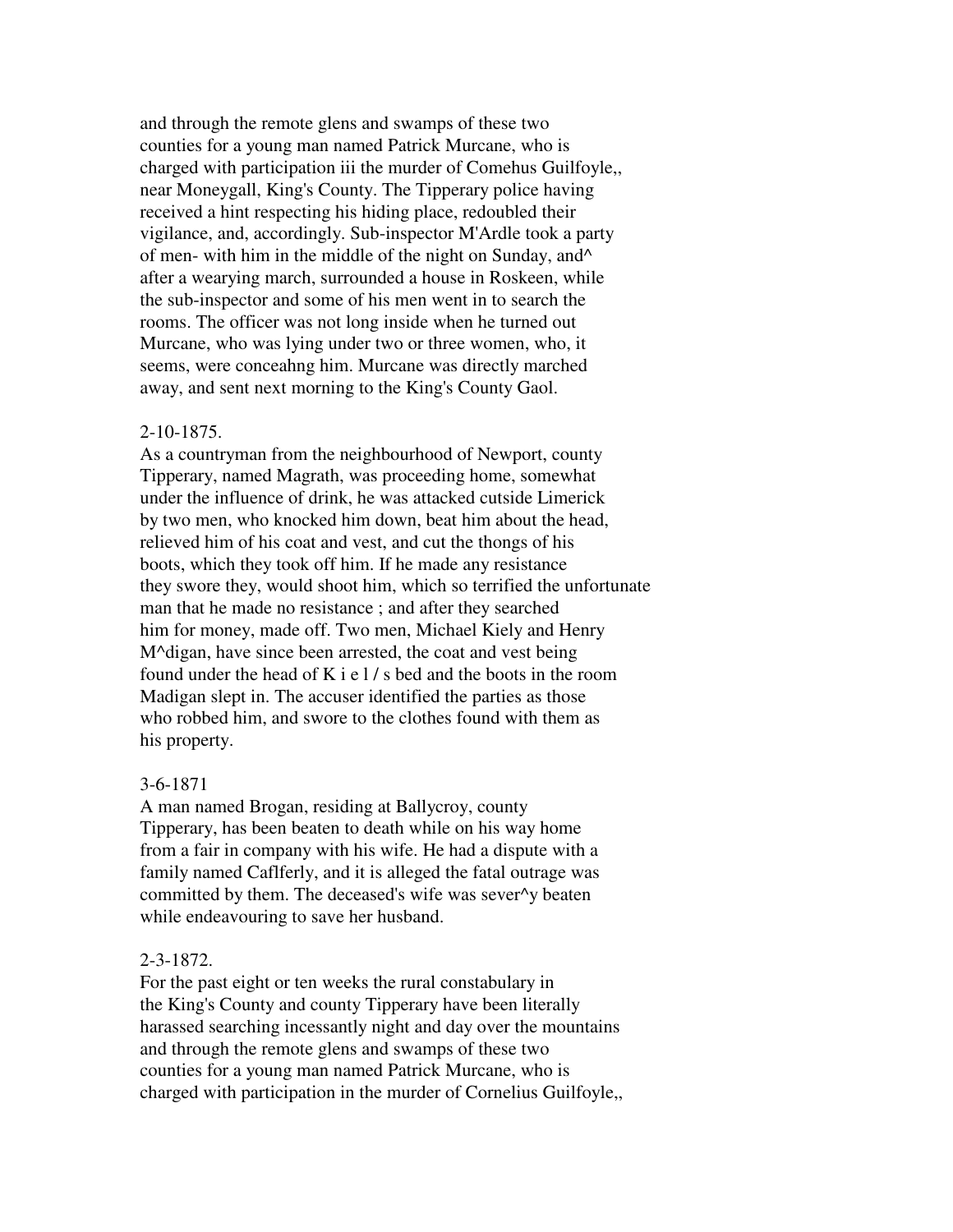near Moneygall, King's County. The Tipperary police having received a hint respecting his hiding place, redoubled their vigilance, and, accordingly. Sub-inspector M'Ardle took a party of men- with him in the middle of the night on Sunday, and after a wearying march, surrounded a house in Roskeen, while the sub-inspector and some of his men went in to search the rooms. The officer was not long inside when he turned out Murcane, who was lying under two or three women, who, it seems, were concealing him. Murcane was directly marched away, and sent next morning to the King's County Gaol.

### 2-10-1875.

As a countryman from the neighbourhood of Newport, County Tipperary, named Magrath, was proceeding home, somewhat under the influence of drink, he was attacked outside Limerick by two men, who knocked him down, beat him about the head, relieved him of his coat and vest, and cut the thongs of his boots, which they took off him. If he made any resistance they swore they, would shoot him, which so terrified the unfortunate man that he made no resistance ; and after they searched him for money, made off. Two men, Michael Kiely and Henry Madigan, have since been arrested, the coat and vest being found under the head of Kiely's bed and the boots in the room Madigan slept in. The accuser identified the parties as those who robbed him, and swore to the clothes found with them as his property.

### 3-6-1871.

A man named Brogan, residing at Ballycroy, county Tipperary, has been beaten to death while on his way home from a fair in company with his wife. He had a dispute with a family named Caflferly, and it is alleged the fatal outrage was committed by them. The deceased's wife was severly beaten while endeavouring to save her husband.

Mr. Benjamin Stronge Cork, manager of the branch bank of Munster at Cahir, county Tipperary, has absconded. He is charged with forgery.

## 3-8-1872.

At the Tipperary assizes, Mr. Clarke, Q.C., in the Record Court, tried an action in which Mr. Anglim was the plaintiff and Miss O'Brien the defendant, to recover a portion of the lands of Rosegreen. While the defendant, a good-looking young woman, was under cross-examination, the plaintiff was ordered up to confront her with reference to a portion of her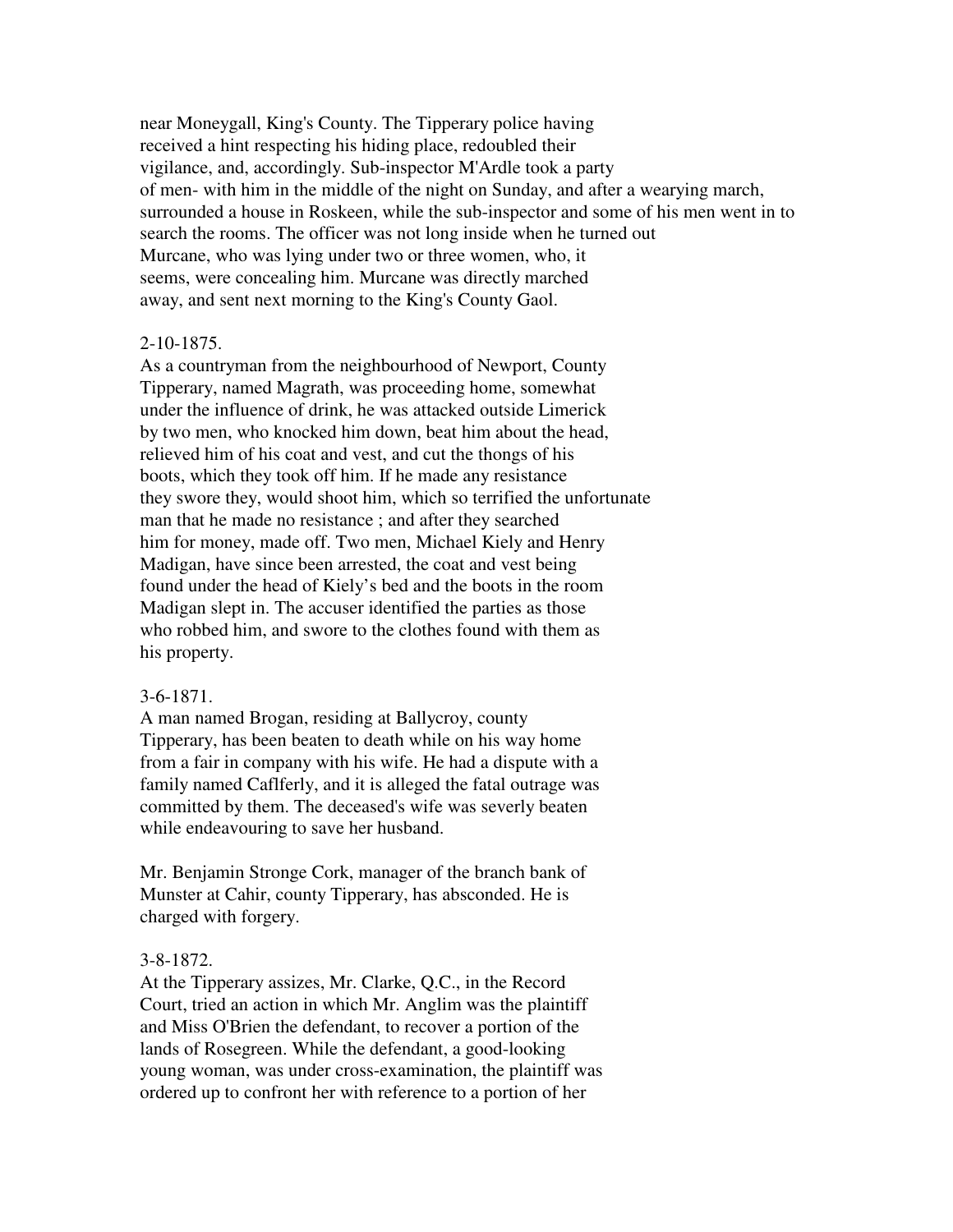#### testimony.—

Mr. Clarke : It just strikes me that there is a pleasant and easy way to terminate this lawsuit. The plaintiff appears to be a respectable young man, and this is a very nice young woman. (Laughter.) They can both get married and live happily on this farm. If they go on with the proceedings it will all be frittered away between the lawyers, who, I am sure, are not ungallant enough to wish the marriage may not come off. The young lady, on being interrogated, blushed, and stated she was quite willing to marry the plaintiff. Mr. Clarke (to the latter) : Will you marry this young woman ? Plaintiff: Most undoubtedly. (Great laughter.) Mr. Clarke : It is odd this course was not before adopted. The suggestion came to me by instinct on seeing the young couple. (Laughter.) A verdict was subsequently entered for plaintiff on condition of his promising to marry defendant within two months, a stay of execution being put on the verdict till the marriage ceremony is completed.

#### 4-11-1871.

Matthew Quinlivan, a respectable farmer on the estate of Mr. Stafford O'Brien, was murdered on October 27, a short distance from Tipperary. He was walking with his wife when he was overtaken by two farmers, named Donovan and Delany, who offered him a seat in their car. Quinlivan had hardly taken his seat when one of the men jumped down, seized a large stone, and struck him several-violent blows upon the temple. The pair then dragged him off the car, beat him fearfully about the head with stones, and left him in a dying state in the road. He has since died, and warrants have been issued against the perpetrators of the outrage. It was stated that the deceased, who was rent-warner as well as tenant on the estate, had prevented Delany from obtaining a piece of land for a person in whom he was interested.

### 7-10-1871.

Thomas Keffernan, (Keffernan in the newspaper, maybe should be Heffernan.) a respectable farmer residing at Croag, between Cashel and Tipperary, was found murdered a short distance outside the latter town on Saturday night. It is stated that he was beaten to death by two men on his way home that evening. At the inquest, a verdict of "Murdered by some person or persons unknown " was returned. Two brothers named Duggan, and a man named Mahony, a servant of Viscount de Chabot, who drove the deceased on a car, have been arrested on suspicion. The crime is not supposed to be agrarian.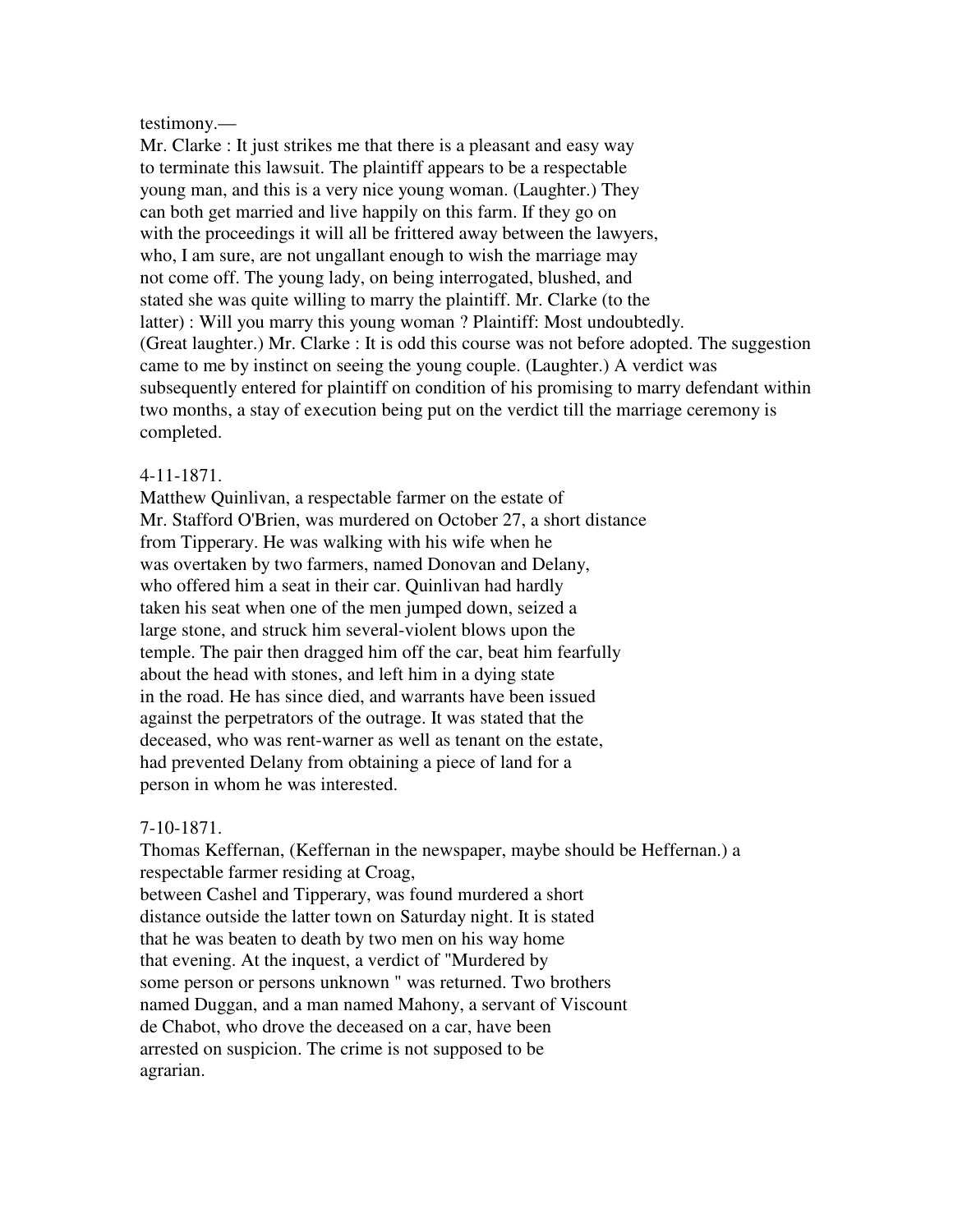## 11-3-1871.

The Act giving compensation to the representatives of murdered men, and directing the amounts to be levied off the districts, is being carried out. At the assizes for the North Riding of Tipperary, held at Nenagh last Saturday, the widow of Patrick Murphy, who was murdered near Templemore, applied for compensation under the Peace Preservation Act, The application, made by Mr. Thomas B. Pennefather, solicitor, Was supported by the Crown Solicitor (Mr. George Bolton). Mr. Sheppard opposed the presentment. The grand jury were unanimous in granting the widow 500/., which was ordered to be levied on three parishes in the immediate vicinity of the scene of the outrage.

## 19-9-1874.

A farmer named Scanlan, living at Killenaule, Tipperary, was murdered at his own door on the evening of Sept. 13, as he was returning from a visit to some friends. The bullet passed completely through the man's head. A servant boy who was with him states that he saw the gun but not the assassin. About eighteen months ago Mr. Scanlan married the daughter of a farmer named Bourke, with whom he received as dowry the old man's interest in 100 acres of land held at moderate rent. Bourke had a son named Michael recently returned from America, and he had been frequently heard to utter threats of vengeance against any one who should stand between him and the possession of the farm. In fulfilment of these threats, it is thought he deliberately shot his brother-in-law. Both the Bourkes have been arrested.

# 22-11-1873.

A shocking tragedy occurred on Nov. 15 in the neighbourhood of Ballyporeen, a small village in Tipperary, and near the borders of Cork :—

Constable M'Namara and Sub-constable Banyon, both stationed at Ballyporeen, left the barracks at two o'clock in the morning to go on patrol. Nothing further was heard of them until Banyon's wife rushed into the barracks an hour afterwards to state that her husband had cut his throat. The police proceeded to his lodging, where they found him quite dead, his windpipe cut right through. The rifle he had with him was smeared with blood and broken, and his sword was marked with blood. The police at once went in search for M 'Namara, and found him at Ballywilliam, a mile from the barracks, his head battered into a pulp. He was also stabbed in several places chest, and presented a horrible spectacle. Two large stones,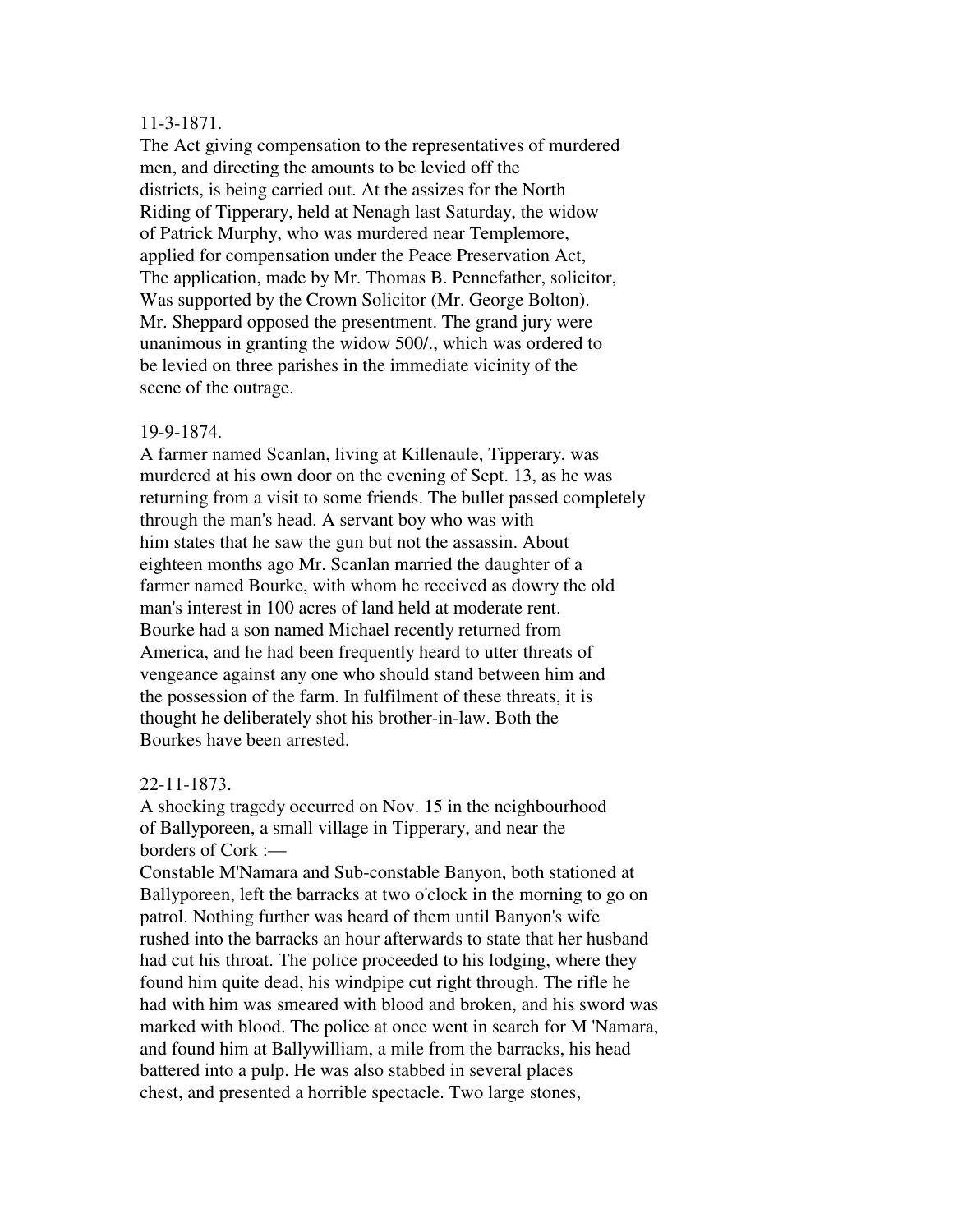with blood, were found close to the body, and it appears that after he had been struck down with a sudden blow of the butt-end of Banyon's rifle, the murderer battered his skull to fragments with the stones. When leaving the barracks Banyon had his rifle and sword bayonet, while the constable carried only the fire-arms. Both men had been twenty years in the force, and no previous quarrel or ill-will existed between them to account for the murder. An inquest was held, and the jury were of opinion that Banyon committed the crime while labouring under sudden homicidal mania.

## 24-1-1874.

A farmer named Burnes, living near the town of Tipperary, was fired at outside his own dwelling on Jan. 19. The ball grazed his ear, and the powder begrimed his face. A second shot was fired as he ran away, but it took no effect. A third followed and hit him on the hip, causing a slight wound. The man Burnes was tried for cutting a man's throat some time ago and acquitted. No other motive for the outrage can be assigned.

## 25-11-1871.

The Borrisoleigh magistrates sent for trial **a** Tipperary farmer, named Quinlan, who, having quarrelled with a friend**,**  named Ryan, and made up the dispute, afterwards attacked him with a. stone and smashed his skull. The prosecutor appeared in court with portions of his skull in a handkerchief.

#### 27-11-1875.

An action for breach of promise of marriage was tried in one of the Dublin courts on Nov. 22. The plaintiff is aged about twenty-four, her father being a respectable farmer, named Sheehan ; the defendant a man of middle age, a widower, and whose name is Young, farmer. Damages were [laid at 500/. Judgment was allowed to go by default. The parties resided at Templederry, near Nenagh.—

Counsel said the defendant had been to Australia, and on his return in 1873 his wife died. He had been a widower about five months, when he expressed a wish to a friend of his named Boland to marry again, that he liked Miss Sheehan, and that they might strike up a match. Boland mentioned the matter to Miss Sheehan's father, but no decision was come to. The defendant held a farm under Mr. J. P. Hare, at a yearly rent of 61/. So matters remained until August last, when he repeated his wish to marry Miss Sheehan, and asked his friend Boland to introduce the matter again to her father. Ultimately the matter was arranged, and the girl, although it was not alleged she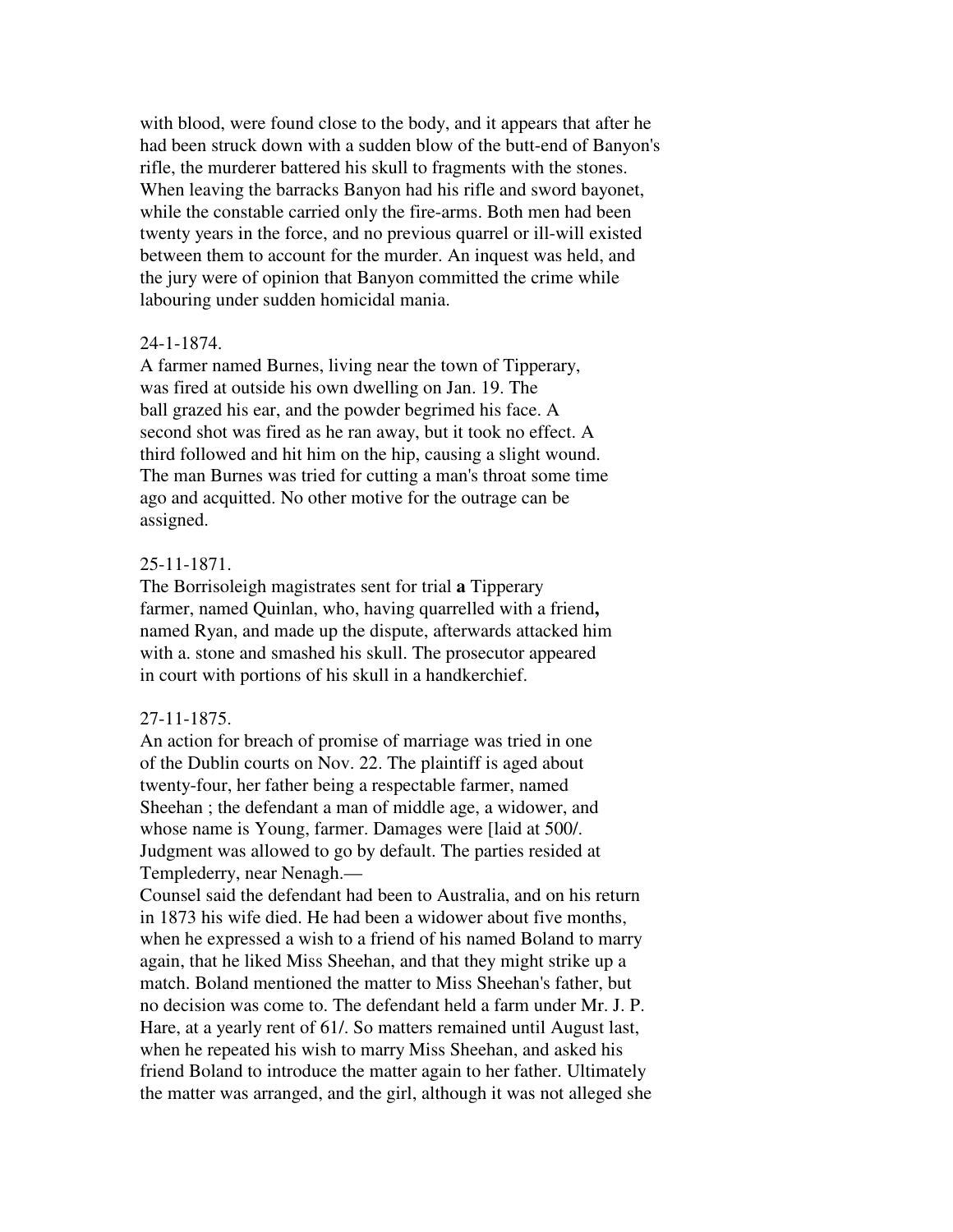was particularly fond of him, agreed to marry him. The defendant arranged with the parish priest to get a dispensation to avoid publication of the banns. This was on Aug. 4. The next day the marriage was to have been solemnised. The plaintiff's brother came to the defendant's land to help him to make up some hay, A sudden notion seemed to seize Young, for he mounted a horse and rode off. To the surprise of every one he did not return, and although the girl was ready for the ceremony and all necessary arrangements made, he never turned up. On the Monday following, two days after, the defendant was married to a girl named Stapleton, belonging, as counsel suggested, to a more " powerful faction " in Tipperary. Mr. Ryan replied in mitigation of damages, and he suggested the defendant would have carried out the contract were it not, in fact, for fear of a rival faction. The jury assessed the damages at 150/.

CONDITION OF THE IRISH PEOPLE OF TIPPERARY. From the Times 12-11-1845 The Commissioner gives a deplorable account of the people of Tipperary. He says The county of Tipperary has long possessed the notoriety of being a focus of outrage and disorder—of embodying in itself, in an aggravated form, all the strange anomalies of evils which mark this country generally. You have here the richest land and the most extreme

poverty. The people complain of high rents, and yet extract but half the profit out of the land

which it will yield. They struggle desperately to possess a patch of land, because they have no employment by which to live; and yet the land is only half cultivated for want of labour, which might be profitably bestowed upon it. They shoot one another in the struggle to possess a patch of land, and leave neglected and waste thousands of acres which would

amply repay their labour and capital. They complain of the want of tenure, and the moment they get a lease they sublet and get rid of their tenure to another. They complain that landlords and agents in parts of the county will not reside, and they shoot them if they do.

How strangely do these contradictions jumble together ! How oddly each complaint seems to point out its own remedy ! But not the least strange part of the consideration is that, with the remedy in their own hand, they neglect it, and call open-mouthed on the government to do something to help them, which, indeed, seems necessary, if any remedy is to be obtained.

The best tenants, who will live in comfort, are compelled to emigrate, and the most ignorant and unenterprising tenants remain, without knowledge or means to improve the land, and striving by endurance, and poor potato diet, to squeeze out the rent. They have no means of employment, land they must have, to live, until the struggle for the patch of land has become so desperate that it is retained by a system of terror and assassination disgraceful to any country.

A case is given of a public-spirited landlord, resident on his estates, who has been repeatedly shot at by his tenantry, his offence being, that he had bought out several of his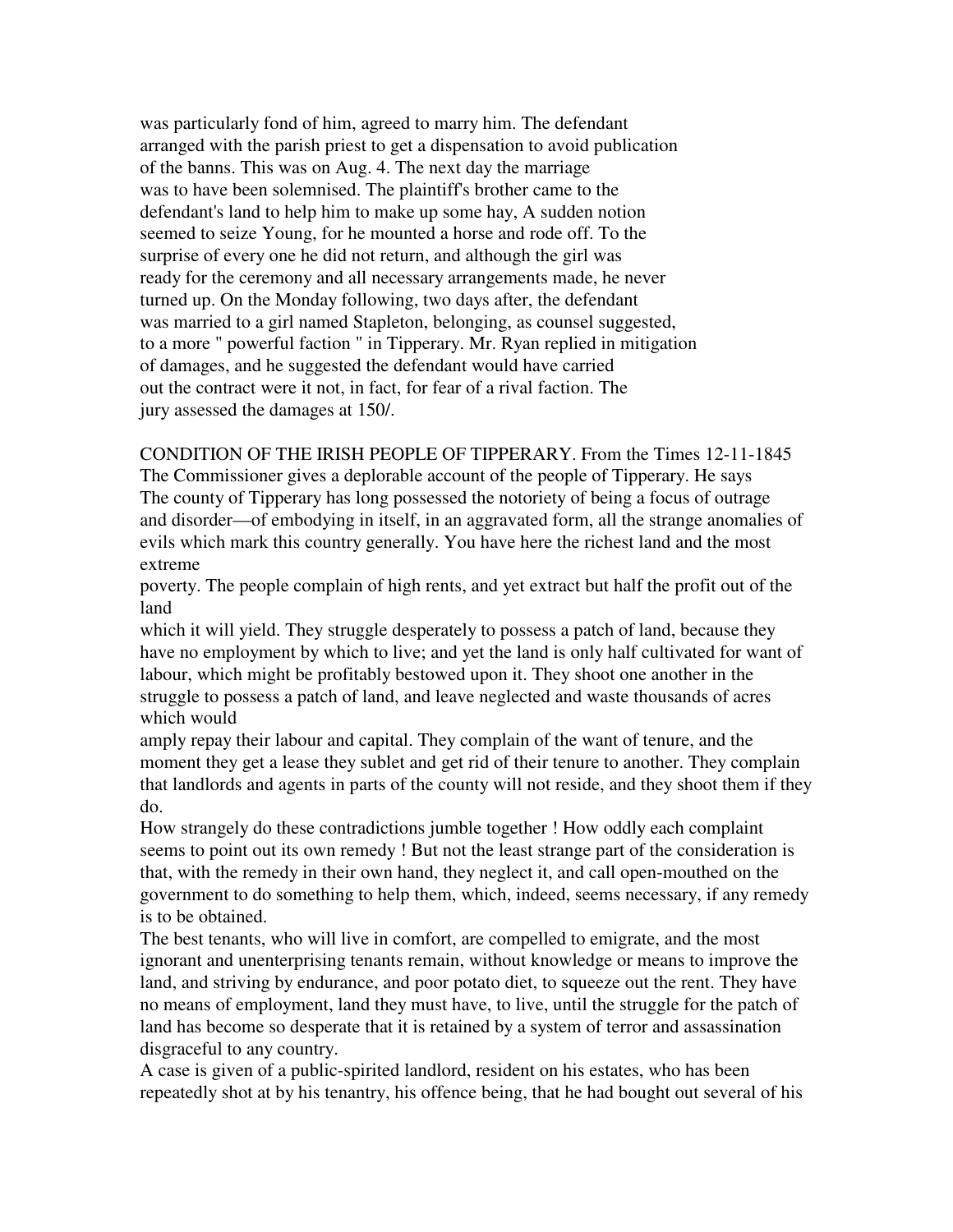tenantry. His steward paid the outgoing tenants the money they agreed to take, and a fortnight after, in June last year, though an old man, much respected, he had two shots fired at him, and was wounded in the arm. In the following October another lease of mountain land fell in, covered with cottier tenants, in the most wretched condition. The landlord was anxious to obtain this land, because it was in the centre of his plantations. He offered to buy their interest, to provide the tenants with houses, and to give them constant employment on another part of the estate. He employed his woodranger to negotiate with them, and this poor fellow was most treacherously and inhumanly murdered. A notice was then stuck up on a part of the estate, that if any persons reaped this gentleman's crops, or dug his potatoes, they would be murdered. He offered 6s**.** a day to get his potatoes dug, but such was the feeling of terror inspired amongst the best of the tenantry, that no one would attempt it. Being a young man of high spirit and determination, he went to Shinrone to procure labourers, and a number volunteered to reap his crops. These men narrowly escaped being

murdered by the people, and had to be protected by the police. During the whole of last winter there was a perfect system of terror established. This gentleman, on riding up the avenue of his domain one night was fired at by four different people, who fortunately missed him. On another occasion, shortly afterwards, on driving through his entrance gate, two shots were fired at him, and his horse was shot, a tenant farmer living within ten yards of the spot. In the three months of last year no less than eight murders were committed in the police district of Borrisoleigh adjoining, generally shooting from behind hedges, because of dispossessions of land by the tenants amongst one another. How many gentlemen who could afford to live elsewhere would risk their lives by residing in such an unfortunate community. It is enough to compel absenteeism. This gentleman is building an agricultural school, is affording much employment, and yet is compelled to walk about his estate with two men with guns to guard him, to have ball-proof window shutters to his house, and two armed policemen to guard his steward as he walks about! This frightful state of society I saw, or could scarcely have credited it. The very men who attempted to shoot him, who shot

his steward, and murdered his woodranger, are his own tenants, and at large. Generally, the murders are all about the possession of land ; and it matters little what the character of the landlord may be—he may give great employment, as in the case of Mr Scully, or be a most exemplary gentleman, like Mr Cooper—if he ventures to turn out a tenant, or his agent on his behalf, they will be murdered—shot in the back, or from behind a wall, if they dare to venture out.

Is not this enough to compel many men to be absentees ? There can be no worse mischief to an estate than an absentee landlord ; but what man would bear to live in perpetual apprehension of some villain shooting him in the back, or from behind a hedge, unless influenced to remain by motives of attachment to his estate, or by a strong sense of duty: The very atrocities which the people resort to, the brutal and barbarous ignorance, winch make

any Christian shudder, heap upon themselves further miseries ; for, as crime, from the sympathy of the people with the criminals, goes unpunished, the men who could give them employment, and who would spend money among them, are driven out to more civilised communities, where their lives will be safe.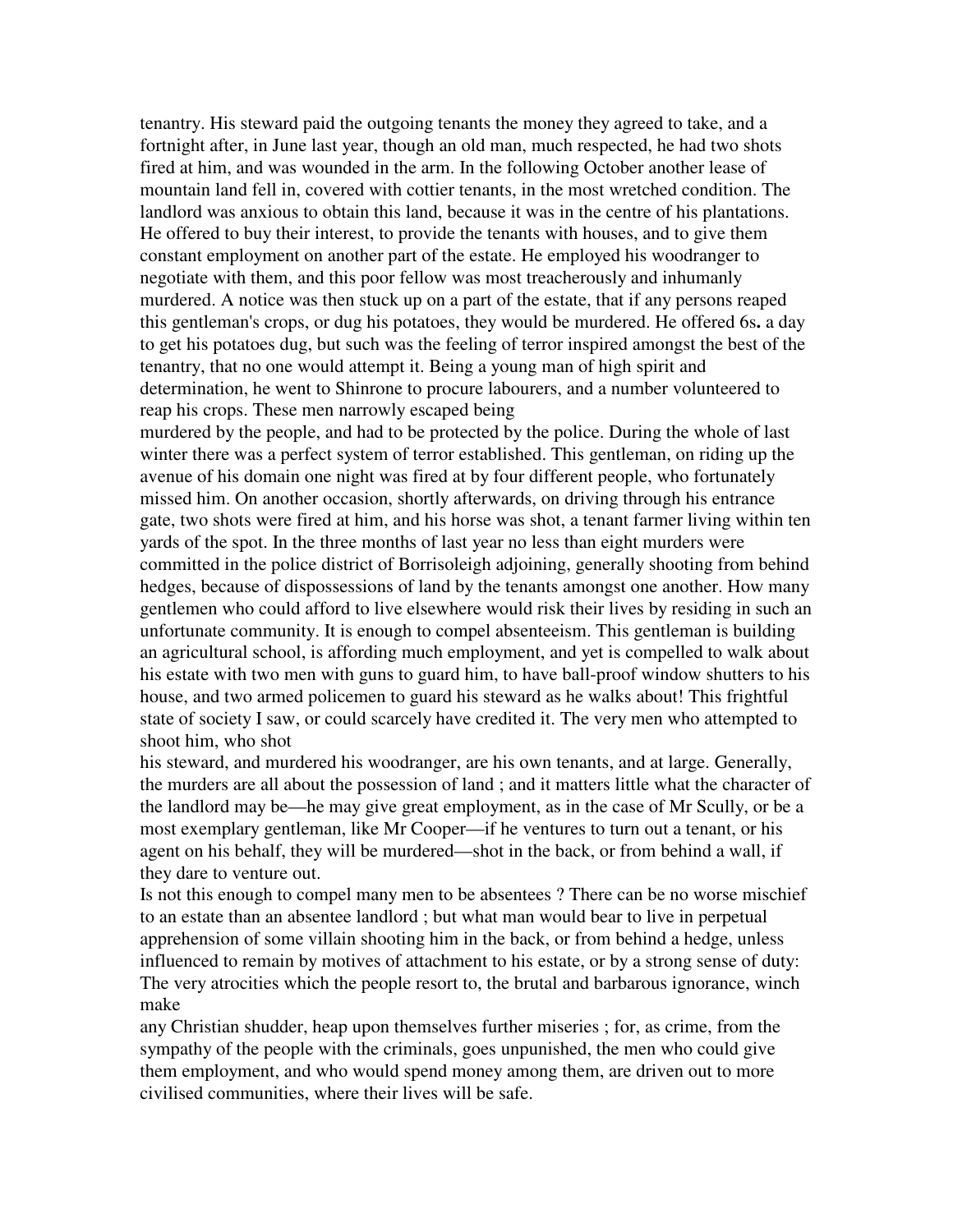Near Nenagh, according to the evidence of Mr M'Curtin, in the midst of all this distress, and misery, and shootings, about the possession of land, there is" an immense tract of waste land—the finest mountain land in the world—from 15,000 to 20,000 acres of wild land." And according to the report of Mr Griffiths, " it is probable that about 300,000 acres of -waste land might be reclaimed for cultivation, and 60,000 acres might be drained for pasture,'' in this very county. Now, to what conclusions does a review of this evidence lead ? The object of every government is the prosperity and safety of the people. Neither is accomplished in this county. It is, then, the duty of government to see that they shall be accomplished. It is the duty of the government to take measures to compel these 'waste lands to be brought into cultivation, as an immediate means of affording employment to the people, to save them from starvation and the commission of outrage. It is the duty of the government to have the people properly taught their trade of agriculture by example as well as precept—by means of agricultural model schools, so that they shall not, as now, waste one-half the land they have. And, above all, it is the duty of the government, with a strong and determined hand to put down the system of terror and assassination which drives men of property out of the country, and deprives the peasants of the employment they would otherwise have. As a means of this, I would suggest a partial return to the constitution of Alfred the Great; divide each barony into districts, police districts would do, and put a fine on the district for every offence, unless the offender were apprehended and brought to justice. This has been found effective with regard to burnings and coughing of cattle, for which the barony is made to pay ; why should it not be so in the protection of human life.?

A more recent communication of the commissioner's, furnishes still more appalling details of the state of Tipperary. We give a few cases taken almost at random from this report :—" I saw a respectable looking man walking about the town guarded by two armed policemen, who followed him wherever he seemed to wish to go. I inquired the reason of this. I was informed by the authorities that he is a schoolmaster named James, whose house was attacked some months ago by three men searching for arms. He made some resistance, and one of the men immediately fired at him and shot him with slugs in the head, some of which are still not extracted. Thus wounded he seized a dirk, and with it killed one of the parties, and the other two ran away. One of them was afterwards apprehended and transported on his evidence. Instead of' his courageous resistance carrying with it the sympathy of the people, their sympathy is with the cowardly ruffians who attacked him, and, if not guarded by the police, he would be murdered. " A farmer named Sheedy, of Ballinakill, near this town, some years ago became tenant of about ten acres of land, under the court of Chancery, the former tenant, named Cummins, having been ejected for non-payment of rent. After he had been for some time in possession, Cummins took it into his head that he had a right to the land, and Sheedy was threatened with death unless he gave it up. Sheedy applied for protection, and he now ploughs and digs in his field, with two policemen paid by the county to protect him, and they accompany him wherever he wishes to go.

A man named Hooley, the tenant of half an acre of land at Ashmere, near this town, wanted to emigrate to America, and sold his "good-will" as they, call it, or the right to the peaceable possession of the land, for about  $\mathfrak{L}20$ , to a small farmer named Jackson, the tenant of a few acres of adjoining land, Jackson having also to pay a smart rent for it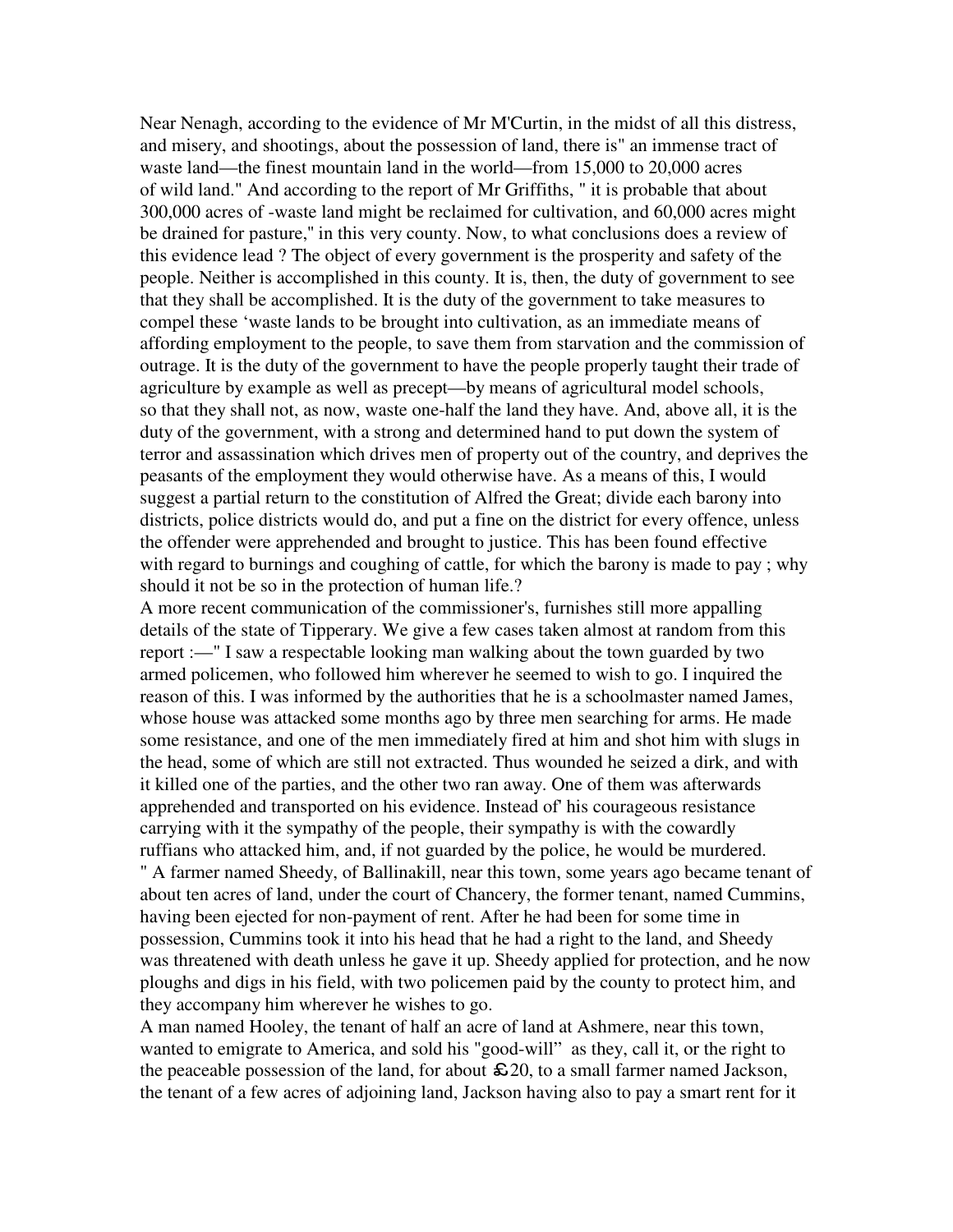to the landlord. A younger brother of this Hooley took it into his head that he was entitled to the land, and that the elder brother had no right to sell the possession of it, and that Jackson ought to give it up.

Without any offer to repay him the money-he had paid for it, Jackson was threatened with murder if he did not give the land up, and this man now goes about his labour protected by two armed policemen.

Hooley has since been sent to gaol for going about with a loaded pistol in his pocket, which was not registered.

A farmer, named Tracey, of Gertnaskea, near this town, took a farm formerly held by his brother, who was ejected for the non-payment of rent. The ejected brother had him served with threats of death unless he left the farm, and so frightened him that he was compelled to apply for protection, and he now goes about his daily labour, protected by two armed policemen."

Several more cases of murders, mutilations, beatings, threatening notices, &c, are given, and the Commissioner goes on to say :—

" In vain need the country hope for prosperity where even decent ploughmen, and farmers, and schoolmasters, to say nothing of agents and landlords, are obliged to have their lives protected by policemen whilst following their vocations. The absurdity —the positive ruin to a community, of two well dressed and well-paid policemen being employed to guard one ploughman at his work—not in one case, but in numerous instances—can be seen nowhere else in Europe.

"Much, however, as we may pity the people—ignorant, prejudiced, neglected, brutalised — those who pander to their ignorance, who foster their prejudices, who excite their brutality—those who, by a system of sordid agitation, for objects which they know can never be accomplished, excite and keep up the spirit of outrage, are, or ought to be, viewed with execration by every good citizen as the curse and ruin of their country."

# STATE OF TIPPERARY. 16-9-1829.

# A LIST OP OUTRAGES COMMITTED IN THE BARONY OF LOWER ORMOND, FROM THE 1ST DAY OF JULY TO THE 31ST DAY OF AUGUST, 1829.

JULT 17.—On the evening of the 17th July inst. a most barbarous and inhuman murder was committed on the person of John Brien, of Ballinderry, in this barony, who was waylaid near the town of Borrisokane, and murdered in a most savage manner by blows of stones.

27.—On the evening of the 27th of July inst. two men went to the house of Edward Hodgens, of Tombricane, near the town of Borrisokane, and, finding no person therein but a small boy, one of them threw him down, while the other went to an inner room, and took therefrom three muskets, with which they made off to a wood which was convenient; the inmates of the house being then absent at a funeral.

28.—On the night of the 28th of July inst. about six armed men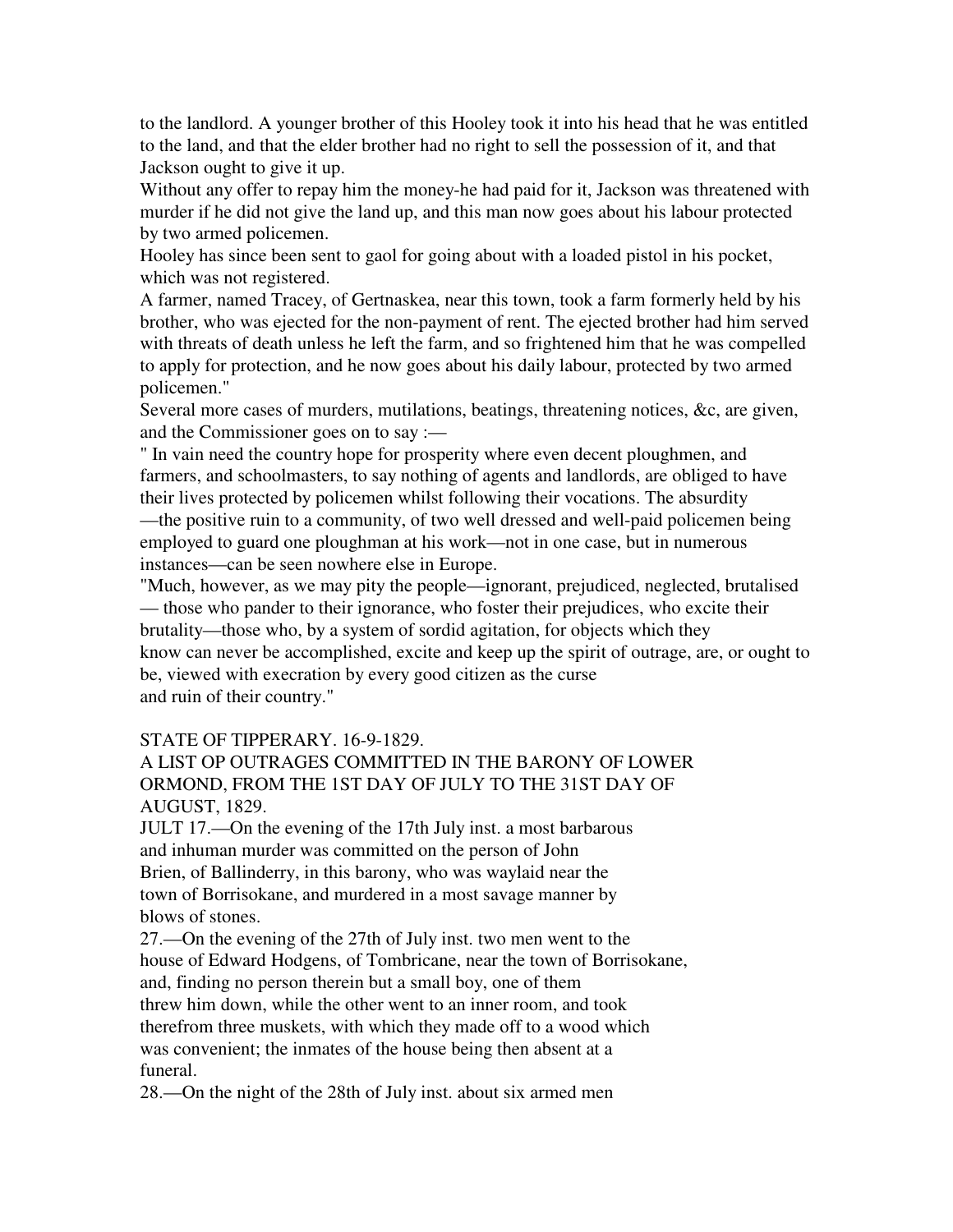came to the house of John Hodgens, of Kilbarron, brother to the sub-constable in confinement at Clonmel, from this barony, and took therefrom two bayonets and one powder-horn. There also have been several windows and panes of glass broken, the property of Protestants, in this barony during the month, particularly by night.

AUGUST 7.—The house of George Burgess, of Carney, was attacked by a large party of armed men, who broke his windows, and demanded his arms, which he refused to give until they set fire to his house, which obliged him to deliver up to them three pistols and one blunderbuss.

Same night a party attacked the house of John Burgess, brother to the above George Burgess, and took therefrom one double-barrelled

pistol and one fowling-piece, with which they made off.

8.—A party of armed men came to the house of Tidd Abbott,

esq., of Whitestown, who was then from the house, and carried therefrom one double-barrelled gun.

9.—The house of Leonard Ardel, of Derrinvohilla, had been attacked by an armed party of men, who broke in his windows and fired in several shots, threatening to burn his house if he did not immediately give up his arms ; on which he gave them two pistols and a gun.

Same night an armed party attacked the house of a man named Hogan, of Terriglass, and took therefrom one gun.

Same night attacked the house of Mr. Dane, of Arragh, and took therefrom one gun.

Same night the house of a man named Matthew Hayes, of the Cross of Nigh, was attacked by a party of mounted and dismounted men, who maliciously set fire to his house, which was totally consumed, together with the better part of his furniture.

15—On the night of the 15th the house of Henry Elly, of Ettaville, within two miles of Borrisokane, was attacked by an armed party, who took therefrom two pistols.

The house of Mr. Thomas Dane, of Ballinahinch, was attacked by an armed party, who demanded his fire-arms, broke his windows, and fired several shots into said house, and threatened to burn same if he did not give out his arms ; they also swore him had he his arms in the house or not, when be told them he sent them a few days before to Captain Sheppard

Same night eleven panes of glass had been broken in the church of Ballingarry, and a great quantity of stones found therein. On the night of the 14th, or early in the morning of the 15th, two cows, the property of Edward Hodgkins, had been attempted

to be destroyed.

16.—On the night of the 16th the house of Wm. Ardel, of Ballynavin,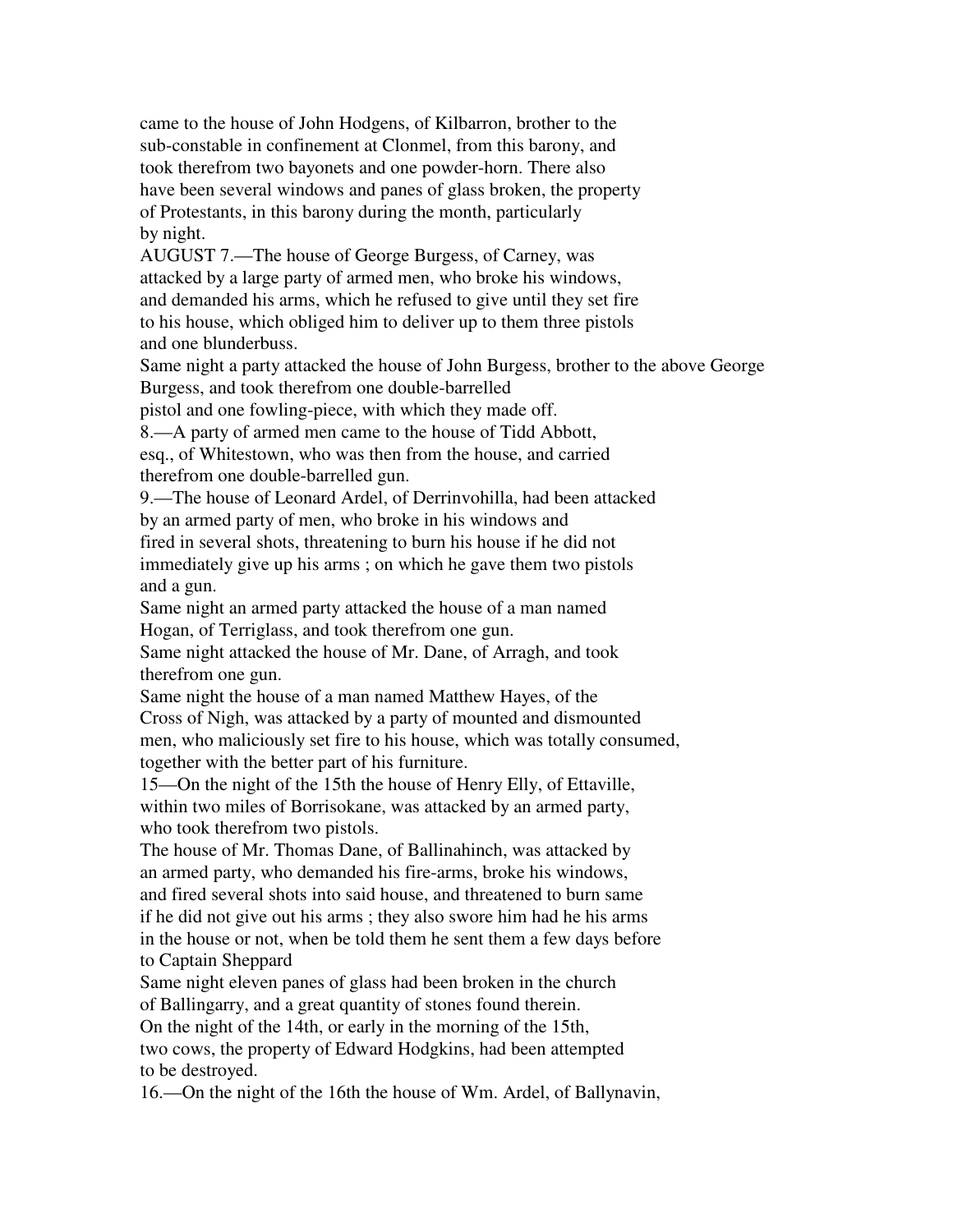was attacked by an armed party, consisting of eight or nine persons, who demanded his fire-arms ; and, on being told there were none in the house, they commenced breaking the windows, and set tire to said house in three different places, and also fired a shot through one of said windows, which obliged the latter to surrender lest they should be consumed. When they got admittance they commenced searching for arms, and found two shot-bags containing some shot, one sword, the stock and lock of a musket, with which they made off.

Same night the house of Edward Corbett, of same place, was attacked by same party (as is supposed) ; they broke his windows, and demanded his fire-arms, but he had none.

Same night the house of Richard White, of Modereny, was attacked, his windows broken, entered and searched his house for fire-arms, but got none.

Same night the house of Michael Flanagan was attacked by an armed party, who most violently broke in his windows and entered his house, and took therefrom one gun and some powder. Same night four armed men came to the house of Hugh Cowley, of Modereny, and broke his windows, demanding drink, on which he gave them half a gallon of beer.

Same night the house of Mr. Abbott, of Cottage, within half a mile of Cloughjordan, was attacked by an armed party, consisting of six persons, who entered his house, and took therefrom one gun and two charges of powder and shot.

Same night the house of Thomas Nicholson, of Ballyhasty, within a quarter of a mile of Cloghjordan, was attacked by an armed party, consisting of eight persons, who broke his windows, and took with them one gun.

Same night the house of Lieutenant Benjamin Tidd/of the Cloghjordan yeomanry, living within half a mile of Cloghjordan, was

attacked by an armed party, consisting of nine persons, who broke his windows, entered the house, and took therefrom one sword and belt, the barrel and lock of a gun, a .powder-horn, a shot-pouch, containing therein about two pounds of shot, and about thirty musket balls.

23.—The house of Thomas Lalor, of Spring-park, was attacked by a number of persons, who broke his windows, and threatened him most severely if he did not quit his house next morning, he being previously served with a threatening notice.

25.—On the night of Tuesday, the 25th inst., the mills of Simpson Hacket, esq., at Riverstown, were broken into by some person or persons, who tossed his papers and books about, and stole some ropes therefrom.

28. The following is a copy of a threatening notice posted on a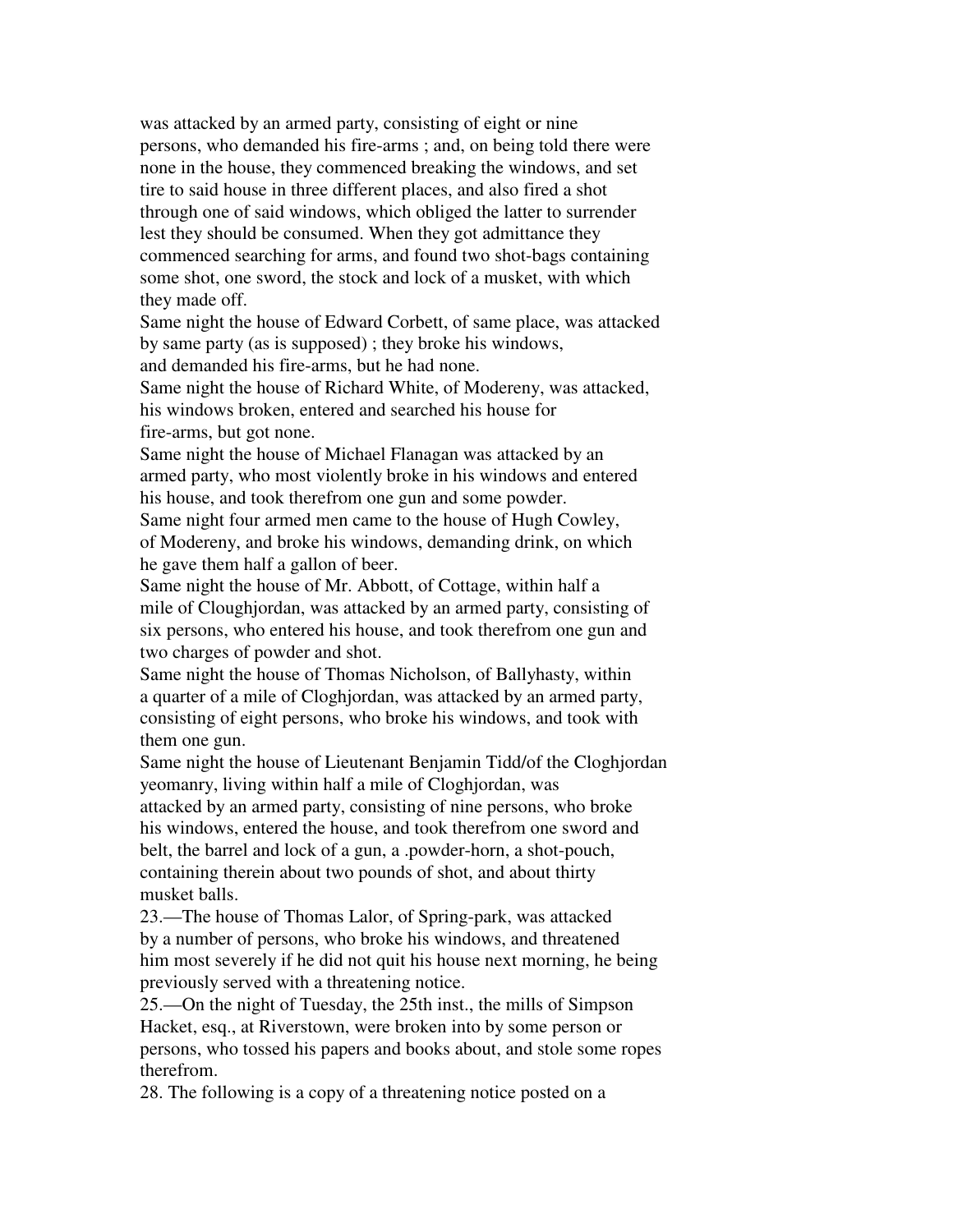tree on part of Samuel Barry Esq. lands, at Bell-park, which had been found on the morning of the 28th of August inst. :—

" Take notice, my worthy neighbours and friends, that you are not, to cut down any of Barry's corn, the perjured villain that swore the bullock to be a horse for the sake of pocket money, as his father was disemployed until the next term. Or if you do you will get the game death of Bryan, or worse if possible ; and also any person that will take it down, the perjured foresworn villain, that freed the Borrisokane murderers in Clonmel; but let him take care that he would not fall a victim, before it is long, as our friends deceased." On the night of Friday, the 28th of August inst., a field of wheat, the property of Thos. Hodgins, of Bohermore, in this barony, was maliciously cut down by some persons unknown.

29.—A sheep, the property of Thomas Stanly, of Borrisokane, had been brutally houghed convenient to the town on the morning of the 29th inst.

STATE OF TIPPERARY. 16-9-1829.

# SLIEVEARDAGH.

A LIST OF OUTRAGES COMMITTED IN THE SLIEVARDAGH DISTRICT (BARONY) DURING THE MONTHS OF JUNE, JULY, AND AUGUST, 1829.

JUNE 9.—On the 9th instant a sheep, the property of Michael Walshe, of Glangool, was maliciously killed by some person or persons unknown.

On the same night the dwelling-house of Michael M'Nally, of Ourard, was feloniously entered by persons unknown, and a quantity of powder (which he had for blasting stone), a hatchet, razor, etc., stolen therefrom.

22.—On the night of the 22d instant a party of insurgents feloniously entered the dwelling-house of Thomas Egan, of Islands ; they beat him severely, and stole therefrom several articles of wearing apparel.

26.—On the night of the 26th instant John Pollard, of Boughlough, while in the act of hanging the door of an outhouse, was fired at by a person unknown.

JULY 26.—On Sunday, the 26th instant, the dwelling-house of James Delany, of Boughlough, was attacked and entered by eight men, one of whom presented a pistol at him.

AUGUST 29.—On the night of the 29th instant four or five shots were fired in the neighbourhood of Ballingarry. The police were on patrol, and heard them, as did also the inhabitants.

### STATE OF TIPPERARY. 16-9-1829. A LIST OP OUTRAGES COMMITTED IN THE BARONY OF UPPER ORMOND, FROM THE 1ST DAY OF JULY TO THE 31ST DAY OF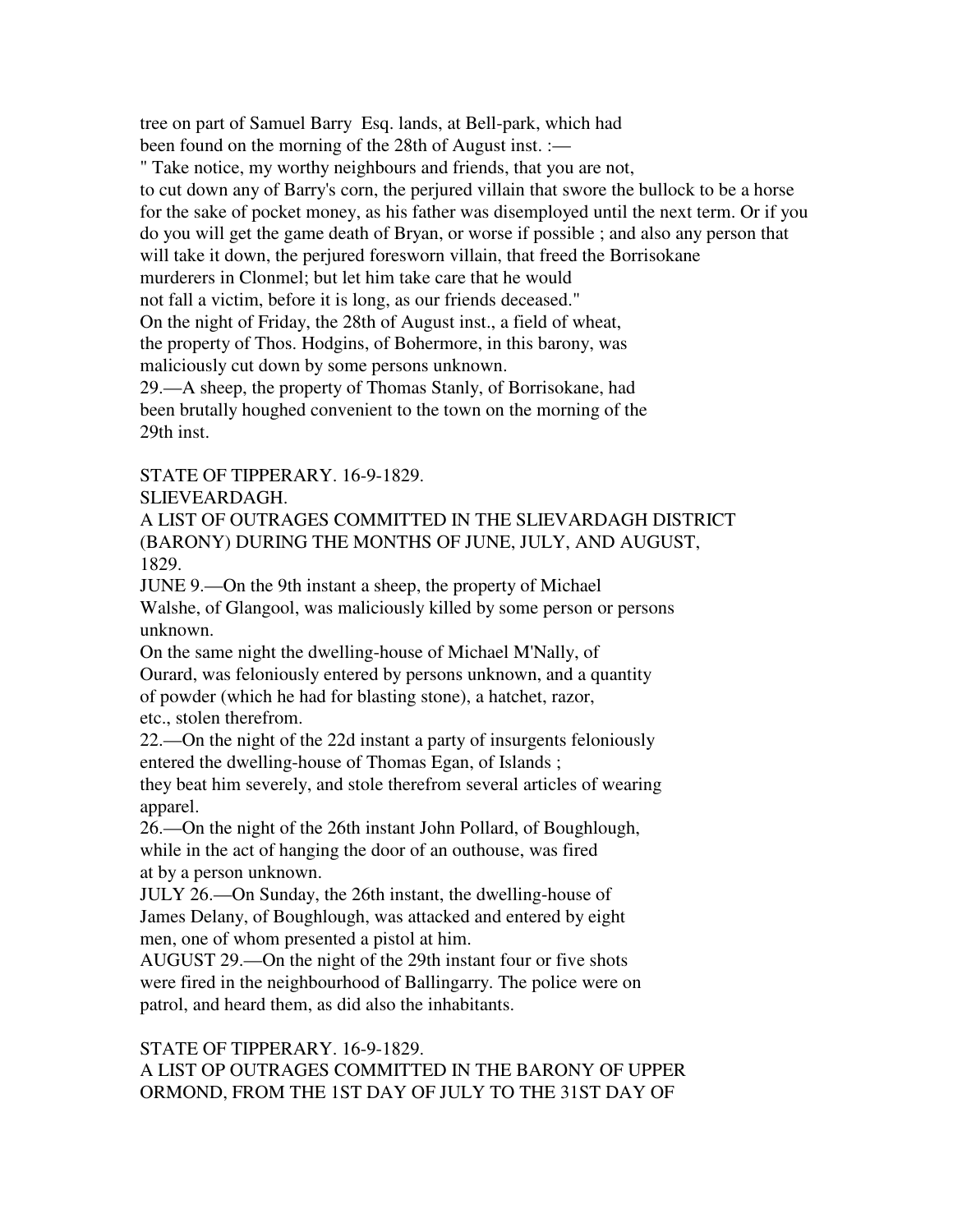# AUGUST, 1829.

June 8.—Constable Dalton Matthews, while standing at the barrackdoor at Toomavara, received a blow of a stone on the forehead which severely wounded him.

The house of Thomas Quigly, of Liscorrive, was entered by three armed men, who placed his wife on her face and hands, and kept her in that posture, and set fire to the house, which was totally consumed. They then proceeded to a field adjoining and shot two horses, the property of John Ryan, of Culleen, to whom Quigly was herdsman.

JULY 2.—The house of Patrick Dwan, of Ballintoher, was entered by four men, armed, who robbed the house of every article of wearing apparel, and every other portable thing of any value. 12.—The house of Nicholas Kennedy, of Cownleigh, near the Silvermines, was entered by four armed men, who robbed said house of two guns, the property of said Kennedy, with which they made off.

13.—Mr. John O'Brien, attorney, was attacked by a large mob in the town of Nenagh, and would most probably have been murdered only for the timely inference of a magistrate. The only cause for this attack on Mr. O'Brien was, for being employed by the police a t the inquest held, in the town of Borrisokane, on the bodies of several persons shot in an affray between the police and a riotous mob.

16.—The house of Mr. Francis Young, of Ballygibbon, was entered by four armed men (having their faces blackened), who robbed said house of one gun.

19.—The house of Owen Coffy, a respectable farmer, was maliciously set on fire and consumed. The only cause assigned for this outrage is, that Coffy became tenant to the lands of Kilkinnoue. on which this house was lately built, and from whence a widow Corcoran was ejected.

20.—The house of James Henzy, of Killinafinch, was entered by an armed party (having their faces blackened), who robbed him of cash to the amount of £4.10., a quantity of bacon, together with wearing apparel, &c.

22.—The house of Murty Hogan, of Boultheny and Blacksmith, was attacked by an armed party, who fired a shot through the door, by which Hogan's wife was severely wounded on the head ; they demanded a gun with which he was armed ; but he in a most praiseworthy manner beat them off and did not give up his gun.

The house of John Hunt, of Hunt's-grove, was entered by an armed party, who robbed it of one gun.

29.—The house of Maurice Scanlan, of Traverstown, was entered by an armed party, who robbed it of one gun.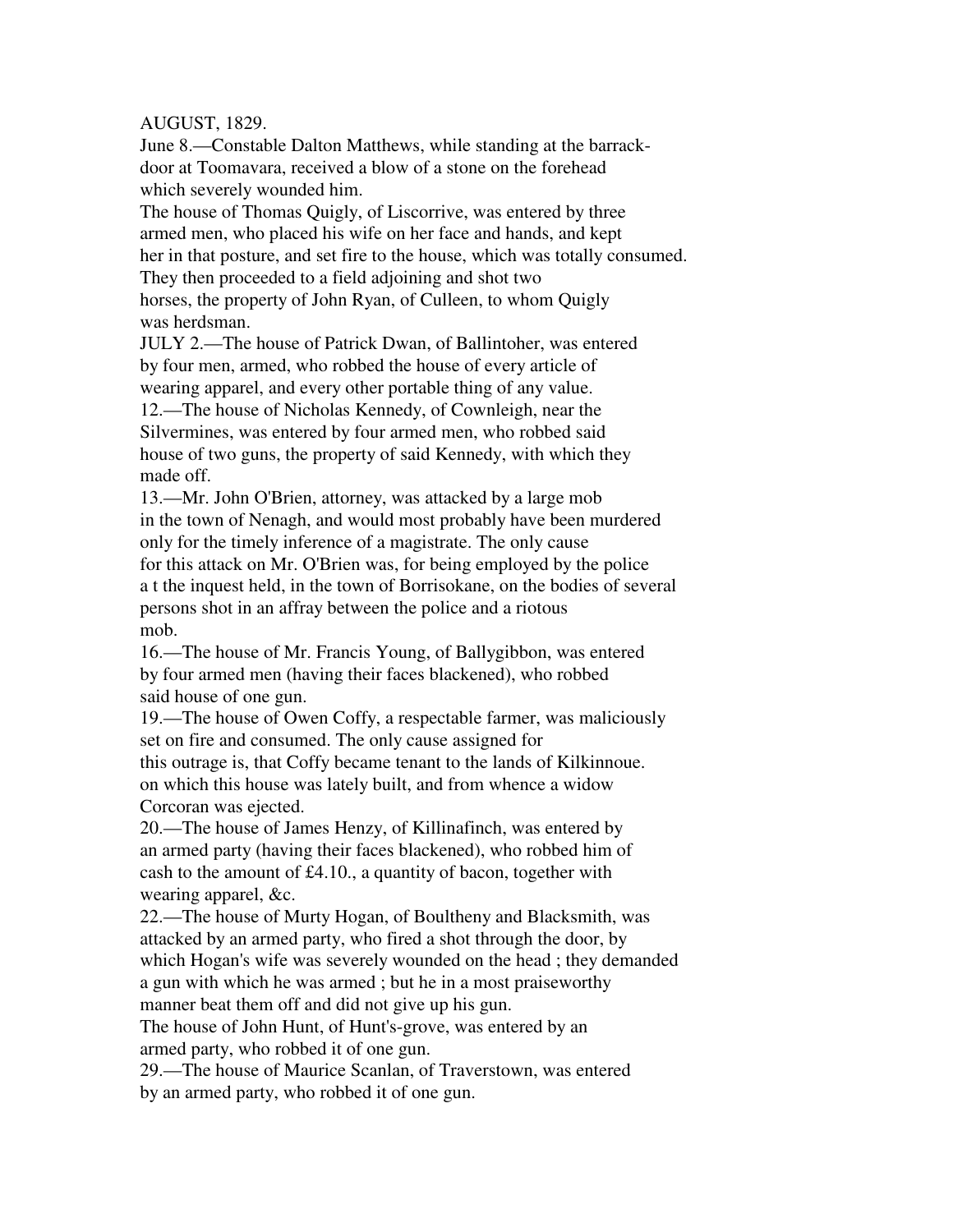This day sub-constables Cummins, Dunn, and Guest, proceeded to the lands of Kileineshera, in this barony, and within one mile and a half of their station at Ballymackey, to execute a levy warrant, and, having given the people time for the payment thereof, were returning home to their quarters through the bog of Kileineshera aforesaid, when they were attacked by over one hundred men, who, in the most barbarous manner, inflicted the most severe wounds on those policemen, and broke their firearms to pieces. AUGUST 5.—An armed party attacked the house of Henry Morgan, of Clonnerough, near the Silvermines ; they demanded his gun, but not having one robbed him of a sword.

The house of William Armstrong, of Reggitstown, near the Silvermines, was attacked by an armed party, who demanded his firearms but on his preparing to defend himself they fired a shot through the door, and then went off.

14. The house of Henry Young, of Anne-brook, was broken into by an armed party, some of whom had their faces blackened, or disguised by having pieces of black cloth on their faces. They robbed the house of a blunderbuss, a silver watch, a quantity of bacon, a piece of linen, and other articles.

30. The house of James Hill, of Loughill, was entered by a man who was armed with a case of pistols, he demanded firearms, searched the house, but found none, this occurred when people were at divine service. The police party, stationed at Toomavara, being apprised of the this, proceeded forthwith to the place, but the robber had fled.

# 18-7-1844 From the Tipperary Vindicator.

A Military Panic----A good deal of amusement was caused yesterday, in the Court House, by the sudden rushing out of several soldiers who had assembled there to witness the proceedings at quarter sessions. It seems that some mischievous wag wrote a note to the sergeant, stating that the barrack had been taken. This alarming intimation kindled up all the valorous enthusiasm of the British Soldier---the men ran in most glorious and promiscuous confusion from the court, and through the street. Fortunate for the wearers of the Repeal buttons that they were not in the way, and still more fortunate for the men of Tipperary that the precincts of the barrack were not invaded. Nothing, of course, could be intended beyond a mere freak of merriment. The present depot affords a pleasing contrast, indeed, to the last, whose officers and men were universally and so deservedly detested. There seems to be a mutual kindly feeling between the  $35<sup>th</sup>$  and the people of this town--they evince none of the low, insulting bigotry of the  $52<sup>nd</sup>$ , nor is the barrack yard like a castle in a stage of siege. The inhabitants are permitted to hear the musical performance of the splendid band belonging to this depot-as superior to that of the  $52<sup>nd</sup>$  in point of musical excellence as officers and men are in gentlemanly bearing and propriety of demeanour. If any offence were meant by this hoax, we should exceedingly regret it; but confident that it was done to create a laugh, we enjoy it as a harmless joke.

# 18-8-1843 Nenagh Guardian.

An account has reached town this evening of the perpetration of another barbarous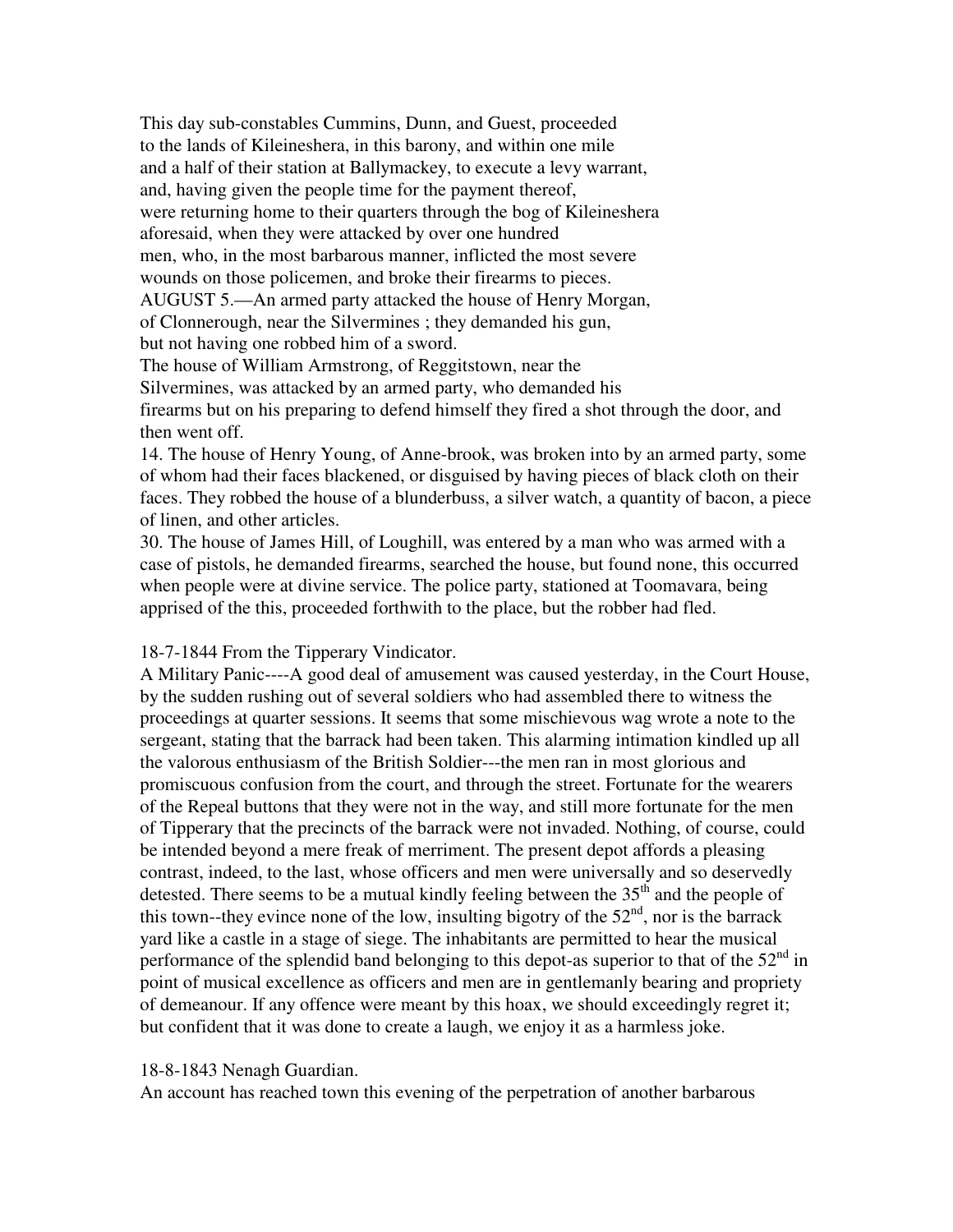murder in the County of Tipperary. It appears that on Monday morning a man named Thomas Hennessy was waylaid on his farm at Kilpatrick, in the barony of Kilnemanagh, and so brutally beaten and otherwise wounded by some unknown assassins that he died about 6 O'Clock on the same evening. There is yet no cause assigned for the diabolical deed. The Lord Lieutenant has offered a reward of 100/. for the discovery of the murderers.

On Thursday last Mr. Michael Cormack, of Thurles, one of the coroners for this county, held an inquest on view of the body of Catherine Roche, who came by her death as follows:-It appears that Thomas Russell, one of the collectors of poor rates for the Thurles Union, and Cornelius Maher, his servant boy, went to the Village of Upperchurch, in the brony of Kilnemanagh about a fortnight since, to collect the rate, having entered the house of a man named Thomas Roche, and being about to seize upon a bridle for the assessment of 4p, the deceased and her brother, John Roche, attempted to prevent him, a scuffle took place, and Catherine Roche received several blows and bruises, of which she died on Wednesday the  $6<sup>th</sup>$ . The verdict returned by the jury was "that deceased came by her death from injuries received from Thomas Russell, aided and assisted by Cornelius Maher, which might have caused her death, deceased being in delicate health previous thereto". Thomas Russell has been fully committed under the coroner's warrant, Maher has absconded.

#### 18-9-1832 Times

We are informed that a mine has been discovered at Oulah. Within four miles of Tipperary. It appears to possess properties similar to those of the Silver-Mines near Nenagh. Several cartloads of the ore have already been drawn away.

#### The Clonmel Advertiser 18-10-1823

Sir-I beg to inform the public, through the medium of your excellent journal, that the Hon. Mr. Stanley, grandson to the Earl of Derby, has arrived at his extensive estates in the County of Tipperary. The tenants have every reason to consider the visit an auspicious one; for on all occasions he showed an anxious disposition to relieve the wants and redress the grievances of his numerous tenantry. Time and experience have proved that police establishments and coercive measures are entirely ineffectual to restore tranquility in the disturbed districts, but did landlords take example from from this young nobleman, to come in person to their estates, and make abatements suitable to the pressure of the times, we should not witness so many scenes of outrage in the South of Ireland. Nothing could equal the enthusiasm of his tenantry when chairing this amiable young nobleman through the city of Cashel on Tuesday evening last-the result of which was, that he expressed himself to them publicly in terms of heartfelt gratitude for the reception he met with from them, which he assured them he would not easily forget, and presented the more respectable among them with a donation worthy of his noble family, requesting they would distribute it to a few distressed families whom he noticed on a part of his estate. It may not be superfluous to add, that while other parts of the country were the constant scenes of outrage and insubordination to the laws, not a single outrage occurred on any part of the Earl of Derby's extensive estates in the neighbourhood of Cashel.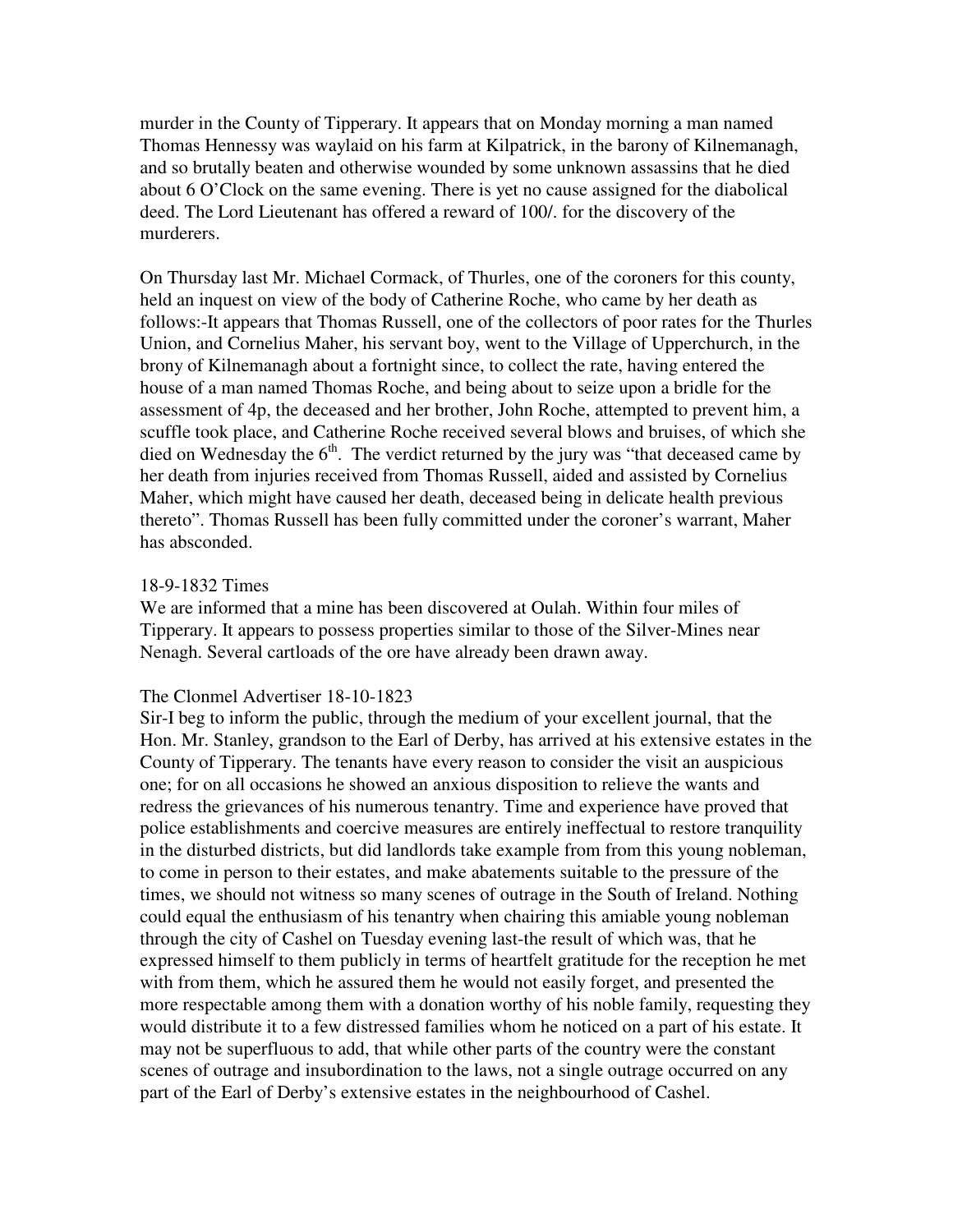I am, Sir, your obedient servant, Thomas Heffernan, Ballyduagh. Oct.  $9<sup>th</sup>$ . 1823

#### 18-10-1847 From the Times.

The following singular proceedings are abridged from the Tipperary Vindicator. It is almost needless to remind the reader that he hero of the piece is the renowned clerical champion of Young Ireland, and the eloquent denouncer of the repeal humbug as carried on by the late Mr. O'Connell and his successors;----

"The walls at Templederry, well nigh as celebrated as the Great China Wall, the wall of Babylon or Jericho, are any other of those great walls of which history records the particulars, fell on Thursday beneath the pickaxes, crow bars, and spades of labourers, brought out from Nenagh by the county surveyor, under an escort of 100 rank and file of the 77<sup>th</sup> Regiment of Foot, and 100 of the constabulary, under Sub-Inspector O'Dell and Head Constable Hayes, a display of physical force seldom on any previous occasion witnessed in that mountainous district. A covered car carried Captain Pollack to the scene of the action. The wall, all the world knows was erected by the Rev. John Kenyon some months ago-all the world also knows that he was summoned to the petty sessions for having trespassed, as it was said, on the highway in the erection of the said wall, and all the world is equally aware that he was fined, which fine he paid after some resistance, and that a fiat to abate the alleged nuisance was issued, which fiat he would not obey, stating in round terms that "Though a man may be got for money to hang another man, yet that no man could be got for money to tumble down his wall". Thursday saw this prophesy vanish into emptiness. About 11 O'Clock in the morning the forces reached the place, and were soon drawn up in line opposite the obnoxious wall. In a short time the Rev. John, mounted on horseback, approached, followed with about 200 people. He appeared greatly excited and rode about expressing a hope that his wall would not be tumbled down. A car which conveyed the pickaxes and crowbars, and other implements, from the Board of Works stores, was then led inside the cordon of military and police by a carman engaged for the day, and the persons employed by the county surveyor for the purpose of using these implements also appeared, there were four in number. The Rev. John Kenyon rode up to the carman and remonstrated with him on what he termed the disgracefulness of his conduct in allowing his car to be used for such a bad purpose. The carman was about to withdraw, when he was stopped by the military, on which Mr. Kenyon called upon the officer in command for his name, which the officer did not give. The Rev. gentleman then commenced to pour a torrent of abuse on the officer, calling him sundry nicknames, such as 'an insignificant little brat of an officer', 'a thing of an officer' etc. and told him he had no authority to detain any man on the Queens Highway, and held him up to ridicule of the crowd by which he was surrounded. The officer appeared to take no notice of these expressions, but detained the car in the position it held before Mr. Kenyon reproached the carman. Mr. Kenyon then reproached the labourers with having gone out on such a duty, and demanded of Captain Pollock the warrant on which he acted. Captain Pollock said it was quite unnecessary to exhibit his warrant—that he did not appear there without competent authority, that of the Lord Lieutenant---that the county surveyor knew his duty, etc. Mr. Kenyon replied, the that Lord Lieutenant was not the law—that he trusted he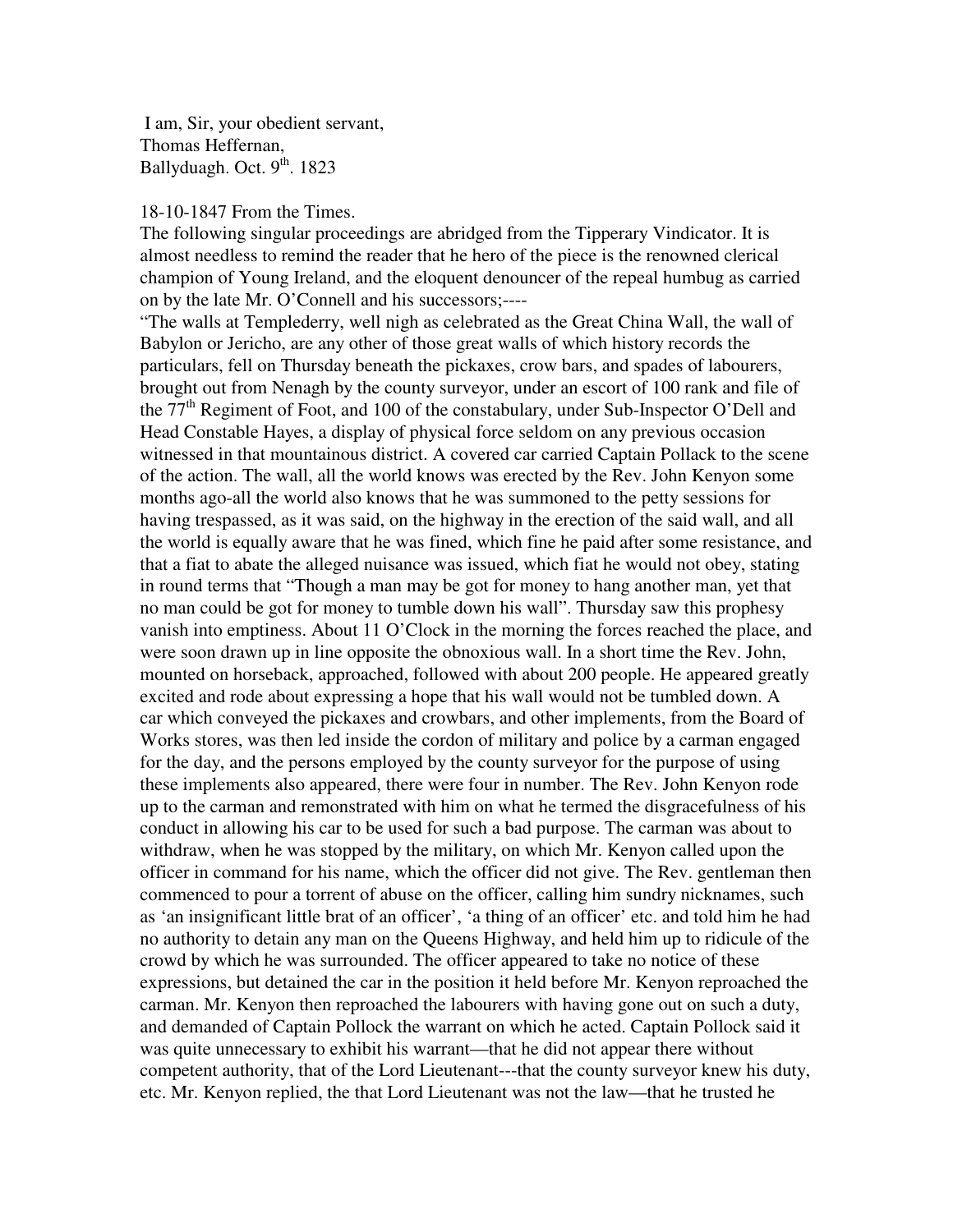would soon see the day when no English official could dictate to the people of Ireland that he would make the Lord Lieutenant know he was in error etc.. The labourers engaged for the work of demolition were again about to begin at the wall, when Mr. Kenyon again interrupted them. Mr. Crawford then went forward and threw down a coping stone, when Mr. Kenyon began an outrageous attack on him, which he kept up, with little intermission, for nearly an hour. He sneered at his white hands with rings on his fingers, and wondered why they should do such dirty word, as tumble down a wall. He frequently used the words, 'ruffian, infamous, and scoundrel' to Mr. Crawford, which he, Mr. Crawford, took in the best good humour, laughing heartily at the rage which the Priest was thrown into. The work at length commenced, when a groan issued from some of the crowd. Captain Pollock read the riot act. Mr Kenyon, on going so near the wall on one occasion, while the labourers were using the crowbars, that one of those implements touched his horse, exclaimed that he was assaulted and should have redress. The police having gone inside the wall, to keep off the pressure of the crowd, he (Mr. Kenyon) asked Mr. O'Dell on whose authority they went on his land, did he not know it was trespass, etc. Mr. O'Dell replied that it was by his authority they went there—that he Mr. O'Dell was acting under the authority of the magistrates, and some of the crowd pressing, and a few of them being under the apparent influence of whiskey, Mr. O'Dell requested that they would remain back, hoping that Mr. Kenyon would use his influence to the same effect. Mr. Kenyon promised to do so, and said it was not the aid of such ruffians he wanted—that he would look elsewhere for redress on that occasion. This remark seemed to stomach the crowd very much, who were anything but complimented by the observation. While all this was going on it started to rain heavily. Mr. O'Dell offered part of his cloak to Mr. Crawford to protect him from the weather. Mr. Kenyon seeing this expressed his astonishment that Mr. O'Dell would give that 'Infamous ruffian, Crawford' part of his cloak—it was not for that purpose he got the cloak. Mr. O'Dell laughingly observed, that as he had purchased the cloak he could accommodate any one he pleased with it. Mr. Kenyon went on in this manner for a considerable time. It is impossible that we could record all he said in the way of unsparing abuse of every one engaged in the work. He said, however, that he principally blamed that 'ruffian Crawford and his satellites, Walker and Going', two of the magistrates who gave the adjudication against the wall at the petty sessions. He told the crowd to mark well that he protested at the entire proceedings, that he would take action against 'Crawford and the magistrates' that he would see himself righted, no matter what it cost him. He then left still protesting against the entire proceedings; but as he said, to show he had no ill-feeling towards the towards the police or the magistrate, he requested Mr. O'Dell and Captain Pollock to accompany him and take refreshments, regretting he could not also ask 'the infamous Crawford'. Those gentlemen declined the compliment. Previous to going away, he observed one of the labourers-the smallest and youngest of the four-very busily engaged in knocking off the stones;in reference to this person he was understood to use the most extraordinary observation—'If that fellow be not hanged yet, the Almighty does not write a legible hand'.

18-11-1815 Ireland.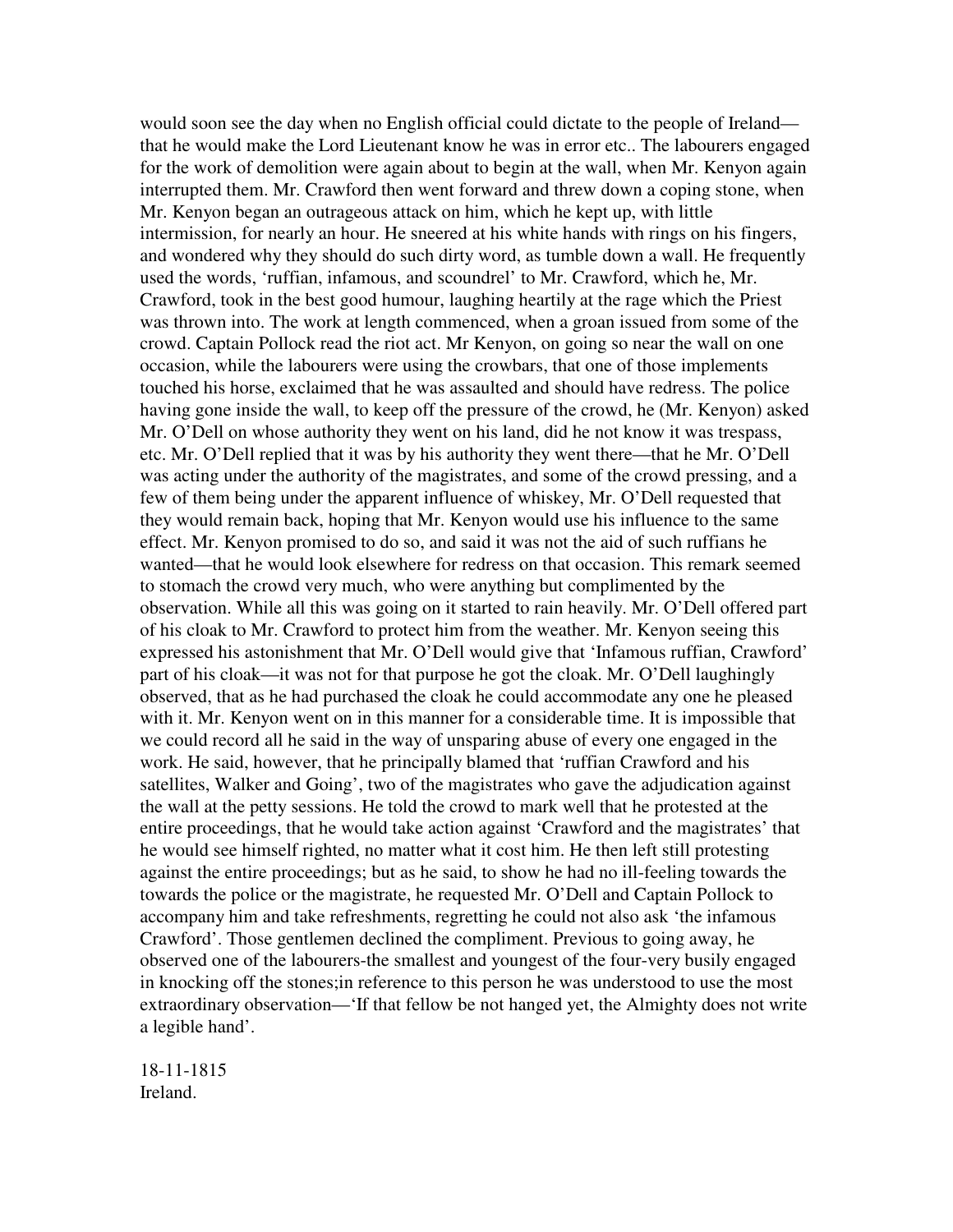Now when the avenging laws have taken their course, now, when the policy of Peel and Grattan has been tried, surely it is not now too soon to inquire into the causes which have produced so much affliction to the poor, and their consequences, which have produced so much satisfaction to others. The most plain and simple course which we could follow in the pursuit of such an inquiry, would be to turn directly to the scene of operations, and there to ascertain the number of arrests and convictions, the nature of the crimes, and the extent of the punishments.

As the County of Tipperary has been the principal object of complaint among the present race of strong measure men, we prefer selecting it as the basis of inquiry in order that the patrons of the present measures may be the better enabled to judge the efficacy of their favourite system, by ascertaining its influence and effects in that quarter, to which it was, in the first instance applied, and for the improvement of which it was in a principal degree intended.

# Cashel Oct.  $9<sup>th</sup>$ .

Edward Dwyer, charged with having concealed arms, on Monday Oct.  $2<sup>nd</sup>$ , convicted and sentenced to immediate transportation; the circumstances in this case were very peculiar. Michael Finn and William Finn, charged with being out of their houses at an improper hour, Sunday Oct.  $1<sup>st</sup>$ , acquitted.

John redding and William Vaughan, charged with same, Sunday Oct.  $1<sup>st</sup>$ . acquitted. Denis and Roger Corcoran, the first charged with being out of his house at an improper hour, the second with having concealed arms-Denis acquitted, Roger adjourned to Thurles sessions.

Flanigan---Hectrop, charged with being out at improper hours, acquitted.

# Thurles Oct.  $16<sup>th</sup>$ .

John Stapleton, charged with being a disorderly person, and with having concealed amunnition, convicted and transported.

Matthew Ryan, charged with being out of his dwelling house at an improper hour, convicted and transported.

Michael Dargan, same, acquitted.

Corcoran, whose case had been adjourned from Cashel-Acquitted.

John Spellane, charged with tumultuous assembly-acquitted.

Thurles Oct.  $17<sup>th</sup>$ .

Thomas Mara, charged with being out of his dwelling house at an improper hour, acquitted.

John Moroney, charged with being an idle and disorderly person, and having concealed ammunition, the powder amounting to a good charge-Convicted and transported. James Flannery, Con Flannery, William Bonnicom, Patrick Mahon, Con Mahon, and Edward Lanigan, charged with being idle and disorderly persons, out of their dwelling houses at an improper time, on the 14<sup>th</sup> of Oct. and Edward Fannin, Joseph Triby and D. Triby, charged with a similar offence on the  $8<sup>th</sup>$ , referred to the quarter sessions. Stephen Burke, charged with being out of his dwelling at an improper hour-prosecution dismissed by the bench.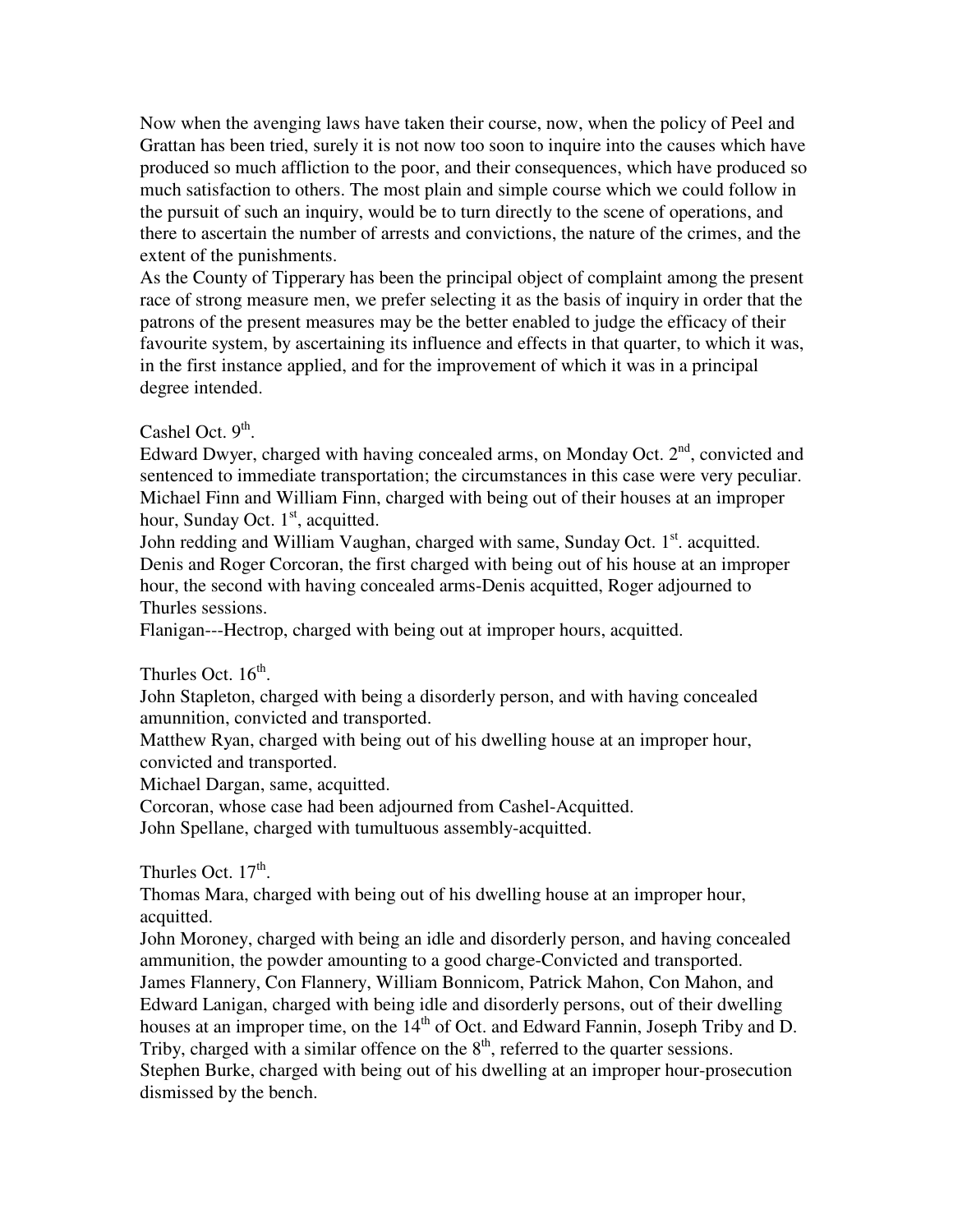Edward McGrath, Patrick Flinn, and James Gilligan, charged with being out of their houses at an improper hours, acquitted.

Oct.  $23^{\text{rd}}$ .

James Slattery, charged with same-acquitted.

Michael Condon and John Maher, charged with same, acquitted.

Patrick Harney, Thomas Whelan, and James Cuddihy, charged with being out of their dwelling houses at improper hours, on the night of the  $14<sup>th</sup>$ , acquitted,

James Kelly, charged with same, on the preceeding Saturday-acquitted.

Oct.  $24^{\text{th}}$ .

James Griffin, John Griffin, and John Moher, charged with same, and having concealed arms, James Griffin-acquitted, John Griffin's case postponed-John Moher detained in custody under charge of a capital offence.

John Murphy, charged with being out of his house at improper hours, instantly convicted and transported from the dock.

Cashel Oct.  $27<sup>th</sup>$ .

Thomas Fox and James Ryan, charged with same, on the night of the  $20<sup>th</sup>$  Oct. convicted and transported.

Thomas Bryan, charged with same, acquitted.

William White, charged with having concealed arms, acquitted.

Ed. McGrath charged with same, acquitted.

Oct.  $31<sup>st</sup>$ .

Patrick Ryan, Michael Fogarty, thomas M'Dermot, Michael Heffernan, and William Joy, charged with being out of their houses at improper hours, on the fair day of Golden, all acquitted, save Heffernan, whose case was adjourned.

David Gorman, charged with having concealed balls-acquitted.

November 3<sup>rd</sup>.

Margaret Hennessy, an old woman, of excellent character, charged with having arms and ammunition in her possession, on the  $18<sup>th</sup>$  Oct.

Convicted, but not sentenced, owing to ther disturbed state of mind, -to be sentenced on the  $20<sup>th</sup>$ .

Mary Bryan, a woman very recently confined in child bed-charged with having concealed arms, viz, an old rusty gun-acquitted.

Heffernan from last sessions, brought up and discharged.

Nov.  $4^{\text{th}}$ .

Michael Ryan, charged with bein out of his dwelling house at unreasonable hoursacquitted.

John Barry, the elder, and John Barry, the younger, aged 13 years-charged with having concealed arm-the father convicted and transported-the son acquitted.

John Moroney, and Michael Moran, charged with being out of their dwelling houses at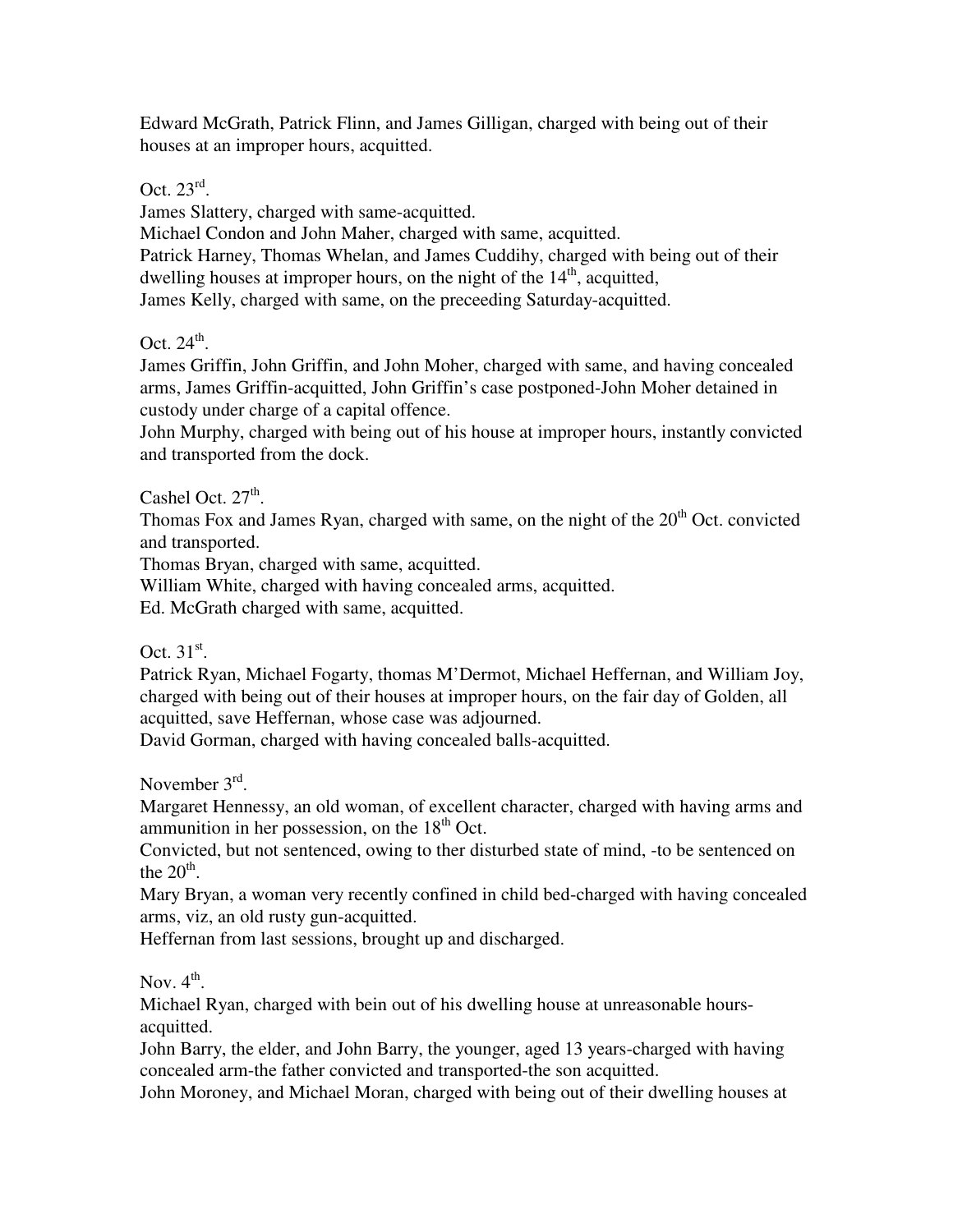#### improper hours-acquitted.

William Gleeson, James Donovan, and Denis Donovan, charged with having concealed arms-acquitted.

Mary Gleeson, charged with having concealed arms. The same Oliver Latham was the magistrate who arrested her. On giving his evidence he swore that "Gleeson, the prisoner's husband, is a man of good character, he believed Gleeson has registered his arms; that if Gleeson had been at home he would not have denied them-and that the prisoner had no knowledge of the place of their confinement." It was afterwards admitted that Oliver Latham had himself signed the certificate, authorising Gleeson to keep the gun, and that King, the constable of Latham, and joint prosecuter with him, was the only other person living who knew where it was concealed-acquitted.

Thus it appears that during the nine days of Session no less than seventy persons were charged with transportable felonies, out of whom only thirteen were convicted, leaving fifty seven tried and acquitted.

# 18-12-1860 Times.

Elopement--About 2 O'Clock on Friday a telegram was received by Head-Constable Roe, stating that the sender, Richard Fitzpatrick, residing at Toomavara, County Tipperary, was robbed of  $\pounds 28$  in money, and that as his daughter Bridget, a girl of 20 years of age, had that morning left home in the company with a man named James Coughlan, he suspected them of taking it. A description of both was also given, from which, later in the day, Constable Carson, of the detective body, Cork, arrested them, and recovered £11, the remainder having been probably expended in paying the fares to that city, in procuring emigration tickets, and in making some purchases during their stay there, short as it was. On the following morning they were brought before the magistrates of Cork, when it was stated by the male prisoner that they had been married since the  $28<sup>th</sup>$  October last, and by the female that they did not take the money in question. Both parties were then removed in custody, on application to have them remanded in custody until the owner would be communicated with with having been granted. The girl's father appeared at the Police Office this morning and declined to prosecute. Both parties were accordingly discharged, but in the opinion of the crowded court, a vote of thanks is due to the indulgent father, who extended his forgiveness to the fugitives, and is expected shortly to give the happy pair his blessing.

On the evening of the  $14<sup>th</sup>$  December, as a number of Country people named Owen Coleman, John Ryan, Thomas Coleman, and Daniel Ryan, were returning from the town of Tipperary, an assault of a very serious nature was committed upon the first two named, when they reached as far as Gurthuncare. According to the informations of Owen Coleman, that have been sworn, it would appear that he saw John Ryan struck and knocked down by the blow of a stone, and afterwards he himself was assaulted and kicked by Flynn, aided by a man named Ryan, and another man. John Ryan has sustained a severe fracture of the skull, swears he was struck with a stone over the left eye by Michael Flynn, of Breansha, which stone he held in his hand. A second time he was assaulted and knocked down by a stone which he threw at him, a third time he was struck and knocked down by Flynn. There were two men with Flynn but he was unable to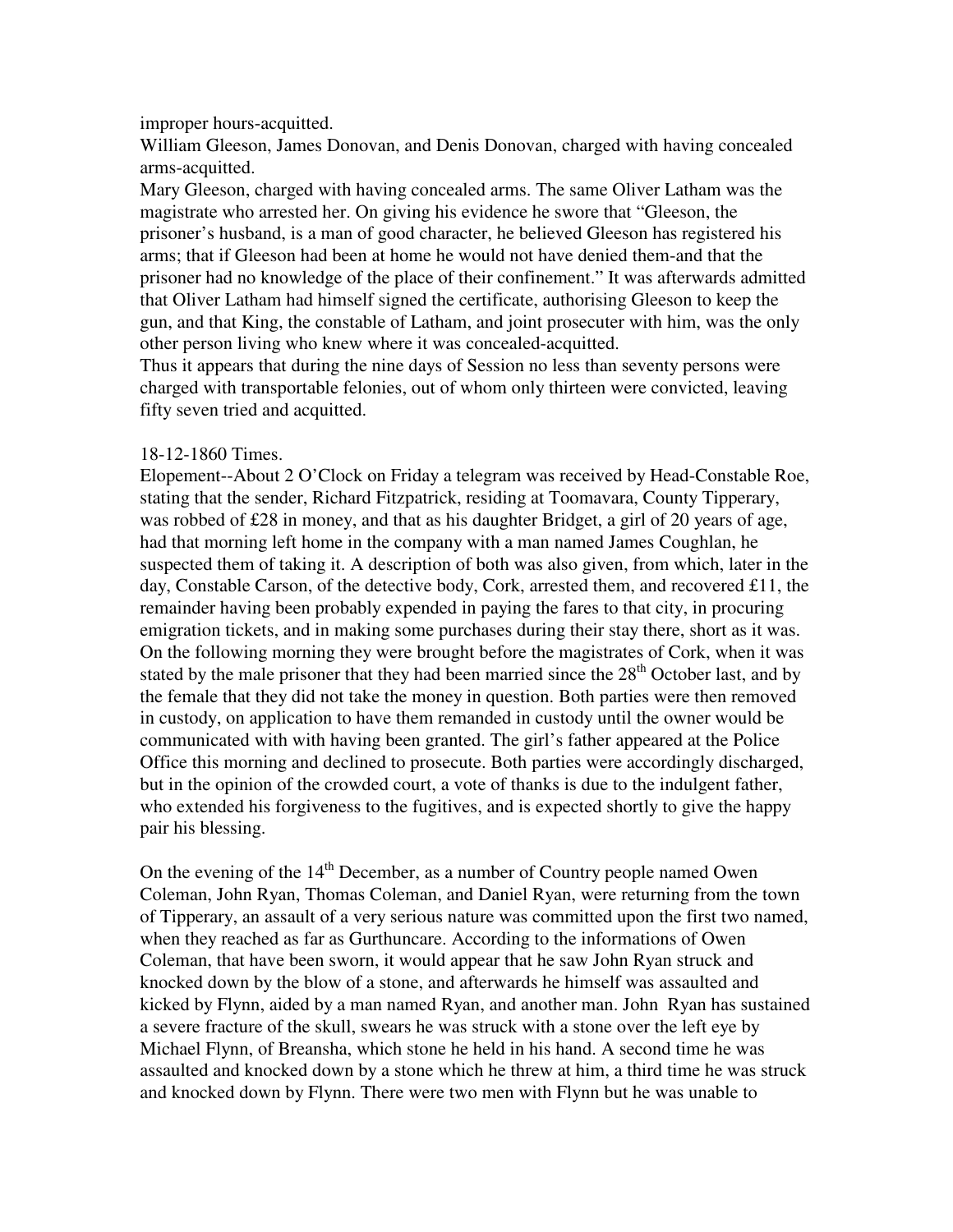identify them. At the Petty Sessions held at Tipperary last Thursday, Constable Saville submitted Dr. B.W. Bradshaw's certificate, which was to the effect that he examined the wounds of John Ryan, and found a fracture over his left eye, also a wound on his head which had a very angry appearance. He was suffering from inflammation, the bone being deprived of its covering.

#### 19-2-1829 From the Limerick Chronicle.

Wednesday night, a strong detachment of police under Mr. Forsyth, chief constable at Tipperary repaired to the vicinity of Bansha, where a large party has assembled in the forge of a smith. The Police summoned them to surrender, and the reply from the party inside was, that they would never yield while they had "Firearms and whisky". It was again told them, that 15 minutes would be allowed for opening the doors, but a peremptory refusal was given, followed by a discharge of shots from the forge. The Police now fired, and it appears with effect, for one of the party, who reconnoitred throught the roof, was dropped and another wounded through the thigh. The fortress was stormed, and the police made prisoners of seven men, and five strands of arms. One of the party escaped in the confusion.

#### 19-2-1866 From the Times.

In reference to the charge of Fenianism against those prisoners, who were transmitted to Kilmainham Jail during the week, from Clonmel, Mr. George Bolton of Nenagh, Sessional Crown Solicitor for the County of Tipperary, attended before the magistrate at the Head Police Office this day, and made the following information,---On the  $2<sup>nd</sup>$  of Feb. inst I received instructions from the Lord Lieutenant through the Under Secretary to assist Samuel Hanna, Esq. R.M. of Carrick-on-Suir, in investigating a charge against several persons at that place of being members of the Fenian Conspiracy. According to those directions I entered with the said Samuel Hanna in the investigation of such charge, and have become possessed of information directly implicating Richard Hoare, Philip Morrissey, William Maher, Colour Sergeant M'Carthy, Private Keilly, Timothy Mackesey, Private Bourke, and Corporal Brennan, all of whom except Burke, are now confined in Kilmainham prison, and several others as being members of the Fenian Conspiracy. I do not believe it would be for the ends of justice that such information should for the present be made public, and I have reason to believe that if said prisoners be remanded, further evidence will be produced against them.

# 19-3-1890 From the Times.

A case arising out of the conspiracy on the Smith Barry estate came today before the Vice-Chancellor on a summons by Mr. A. H. Smith-Barry, M.P. to administer the estate of Timothy English, formerly of Main Street, Tipperary, victualler, who died on the 18<sup>th</sup> of Feb. 1884, leaving a good deal of property. He had made a will, probate of which was taken out in 1883? By Messrs Edmund Hogan and George Furlong, his executors, who are defendants in the present case. Mr. English was one of Smith-Barry's Tipperary tenants. His executors allowed the rest of his farm to fall into arrears, and Smith-Barry took proceedings to recover the rent, and recovered judgement in the Queen's Bench Division; against the defendants for £75.15.0. together with £12-1-8 costs. An order for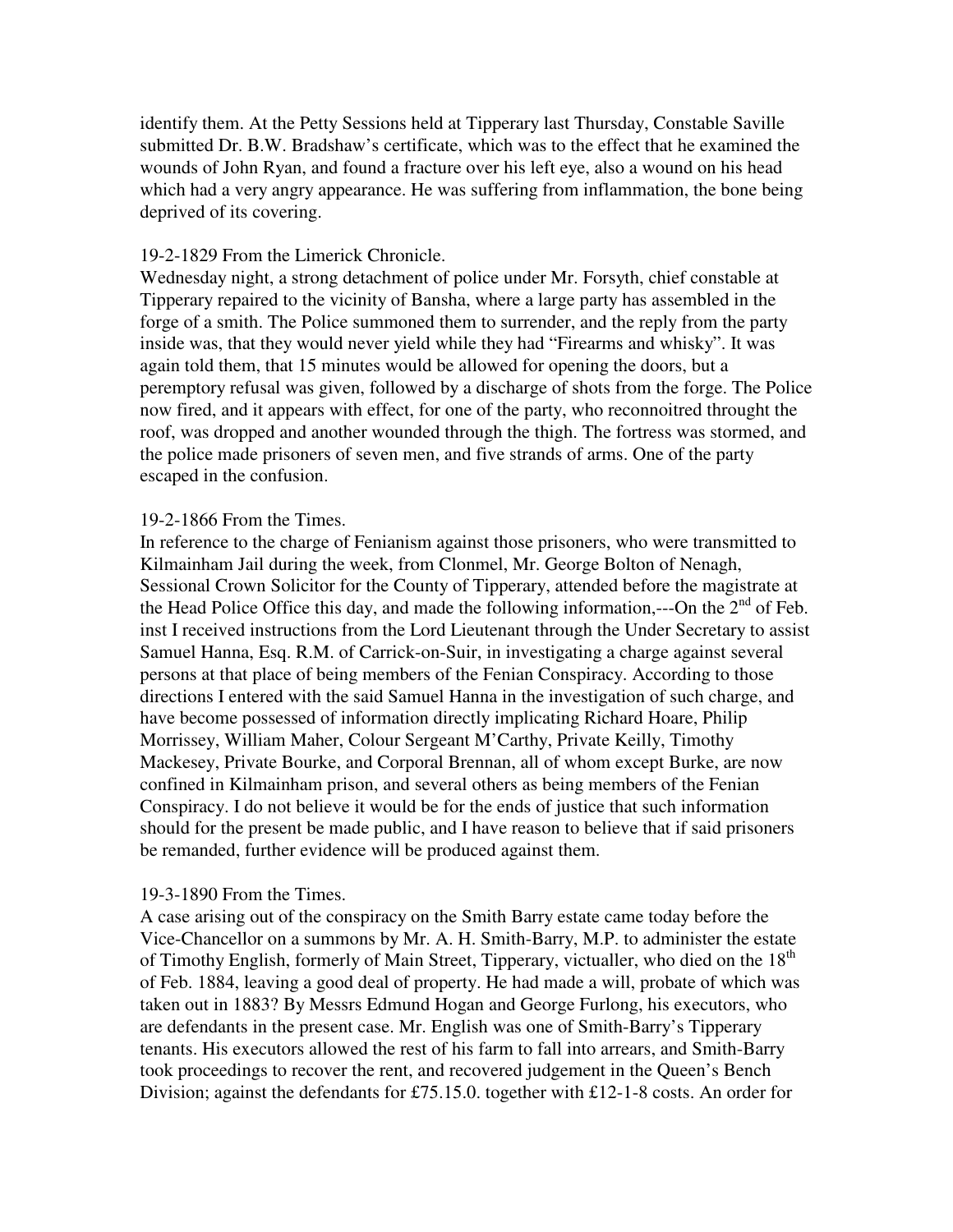administration was applied for on a former day, but as it appeared that, owing to the disturbed state of Tipperay, one of the defendants, Mr. Furlong, had not been served, the Vice-Chancellor made an order that a copy might be posted at the Cappaghwhite police Barracks. Counsel appeared for the Plaintiff in support of the application. There was no appearance for the defendants, and the Vice-Chancellor made an order for the administration of the assets of the deceased.

### 19-5-1834 From the Times.

County of Tipperary;-On Friday night,  $6<sup>th</sup>$  inst., four armed men went to the house of Denis Gleeson, a resident of Upper Gurteen, midway between Kilcooly and Newbirmingham, they ordered him to quit his house in a week, or, if not, he would get the death of the Faulkners. On the same night, a threatening notice was served on the house of Thomas Meagher, ordering him not to work at Gurteen collieries, and directing him not to employ any stranger whatsoever in his business. The police whilst on patrol heard several shots fired in the above direction; they made every possible effort to come in contact with the "legislators", but we regret to say, were unsuccessful. On the same night, the dwelling house of James Butler, herdsman to Florence Carroll, was broken open, and entered by an armed party, they beat him in a barbarous manner, and swore him to give up his holdings forthwith, or to make the consequences. The police from the Killenaule district made an active and diligent search for fire-arms on the night of the  $11<sup>th</sup>$ inst., but after searching the country for a considerable distance, discovered no mortal engine, or other appendage to the machinery of human destruction, save a rusty lock of a gun. On Tuesday last, Edward Sargint, Esq. was elected a trustee of the turnpike board, in the room of the late Captain Kidd. A notice was served on the venders of gunpowder in Cashel, not to sell gunpowder to any person not producing a certificate from a bench of magistrates. This order is, we understand, productive of much inconvenience to persons using powder for blasting.

On Sunday night, a cow, the property of Baron Pennefather, was maliciously killed on the lands of Garranmore; the person who held part of these lands went lately to America; before his departure he sold his interest in the lands to a person of the name of Dunphy. At the time of killing the cow, Dunphy was served with a notice to quit, or prepare his coffin. The cow, being on these lands, was killed by the nightly legislaters who visited Dunphy.

Sunday last, three men, who had their faces covered in dark cloth, with eye holes opened, entered the house of Captain Ha??merly Hogan, of Bunocha, near Tipperary, while the family were away attending divine service, and possessed themselves of a double and single barrelled gun and blunderbuss, which they carried off without interuption. Monday week last, in the noon day, eight men entered Spring House, the residence of John Lowe, Esq,. a magistrate, near Tipperary, and seized eight stand of fire arms, with which they decamped.

# 19-7-1837 From the Tipperary Constitution.

Tipperary Tranquillity:-Our radical neighbours argue that Tipperary is getting tranquil; as an instance of the species of tranquillity under which our hopeful county calmly reposes, we need only mention that upwards of £500 is sought for, by presentments, at the ensuing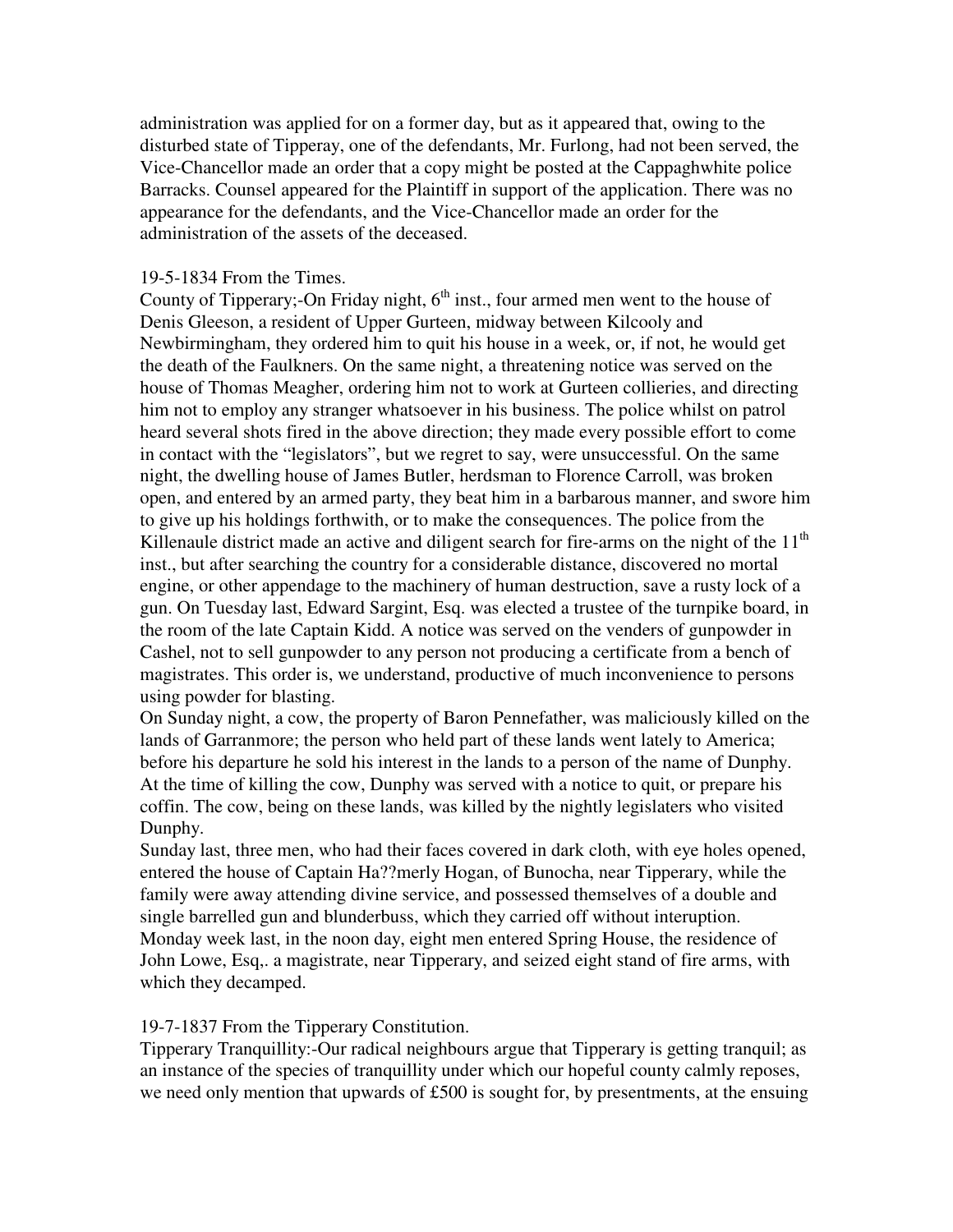assizes for compensation for losses caused by the midnight legislation of the "fine peasantry" since last assizes, in the shape of houghing of cattle, burning of dwelling houses, etc. From such tranquillity may God preserve us.

On Wed. the annual fair of Gacetown (in this county) was held. Rumour being afloat for many days previous that the Hickies and Mahers, two hostile factions long existing in this county, were respectively making active preparations to decide there, by pitched battle, which would from henceforth have the government of the other, the civil authorities took the necessary precautions to have a strong military force in attendance. Accordingly at an early hour we beheld "the old castle yard" occupied by a party of the  $19<sup>th</sup>$  Regiment from Killenaule, under Lt. Walsh, and the police from the neighbouring stations, under chief constable Pinchin. Matters passed off quietly until a late hour, when the forces were beginning to retire , but no sooner was this noted by the parties than they fiercely commenced their intended battle, when according to custom the air was darkened by flying stones, the military being now called, after many unsuccessful attempts, they restored peace, being compelled to load with ball-catridge, and having captured some dozen of the belligerents. It is awful to conjecture what the consequences might have been, had it not been for the active exertions of the civil and millitary forces.

# 19-9-1834 Clonmel Advertiser

Last week a party of midnight legislators attacked and entered the house of John Ryan, of Boutertles?, adjacent to Killenaule, and beat him very severely, and on the same night the same party attacked the house of John Dwyer, of the same place, they broke in his door and beat him in a most savage manner. The only cause assigned for the latter outrage is, that Dwyer is caretaker to Mr. Lodge, who lately seized on some corn for rent due on his lands.

On Wednesday night last, nine armed ruffians went to a house in the neighbourhood of Holycross, where a man named McCarthy had been placed as keeper on com:?, they dragged the unfortunate man out of bed, and beat him in a most ferocious manner, having before fired two shots at him without effect, the ball of one which passed under his arm, and grazed his side; they then broke one of his arms in pieces, and then hit him with a shovel.

# 19-9-1848 From the Nenagh Guardian.

# The Convicts in Nenagh Gaol.

On Thursday last a reprieve from Dublin Castle was received at Nenagh Prison, respiting the sentence of execution passed on John Ryan (Garaghcus) at the last assizes of this town for conspiring to murder Mr. R. U. Bayly. The circumstance, as we have learned, which led to the commutation of the sentence is this;-It seems that the informer on the trial against Ryan was a man named Garrigan, who swore, amongst other things, that on the Thursday after Mr. Bayly was fired at, he was speaking to Ryan in the town of Nenagh. This circumstance Ryan denied, and he communicated the matter to the Rev. Mr. Bowles, the clergyman who had been attending him in gaol since sentence of death had been pronounced. Ryan in order to prove what he stated, informed Mr. Bowles that he was actually in custody of the police of Nenagh on the day Garrigan swore he had been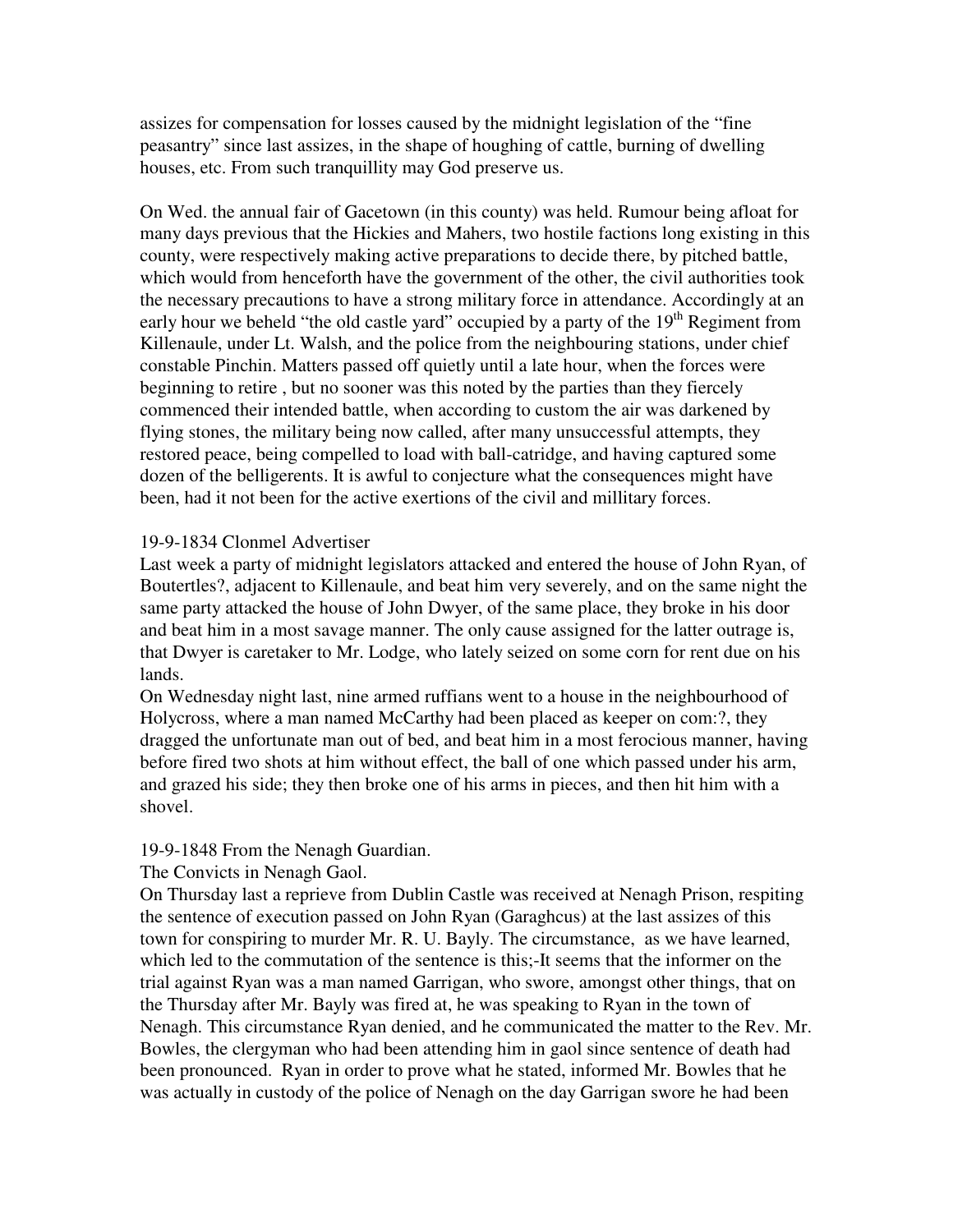speaking to him. These facts no doubt, if true, would prove that in one respect the witness had sworn falsely, and Mr. Bowles accordingly resolved on sifting the matter and making due enquiry on the subject, and thereby test the allegation of the Prisoner Ryan. He proceeded to the Police Barrack, and when the diary was produced, in which the entry was made of Ryan being in the custody of the police on the day the witness swore he was speaking to him in the street of Nenagh. These facts were communicated to the government by the Rev. Mr. Bowles, and the consequence was that the sentence of death has been commuted to transportation for life. On Thursday last the friends and relatives of carthy-under sentence of death for conspiracy to shoot Mr. bayly-took their final farewell of this unfortunate and guilty man. Carthy bore the painful ordeal with firmness, and almost apparent indifference, for the sighs and sobs of neither an aged father or mother, nor the wailings of a sister and brother, moved the stoic heart of this miserable convict. The other prisoner, who is to suffer the extreme penalty of the law on Saturday, the  $16<sup>th</sup>$ inst. Is Matthew Ryan, found guilty last assizes for shooting Mr. Lloyd.

# 19-10-1849 Clonmel Chronicle

A few mornings back the crop of a tenant on the property of Mr. John Cahill sessional crown solicitor, in the neighbourhood of Moycarkey, was distrained for rent, and a person placed as a keeper over the distress. On the same night a large mob of persons came on the land, and seized on the keeper, whom they had put down in a pit, and placed one of the party, armed with a blunderbuss, as sentry over him. When the anti-rent payers had all their arrangements completed, and the crops removed on cars, the keeper was liberated from "durance vile" and the first use he made of his liberty was to follow the runaways, and kept them in view until he saw them deposit the corn in the yard of a gentleman about two miles distant, where it was put under lock and key. The keeper returned and informed Mr. Cahill of the fact. The learned gentleman had a warrant prepared and the parties arrested, when the leader of the party was delighted to be allowed to convey the property "to the place from whence it came" at an expense for carriage, wages, etc. of over 5/. The crops are again on the land in possession of Mr. Cahill's keeper.

#### 19-10-1860 Times.

Mary Hasset, a respectable looking young Country girl, aged 17, was brought into the custody of Police Constable 18G, charged, with having stolen from her father, Mr. John Hasset, of Baylough, in the County of Tipperary, a sum of £20. From information the constable received he proceeded to the Great Southern and Western Railway, and on the arrival of the train he saw her get out. He accosted and accused her her of having some money in her possession which she had taken from her father. She stated she had taken £14, but subsequently admitted she had taken £20. She cried bitterly, and confessed to the constable that her intention was to proceed to Australia, and that she would have to pay £14 for her passage. £19 was found in her possession--She was remanded, and the police were directed to communicate with her father.

From the Nenagh Guardian.

# 19-11-1844

On Saturday last, about 4 o'clock, a man named Pat M'Gennissy, was on his return home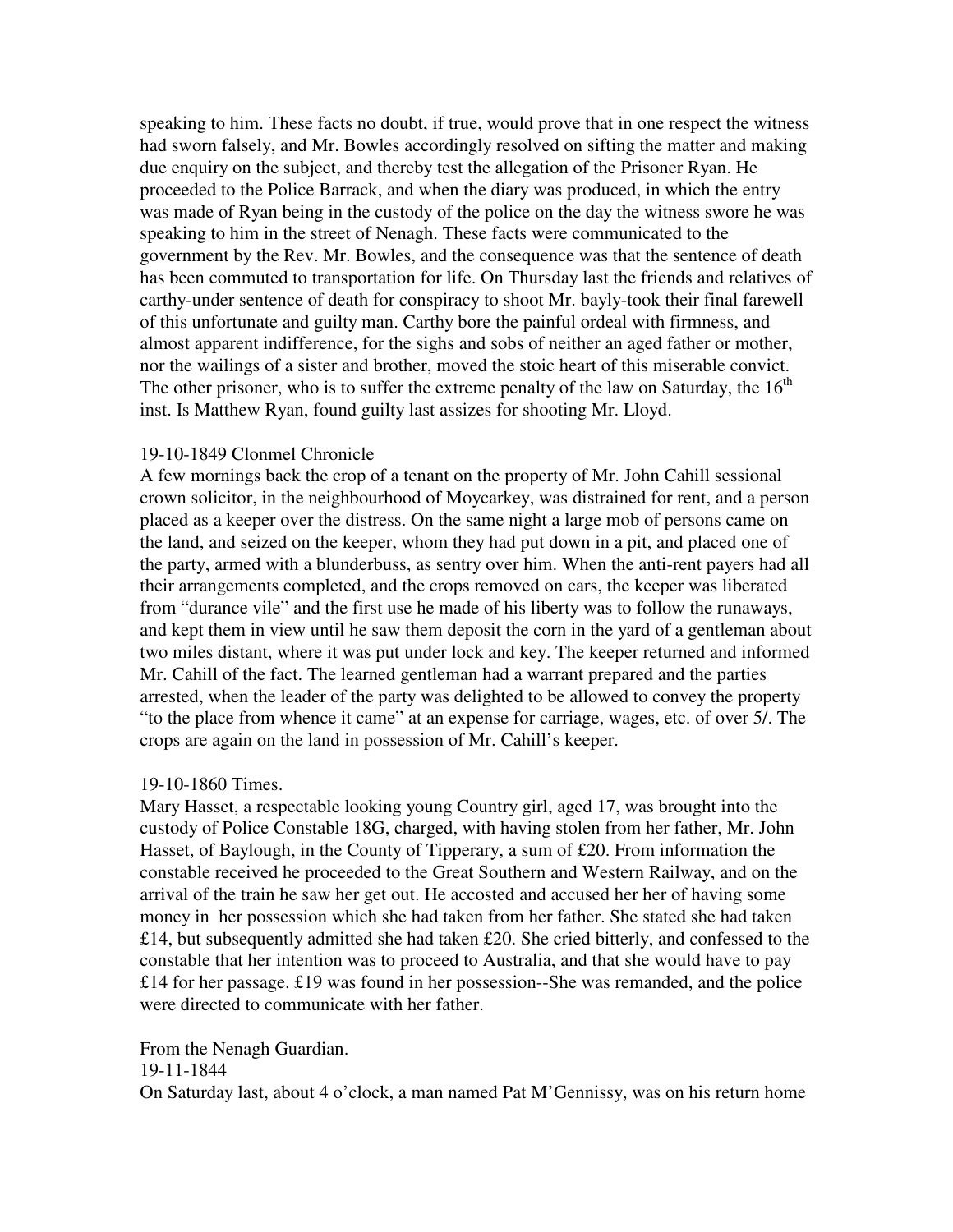from the sessions in Thurles, and when near the Demesne of Brittas, two men jumped out over a ditch and pulled him off the car on which he sat, and on which three other men were travelling. The two murderers beat their victim with stones about the head to such an extent, that he died from the effects on Sunday evening last. A man named Tracy, has been arrested and is in custody.

On the evening of Sunday last, three men, named James Molony, Patrick Carr and William Carr, went into the house of Denis Bryan, a publican, near Kilcommon, and after drinking they had some dispute, after leaving the house a quarrel ensued, and the two Carr's went into the dwelling of another brother, named John Carr, out of which they came, and after shouting outside the house where Molony went into for protection--- Molony jumped out the window, and was seized by John and William Carr, and was beaten with stones on the head by Paddy Carr, which fractured his skull, and of which he died on Sat.  $9<sup>th</sup>$  November.

An inquest was held in Thurles, on Saturday last, on the body of a man named Thomas Ryan, who was assaulted by Patrick Ryan, on the  $2<sup>nd</sup>$  Oct last, in that town. The jury brought in a verdict to the following effect:---That the deceased, Thomas Ryan, came by his death in consequence of a blow of a stone on the head, inflicted by Patrick Ryan, on the  $2<sup>nd</sup>$  Oct., last, of which he died on Friday, the  $8<sup>th</sup>$  November inst. The Coroners warrant was then issued, and Patrick Ryan has been arrested.

#### 9-1-1849

On New Year's day, while the Rev. Mr. Scanlan, of Bourna, and his curate, the Rev. Mr. Maher, were attending their Chapels, at Clonakenny, and Corraguneen, two men, armed with pistols, and having their faces disguised, entered the house of the former, at Bourna, presented a pistol at the servant girl, Bridget Tracey, the only inmate in the house at the time, ordered her to go on her knees, and hold down her head. Having immediately complied with this threatening mandate, one of the fellows stood over her, as a sentinel, while the other proceeded to Father Scanlan's room, and having ransacked every portion of it, he came to the object of his search--a box---which he broke open, and robbed  $\pounds 14$ , in silver, which Father Scanlan was after receiving, as part of his Christmas Collection.

#### 9-9-1862.

A threatening notice of a novel kind in this part of the County, at least, was found posted upon the house of Mr. Brindley, Ballincur, within five miles of this town, on Monday morning. It warned him that unless he dealt fairly with his creditors, the contents of a pistol (a rude representation of which, with a coffin underneath, was drawn with a pen), would be put through his body. On the matter being reported to Constable M'Mahon, of Capparoe Station, that officer proceeded to the house of a widow named Fogarty, living at Lisbrien, in the same neighbourhood, and there found in a trunk, which had been locked, belonging to her eldest son, William, a manuscript book containing an exact copy of the threatening notice posted on Mr. Brindley's house. The constable at once arrested young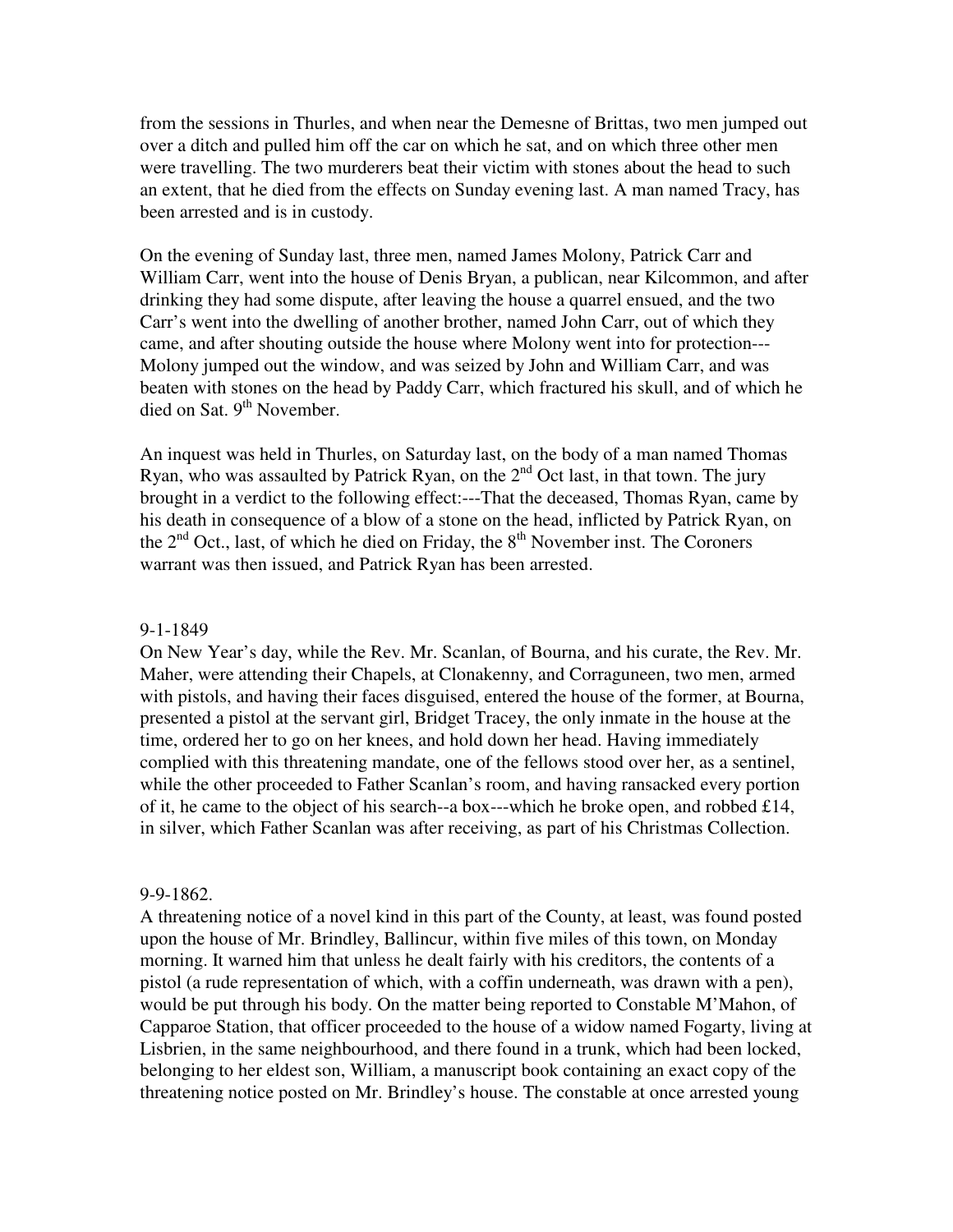Fogarty, and he has been remanded to the next Petty Sessions of this town. It appears that Fogarty's father, who died recently, had previous to his death, a misunderstanding with Mr. Brindley respecting a money order.

#### 19-12-1835

A man named Patrick Fahey was lately employed to serve tithe notices on some of the gentry in the neighbourhood of Nenagh. On approaching the residence of George Ryall, Esq. he was assailed in a most furious manner, and narrowly escaped with his life. A few days subsequently Fahey was sent on a similar errand, at the suit of the Rev. Thomas Knox, to the mansion of R, Otway Cave. Esq. M.P. After he had served the notice on the person in the house, the steward addressed him in violent language, ordering him to depart instantly. At the distance of about a mile from the house, when emerging from a wood near Ormond stile, he was attacked by two ruffians, who beat him in a most barbarous manner, inflicting severe wounds on his head, and lacerated his arm dreadfully. This is the first move in the present "Campaign" in Tipperary, but it is the district of all others where the most violent resistance may be expected.

The Tipperary Constitution says it has good authority for announcing that the Earl of Donoughmore, Lord Lieutenant of the County of Tipperary, has sent in his resignation as a member of Brookes's, as he is unwilling that his name should be attached to any club which tolerates that double degradation-such a member as Mr. O'Connell, and such language as he has dared to use in more than one instance to other members of that club.

# 20-1-1920 From the Times

A Thurles Correspondent states that Drombane (Tipperary) Village Hall, which was occupied about 12 months ago by the Police, was attacked on Sunday night by an armed party of about 150. An attempt to blow up the building with dynamite was unsuccessful, but by the explosion the gable was cracked and shattered, part of the roof blown away, a stove was driven into the middle of the floor and a large hole was made in the ground. A fusillade of bullets rained on the Barracks for four or five hours, the police returning the fire vigorously, but there were no casualties.

The besiged received reinforcements of police and soldiers about 2 O'Clock on Monday morning, but before their arrival the attackers had dispersed. The reinforcements, who hurried to the place from Tipperary, Cashel, templemore, and Thurles found every road blocked by trees, some placed miles from the scene of the attack. The Thurles contingent had to walk four miles, but the Cashel and Tipperary reinforcements hewed a way for their wagons.

Sergeant O'Shea, who was in charge, states that at 8'40 on Sunday night, a whistle sounded, and he heard a burst of rifle firing-150 to 200 discharges. The attack came from the front and the rear. The police who numbered 13, at once returned the fire. Some of the attacking party crept up to the eastern gable and placed two bombs in position, a loud explosion following. After the attack three unexploded bombs were found near the building.

Sergeant McDonnell and Constable McCloskey, who were out at the time, were captured and held prisoners while the attack lasted. Constable McCloskey stated that a little before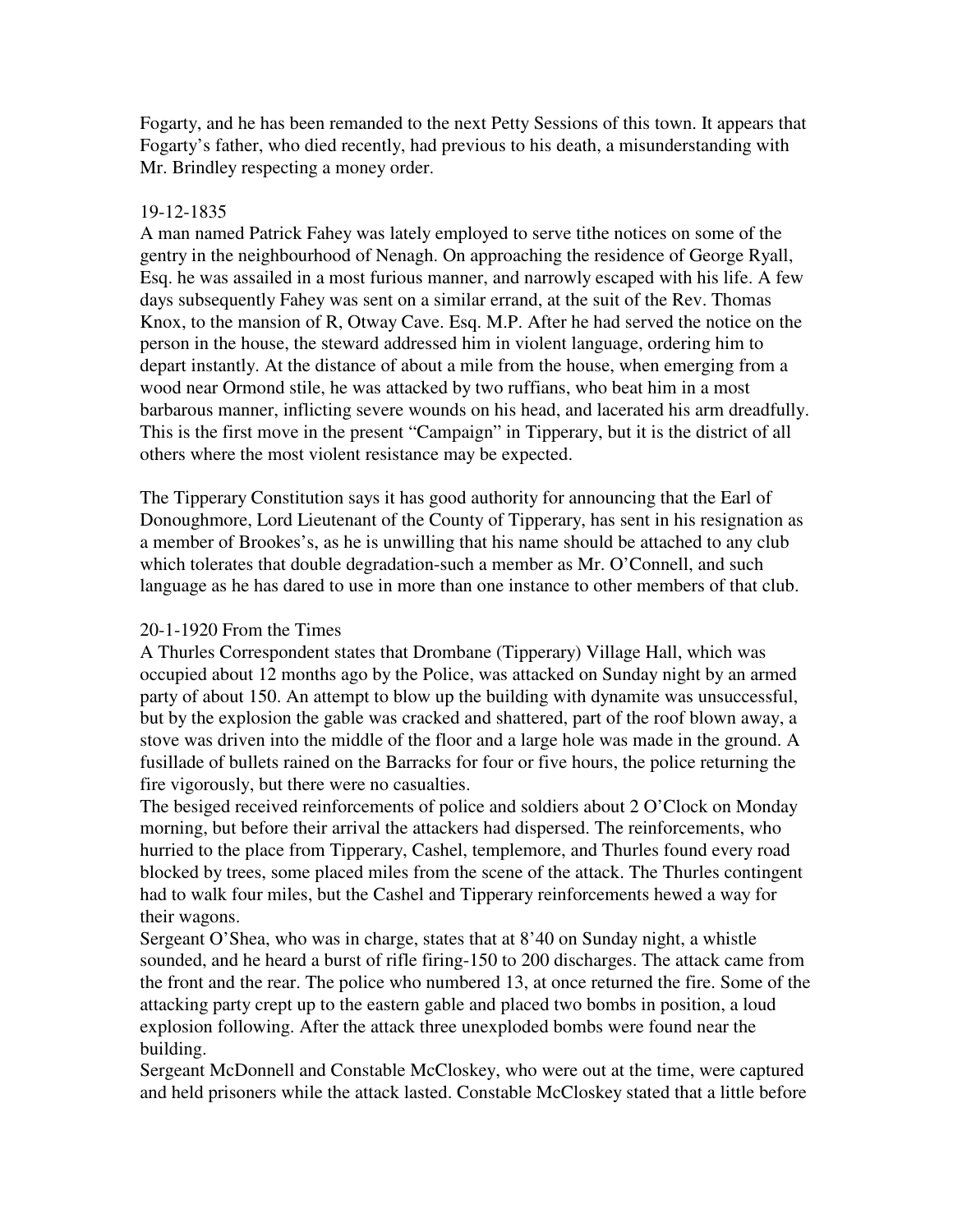9 p.m. about 200 yards behind the station, he saw two men with service rifles, and heard one say, "We are going to attack now". The place was black with men all armed. He blew his whistle and shouted, "They are going to attack". Instantly a fusillade of shots rang out. He endeavoured to crawl to the barracks, but was captured and searched. A man who appeared to be in charge, said:-"We want ammunition, not money". McCloskey was bound, and becoming benumbed, was given some stimulants. Later he was taken further away by the men who said they were going to capture the station at any cost. A Policeman on his way to Holycross barracks was made a prisoner for some time, and a motor party from Cashel, pedestrians, and others were detained-all probably in connexion with the attack on Drombane station. During the attack the beseiged garrison threw up rockets, which were observed by the police about 5 miles away, and brought reinforcements.

#### 20-3-1836 From the Times.

At the Nenagh assizes William Fogarty was tried and convicted for sending a letter to John Brindley, threatening him with death if he did not pay a debt of 20s. After about a half hour's deliberations the jury found the prisoner guilty.

In passing sentence the Judge said;-

"William Fogarty, in the most providential manner the evidence in this case has come to light. You have been convicted on the clearest evidence of a most serious offence, for the man who will in secret send a threatening letter to another is coward enough to hire an assassin to take the life of him against whom he has a grudge. In a adjoining county a wretched man lies who will shortly forfeit his life to the outraged laws of his Country, for hiring a felon, who has already suffered death, to commit murder. Your crime is one which breaks up social harmony, and spreads terror throughout the community. Your sentence is that you undergo four years penal servitude".

John Clifford, a teacher of writing, one of the witnesses in the case, was ordered into custody, in consequence of having given his evidence very reluctantly.

At a subsequent trial the Judge said he was just informed that a Crown witness had been arrested in the court in a Civil suit. This was a contempt of court, for which he had the power of committing the parties. He would hereafter deal most severely with any person who should be guilty of any such audacious attempt to check the administration of justice. Tipperary Free Press 20-4-1832

We have received a communication from Caher, relative to the interment there of a soldier who belonged to the Carbineers, and who was well known to be a Roman Catholic. On the occasion of his burial one of the Catholic Curates of the Parish attended to perform the last solemn offices of the Church, and having intimated his intention to the Officer in command of the burial party, was told by him, in a tone of most haughty superciliousness, that his orders were to allow none but a Protestant minister officiate, and that he had send for the Hon. And Rev. Mr. Cavendish (the Vicar) for that purpose. The clergyman remonstrated; the officer was inexorable; he ordered the procession, which was on its way to the grave to halt, and the coffin to be laid on the tomb, until Mr. Cavendish arrived. A crowd was at this time was assembled in the Church yard, and the Clergyman, feeling that it was in vain further to remonstrate with the officer, took the opportunity which the delay presented to read De Profundis, the  $129<sup>th</sup>$  psalm, "From the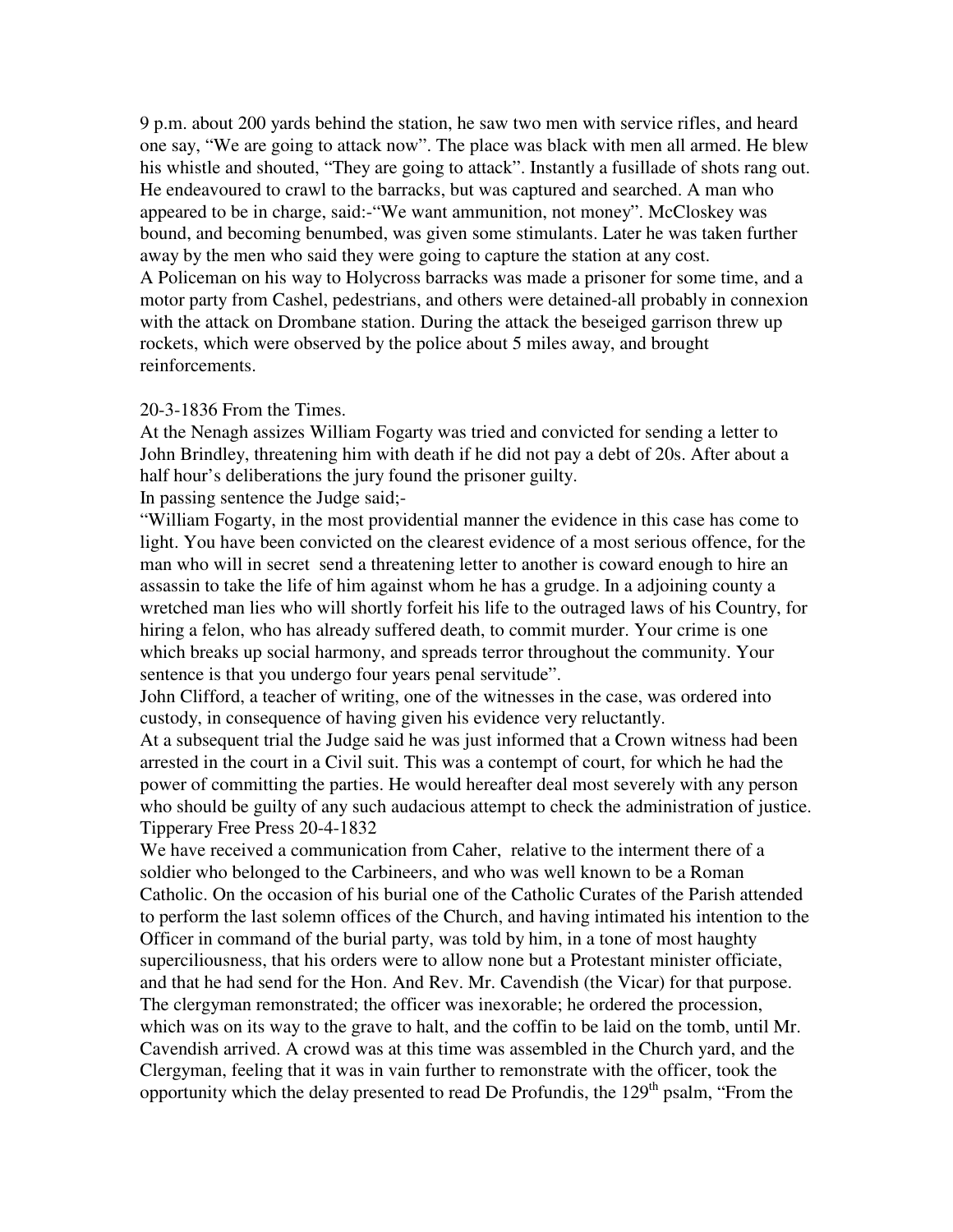depts I have cried unto thee, O Lord", etc. after which he expressed a wish that the people should depart with him from the Churchyard, which they immediately complied with, and peaceably seperated. It was soon after ascertained that Mr. Cavendish was from home, and the body was committed to the grave.

20-4-1882 Clonmel Chronicle

Evictions at Clooneyharp and Clonoulty.

Special Telegram.

Cashel, Wednesday.

Today Gerald Fitzgerald, Es. Sub-Sheriff, County Tipperary, accompanied by Sub-Inspector Henry H. Jones, Cashel, and a large force of constabulary, a company of the 48<sup>th</sup> Regiment, Tipperary, all under the control of Albert J. Meldon, R.M. Tipperary, evicted five tenants, namely, Patrick Molony, Jeremiah Ryan, Mary Ryan, John Murphy. Michael Quirk, another tenant paid. Mary Ryan was let in again as caretaker. All the tenants lived on the property of Mr. W. Jones, Monkstown. Possession was given to William Ryan, the landlord's representative.

20-6-1845 Times copied from the Nenagh Guardian.

Murder in Tipperary.

The comparative tranquillity which the ill-starred North Riding of Tipperary had enjoyed for the last month or two has been interrupted by another of those revolting murders committed under circumstances unhappily but too characteristic of this wretched district. On Tuesday morning last, about the hour of 2 O'Clock, another murder was perpetrated in this county. The victim was a farmer of the middling class, named James Meehan, residing not far from Carrigatoher, within 5 miles of Nenagh. It appears that Meehan left his home early on the morning of Monday, to go some distance , about 5 or 6 miles up in the mountains near Newport, for lime, taking a boy named Gleeson, and his horse and car for the purpose of bringing it to that home he never reached alive. He made some delay near Greenhall and got into some bad company, who made him drink, and remain out until it was late. Gleeson had separated from him, and Meehan returned towards his own place, and when within a short distance from home, he was brutally murdered, it is supposed by three persons, who shot him through the right temple. Some men from the vicinity of Barbaha Police station, who were out early going to a fair in County Clare, discovered, about 3 O'Clock the body on the road side-but they returned to inform the Constable of the event. The Constable then proceeded to the spot, and found the body of Meehan without any signs of life. There was a farmer's place within 6 yards of the place where he was found but they denied having heard any shot fired. The Constable then went to the house of the boy Gleeson, who accompanied Meehan in the morning for the lime, found him in bed, and he acknowledged having already heard of the murder. Meehan was to have prosecuted at the approaching assizes, and we have no doubt that this was the cause of his murder. Gleeson was taken into custody by Constable Sullivan, and was under examination yesterday for a length of time. An inquest will be held this morning (Wednesday) at 11 O'Clock.

20-8-1821 From Freeman's Journal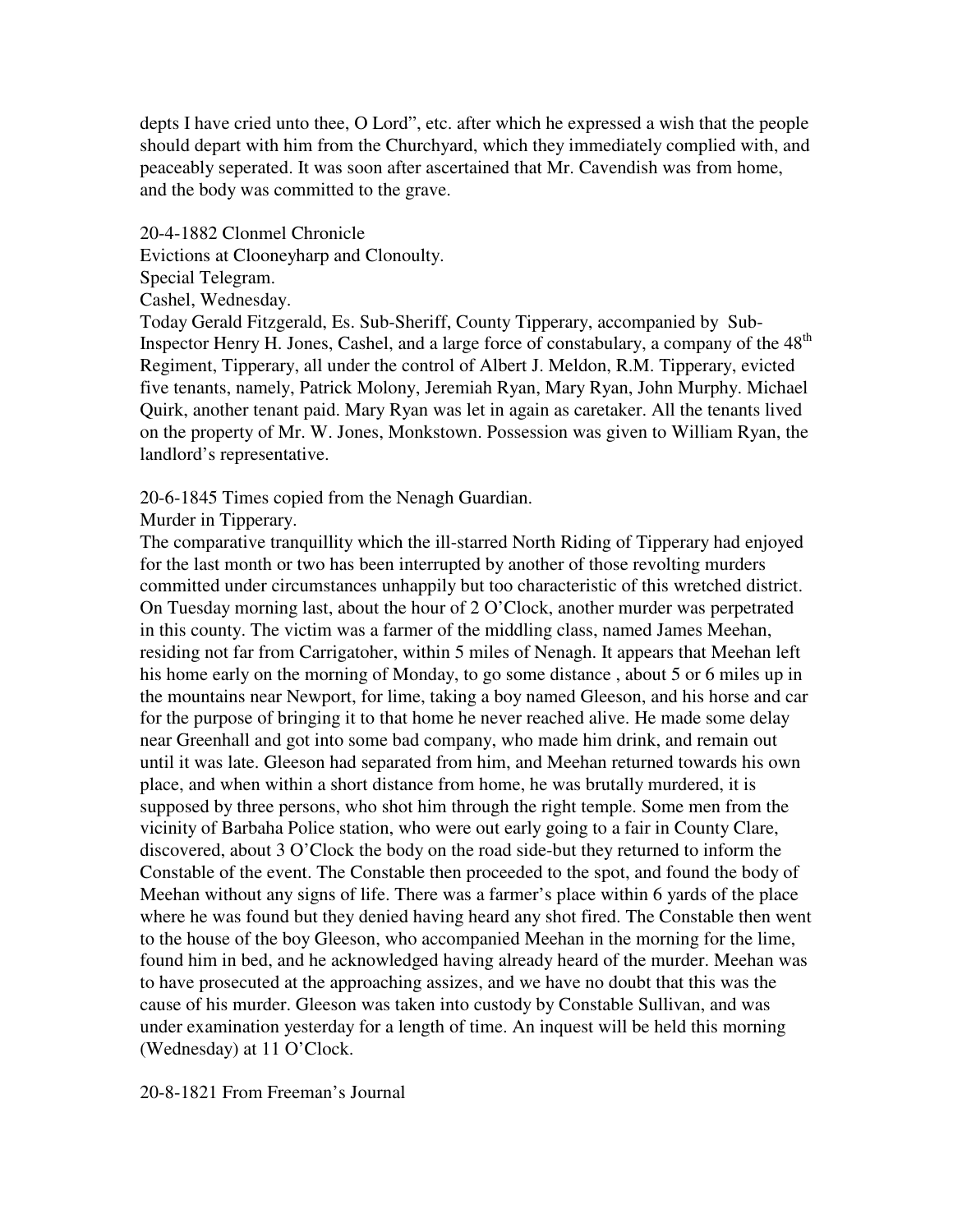#### Royal Visit.

To Chambre Brabazon Barker, Esq. High Sheriff of the County of Tipperary. We, whose names are hereunto subscribed, request you to convene a meeting of the Nobility, Gentry, Clergy and Freeholders of this County, on as early a day as may be convenient, for the purpose of preparing an humble address to his Majesty, expressive of our grateful sense of the Royal condescension in his Majesty being pleased to honour with his personal presence this part of the United Kingdom. Dated 1<sup>st</sup>. August 1821 Wm. Bagwell, Rich. Pennefather, S. Moore, Barn, All Governers. Francis A. Prettie. M.P. Francis H. Hutchinson, Knocklofty. Massy Dawson. M.P. Benjamin Bloomfield, Major General. J.J.Fitzgerald. Bart. Arthur Carden, Bart. Robert Waller, Bart. R B H Lowe, Low's Green. Samuel Perry, Woodroffe, Crosby Moore, Mooresfort. Peter Holmes, Peterfield. Val Maher, Turtulla. William Barton, grove. Dunbar Barton, Rochestown. John Palliser, Derryluskin. Robert Latouche M.P. W.P.Carroll, Major General. Richard Pennefather, Baron of the Exchequer. Benjamin Bagwell, Clonmel. Charles Tuckey, Parson's Green, Clerk. Daniel Wall, Clonmel, Clerk. James Hill, Glebe, Clerk. Nat. Taylor. Noan. Samuel Jacob, Mobernan. Wm. Stevenson, Clonmel, Clerk. Richard Moore, Co. Barrister. William Quinn, Loughloher. Denis Scully, Kilfeacle. J.G.Jacob, Mortalstown Castle. Mat. Jacob, Mobernan. H.R.Carden, Priory. R. Prendergast, Greenmount. Theo. Willington, Castle Willington. Jn. Willington, Kiloskehane.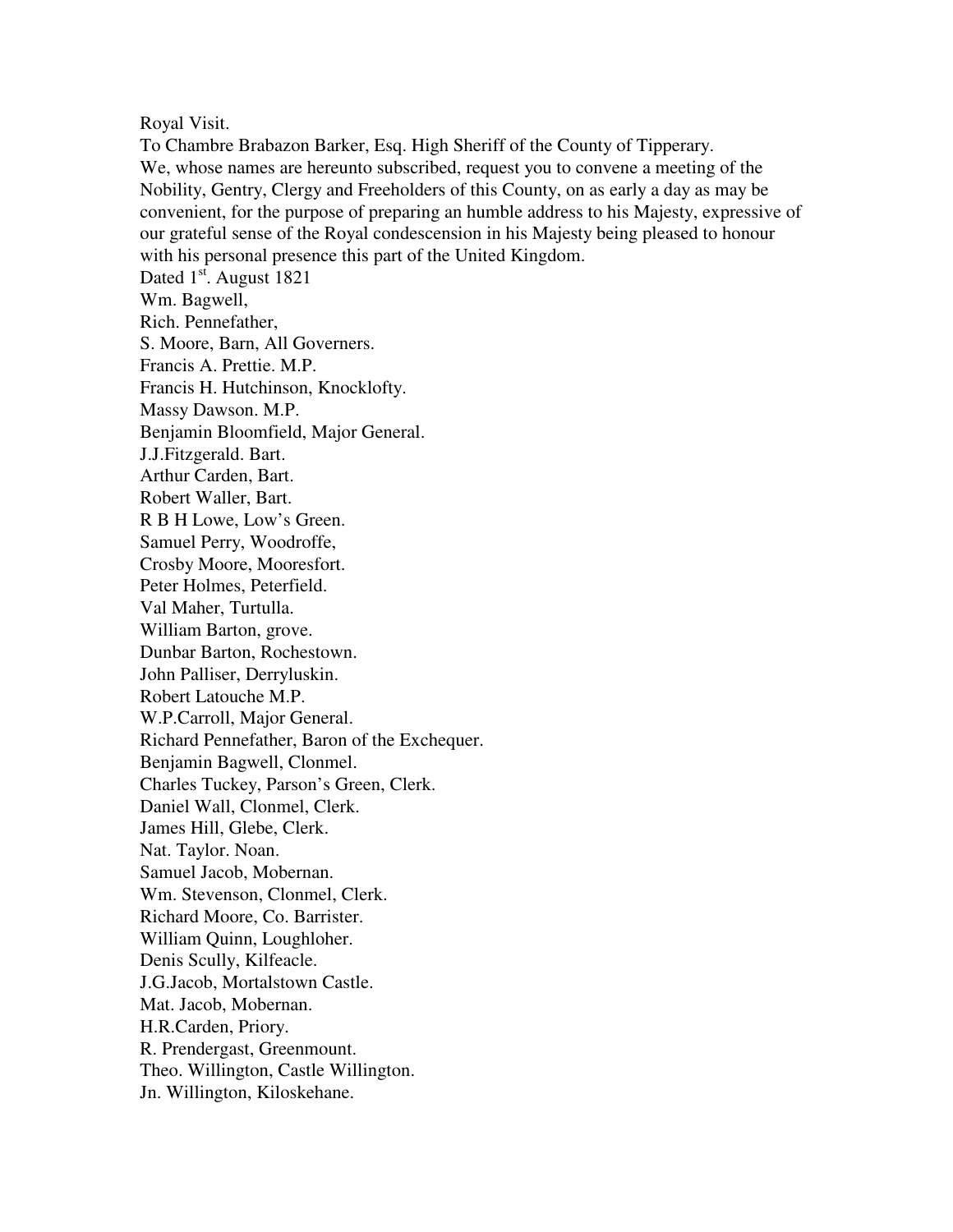John Lalor, Cranagh. John Bagwell, Kilmore. T.J.Lalor, Cranagh. Thos. P. Lalor, Cranagh. Paul R. Carden, Templemore. John Bennet, Nenagh. Charles T.K. Monk, Belville. D.H.Webb, Woodville. Nat. Taylor, Cashel. Rich. Carey, Clonmel Clerk. J.P.Poe, Harley Park. Geo. Gough, Ardsalagh, Geo. Gough, Annsgift. Ben. Frend, Rocklow. John Lane, Lanespark. Francis Despard, Killaghy Castle. John Godfrey, Beechmount. B.B.Bradshaw, Gambonstown. Richard Lloyd, Meldrum. Thomas Going, Traverstown. Matthew Pennefather, Castle Leake. Wm. Scully, Duhallow. John Lloyd, Loydsborough. Frederick Lloyd, Lisheen. Charles Langley, Coalbrooke. Henry Langley, Brittas. Thomas Clutterbuck, Kilgrogy?. Richard Long, Longfield. George Walsh, Kilcooley. Arthur Burdett. Stephen O'Meagher, Kilmoyler. Ed. O'Meagher, Marlhill. Edmond Lalor, Craigh. George Lidwell, Dromard. Ryder Pepper, Laughton. Thomas Lidwell, Clonmore. Edmond Power, Gurteen. Thos. Sadlier, Priorpark. Dan Ryan, Inch. Andrew O'Ryan, Bansha Castle. Richard Phillips, Gaile. W.H.Birch, Birchgrove. W.H.Hutchinson, Rockforest. John Maher, Tullamayne. Pursuant to the above requisition, I appoint a meeting of my Bailiwick, at Cashel, on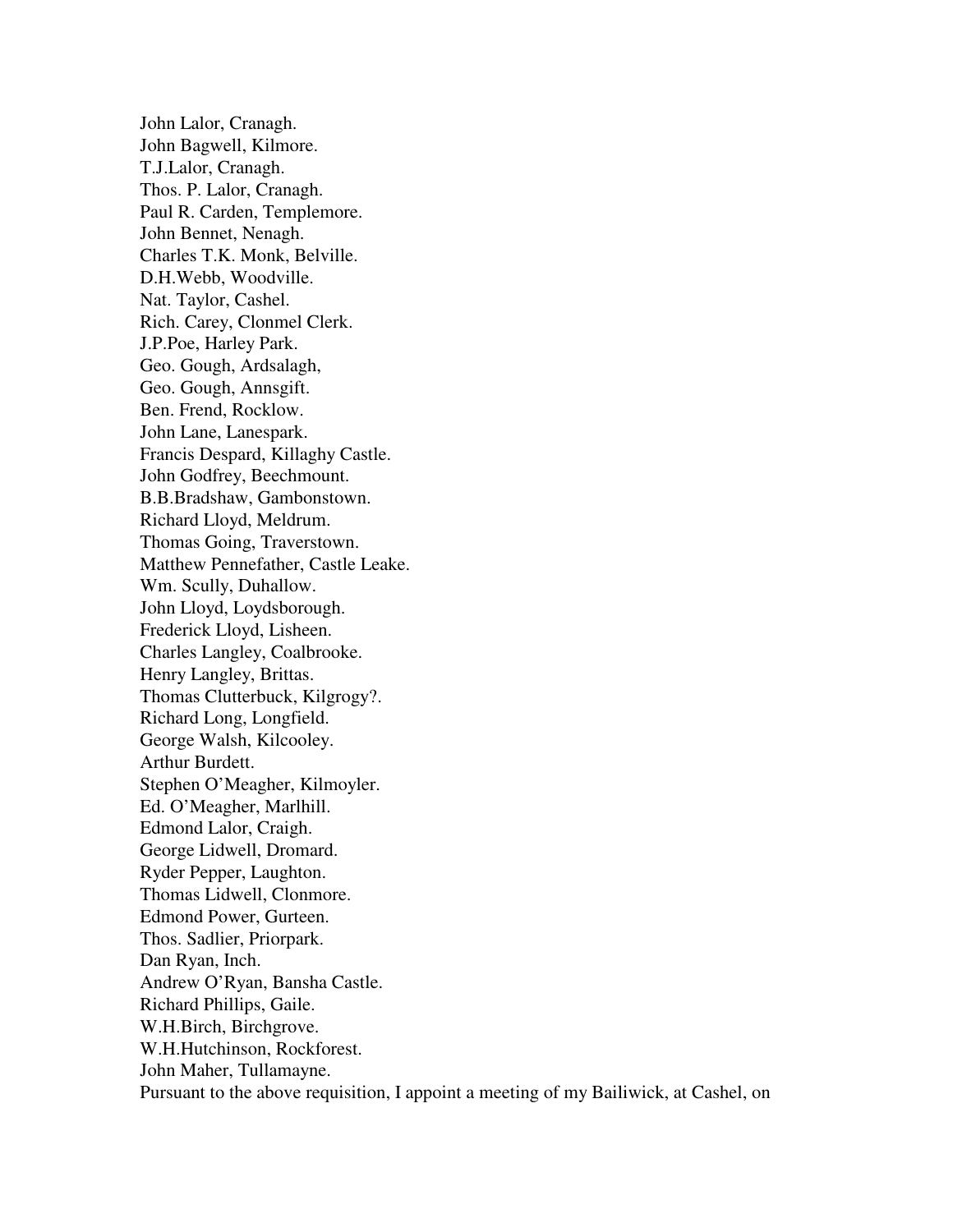Wed. the  $15<sup>th</sup>$  instant, at 12 o'clock. C.B. Barker. Sheriff. Kilcooley Abbey, 3rd August 1821.

20-9-1837 Tipperary Constitution. Roscrea Sept 12<sup>th</sup>.

A few days ago, a man named Malone seized on some stock for rent due to him. He scarcely succeeded in lodging them in the pound of this town, when he was followed by an immense mob, who commenced rioting in the streets by throwing stones, etc. The cattle would, in all probability, have been rescued, and serious injury done to the inhabitants, but for the prompt exertions of Constable John M'Guire and his party, who succeeded in quelling the riot.

On Wed. morning, a little before daylight, the house of a man named Martin Moran, residing in the suburbs of this town (Roscrea), was forcibly broke open with stones, by three men. On Moran coming to the door, he was struck with a large stone, which knocked out all the teeth in the front of his mouth. The only reason assigned for such savage conduct is, that he dared to be honest to the trust reposed upon him, and was suspected of giving information to his employer of petty thefts that were perpetrated by others who were left watching hay by night.

On Sunday night the house of Ann Connor, of this town (Roscrea) was forcibly entered by three men, who under threats to take her life, induced her to give them her all---?. A man named Leonard, has been identified and committed.

On Tuesday morning last an artfully framed little coffin was thrust into the house of Mr. Dalton, of Cashel, with the marks of a skull and cross-bones thereupon, and a notice as follows;

"Bludy Dalton, prepare for death, and all ye hiretics; we will shortly cut ye all off the face of the earth; you slanthur us in the constitution."

There was something more in the notice, but which, from the forcing of it through the lock of the door, has become illegible, This, with the late notice which Mr. John Gilbert received, and which allusion was also made to Mr. Dalton, is a lasting monument of Lord Mulgrave's "paternal" Government.

The dwelling house of Anthony Lamphier, Esq, near Littleton, was attacked on Friday night, by some of the leglisators, the windows over the hall door was broken, and a notice affixed to the door desiring that "he should be a good landlord in future, or else ----------- ". Immediately after breaking the windows and posting the notice several shots were fired by the party, and some balls lodged in the front door. Mr. Lamphier, we have heard, is one of the Concilliators, and refused to vote for either party in the last election. We have often told such gentry that they are sure to be the worse off.

From the Times of the 20-10-1829 (This piece is very big so will probably have to do it in a few pieces.)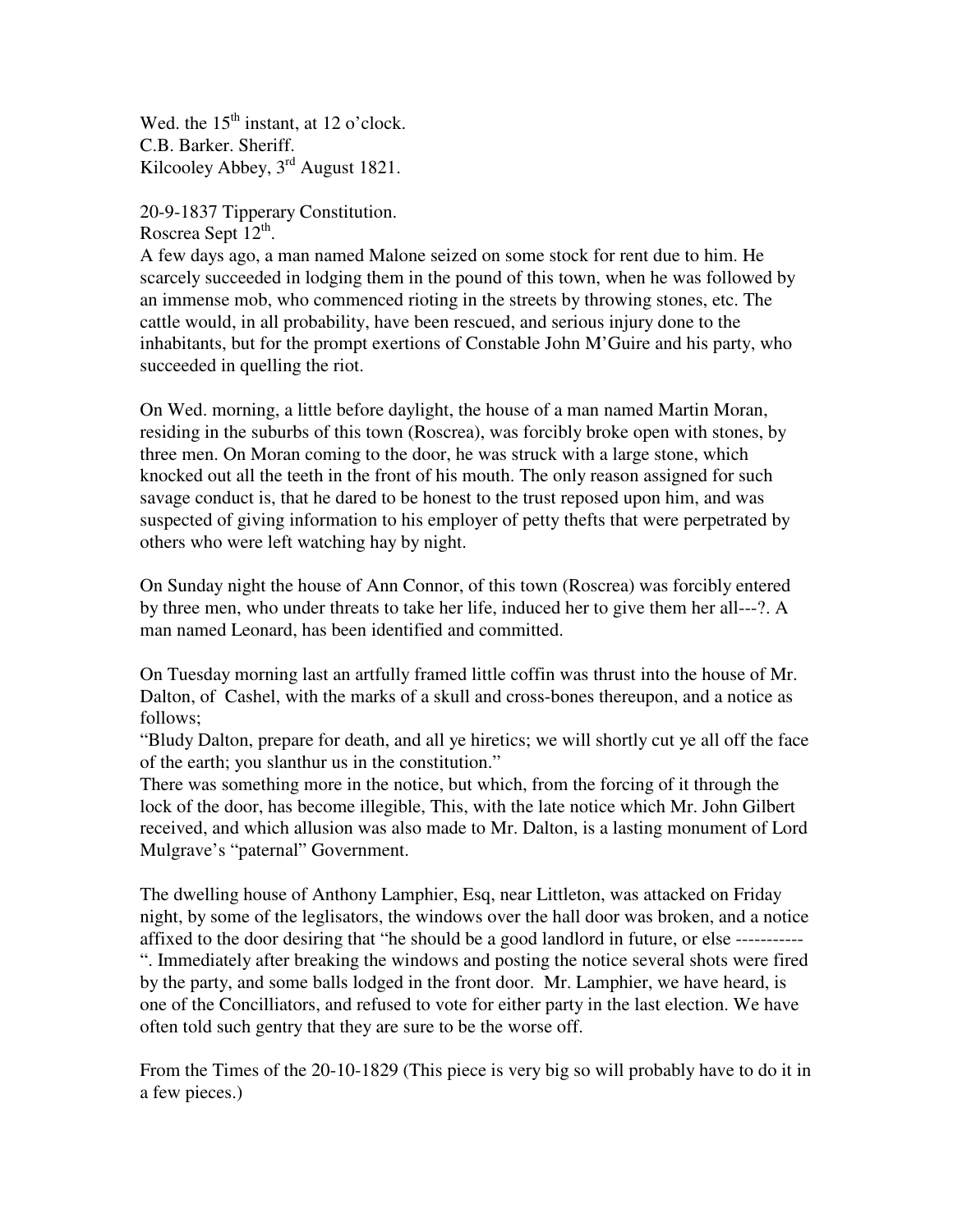#### IRELAND

Private Correspondence.

October  $16<sup>th</sup>$ .

I shall devote the present letter to what I consider to be, and to what I think you will find upon inquiry, an accurate statement of the existing condition of this Country. Many judicious men in Dublin are of opinion that such a statement, unbiassed by any particular doctrines, and without an Irish colouring of any hue, should be laid before the British public through the medium of such a journal as yours-firstly, because they are aware that efforts are still making to distort circumstances, and misrepresent the real state of things; and in the next place, because they are satisfied that the high authority and prodigious circulation of "THE TIMES" furnish the best grounded hopes that a fair representation will be read with patience, at least, by the public, and be received with some attention by the many Englishmen who feel and interest in the fortunes of this country. I begin with the repetition of the assurance contained in my letter of yesterday, that the Country in every direction is tranquil; for I do not think the sort of contest which was going on; but which I now believe is relaxed, between a fanatical gentleman in County Clare, and his tenants constitutes an exception. Tipperary, of which people were justly more apprehensive than any other County in Ireland, enjoys a peace as complete as the County of Dublin. I am still of opinion, in accordance with some of the first legal men in Ireland, that serious mistakes were made in the late Crown prosecutions in Tipperary, but as a discussion of this subject could answer no good purpose at present, and as Mr. O'Connell has pledged himself to bring the matter to Parliament, I shall cheerfully dismiss the affray of Borrisokane. It is referred to at present for the purpose of showing to your readers, how easy, under comparatively speaking difficult circumstances, it is to govern the peasantry of Ireland,- and Tipperary contains, beyond a doubt, the most refractory portion of them.-If people will only condescend to take the right and reasonable course. There is no question that the results of the trials at Clonmel filled the peasantry with great indignation and disgust. It matters not for the statement whether justifiably so or otherwise. I was, I confess, amongst the number who apprehended a re-action; and although several censures have been passed on the Parish Priest of Borrisokane for the letter he addressed to the Irish Solicitor-General, as well as on account of his exhortation to his flock after his return from the Assizes. I believe that the tone of reproach he assumed on those several occasions, as well as the advice he gave, contributed materially to preserve the peace of his Parish and its vicinity. No doubt much was due to the judicious conduct of Major Carter, who was appointed to the place of stipendiary magistrate of this district, to the promptitude with which he draughted off the policemen who had rendered themselves offensive to the peasantry, to other places, and had the vacancies filled by strangers; but above all, to the determination to which it was understood he had come, not to allow the police to act upon any occasion except under his orders, and if possible under his own personal inspection. This produced confidence among the common people, or at all events for the present served to tranquillize their apprehensions, and to blunt the vindictive feelings which it is absurd to deny they still cherish against those persons who slew their friends and relations, some of which are still resident in the very house from which several of the fatal shots were fired. I am not, however, quite sure that either the exhortations of the Catholic Clergy, or the activity of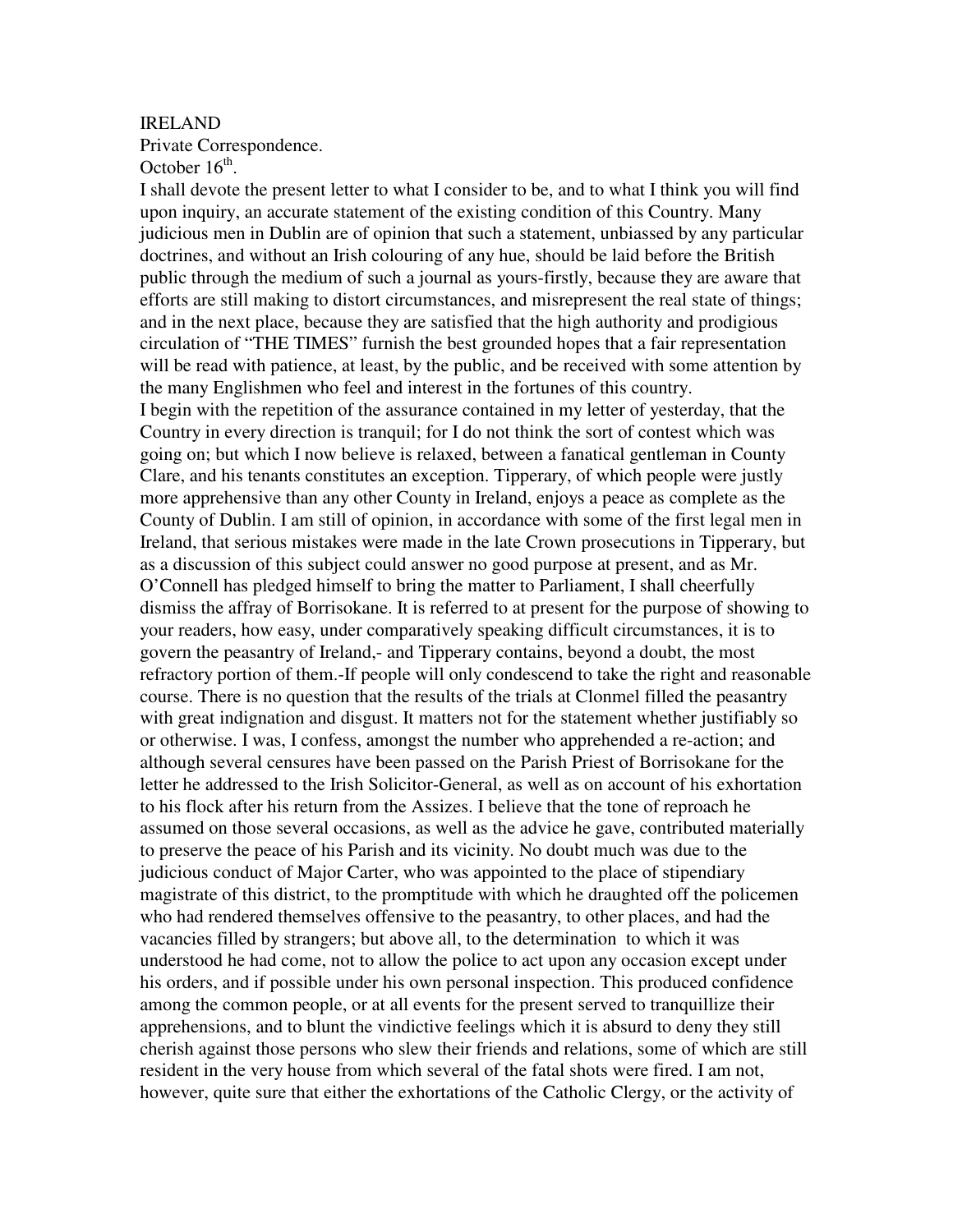the stipendiary Magistrates, would have been availing, had the Tipperary Justices assembled at Thurles succeeded in drawing from the Lord Lieutanant a promise that his Grace, in compliance with their requisition, would recommend the Government to call for re-enactmant of the Insurrection Bill.

It is clear enough that those gentlemen (and most of the seventy who demanded the aid of the terrible act are resident in the country) were under the most serious apprehensions that another rustic insurection, similar to what occurred in Tipperary before, as well in the neighbouring County of Limerick, was at hand, and that this was the chief motive which induced them to make the demand. It would be uncandid to attribute their conduct to any other cause; for as I have mentioned above, most of them are resident, many of them have considerable stakes in the County, and they are all, it is reasonable to infer, interested personally in the peace of the district in which they reside. The Marquis of Ormond, and the Earl of Landaff are above all suspicions of being actuated by unworthy motives. Mr. Prettie, the member for the County, and a brother of Lord Dunally, (who has been lately elected a representative Peer against the Orange faction), had a strong interest in rendering himself popular, and the more especially as two candidates of considerable pretensions, Mr. Dawson, the representative of the Damer family, and the proprietor of great possessions in this County, and Mr. Otway Cave, will certainly contest its representation at the next election, and I understand under the most promising auspices. Yet both Mr. Prettie and the nobleman I have just mentioned concurred in soliciting the Duke of Northumberland to apply for the Insurrection act. How is the conduct of such individuals as these, and the Gentry of Tipperary generally, to be explained?. An English gentleman can scarcely comprehend it; but if the matter be viewed more nearly, it may supply a key to explain many of the, apparently, anomalies of our condition. In private life most of these gentlemen, I doubt not, are the most estimable characters. With some of them I am personally acquainted, and I do not know juster men in their intercourse with each other, and with persons in their own rank of life. Yet they have from generation to generation from the period in which this country was finally settled by Cromwell, been in the constant habit of regarding the people as serfs or aliens. This disposition, it is true, is found in other Counties, but it is in Tipperary alone, of all Munster, that it has continued to flourish in spite of the rapid strides with which the Catholics are making towards landed property in this County. Tipperary was the original home of the Whiteboys in the last century, and the head-quarters of Captain Rock in our own time. The hostility between the proprietors and the peasantry passed from father to son, and the severity of the former, which they seemed to have judged necessary for their safety, was constantly followed by the atrocities of the latter. They considered themselves respectively as a hostile race, and acted accordingly. Though the exaction of tithes in fromer times , contributed powerfully to keep the country in a constant state of disturbance. I do not find that the Protestant Clergy in the last century were particularly obnoxious to the the people; but there can be little doubt that the difference of religion, and the superiority asumed by the favoured sect, contributed to ferment these dissensions. The people, however,in the process of time, became numerous; and at a period when it was hoped that the interests of the landlords would teach them to moderate their polemical prejudices, the competition for land, previously encouraged by the Elective Franchise Act of 1793, came with a frightful force into the market.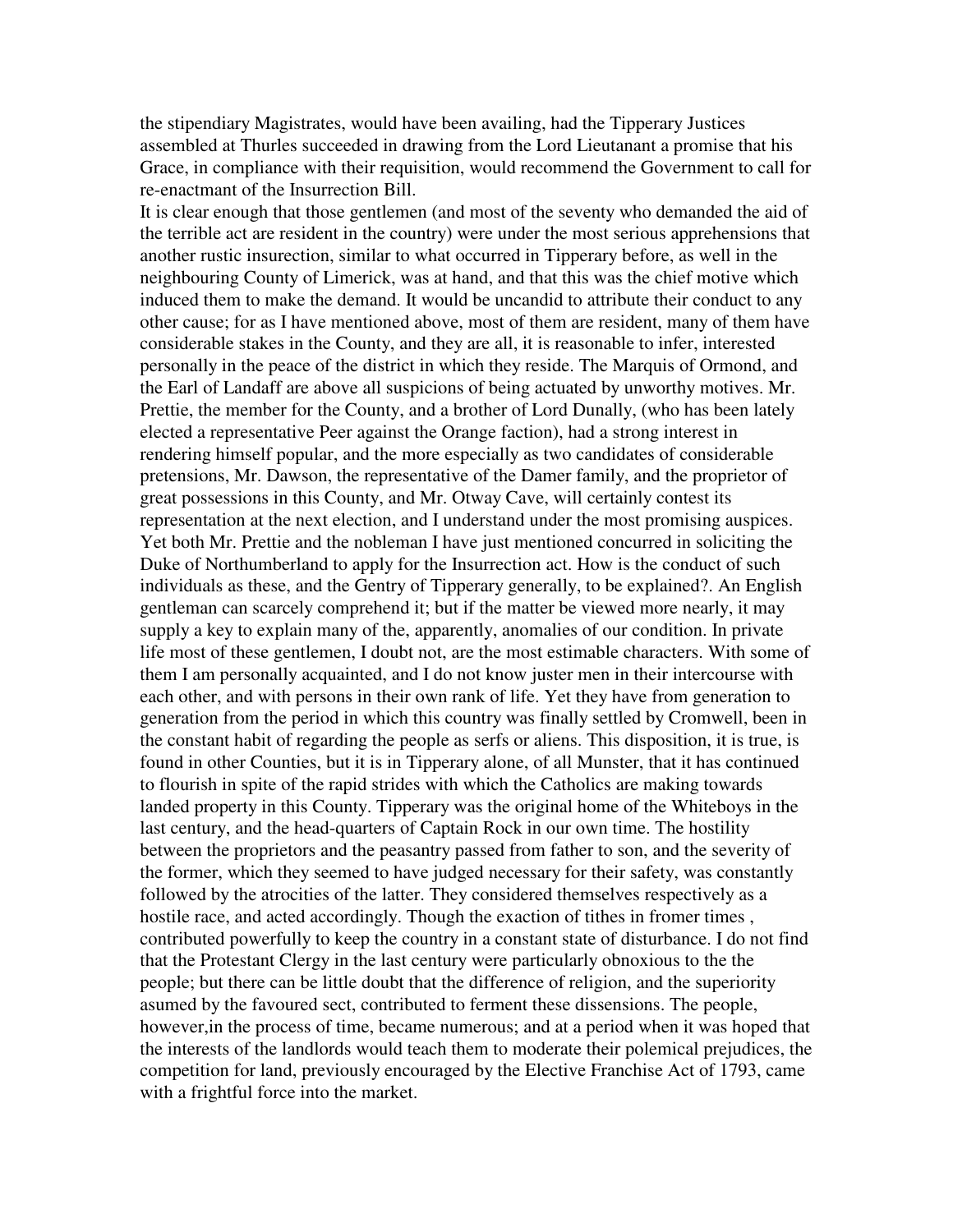In a country like this, almost entirely agricultural, and in a population which, from causes well known, has increased to a degree so alarming, the struggle to posess a spot for a potato garden, and a pig led repeatedly to serious breaches of the peace, and too often to bloodshed and murder. The Landlords, while they endeavoured , by rude and irregular fits of violence, to repress these excesses, nevertheless encouraged the competition for land, both for election objects and with a view to swell their nominal rental; for it is a point of vanity amongst the Irish Landlords and perhaps amongst the English also, to exhibit, if only upon the roll, a splendid display of figures. However, it must be confessed, it was not all moonshine. From the beginning of the war against the French revolution, but more particularly since the year 1806, when the market to England was thrown open to them without restriction, and when, a few years after, they had to supply the army in the Peninsula, not only with beef and pork, but with flour, oats, and even hay (straw was actually send over one time), the rents were doubled and ttrebled. It is to be remarkable that about this period (from 1810 to 1812) this county, as well indeed as several others, was convulsed to the very centre. Peace came at last and the revulsion came along with it. The denseness of the population still kept up the competition for the land, and the same rents were demanded and promised, but they could not be paid. In the interval which succeeded, the middleman-a name, I suppose, with which you are familier began to go in great numbers; the landlords in their turn, began to feel the effects of a contracted rental, mortgages were called in; and in spite of the strict entail by which most of the landlords of the country are covered, several sales were effected under the orders of the courts. But the same system, arising from the great distress which then prevailed (I am now speaking of the years 1816-1817), continued to be pursued towards the tenantry. They were driven, distrained, their cattle impounded by all their landlords-sometime four or five in succession, from the Lord of the fee to the last of the middle-men (if it be not rather Irish to term the fifth landlord a middleman). The disputes growing our of this interminable litigation necessarily led to disturbance on one side, and to increased severity on the other. However, the landlords did not yet find out that Ireland was over populous. This discovery was reserved for a later period, and we shall see presently to what this truth has led, and is still likely to produce. With all their efforts, however well directed and persevering, they found it difficult, by the ordinary process, to dislodge their tenantry. It is true, the latter, by their violence and outrages, furnished them with an opportunity of calling again for the Insurrection act, and many refractory, and I doubt not, guilty individuals were transported for their natural lives beyond the seas. But that innocent men also shared in the punishment I have not the shadow of a doubt. One instance is rather remarkable, and is worth stating,-it was publicly mentioned by Mr. Martin Lanigan, a solicitor in the County of Tipperary, and a gentleman of handsome landed property in that county. He had been agent for some persons who were taken up for a violation of the Insurrection act, were tried under the act by the magistrates who had them apprehended, and sentenced, without the intervention of a jury, of course to transportation. Mr. Lanigan, it would appear, notwithstanding, was convinced of their innocence, and resolved to use every effort In his power to have the sentence reversed. He caused a memorial to be presented to Lord Wellesley, then Lord Lieutenant. In the mean time the men were send off to Cork, under a rule of transportation, and put on board the convict ship. After incredible efforts, and experiencing all sorts of hindrances and hostility, Mr.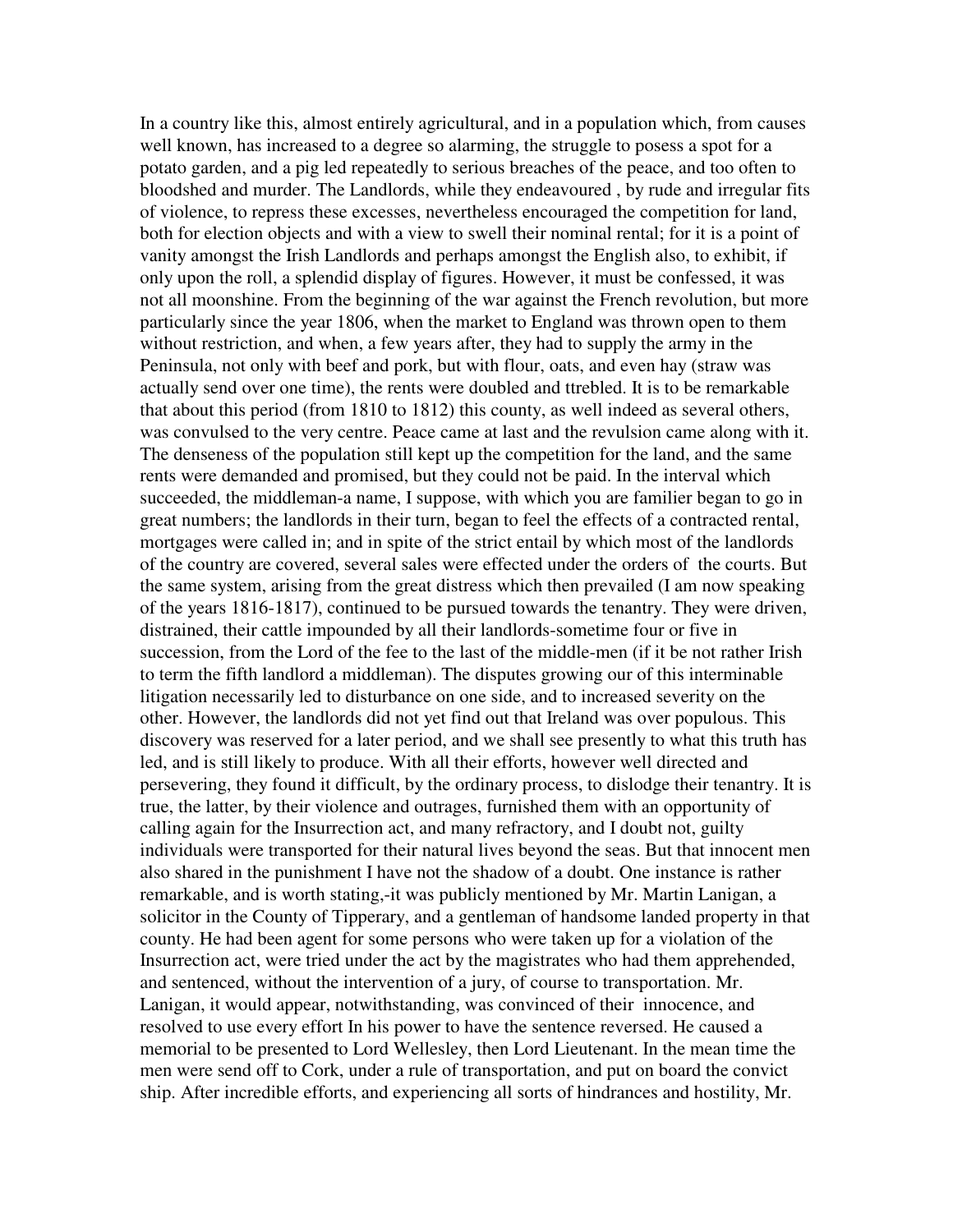Lanigan succeeded, to his infinite credit be it spoken, to prove the innocence of these men to the Government; and after an imprisonment of several months, he had the satisfaction of restoring them to their wives and children.

Such instances as these, and many such might be quoted, appear to have had the proper effect on the government of Lord Wellesley. His Lordship and Lord Plunkett, who was at that time Attorney-General, saw from repeated experience that though the Insurrection Act might for a space suppress disturbance, the tendency still remained, and when the pressure was withdrawn, they perceived clearly enough that the entire of the symptons would be again exhibited. It was therefore determined to create a constabulary of a character superior to that which previously existed, and which was familiarly known to the people by the name of *Peelers*, the latter having been constituted by an act brought into Parliament by Mr. Peel. To this determination we owe the present constabulary. To the necessity of this body, to the principle upon which it was formed, and to the manner in which in several of the counties it was organized, I do not know, though considerable clamour existed at the time, that any valid objection has been brought. But in many of the counties, and in Tipperary among the rest , the selection of the rank and file might have been more prudent. There are in this County, as well as in Limerick and other counties, certain persons called Palatines, the remains of a German Colony, which, towards the middle of the last century, the Protestand landlords of Ireland imported with a view either to Protestantize the country, or to promote its cultivation, then in a most deplorable state, or to strengthen their own hands. Whatever were their objects, the scheme was an absurd one. In three cases out of four the descendants of these Palatines merged, as may well be supposed, into the mass of the people, became Papists, and like the original settlers of old, were *ipsis Hibernis Hiberniores.* Even their names are almost lost. That the distinction has not long since been entirely forgotten, may be attributed to the circumstances immediately preceding or subsequent to the rebellion of 1798. You know, though Papists were necessarily engaged in it, that the rebellion was not Popish in its origin or principle, but it suited the policy of the times to represent it as such, and fierce appeals were made to the slumbering or decaying Protestantism of Ireland, in the south. Yeomandry Corps were enrolled, and the remains of these little colonies of Germans, which in a few years of peace would have passed away from the rememberance of the people, were brough forward. Their wavering protestantism was fixed for the red coat and the permanent pay. Missionaries from the North initiated them in the mysteries of Orangeism. They became, *par excellence*, loyal. They were armed and intrusted. This created a distinction between them and the rest of the peasantry. It was even a distinction to go to Church, where there happened to be one in the Parish. In short, the relics of the body corporate of the palatine letters revived in different counties, and in particular Wexford and Tipperary, under the auspices of a Protestant proprietary. These persons, you will observe, formed the infantry corps in the remoter districts. The Cavalry were composed of the better order of the Yeomanry, Protestant and Catholic. After is was judged proper to disband the Yeomanry, when the apprehension of invasion had passed by, matters it is likely would again find its own level, but for the disturbances produced in this and other counties; first, by the intolerable exactions of the tithe owners; and secondly, by the system, as it is called, of canting the lands.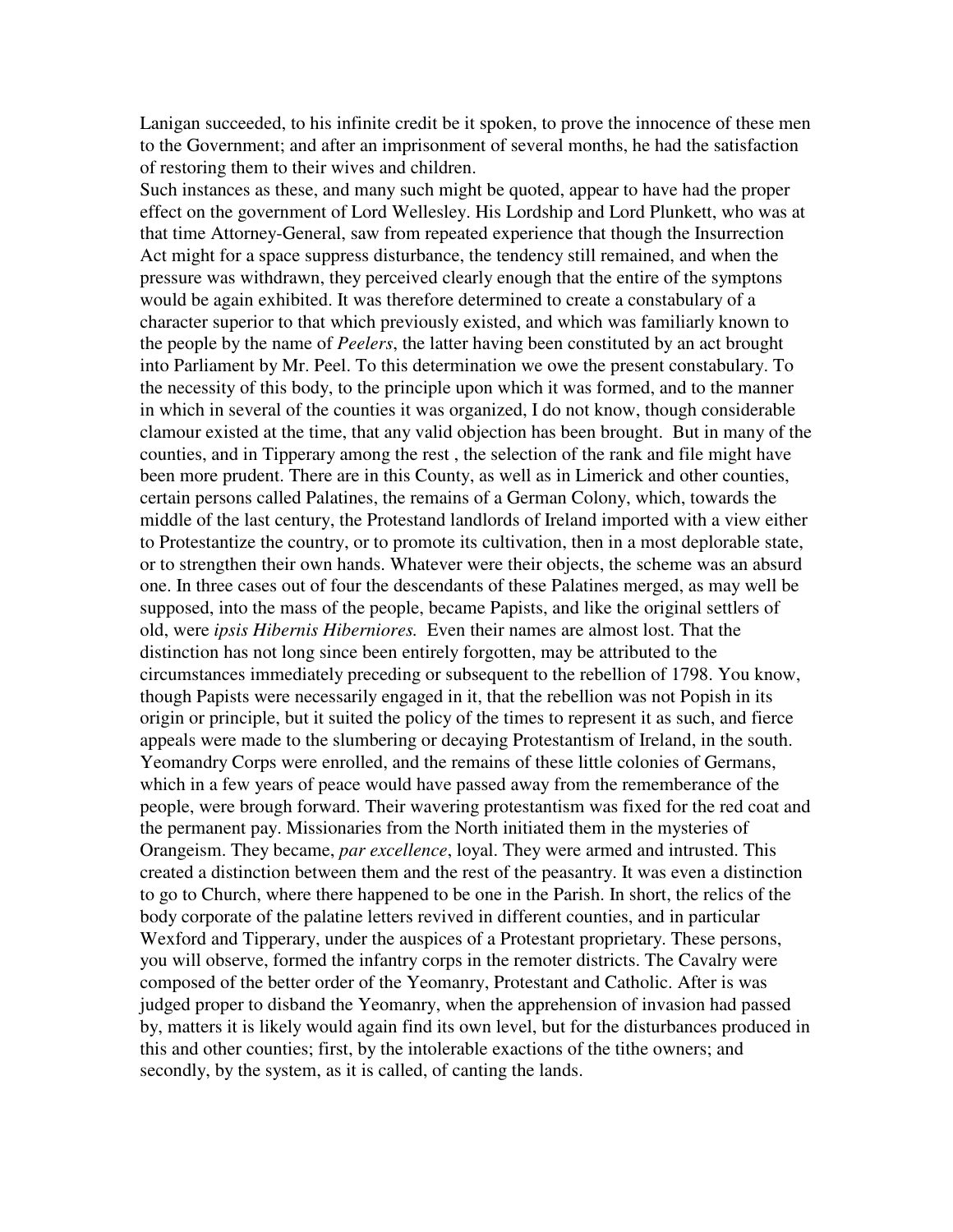With respect to the first, the disease became so inveterate and alarming, that the Government found it necessary for the protection of the Church Property to pass the Tithe Composition Act ;-a blessed law, which, though it was at first violently and even seditiously opposed by the Bishops and the Clergy of the establishment (such of the latter at least as held benefices), is now acknowledged by all parties to be, next to emancipation, one of the most salutary measures which has been adopted with regard to Ireland. This measure, for which Lord Plunkett ought to have the glory, though it is called Mr. Goldburn's bill, has for the present in nearly two thirds of the Country put a period to scenes of litigation and oppression without parallel in any other country, and would, of itself, have contributed very materially to restore peace to the South, but for that other practice to which I referred above;-namely recanting the lands. These, in too many instances, when out of lease, or when the tenant failed in his engagement to the lessor, were put up to a sort of austion, and set to the highest bidder, without any reference to the out-going tenant, or any consideration for such improvements as he might have made on the farm. Where land, as in Ireland is an object of the first necessity,-where its possession, in short, involves the question of life and death, bidders were always found in abundance; and the consequences were, too often, the destruction of the property, and the loss even of lives, of the incoming tenants. Hence, among other causes, the frequent application of the Insurrection act, and hence the necessity of forming the Police. The Peace-Preservation Bill provided or attempted to provide, for that object; and the Peelers were selected generally from the kind of Protestant I have above described. The race was kept up but the disturbances of the country, until the time of the constabularly bill. They were, it is true, very inefficient, perhaps from their constitution, and it is certain, very unpopular. The new measure, for which the country is also indebted to Lord Plunkett, promised better things; and I still hope they may realize the anticipations which were indulged at the time of their formation. I do not, indeed, deny that they have rendered good service to the peace of the Country, because I know that such has been the case in Kerry, in several parts of Cork, but above all in Limerick and the King's County, both of which border on Tipperary. In the latter, however, they have not done well,-partly in my opinion, because the selection of individuals has been injudicious, but principally on account of the temper of the magistracy and their hostility to the common people. One of the most remarkable as well as the most recent instances of the conduct to which I have been referring occurred at Borrisokane. The magistrate, Mr. Dobbyn, under whose orders the police acted upon that occasion, is one of the kindest men in the world. It is even supposed that he has injured, to some extent, a very handsome property, by acts of beneficence; but standing amongst the peasantry and surrounded by a Protestant Police, this excellent gentleman appeared to consider that he was beset with enemies, and acted accordingly. Now, as I have said already, I believe there are many kind and excellent gentlemen in Tipperary, and several of this class, I doubt not, might be found amongst the 70 Magistrates who called on Government for the Insurrection Act. In England, in France, any where else almost,-these men would be natural leaders of the people, their protectors and defenders. But such is the malformation of society in Ireland-such is the strange and perverse nature of the artificial system in which we live, that instead of having even a feudal regard for their serfs, they consider them as a kennel of refractory hounds, to be kept in order by the whip, rather than as sheep or oxen to be tended and supported for the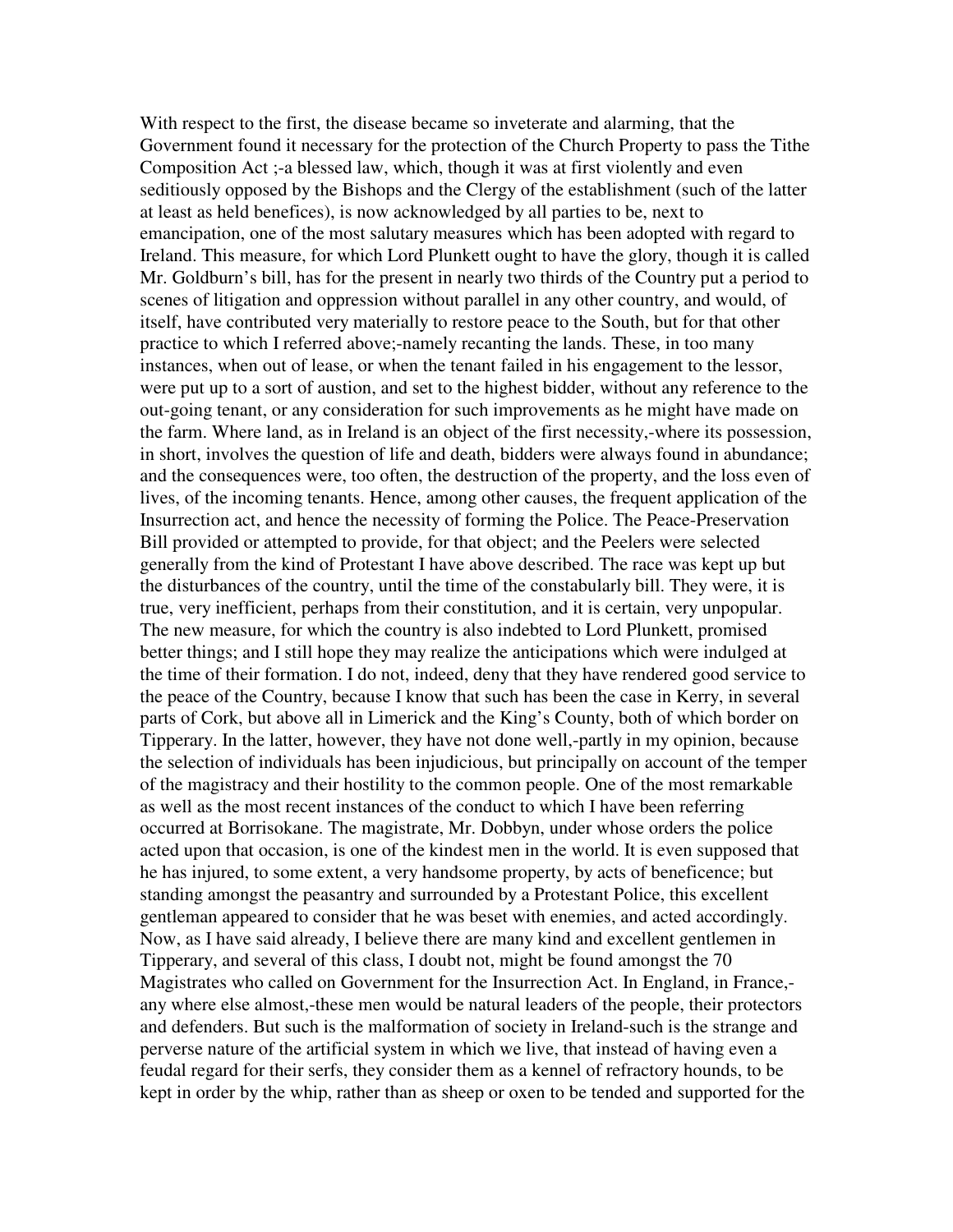#### ultimate benefit of the owers.

But with the Whiteboy code (such a code, if they have any at all, does not exist in Algiers) with the peace preservation bill, with the constabulary or all the other remedial or coercive measures which have been adopted for the Government of Ireland, it is impossible, particularly in the periods of Agricultural depression, that the rack-rents could be paid; and although distresses might be multipled for the non-payment of arrears, it was a difficult, a tedious, and an expensive process very often, to dislodge the insolvent occupiers. In short, it was necessary to apply to the Courts above for an ejectment, and a year-sometimes more than a year-elapsed before the *Habere* could be served on the tenants, and the latter be expelled by due process of the law.

From the Times of the 20-10-1829

IRELAND

Private Correspondence.

October  $16<sup>th</sup>$ . Part 5

from their homes and tenements. This delay Sir John Newport undertook to cure by bringing in a bill, empowering the Assistant Barristers at the quarter sessions to decide questions which theretofore could not be accomplished except in term time, after much hesitation and form, and under the jurisdiction of the superior Judges. Sir John Newport succeeded in passing his measure, and it is now the law. To hasten suits, to abridge expense, and to bring the law home to the door of the people, are, in the abstract, blessings, but with the best intentions that man ever had, Sir John, by this act, has inflicted more misery upon the Irish tenantry, and has caused more disturbance than perhaps any other person-metaphorical or real, Captain Rock included-who has appeared amongst us during the present century. This, no doubt, your readers, and yourself perhaps, will regard as a startling assertion; but it would be easy by an induction or particulars, for which however you would not have room at present, to demonstrate to the fullest latitude its perfect truth. The assistant barristers had not yet been relieved from the multitude of Tithe-Cases with which they were oppressed, and for which they were obliged upon *prima facie* evidence to grant decrees, as a matter of course, when a new and more difficult class of questions were submitted for their decision. These barristers are in general men of competent, and some of them of very respectable talent. But giving them all the credit to which I candidly think them entitled, it must not be deemed disparaging, either to their intelligence or good intentions, to say they are not all of them qualified by experience for a duty, the due discharge of which heretofore occupied so much of the time, and occasionally called forth so much of the legal learning of the superior judges. But it is, after all, its operation upon the people which ought to be the prime concern. That has been most mischievous. In general, from the system of rack-rents which prevails in this country, the tenant was always too much in the power of his landlord; but delays heretofore intervened; forms should be observed, and the law should take itw own steady, though tedious course. Time was therefore obtained by the tenant, as he was often enabled so to use the opportunities it created, as ultimately to protect himself from the landlords temper or cupidity. Every thing is now done in a month or two. There is no appeal, or at least no practical one,-no delay, no mitigation,-the landlord re-enters at once, and the tenant is dislodged. Yes he must find some place to rest his foot-some hovel to cover himself and his wretched family; he must perish on the roadside, or have recourse,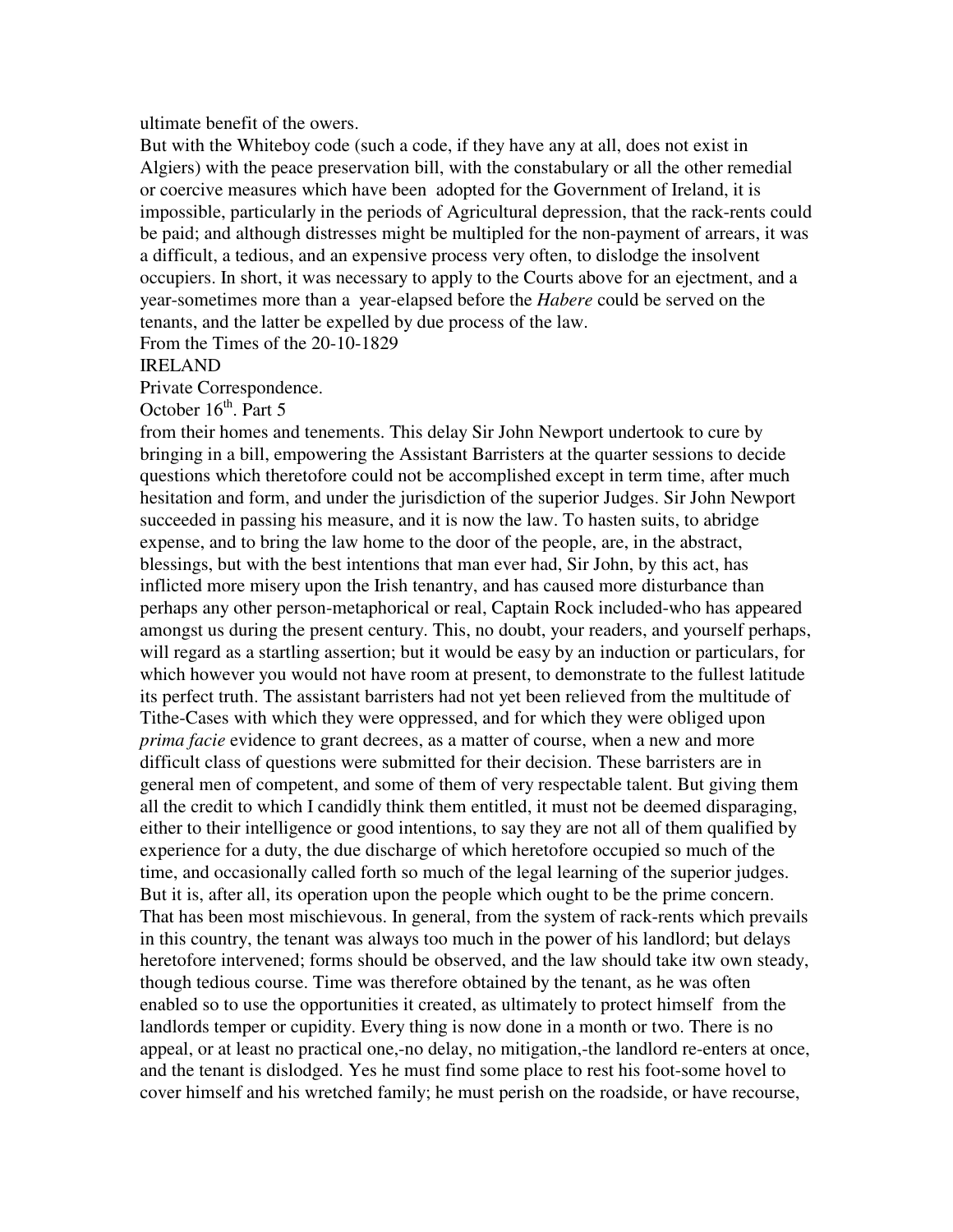as is too frequently the case, to violence and that brute retaliation which has been so long the disgrace of Ireland. But the ejectment bill was not considered sufficient. The doctrine that Ireland is over-peopled, with reference to the means of the country to afford profitable employment, had prevailed for a long time in the closet, was a favourite topic in books of great name and authority, and was frequently dwelt upon by speakers of great eminence in both houses of Parliament. It does not however appear, during the war and for several years afterwards, to have made any remarkable impression upon Irish landlords. At length, with the diminution of rents, is was discovered that the subdivision of the acres was injurious to good farming, and that the abundant population was not only unnecessary, but a grevious practical evil. I am not called upon to dispute the soundness of these positions. In fact, I do not deny them. The difficulty was, however, to stop the progress of the subdivision, to arrest the progress of the population, and to re-compound the farms upon the English or the Scotch plan. For one of these purposes the simplification of the ejectment law referred to above seemed very well calculated, though it is probable it was not originally devised with such a view. But it was not sufficient. Tenants underlet, notwithstanding the clauses in their leases which forbad them under penalties to do so. A fiction of the law, or at least, a rule of the courts, established the right of the latter by waiver, as it is called-that is to say, if the lessor suffered a year, or a certain term to lapse, without seeking a legal remedy for the penalties at the foot of the lease, the right of the tenant, notwithstanding the aforesaid clauses, to underlet and subdivide *ad libitum* was established. Hence the necessity of the Sub-Letting Act. One part of that act is not only unobjectionable, but entitled to all praise-namely, that by which it is sought to protect the under tenant from repeated drivings and distresses for rent. From the Times of the 20-10-1829

#### IRELAND

Private Correspondence.

#### October 16th. Last Part.

In several places there were thre, four, and even five landlords. Against each of these the proprietor of the fee had a legal claim. But it often happened the middlemen had no stock; in that case, the landlord came down upon the land, and compelled the under-tenant to pay over again. This was the cause of constant disturbance in this and neighbouring counties. By the Subletting Act, a receipt from his immediate landlord is taken as set-off to the superior, *quoad* the individual who produces. But I do not believe, however, that even this, the best part of the act, has worked so well as was anticipated by the farmers, or that it merits all the praises with which it is loaded in the last number of the *Edinburgh Review.* I shall not, however, in this letter, enter upon disputable ground; but referring to another part of the act-namely, that from which it has acquired its title-I have not the slightest hesitation in saying that it is working incalculable mischief, and that after all it cannot be put in execution. It is most material, on a subject such as this , on which so much error prevails even in the most respectable quarters, that the public mind should be disabused. The *Edinburgh Review* has the following remarks;-It is false to say that it (The Sub-Letting Act) "is an engine of oppression on the part of the landlords. It is prospective only, and affects no existing contracts. It gives to the landlords a power which in Ireland at least they never previously possessed, of preventing their estates from being sub-let and sub-divided, contrary to contract, but that is all. Not one of these assertions is supported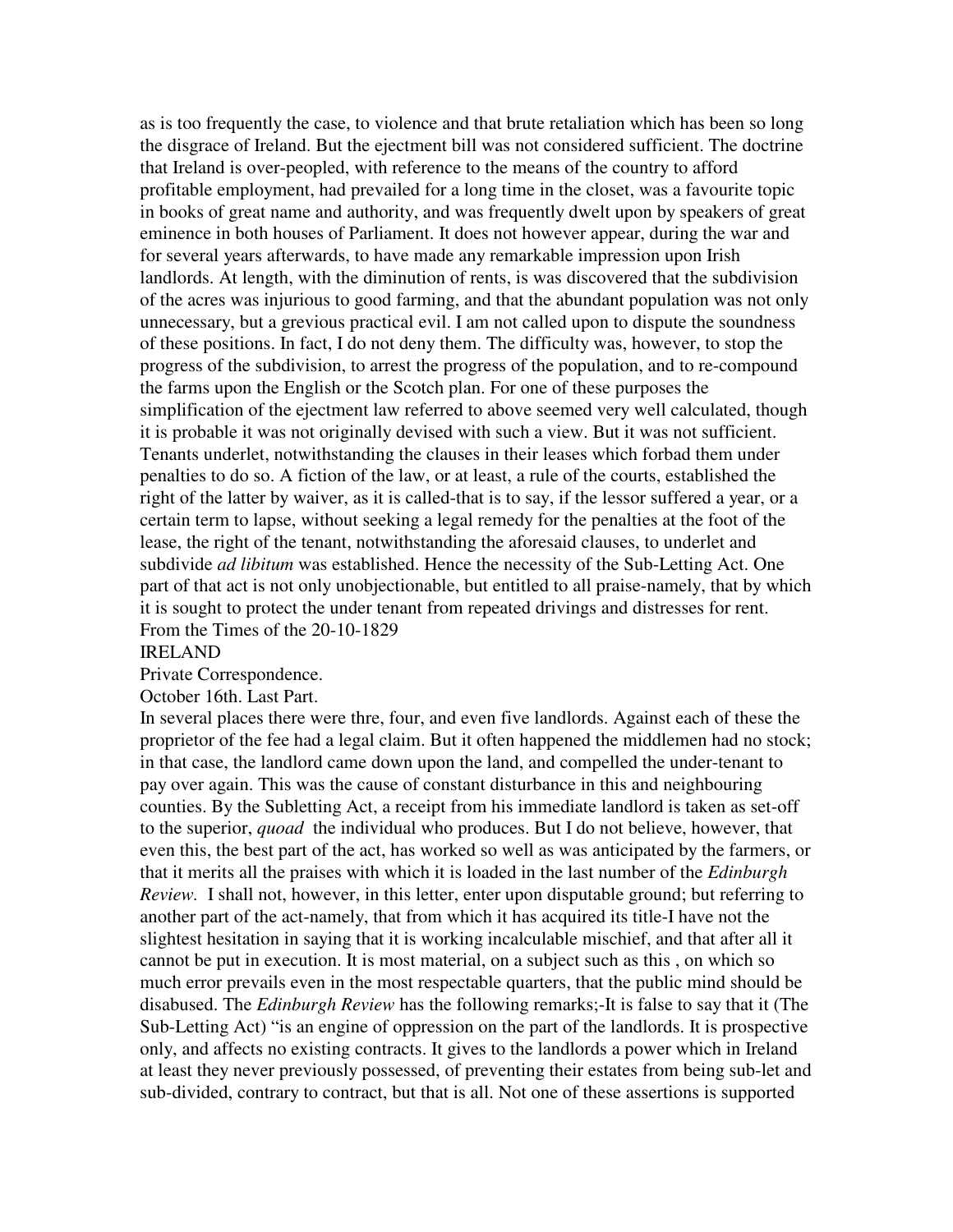by the fact. The Sub-Letting act is an engine of oppression in the hands of the landlords, when they choose to put it into force; for it is untrue that this act affects no existing contracts, and that it is prospective only. It affects all existing contracts, by setting aside the legal waver mentioned above; and though prospective certainly, it is as completely and more mischievously retrospective. It does not give a new power to the landlord, which before he did not possess in Ireland. For he had the power to prevent underletting, and it was owing to his own laches, either to his indifference or want of proper management of his estate, that this power in so many instances had legally lapsed. The Sub-Letting Act, instead of validating old contracts, sets aside our great branch of the law of landlord and tenant in Ireland, and, considering the excess and circumstances of our rural population, the most considerable.

You will have perceived that the object of this letter is to account for the causes which have led to the total alienation, if not hostility, between the mass of peasantry and the upper orders of our rural gentry. I have not introduced the subject of religion into the discussion, because I am satisfied it has less to do with the matter, in Munster at least, than persons unacquainted with Ireland, amd who derived their opinions from the debates on the Catholic question, might be led to imagine. The results, to which from these premises, I would lead your readers, if possible, is this-that the less the parties are brought into contact, the better it will be for their own comfort and character, and the more salutary will be the effects regarding the tranquility of the country. It was, therefore, I think, politic on the part of the Government, and humane as well to the gentry as the common people, to refuse to the former the Insurrection Act, to which they had almost unanimously called for. The refusal manifestly displeased many of them,-the majority, I imagine, as they have pretty distinctly declared their resolution not to interfere as magistrates in the distribution, as it has been called, of justice. This is one of the most fortunate consequences of the refusal of the Government; it clears the stage for their operations; it will enable them to appoint stipendiary and accountable magistrates, without interfering with little local jurisdictions, or with the petty authorities of the county.

I have chosen Tipperary in particular, as being the most flagrant example of local mismanagement and of rustic outrage in the Kingdom, as the theme of this letter. You will be at no loss to extend the application.

I will not lengthen this letter further by apologizing for its unconscionable length. My excuse is, that I wished to bring together, and in one view, the leading and operative causes of the disturbances in the south of Ireland.

20-11-1878 Freeman's Journal. (Kickham Fund)

To the Editor of the Freeman.

Mullinahone, Co. Tipperary, Nov. 19<sup>th</sup>.

Sir-Enclosed you will find cheque, amount £43.11.6. Being the first instalment from the Mullinahone Committee to the C.J.Kickham fund, with a list of subscribers, which you will please publish in full at your earliest convenience.

I am, faithfully yours,

Nicholas K. Shee, Treasurer.

The following is the list of subscribers;-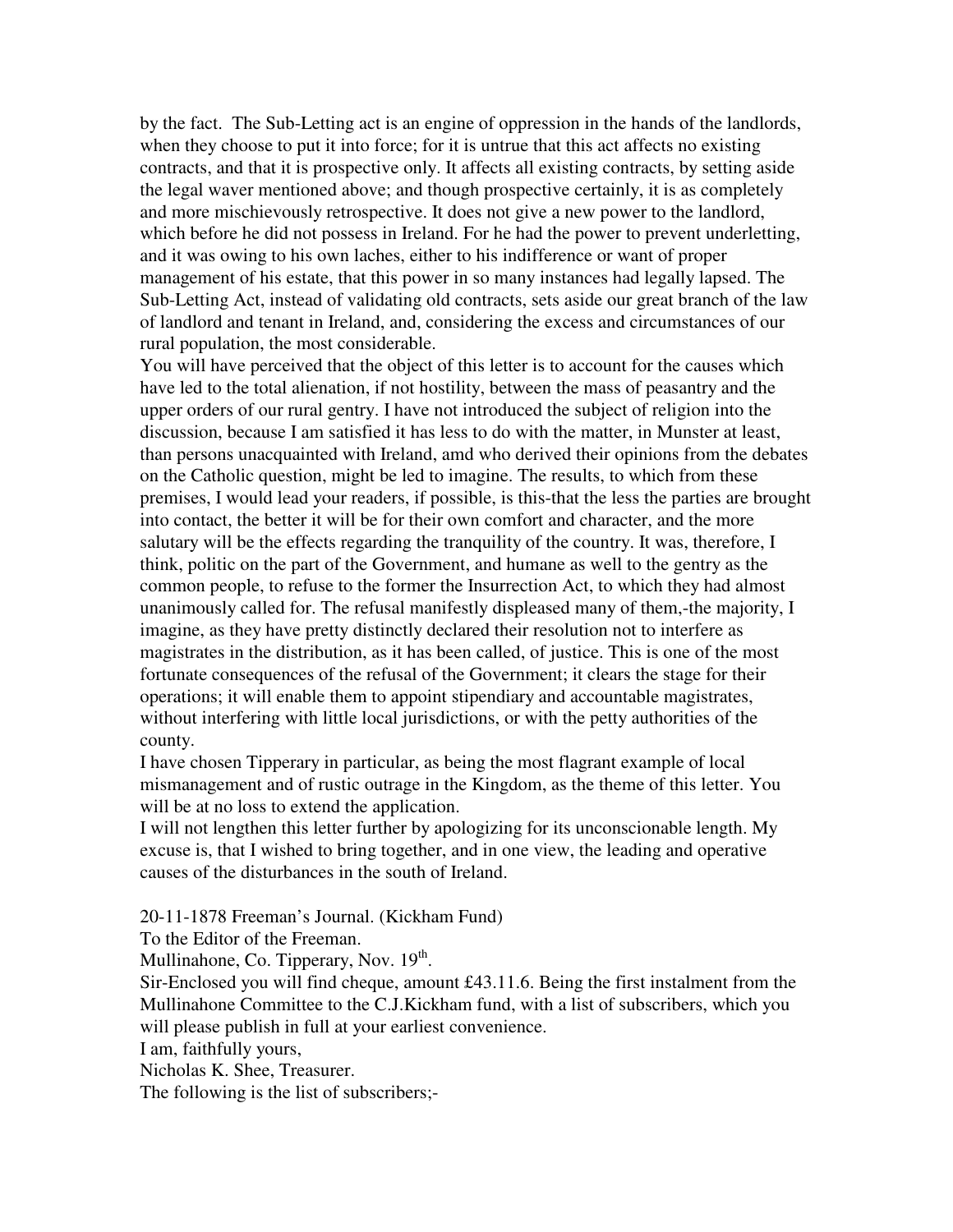Rev. John Murphy. C.C. Nicholas K. Shee, Joseph Kenderick, Clongoose, John Mullally, Kilngenna, Denis O'Shea, Mullinahone, John Kickham, Mullinahone, William Morrissey, Mullinahone, Patrick Crotty, Mullinahone, Thomas O'Brien, Mullinahone, Philip Kickham, Kilvemenon, Patrick Bourke, Mullinahone, John F. Cleary, Mullinahone, Patrick Bulger, Mullinahone, Edmond Kickham, Kilvemenon, P. Hawe, Poulacopple, James Carew, Clongoose, James Brady, Compsey Mills, William P. Lyons, Mullinahone, Walter Marnell, Beeverstown, James Phelan, Cappaghnagrane, James Going, M.D. Mullinahone, Thomas R. Naughten, Killaghy Castle, John Fox, Mullinahone, John Tierney, Mullinahone, James Croke, Mullinahone, Michael Tobin,Mullinahone, Edward Crotty, Mullinahone, Edmond Vaughan, Mullinahone, William Conway, Mullinahone, Laurence Naughton, Killaghy Castle, Michael White, Mullinahone, Thomas Meagher, Mullinahone, Richard Hawe, Ballycullen, Edmond McGlynn, Mullinahone, William Ryan, Upper Clashakenna, John St. John, Mullinahone, John Hanrahan, Nine Mile House, Mrs O'Shea, Clonagoose, John Dearmody, Mullinahone, Mrs. R. Tobin, Mullinahone, James Boland, Mullinahone, \*Walter Brett, William Crotty, John Barnwell, Mullinahone.\* Maurice Boland, Ballyvarra,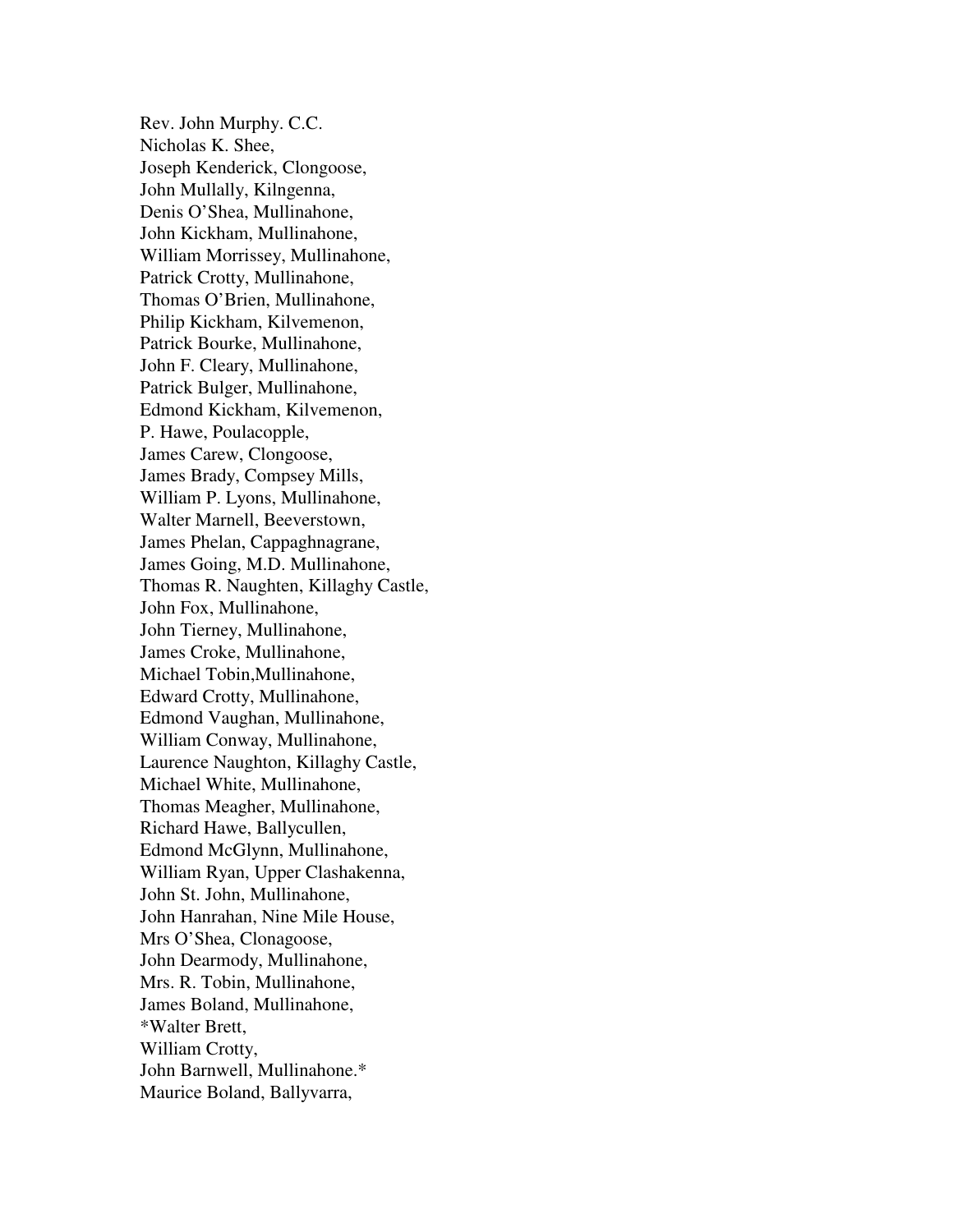Thomas Walsh, James Mansfield, Both Mullinahone. Patrick Phelan, Cappaghnagrane, John McLennon, Timothy Vaughan, William Delany, Andrew M'Dermott, all Mullinahone. John Eagan, Poulacopple, John Alexander, Mullinahone, John Connor, John Byrne, Philip Coughlan, James White, Simon O'Brien, Thomas Rotchford, Pierce Connor, Michael Mullally, all of Mullinahone. Thomas Cuddihy, Edmond Commons, Martin Smyth, Michael Brett, all of Ballycullen, William Tobin, Michael Hally, Kiloltear, John White, Beeverstown, Nicholas McGrath, Mullinahone, Michael Dunne, Ballynacloghy.

20-12-1815 From the Times.

Clonmel. December  $13<sup>th</sup>$ .

A very refined piece of villainy was practised last Friday evening, at Annerville, the seat of Pierce Archer Butler, Esq, a Magistrate, by a fellow who had once, on a former day, come to the house for alms. He came at dusk, opposite the parlour window, where being observed by Miss Butler, who was alone in the parlour, (her mother being indisposed in her room, and Mr. Butler being from home) she told him she had then no change to give him. He answered that it was not change he wanted; that he had a letter for Mrs. Butler, and immediately on the young lady opening the window to receive it, he hand her a note, addressed "To Mrs Butler, Honorville," and couched as follows;-

"Mrs. Butler, at this time yesterday evening, your husband breathed his last breath; and this is to desire you, and all your dammed family, to quit Honorville, or ye will be served in the same way."

"From Captain Strait Line".

The distraction and agony into which an amiable family was thrown by so hellish a piece of intelligence as this baffles description. An express was instantly sent after Mr. Butler to his lodge at Bansha, where he was, unmolested; and he returned home on Saturday morning to the unspeakable joy of his family and friends.

Reports from the County Tipp assizes reported in the Tipp Free Press dated March 20th 1833.

Peter Lyons was placed at the bar, charged with a grevious assault on Malachy Ryan at Cappa, also of robbing him of £14.2.0. on the 27th of Jan last. Malachi Ryan sworn-examined by Mr. Scott. K.C. Knows Peter Lyons, saw him in Cappa, remembers the 27th of Jan. last saw him that day in Cappa, at the house of Mrs Keane, they were both together, went down the street again, saw him take a tongs out of the house and put it under his coat, did not know why he took the tongs, supposed it was a spite he had against someone in the street, had never thought it was against him, when they were both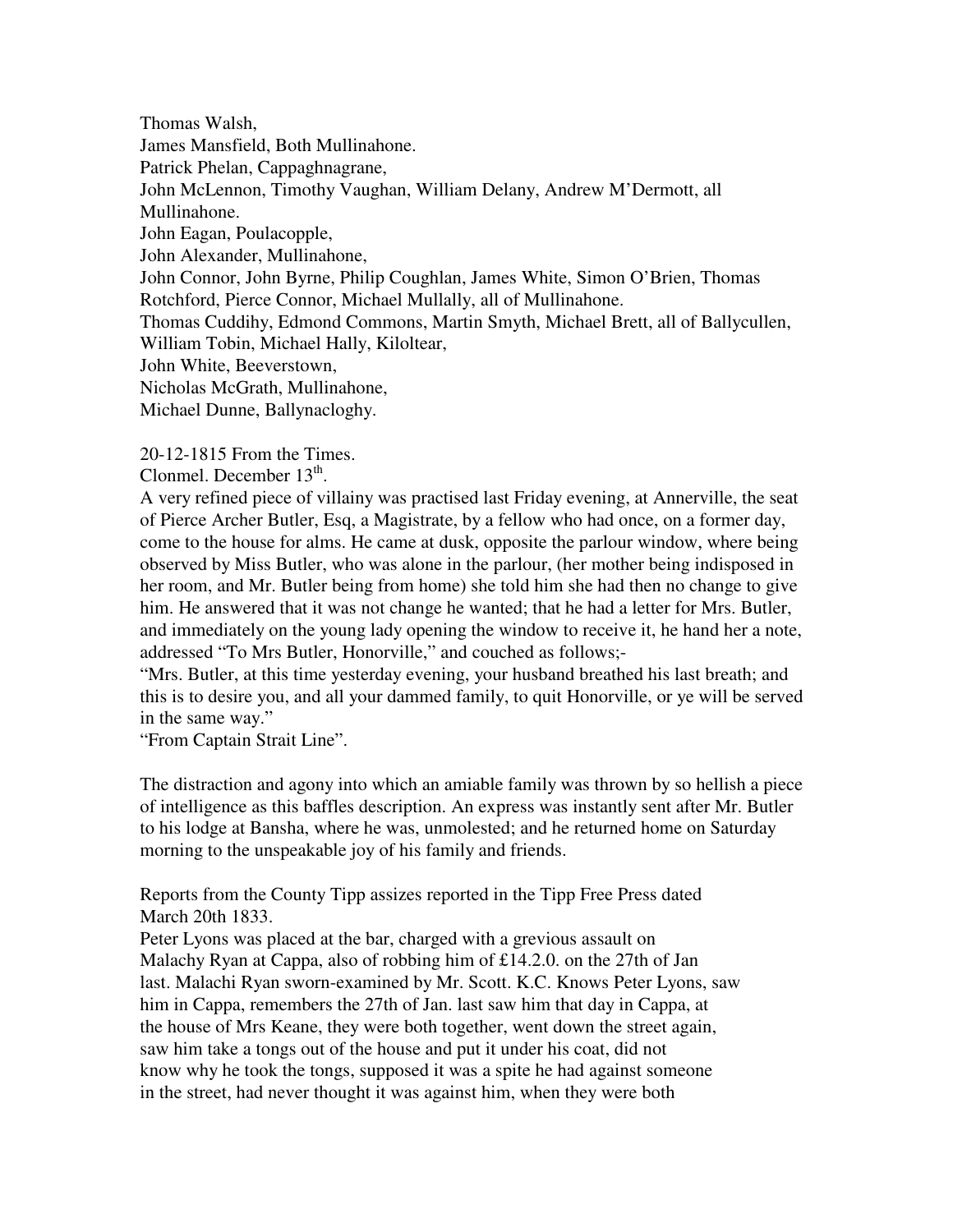going down by the pound gate, Lyons told witness to wait for him awhile, as he had business inside for a moment, witness waited a long time and I returned to look for prisoner, who when witness came up , told him he had lost something and was looking for it. Witness was looking for what he had said he had lost with prisoner, when he struck witness on the left side of the head, and then took the tongs out also; witness lay insensible for some time at length, when he recovered he found he was missing his money. On Cross-Examination by Mr Hatchell, it was elicited that witness was a pensioner in the East India Company, and had been robbed of his pension by Lyons, a short time after drawing it. He had lost his left eye and an arm in the service. Nothing however, contrary to his strict examination was elicited, and the prisoner was found guilty. (Sentence not yet passed.).

#### Next Case.

Patrick Reddy, Thomas Fogarty, and William Condon, were placed at the bar, charged with stealing a cloak, bed and other articles out of the Cholera Hospital of Carrick-On-Suir. The witness who came forward to prove against the prisoners, was of rather impeached character, and a verdict of not guilty was then given by the Jury. .

#### Next Case.

Duncan King pleaded guilty to the charge, having stolen goods in Templemore. Sentence to be passed.

# Next Case.

Alice Condon was placed at the bar charged with a grevious assault on Alice Bryan. (The readers of this journal, must have been acquainted with this transaction) in consequence of the non appearance of evidence. The prisoner was discharged.

Court-It is very lucky for you Alice Condon that the prosecutrix don't appear here, your'se is a very serious one.

Mr. Smith, Your Lord, she doesn't speak english. (Laughter).

Court (To the Jailer)-Mr Sanford, tell the prisoner if you speak Irish, that she would be transported were she able to be prosecuted and found guilty of the charge against her.

Tipp Free Press  $20^{th}$  Sept. 1832.

Cholera Thurles.

Meeting Resolutions.

At the meeting in the Market House on the  $17<sup>th</sup>$  His Grace. Dr. Laffan in the chair-The following resolutions were unanimously adopted.

1st. That Mr. Matthew Quinlan do act as secretary to the meeting.

 $2<sup>nd</sup>$ . That we deem it necessary at the present crisis to form a relief committee to co-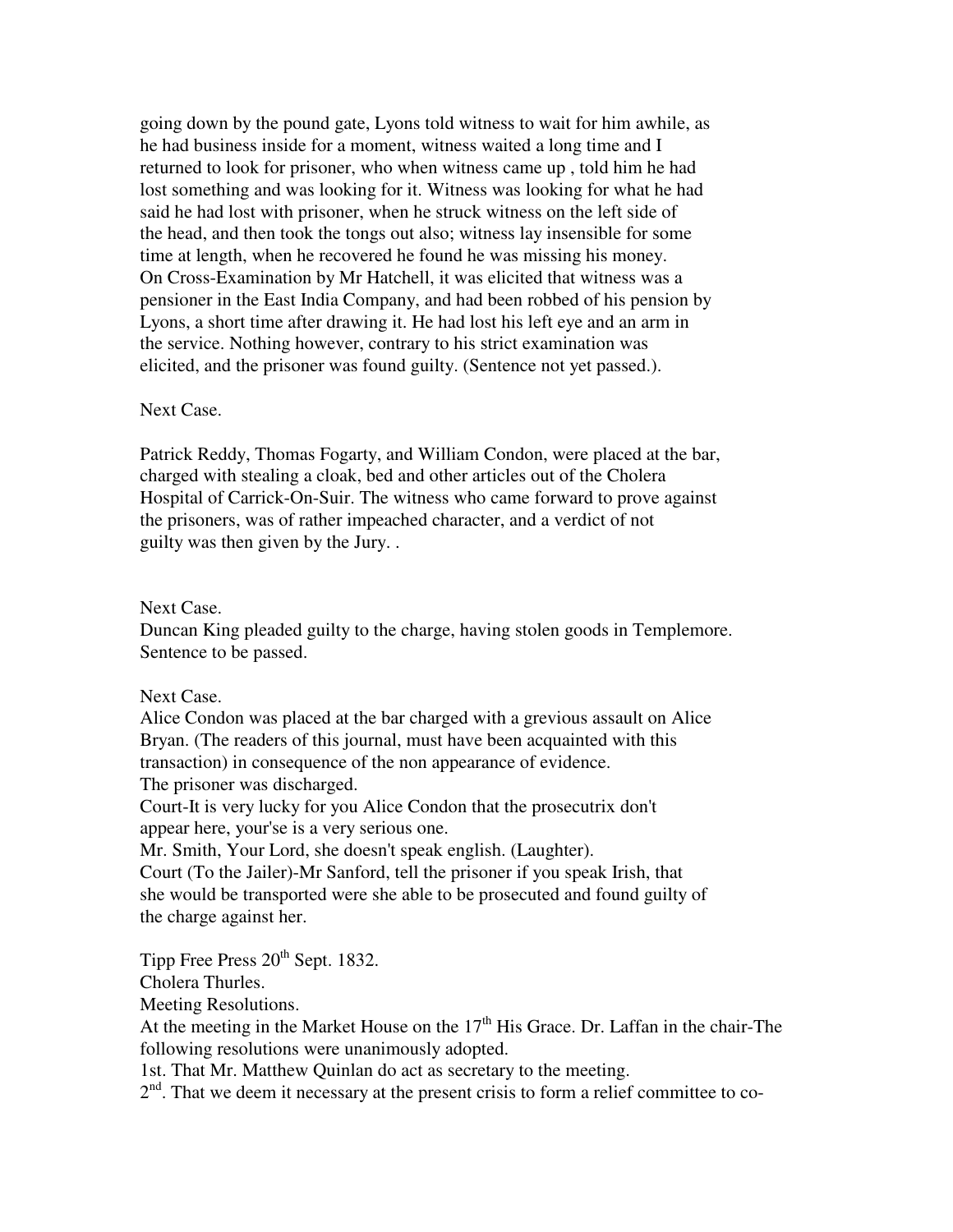operate with the Board of Health in this Parish of this Parish, for the purpose of collecting subscriptions to be handed over to the Treasurer of that Board, and that the committee do consist of 41 members, seven of whom shall form a quorum.

 $3<sup>rd</sup>$ . Resolved that the thanks of the Inhabitants of Thurles are eminently due and hereby given to Edmond Lenigan, Esq. President of the Board of Health, for his zealous and unceasing exertions in providing for the necessities of the poor patients and their orphans whose homes are rendered desolate by the visitation of the Cholera, and for the true sense of humanity which prompts him, regardless of personal consequences, to visit the Hospital daily and attend to the comfort of the inmates.

4<sup>th</sup>. That the thanks of this meeting be hereby given to those Medical Gentlemen who have given their gratuitous service to the poor afflicted with Cholera in Thurles, and for their anxious and untiring attention at the Hospital both day and night.

5<sup>th</sup>. Resolved that the Christian Brothers be requested to accept our grateful thanks for the gift of their splendid house for the use of a Hospital, and their unremitting attendance on the wants of the patients.

Resolved; That Mr. Benjamin Russell, be appointed treasurer, and Mr. Matthew Quinlan be appointed secretary to the relief committee.

Robert Laffan Chairman

Matthew Quinlan Secretary.

His Grace Dr. Laffan, having left the chair, and the Rev. Henry Armstrong having been called hereto..

Resolved-That the marked thanks of this meeting be presented to the Most. Rev. Dr. Laffan for his dignified and efficient conduct in the Chair.

Henry Armstrong Chairman

Matthew Quinlan Secretary.

From the same paper. News of the Cholera.

Clonmel-We have not had a case of Cholera in this town, T.G. for the last 10 days. The hospital is now empty and the medical staff discharged.

Carrick-on-Suir is quite free from Cholera.

Thurles-No new case in Thurles on Thursday.

Templemore-Two cases reported.

Nenagh-Cholera is on the decline.

Hot Water a cure for Cholera.

Messrs.G.R. Chappell and brothers of Beswick Mill, Manchester

Have published a bill, stating that up to Sept.  $5<sup>th</sup>$  from 40 to 50 cases of Cholera have been effectually cured by simply taking from one gill to one pint of water, as hot as it can be drank, on the first painful effects of Cholera being felt. It is added that the patient, being thrown into a profuse perspiration by the water, should be careful to guard against taking cold after.

21-3-1908 The Times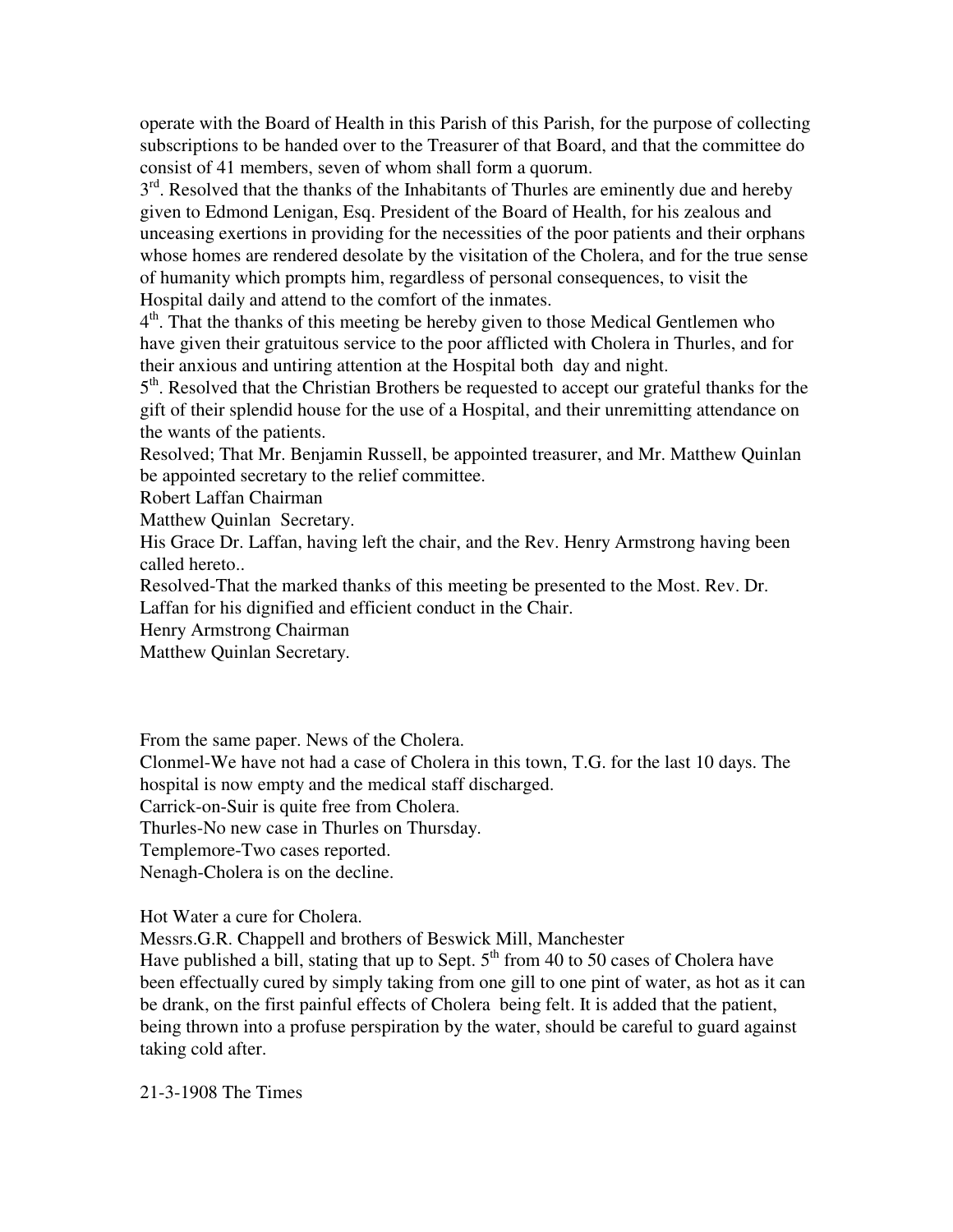From the Times of 1808 Tuesday March 23rd.

The two parties of insurgents whose incessant outrages keep the County of Tipperary in its present disturbed state, distinguish themselves by the names of the "Caravats" and "Shanavats". They had lately a pitched battle, about 600 a-side, at the fair of Golden; they kept up an incessant and well directed fire of musquetry for a short time, during which a number of men were killed and wounded. They openly appear in the town of Clonmel, wearing the distinguishing badges of their respective clans. The Assizes at Clonmel have already produced four executions. These disturbances, however do not proceed from political cause, they are the outrages of a lawless banditti.

#### 21-4-1848 From the Tipperary Vindicator.

Evictions. From our correspondent.

Some time since the Bird-Hill property, comprising, I am informed, upwards of 1500 acres, had fallen into the possession of Mrs Margaret Ormsby, who resides in CastleConnell. Part of these lands were previously held by a middleman, Mr. Stephen Hastings Atkins, who, it is said, either was ejected or compromised with Mrs. Ormsby. On the property of Bird Hill was located a national school, where some two hundred or upwards of the neighbouring children received the blessings of a religious and moral education, under the superintendence of Mr. and Mrs.McGrath. The National School was, it is said, purchased by the Board of Education for the sum of £150; but when Mr. Atkins gave up possession of the land, it was taken possession of by Mrs Ormsby, and converted into a Bible School. As soon as this school was established, numerous, it is said, were the inducements held out to the neighbouring Roman Catholic children to attend it. Among the many, they were to receive daily one meal of Indian stir about, served out to them, of course, in forma pauperis. Accordingly several half starved were attracted to the stirabout school, and now be it stated that upwards of 70 children of the Roman Catholic persuasion attend it. The school is daily visited by the Misses Going. The Catholic Clergymen of Newport have repeatedly warned their flocks against the school. Mr. Twiss, who has been made manager of this estate, and who is nephew to the Landlady, Mrs. Ormsby, ejected several of the tenantry, and by granting scanty compensation, succeeded in obtaining voluntary possession. The following are the names of the unfortunate evicted families who resided on the lands of Gregaugh.

Widow Given, 2 (Number after name is the number in family.)

Michael Bourke, 3 Michael Coffey, 6 George Ryan, 8 Bill Brian, 13 Connor Brien, 13 Denis Ryan, 4 James Nicks, 3 Patt Mack, 3 Mary Nicks, 4 Philip Maher, 6 James Farrell, 5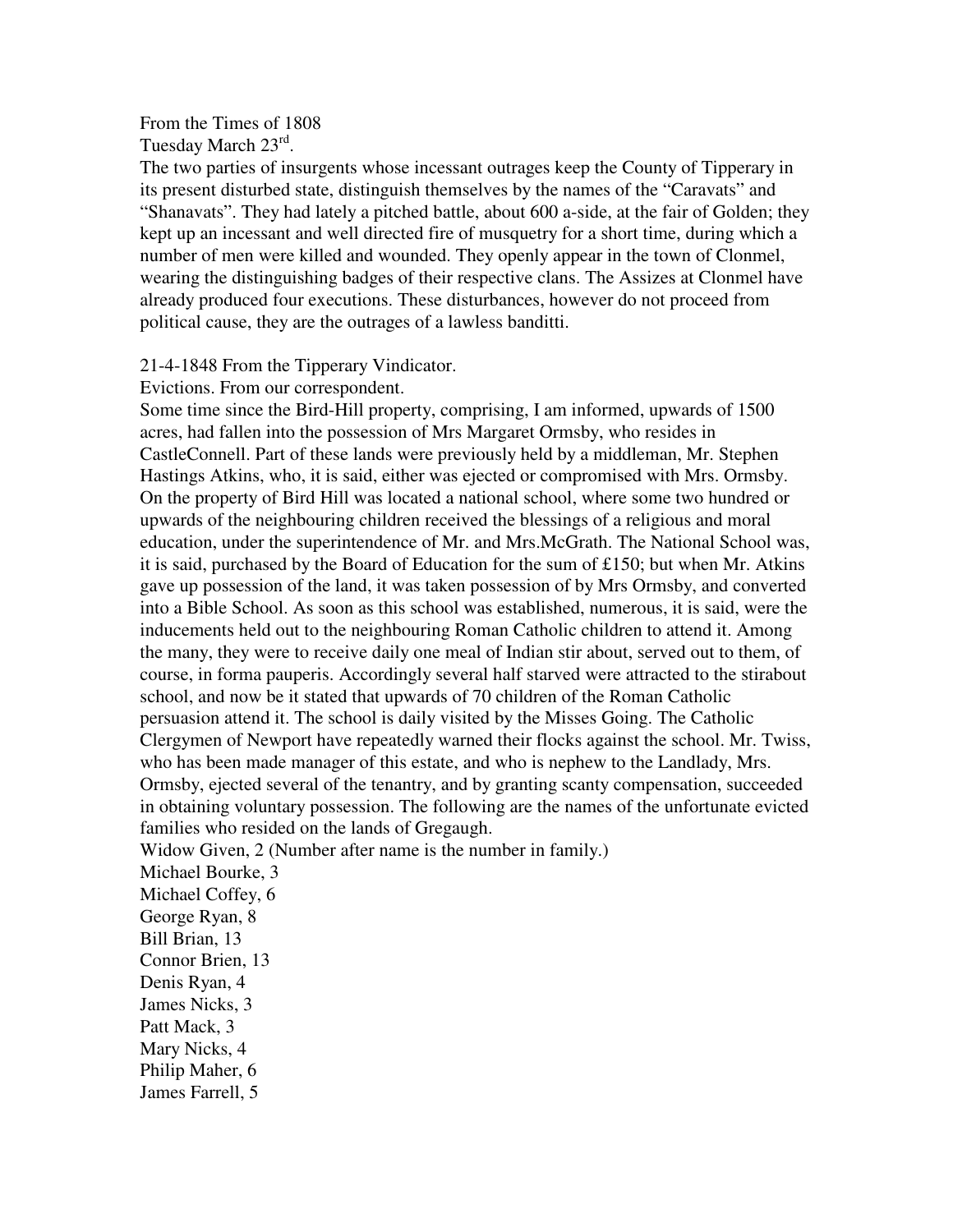Con M'Donough, 5 William Nolan, 7 Mary Elliott, 3 Pat Nolan, 6 Widow M'Donough, 6 Con M'Donough 3 John Barron, 4 James Gardner, 4 Patt Gleeson, 4 Michael Gleeson, 3 John Gleeson, 4 John Ginane, 10 Widow Gleeson, 2 Widow Guinane, 2 Widow Ryan, 4 Widow Guinane 4 Mary Ryan, 4 Thomas Guinane, 6 Widow Seery, 6 Jer Ahern, 3 Widow Crow, 4 Denis Ryan, 5 John Ryan, 6 Michael Ryan, 3 Patt Star, 7 James Fionn, 4

Numbering in all the category of 189 human beings. Mr.Twiss, accompanied by Mr. Gason, Deputy Sub Sheriff, and a large police force, proceeded to the Roman Catholic chapel of Bird-Hill, on Friday, and took possession of it, as well as the holdings of some of the persons above mentioned. No sooner had Messrs Twiss and Gason, the deputy, invaded the holy precincts of the chapel, than the former presented himself to a number of Catholic spectators on the road, and delivered an harangue on the conditions by which he would give to the parishioners a lease of the chapel-namely, that it should be used for religious purposes, and none other. There was no one present to receive possession, nor, I believe, did the Catholic ecclesiastical authorities deign to notice the proceedings. The Parish Priest of Birdhill, whose chapel has been taken possession of, has addressed the following letter to us-(Tipperary Vindicator) Newport April 17<sup>th</sup>.

Mr Dear Mr. Lenihan--As you seem to be already in possession of the affair at Birdhill, so far as last Friday's business, I have no further information to give you on that head, except that I had to offer the Holy Sacrifice of the Mass yesterday, in a house on the Mail Coach road, the congregation kneeling in the puddles in heavy rain.

I remain, my dear Sir, yours as usual.

R. Burke. P.P.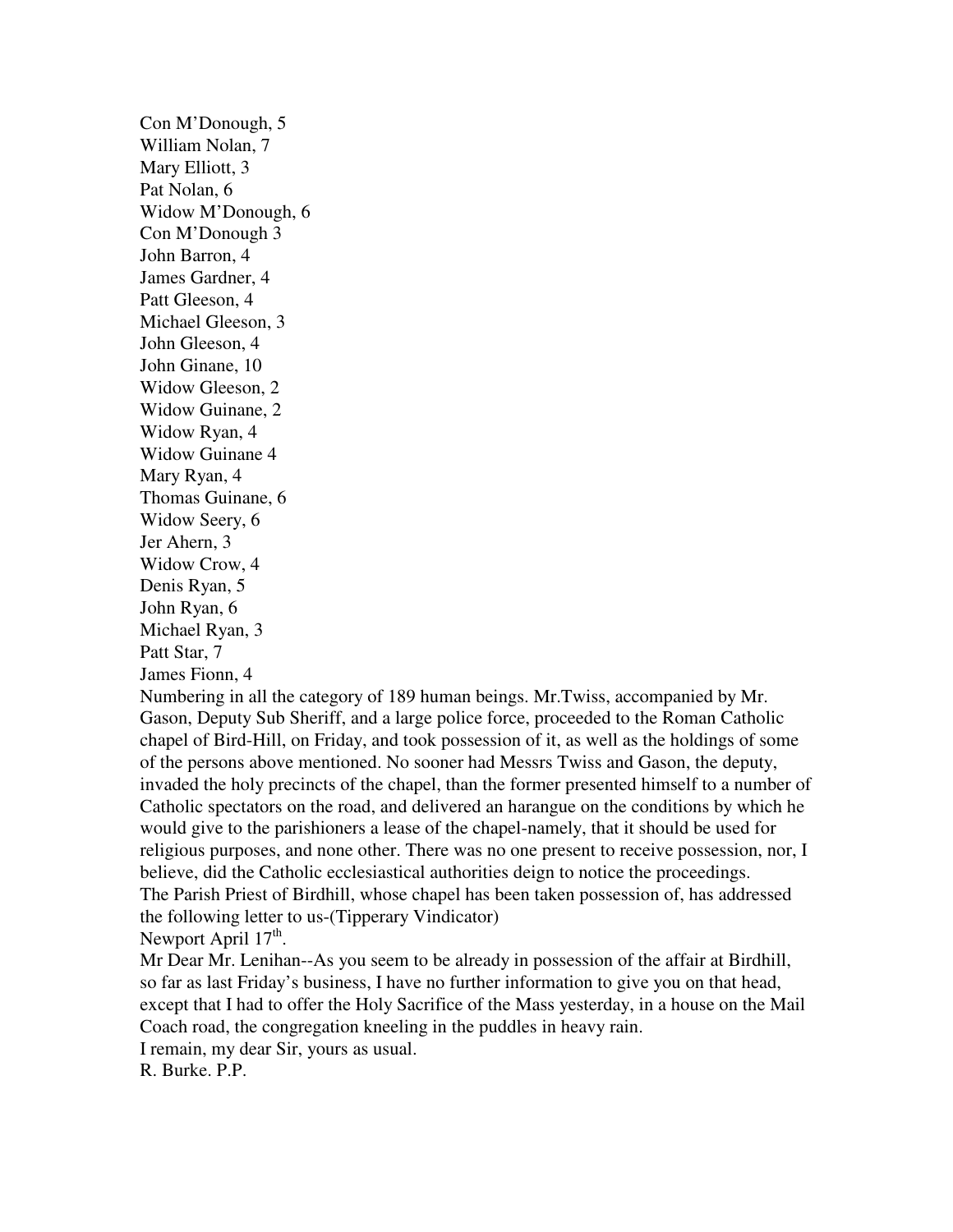## 21-5-1850 From the Nenagh Guardian.

"A gentleman of highly respectable family and connexions, the owner in fee of different estates not many miles from Newport, in this County and which realised until very recently a rental of over £1000 per year, died within the last few days a recipient of indoor relief within one of the Dublin workhouses. The father of the unfortunate gentleman referred to had been at one time High Sheriff of this county, held the commission of peace for the counties of Clare, Limerick, and Tipperary, was the processor in his lifetime of over 20 fee simple and freehold estates, and a courtier in the reign of George IV, with whom he was a close companion, and favourite when Prince of Wales. The remnants of the Family Estates, which are heavily encumbered, will, we believe, be put up for sale in the Incumbered Estates Court in the month of June, the order for sale having been made absolute some months since.

## 28-9-1831

On the night of the  $18<sup>th</sup>$  inst. Four armed men attacked the house of Michael Malone, at Allengart, in the district of Kilnemanagh, they fired several shots through the door, and on going into the house, one of the party struck Malone's mother with a stone, which seriously injured her. She knows one of the party, but will not prosecute.

### 21-8-1829 From the Times.

A Philosopher.-Patrick Tuohy, a stout little fellow, dressed in a long frieze coat, a body coat of the same material, thick cordurey pantaloons, and worsted stockings, and having an O'Connell green hankerchief tied loosely about his neck, was brought before the magistrate, on three specific charges-being drunk, ill-behaved and noisy.

Magistrate-Well Mr. Tuohy, what have you to say to this?.

Tuohy-All I have to say, your Worship, is, that it may be true, or it may be false, I won't dispute about it. I know this, however, and I am quite positive of it, that last night I took as much whisky as would make three men, twice my size, drunk, but for all that, I don't remember being drunk, I don't remember being ill-behaved and I don't remember being noisy.

Watchman-I never in the whole course of my life saw a man so drunk; he was stupidly, sleepily drunk, when I first had hold of him in Sackville-Street; and then when he found himself in custody, he beat me, and I thought he would have torn down the watch-house. Tuohy-All that may be true; but if you were to kill me for it, I could not say whether it was or not.

Magistrate-Very well, Mr. Tuohy, I shall take a peace information against you.

Tuohy-Very well, your worship, you may or may not, fer all I can tell.

Magistrate-And I shall send you to Newgate.

Tuohy-Very well your worship, I am thankful to you whatever you might do. If you massacred me, I would say I was obliged to you. I drank an immensity, your worship. Magistrate-Remove him, I shall consider what to do with him.

Tuohy-I am really obliged to your worship; but the whisky was very good, and I drank plenty of it. I drank twice as much as I could hold.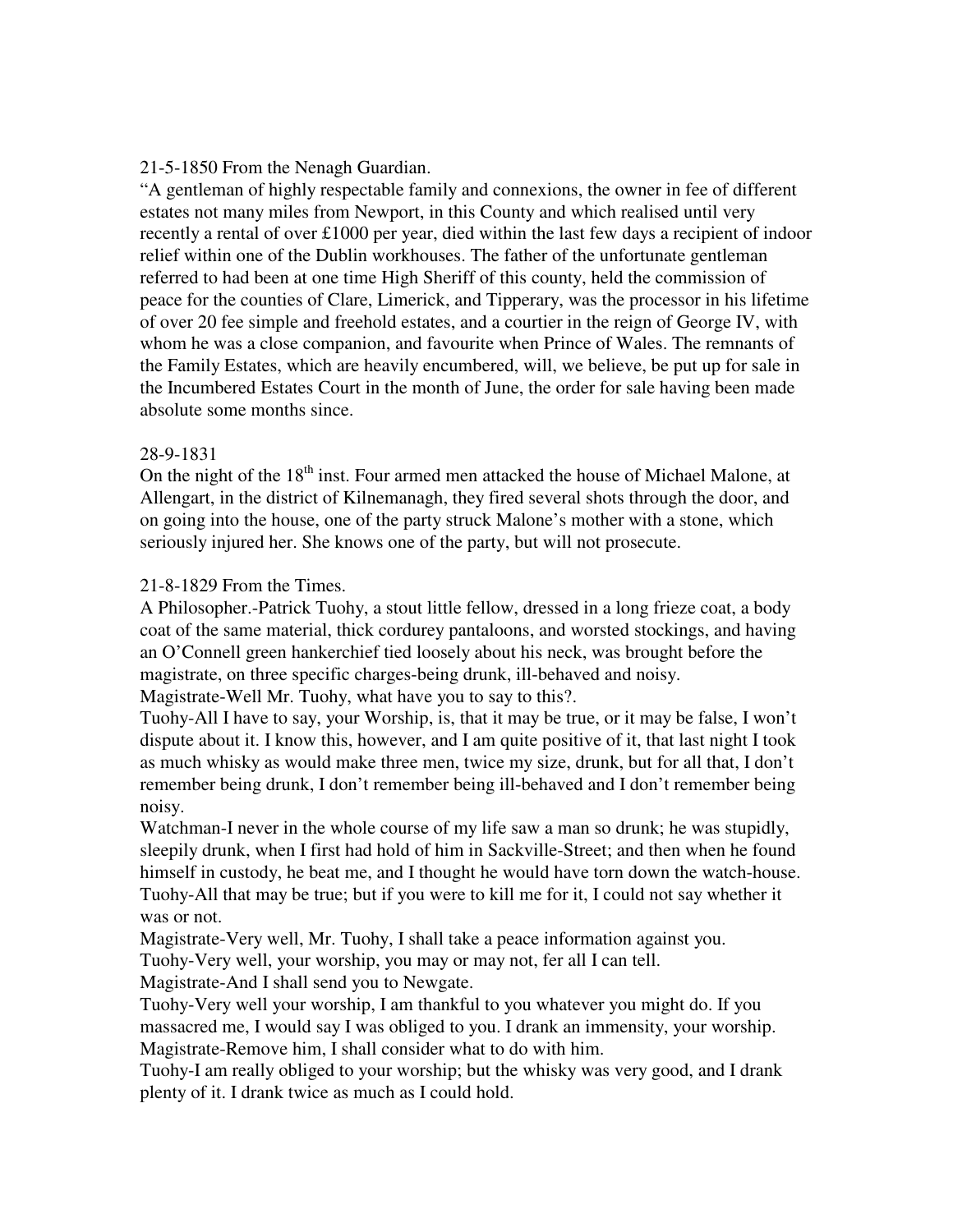### 21-8-1847 Times.

A pressing letter-The following extract from a letter sent by a settler to his friends in Ireland shows that our Country is not the worse in the world:--My Dear Bob, Come to sweet Amerikey, and come quickly. Here you can buy paraties 2 shillings a bushel, whiskey and coal same price, because we ain't got no turf here, a dollar a day for diggin, and no hanging for staling. Och, now, do come.

### 21-9-1786 Freeman's Journal.

Extract of a letter from Clonmel Sept.  $4<sup>th</sup>$ .

Committed to our County Gaol the  $2<sup>nd</sup>$  inst, by the Right Hon. Major General Lord Luttrell, James Davane, John Cahil, Denis Callanan, John Dwyer, James Nugent, Laurence Moore, William Common, Edmond Meagher, John Guinan, James Heaney, William Bourk, William Parker, T. Headen and William Mullowney, charged on oath with having, on the  $23<sup>rd</sup>$  of July last, with many others, abused and struck John Mannin, Esq., of Shanbelly,?, and feloniously took and carried away from him, and his men, 8 guns, one pistol, silver hilted sword, value £8 and upwards, fired a gun at said Mannin, with felonious intent to kill him, and also did greviously wound him, swore him to abide by the White or Rightboy regulations, to become their Captain, not to prosecute them, and put him in great terror.

## 10-10-1850 Tipperary Vindicator.

Daring burglary and robbery at Inch House.

On the morning of Thursday, a person who gave his name as Thomas Kernan, a native of Taghmon, Co. Wexford., effected an entrance into Inch House, Borrisoleigh, the residence of George Ryan, Esq. D.L., by extracting a pane of glass from the window of the hall door. After picking three locks he entered the dining room, and finding a quantity of plate, value over 30/., with a garduvin, he decamped with his booty. Not having gone far, he opened the garduvin and found two decanters of wine, and being tempted to try the flavour of the juice of the grape, he drank rather freely. Making his way towards Templemore, his course was directed by Dovea barracks. A herd of Mr. O'Meara's, of Bouladuff House, seeing a suspicious looking person crossing the fields, pursued him in the direction of the barracks, and on his alarming the police, Mr. Ryan's coachman arrived at the same time. The active Constable Hoolahan and his party were immediately on the look out, and in a short time Sub Constable Tracy arrested the lad with the entire plate in his possession. He was committed to Nenagh Gaol by J.G. Jones, R.M. to stand his trial at the next quarter sessions.

21-12-1844 Freeman's Journal. Receipts for the O'Connell Tribute. Union of Fethard and Killusty, Co. Tipperary. Very Rev. Archdeacon Laffan. Rev. P. Laffan. Rev. T. O'Meagher. Rev. J. Lonergan. M. Laffan, esq. PLG.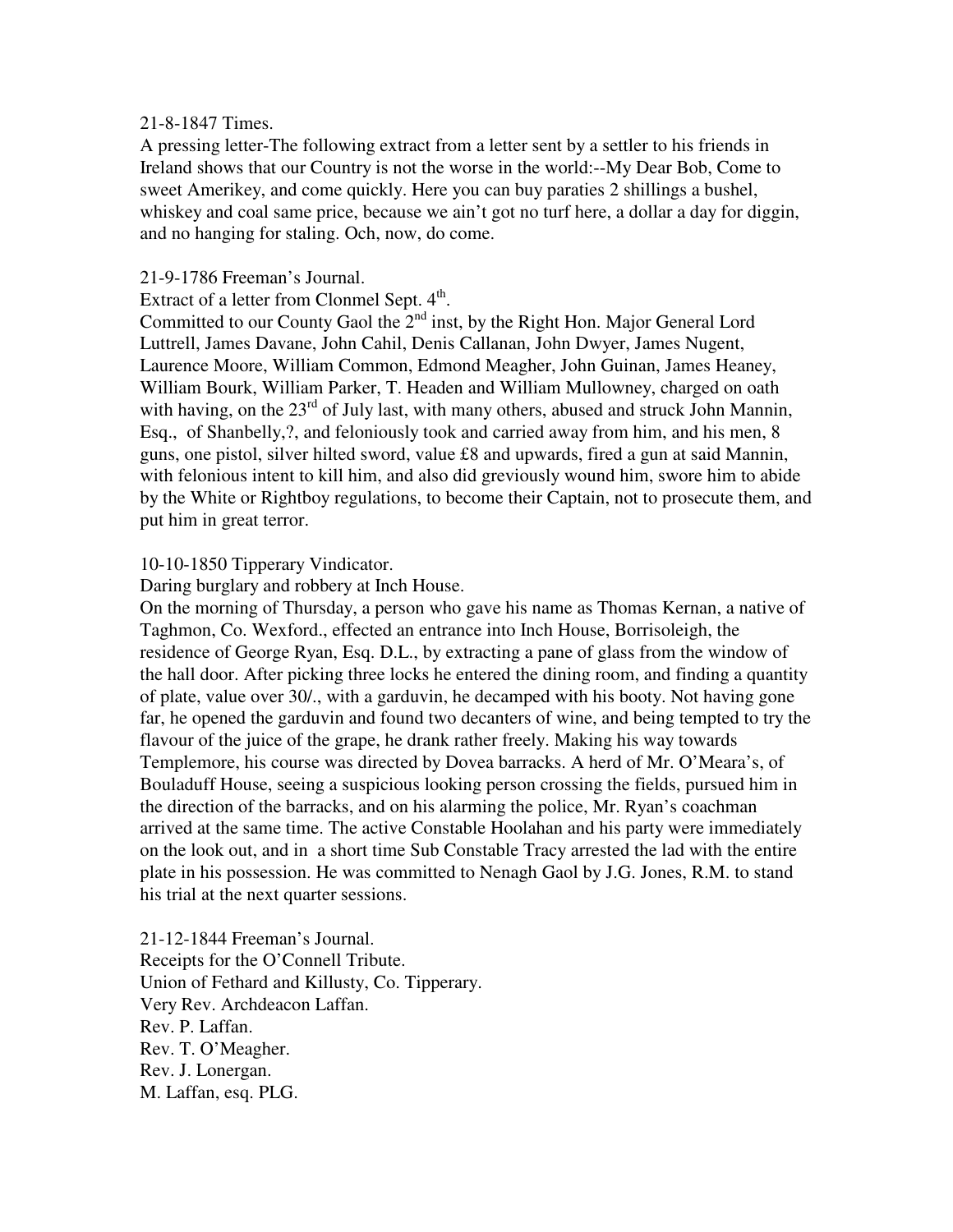Edward O'Connor. PLG Thomas Kickam. John Kendrick. PLG Richard Crean. PLG Michael Butler. Patrick Neville. Charles Blackmore. William Byrne. W. Harvey. T. O'Meagher. Richard O'Flaherty. Timothy O'Halloran. James Cantwell. John Carey. John Delahunty. Patrick Fitzgerald Wm. Cummins. James Connell. Patrick Quin. Mrs Cleary. William Carey. John Cummins. Edward Cummins. Philip Connell. Thomas Power. Edward Connell. John Byrne. A. Shea. Bryan Connell. Patrick Carey. James Daniel. Mrs Heffernan. Mrs Cummins. John Duggan. Thomas Byrne. John Mockler. Thomas Mackey. Edward Stokes. Michael Wall. Michael Tobin. Wm. Hogan. John Tribe. John Phelan. Edward Walsh. Michael Skehan.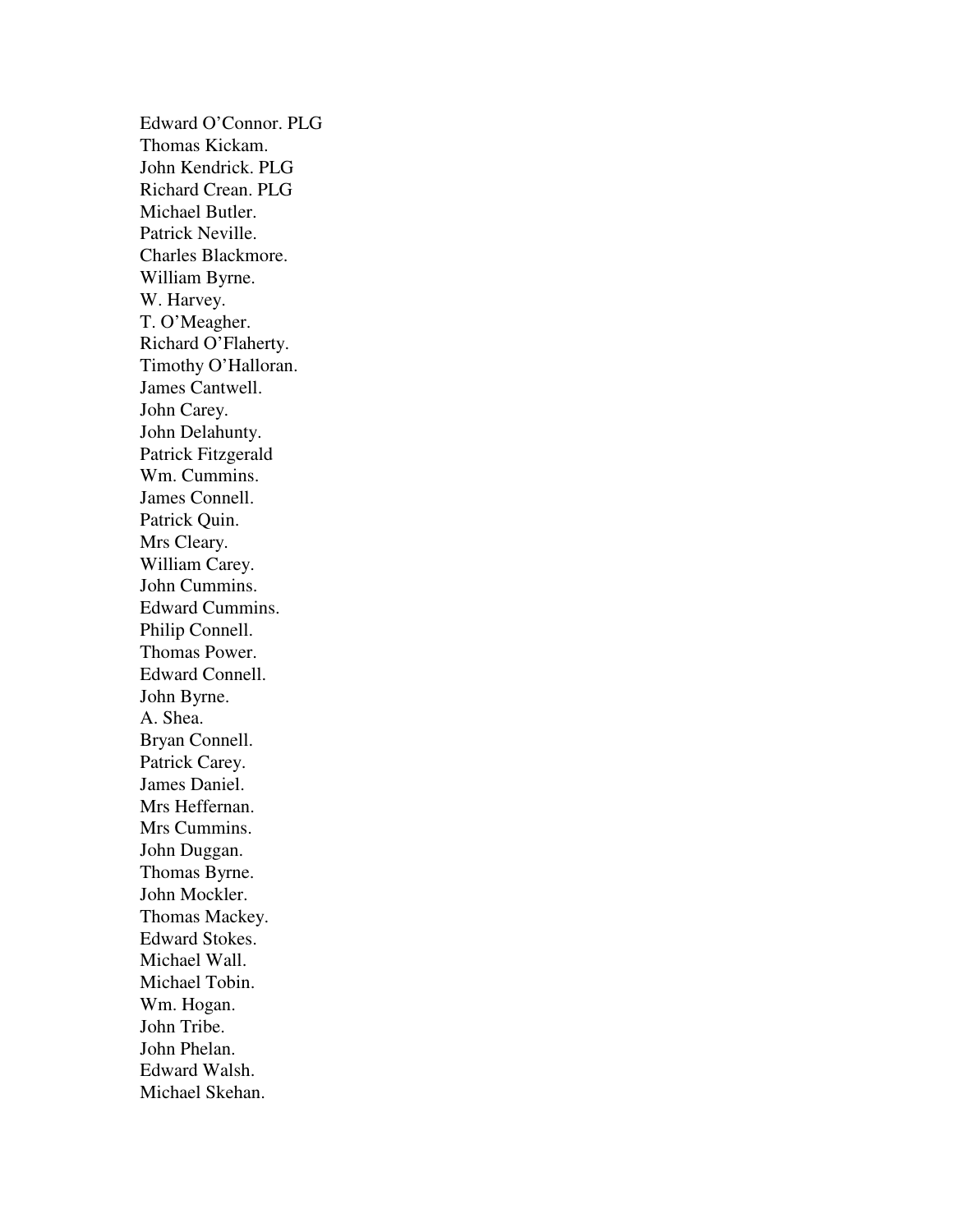John Shea. Michael Walsh. Mrs Fennessy. Wm. Maher. John Ryan. Michael Doheny. John Daniel. John Maher. John Needham. Patrick Lahy. Thomas Walsh. John Daniel. William Bowe. Wm. Downey. Thomas Flinn. Thomas Connors. Daniel O'Connell Laffan. James Hayes. Thomas Hayes. Thomas Wall. Patrick Butler. John Blackmore. Edward O'Brien. John O'Connor. Patrick Carrigan. George Cummins. Patrick Hanrahan. Mrs Thomas Crean. Redmond Bourke. Thomas Harney. Wm. Carey. James Doheny. James Delahunty. Widow Nagle. Patrick Ryan. Michael Reul. Edmond Houlahan. Wm. Carey. Widow Smyth. Denis Quin. Laurence Byrne.

Moycarkey and Borris. Nicholas Maher, esq.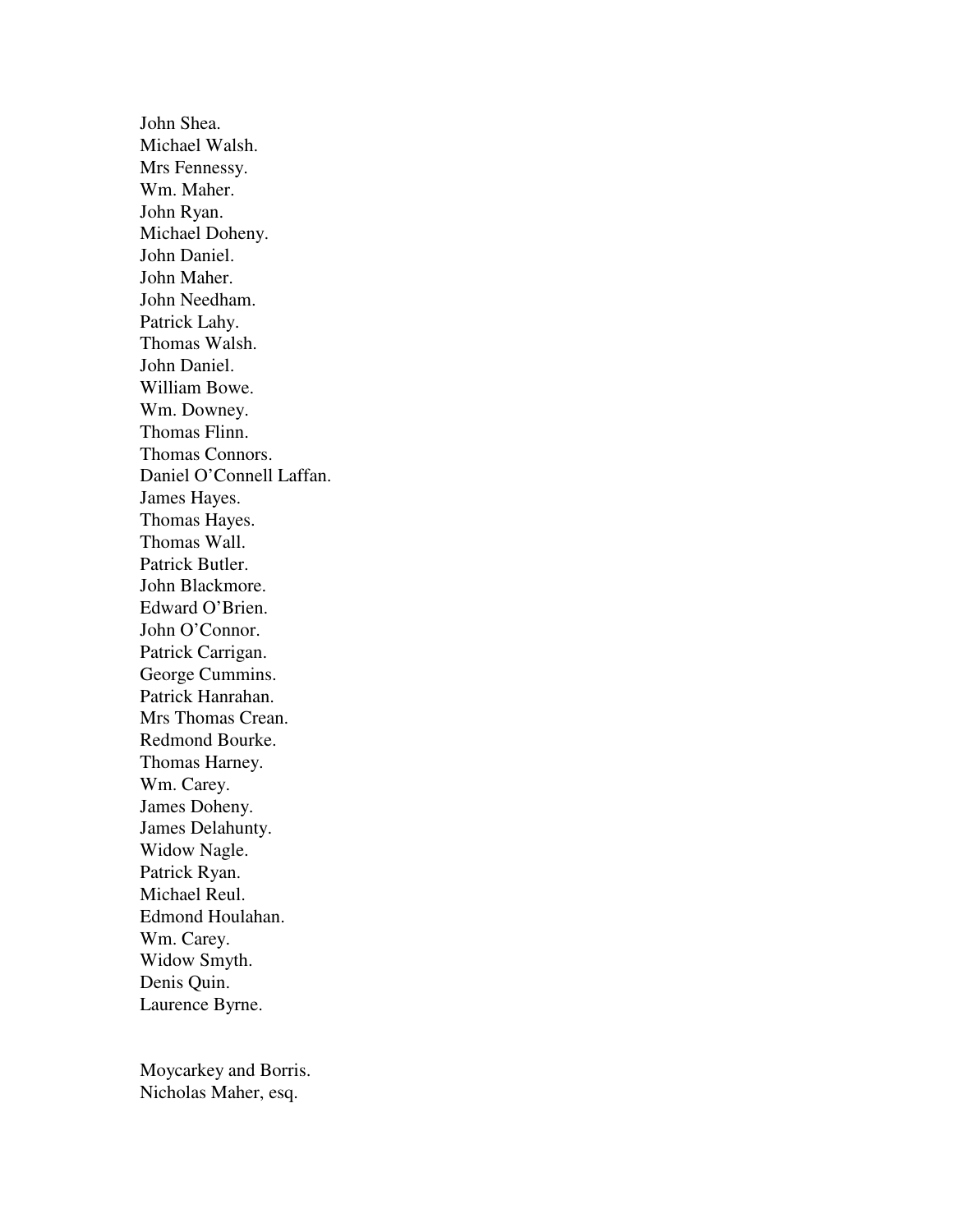Rev. Dr. Grace. Rev. Mr. Kean. Rev. Mr. Callinan. Pat Fogarty, Cabra Castle. James Knaggs. Robert Manning. William Max. James Kavanagh. John Scanlan. Daniel Guiden. John Fogarty. James Tobin. Edmd. Hackett. Michael Martin. Mrs Kickham.

Galbally and Clonbeg. Rev. John Cormick. Rev. J. O'Loughlin. Rev. Michael O'Cleary. Edward Fruin. Mrs Morgan O'Brien. James O'Brien. Edward Daley. John O'Neill. Nicholas Bergan. Michael Henebry.

22-3-1844 From the Tipperary Free Press.

The following scene is reported as having occurred between the learned Judge who presided in the Criminal Court at Clonmel, Mr. Justice Ball, and a leading Queen's counsel on that circuit.

Alice Dwyer stood indicted for arson on the  $17<sup>th</sup>$  November at Tipperary.

Margaret Condon sworn, examined by Mr. Scott---I live in Tipperary. I know the prisoner well, she lives in the same lane as me. I know Honor Flanagan, she lodged with me. I had a falling out with her on account of her keeping company with the prisoner, who had the name of being a robber. I summoned Norry Flanagan for assaulting me with a stone, and I send her for a month to the thread mill:--the same night the prisoner came to my house, and said if she had me out she would knock my brains out.

Court---What night was that.?

Mr. Scott---It was the-----.

Court---I will not take the answer of a witness from you, Mr. Scott.

Mr. Scott---If your lordship will leave the witness to me, I'll get the answer out of her.

Court---I'll not take down any evidence I can't understand.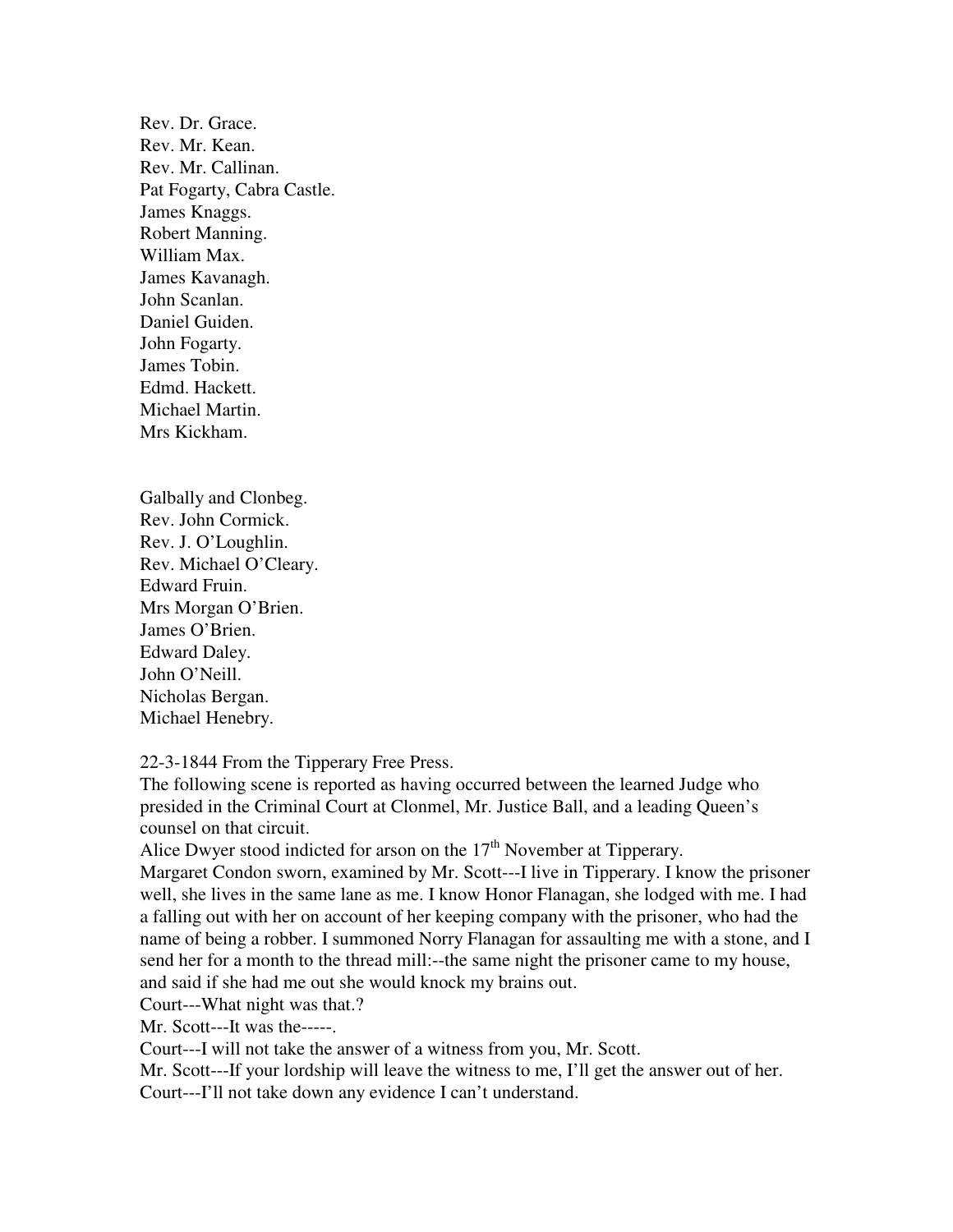Mr. Scott---Very well, my Lord, you may examine the witness yourself. Court---Go on, Mr. Scott.

Mr. Scott---I'll hand you my instructions, my Lord, perhaps you will examine the witness from them.

Court---What is that you say.?

Mr. Scott---Perhaps, my Lord, you can get the facts out better than I.

Court---I would recommend you to reconsider what you are doing.

Mr. Scott---I only beg, my Lord, that when I am doing my duty, the witness will be left to me.

Court---Go on, Sir.

From the evident excitement of Mr. Scott, this altercation threatened to end differently. His Lordship was quite calm and undisturbed.

# 4-5-1844 From the Tipperary Vindicator.

On Saturday last the sub-sheriff proceeded to the lands of Rosnamulteeny, near Borrisoleigh, and ejected from their holdings 32 persons. These unfortunate beings were ejected for non-title, some of them had leases which expired. Each of the unhappy creatures, we are assured, came forward and tendered the November rent in the presence of the sheriff, which was refused. Widow P. Kennedy offered to lodge a year's rent in advance for her holding (6 ½ acres) but no terms would be given---she was turned out, and her house levelled to the ground, as were those also of Widow Burke and Tom Dunn. The others were permitted, through the humanity of the men to whom their land was portioned out, to re-enter their dwellings till they find shelter elsewhere, or become inmates of the poor house.

# 22-3-1850 The Times

Emigration

The class of emigrants now crowding the quays of Dublin is composed of the very poorest farmers and labourers, many of the wives and children being without shoes and stockings, and covered only with a scanty shawl to protect their emaciated framses from the inclemency of a long sea voyage. There are, in addition, indisputable traces of famine in both sexes, and their general aspect is altogether sad in the extreme. There are no doubt some exceptions to be seen in the "strong" farmers and their followers, carrying to another land the capital and industrial energies which should, in a better ordered state of society, be employed at home. The following is from the Limerick Chronicle;- "Emigration is again amazingly on the increase, not however, so much to Canada as to the USA, and the train from here to Dublin is daily crowded with intending emigrants, mostly all agricultural and who embark for their destination in Liverpool. The Banks in Limerick are hourly paying out money upon the orders remitted by the friends of those people in America, who emigrated the last and preceding years. There are nine vessels at the Quays taking passengers, three for New York and six for Quebec.

# 22-3-1850 From the Times.

Tipperary appears to be in a fair way of losing its bad pre-eminence in agrarian crime. Mr.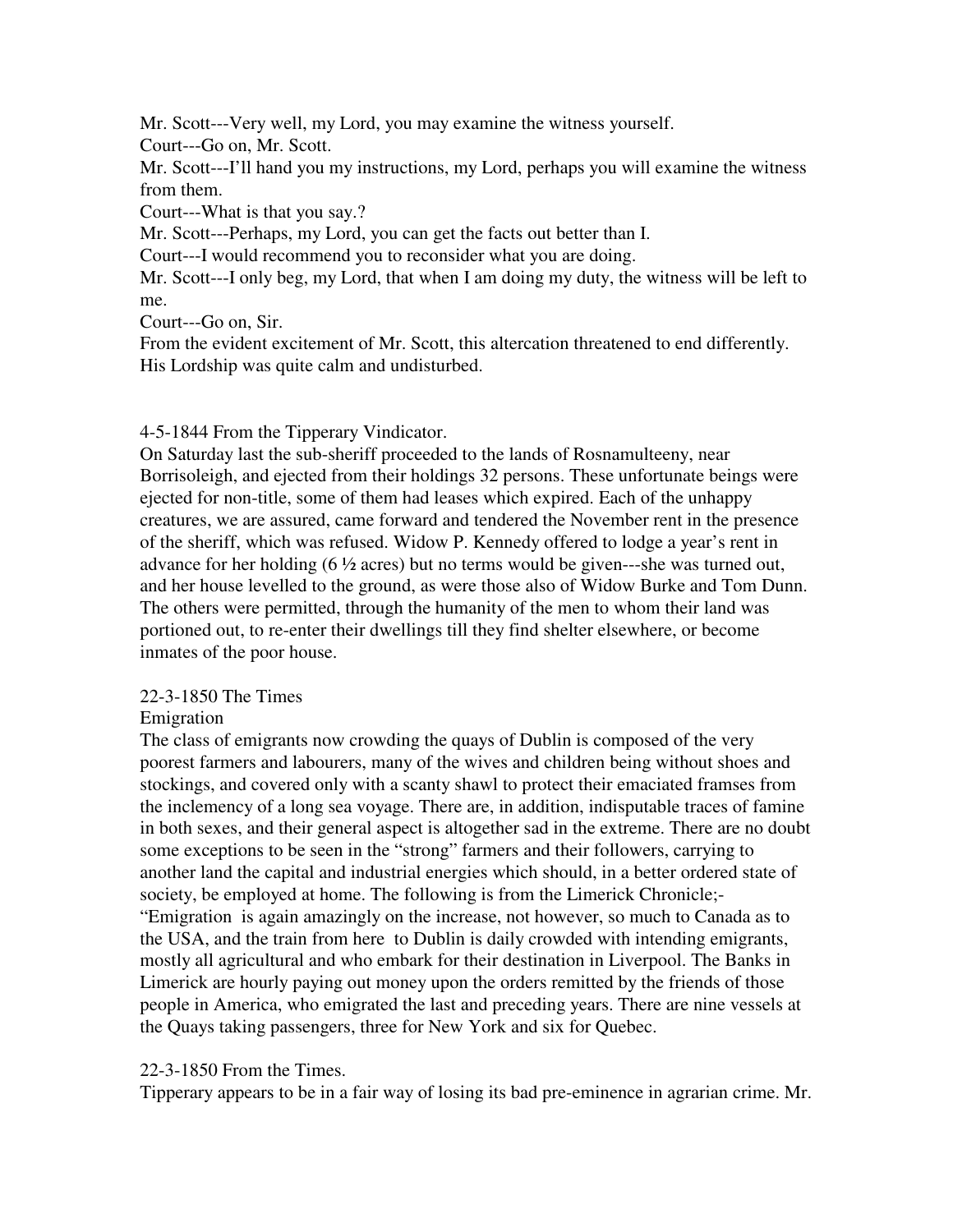Justice Ball recently, in opening the commission for the South Riding, took occasion to congratulate the grand jury on the improved state of the calendar, and yesterday the same high authority pronounced a similar verdict on the North Riding of the county. Here are his words-

"Gentlemen-I had occasion, in addressing the grand jury of the South Riding of this county, to observe that what had formerly constituted the entire mass of heavy crimes in that district-namely, agrarian outrages, had all but dissappeared from the calendar of that part of the county. I am very happy to find, upon reference to the calendar for the present assizes here that the same observation is nearly as applicable to this district as it was to the South Riding of your county. If, perhaps, there are two or three cases which apparently constitute an exception to the general observation, I believe I may congratulate you on nearly the total absence of agrarian offences from the calendar now before me. I observe likewise that an offence which had heretofore been of a very serious character from its frequent commission in this district-namely, cattle stealing, has nearly, if not entirely dissappeared. Now, gentlemen, this is a matter upon which I may well congratulate you, as residents, as magistrates, and as the leading gentry of the district, who are so deeply interested in its well being and social order. But here congratulations must stop, because I am deeply pained to state that in succession to agrarian crimes, which were a disgrace to your county, I find upon this calendar numerous homicides-I think as many as fifteen persons are charged with homicides of different descriptions. But amongst them I find four cases, exhibiting, as far as the charge goes, depravity of a most insidious character, where charges are made of the murder of wives by their husbands, and of children by their parents.

#### 22-4-1842 Times

# Monday evening April 18<sup>th</sup>.

Today, between 11 and 12 O'clock, two factions, the Briens and the Murphy's, met on a disputed turf-bank on the Birdhill Bog armed with pitchforks, slanes, etc. After some altercation a deadly conflict took place, which lasted for some considerable time, when Kennedy Brien, (the head of the faction of that name) received a blow in the head from a slane. After he received the deadly blow, he was left lying for more than a half hour, unheeded, on the turf-bank, while the parties continued in the murderous engagement, until it was thought the leader of the Murphy faction had been killed; who had four fingers chopped off, and received the stab of a pitchfork in the back of the neck. It is extraordinary that Kennedy still exists, but his recovery is impossible. The cause of the outrage is this:- Kennedy Brien processed Murphy at the last quarter sessions of Nenagh about the turf-bank in dispute between them, but Mr. Howley dismissed the case. The matter rested so until today.

Attempt to murder;- On the night of last Friday, as the wife of Patrick Cormack, of Cool, near Toomevara, was in the act of fastening the door of her dwelling , a blunderbuss loaded with five slugs was discharged through it. Three of the slugs wounded her, and she lies in so a precarious a state that every hour is expected to be her last. Cormack is the caretaker on the lands of Cool, for John Hill, of Ollatrim. On Saturday Constable Kevy, of Toomevara, arrested a notorious character named Pound, on suspicion of being the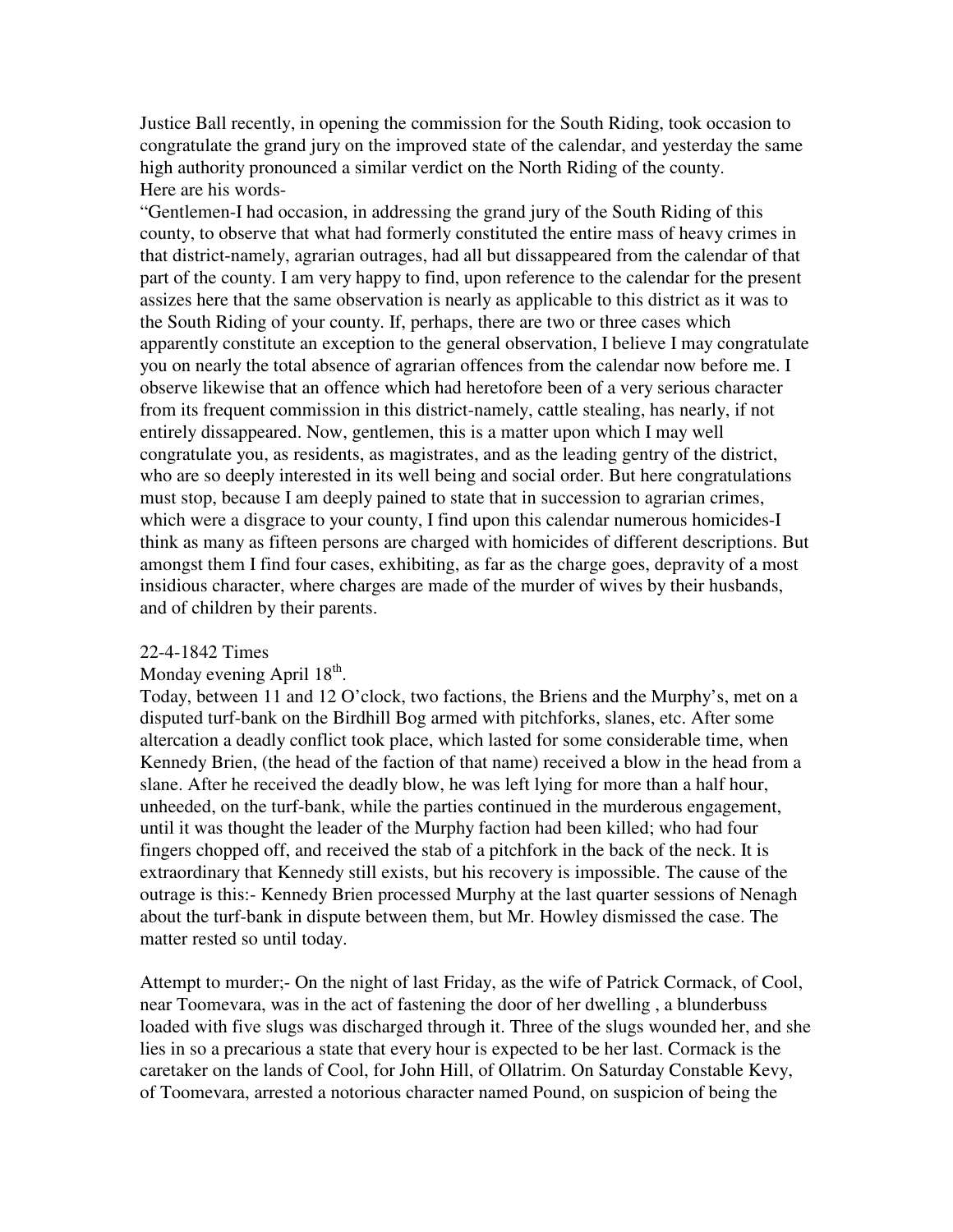perpetrator of the foregoing atrocious outrage. He has since been fully identified by the husband of the dying woman, and committed for trial at the next assizes of this town. The particulars of the identification are as follows;- About two minutes before the shot was fired the dog in the yard was struck by a stone, upon this the woman ran to shut the door, and Cormack turned out of bed to see what was the matter. On his wife being wounded he unbarred the door and ran into the yard, and there perceived Pound with the blunderbuss in his hand. It was with extreme reluctance that he lodged information against Pound.

On the same night a shot was fired through the bedroom window of Mr. B. Minchin, inspector of weights and measures for this riding. A notice was also posted, threatening him with death unless he quitted Norwood immediately. A notice was posted on the house of Thomas Tracey of Bunmacrum, threatening him with 'a bloody end' if he worked for Mr. Dawson, or anyone belonging to him. A body of armed men broke into the house of James Power, of Ballygrague, and beat him severely on account of land. They fired two shots in the yard. A shot was fired, and a threatening notice posted, on the house of Murty Tierney, of Kilruane. A notice was posted, and two shots were fired into the house of James Neill, of Annameadle. A party of armed men entered the dwelling house of Thomas Greeson, of Cahirhoo;-having beaten him, they said they would 'do his job' the next time, if he worked for Grace Kennedy, of Shangarry. A party of six men, who were armed, effected an entrance into the house of John Gunn, of Boher, and succeeded in plundering it of two blunderbusses and 2s. Gunn was absent at his father's funeral, and the servant boy having offered resistance, was severely beaten. Three men, two of the armed, rapped at the door of a farmed named Clear, living at Drumrue, and obtained admittance on representing themselves as police. They then placed Clear on his knees and swore him to give up five acres which he had purchased on the  $7<sup>th</sup>$  inst from John Connors. A notice has been served on Mr. Newton Short, of Ballinamona, threatening him that if he charged more than £7.10. an acre for potato ground at Knockalten. The notice also contained an order for the gardener and a woman servant to quit Mr. Short's in eight days on pain of death. John and Roger Cleary, of Old Castle, in the Parish of Bournea, were assaulted and seriously injured by Patrick, William, Cornelius, Timothy, and Edward Ducy, because they attempted to prevent them from taking away some manure which had been seized for rent. Mr. Atkiss, of Birdhill, having had occasion to make a seizure on a refractory tenant, he placed his bailiff, Michael Brien, as keeper on the goods. Three men, one of them armed with a gun, came to Brien, and swore him to abandon his charge, and he did so. Five men, some of whom were armed, broke into the house of a labouring man named Patrick McMahon, who lives at Templebeg. They then noticed McMahon, that if he did not quit the Parish within five days, they would send him out of it a corpse at the expiration of the time. A number of persons went on the land at Ballintemple, within a half mile of Moneygall, and dug up four acres of it. The government have offered a reward of 40/.. to any person giving information that will lead to the prosecution of the perpetrators of this outrage.

#### 22-4-1895

Scene at an attemped eviction-An extraordinary scene occurred at Curranstown, near Clonmel, on Saturday afternoon, when a Sheriff's party and a force of Police attended to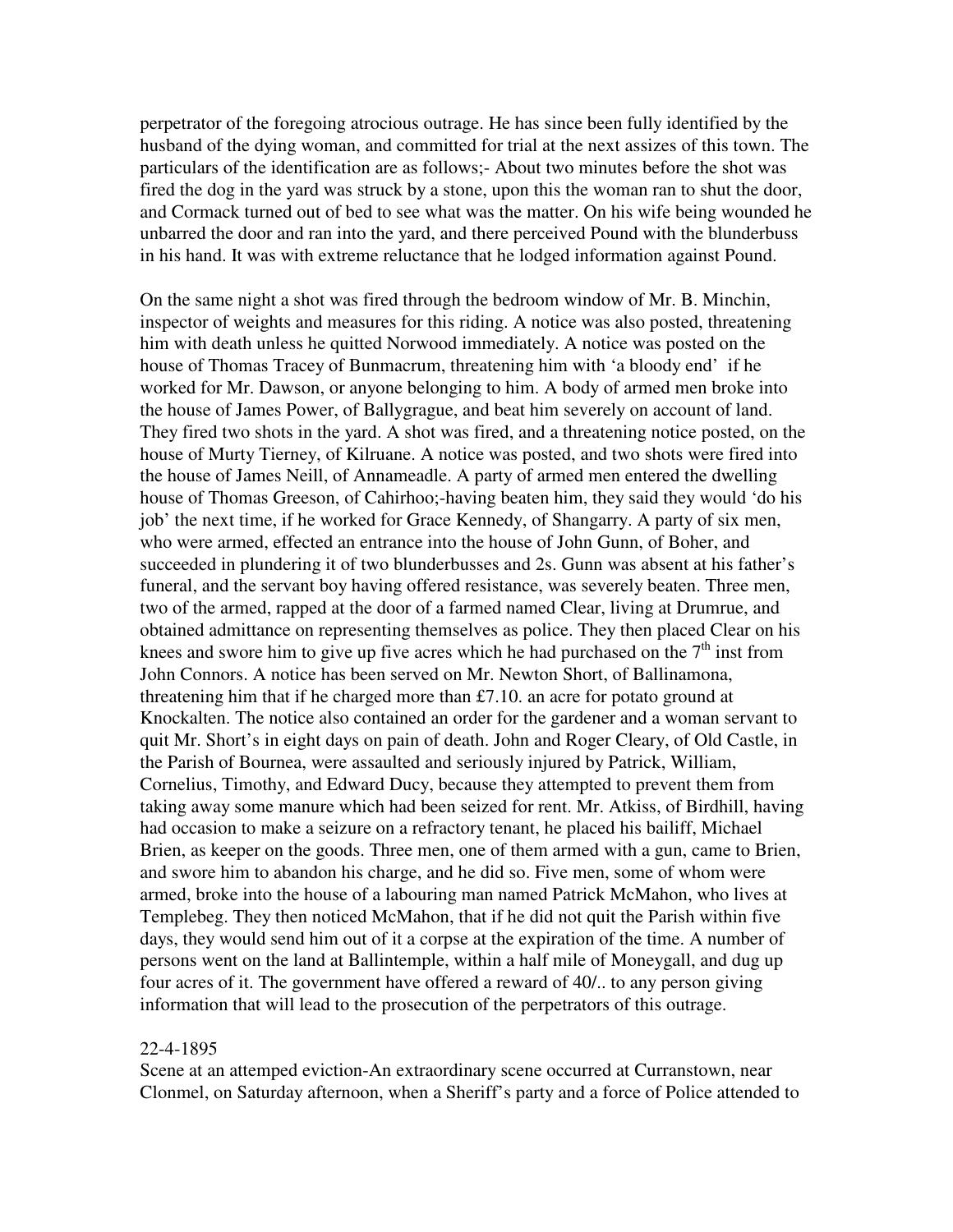carry out an eviction for non-payment of rent on the estate of Samuel Perry, deputylieutenant, against a tenant farmer named Fahey. The farm is an extensive one, and the buildings thereon have been recently erected at considerable cost. The house was strongly barricaded, and was held by a numerous party who threw boiling water and lime on the Sheriff's party when they endeavoured to effect an entrance. Two of the Bailiff's were seriously injured. A large crowd was present, and it was not deemed prudent to make any arrests. The eviction was eventually abandoned.

Follow up to the above.

# 24-4-1895

Yesterday the widow Fahy and her three sisters, who were arrested on the charge of assaulting the Sheriff's party at an attempted eviction on the Perry estate near Clonmel, was brough before Colonel Evanson. R.M.

District-Inspector Shoveller prosecuted on behalf of the crown. The evidence of the two bailiffs, Daniel Ryan and Thomas Shea was taken at their residences, as they were both still confined to their beds. Dr. Hewitson said the Bailiff Ryan had two serious scalp wounds, and he would not certify his life to be out of danger, as erysipelas might set in. The other Bailiff was likely to lose his sight. The prisoners were remanded for a week, bail being refused. The prisoners were loudly cheered when passing through the streets.

# 22-9-1848

Ireland.

The Electric Telegraph Compamy's Express, received this morning, contains the following extract from the Dublin Pilot of the  $20<sup>th</sup>$  inst:-.

" At a late hour yesterday we received a communication from out correspondant, giving details of the meeting of the peasantry on the hill of Mealiff after the withdrawal of the troops on Monday. We are assured that the hill was covered with people.

"An immense meeting was to take place yesterday at Drombane, and a gentleman who travelled that part of the country yesterday assures us that the Chapel Bells of the districts were ringing for the purpose of assembling the people. Other meeting s are spoken of in the district of Castle Otway, etc.

We have heard that many of the persons at yesterdays meeting were armed. The guards of the train report everything quiet"

# 22-9-1869 Tipperary Vindicator.

At the Clonmel Petty Sessions, an old bailiff, named Michael Bater, charged Anne Roche with assaulting him at Clonmel. Bates deposed that on the 30th July, he went to the defendant's house to serve a notice to quit. She told him she would make him eat it, and suiting her action to the word, threw him back on a bed, forced open his mouth, and put the notice into it. The defendant said she had paid her rent up to the day. John Dunning, a young lad, corroborated the complainant's statement. The Defendant was fined 1s and 5d. costs,or twenty four hours in prison.

A man named Thady Hehir, a farmer resident at Killoe, in the parish of Doora, recently died suddenly.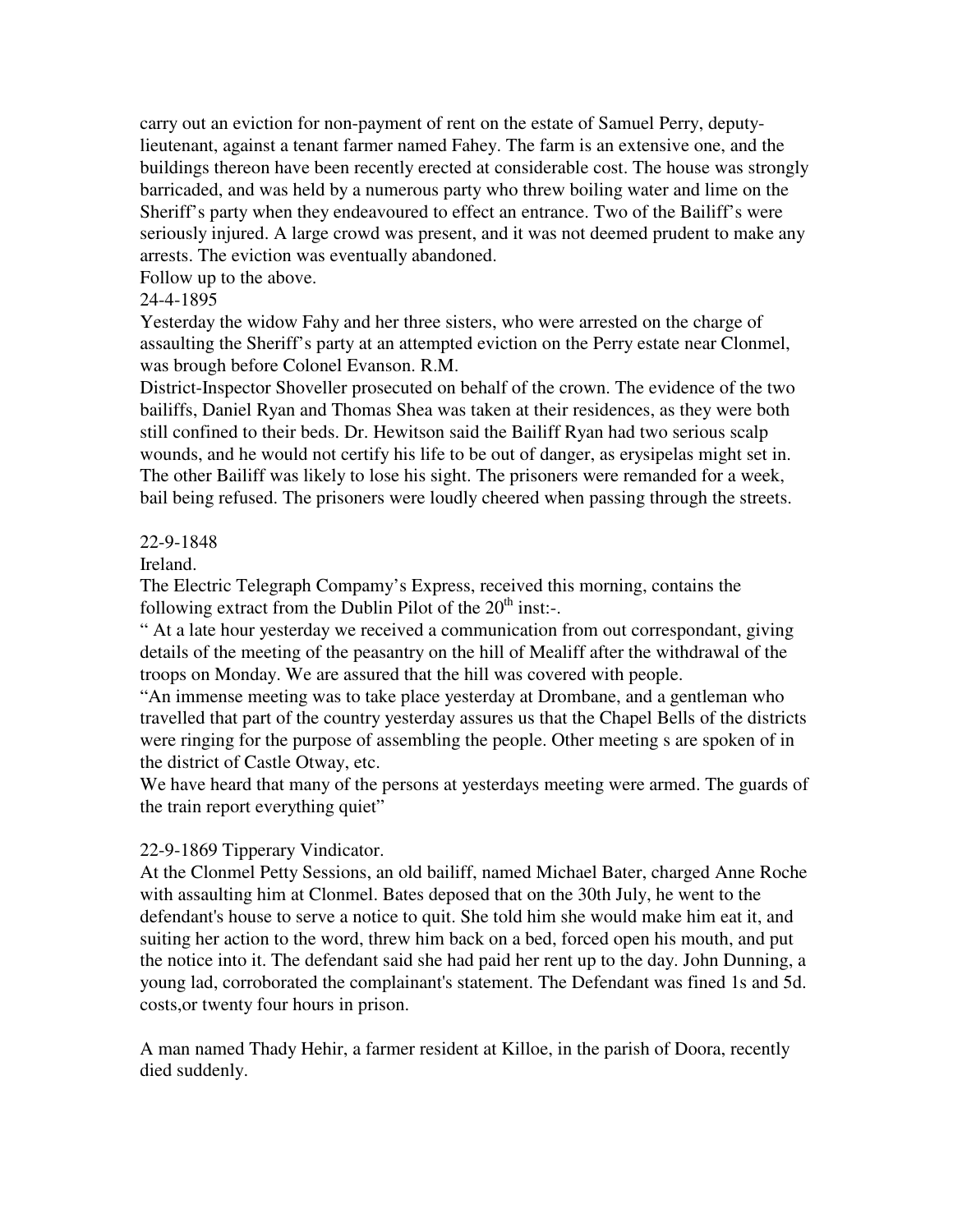The sickle is in extensive use in every place for miles around Nenagh. Wages were never so high, mowers obtaining up to 6s. per day, with their provisions, and female hands from 2s 6d. to 3s 6d.

A young man named John Hanley, of Ballycohey, near Tipperary, was killed on the 20th ult. by a fall from a car, near Roseboro, about a mile from Tipperary.

It is said that the affluent pauper, Mary Connell, better known as Peashe Connell, in addition to the deposit of £24 in the National Bank, has upwards of £90 in the Savings Bank. About 12 months ago she accused a person of stealing £19 from her, but her statement was merely regarded as an hallucination.

Recently there died at Cudville, Nenagh, an old woman named Margaret Gonshella, who had attained one hundred years. For several years back she had been one of the weekly recipients of the bounty of Henry H. Poe, Esq, J.P. Solsboro.

On Thursday the 26th ult, a fine little girl, daughter of Mr. Caplis, publican, Newport, was killed while taking a drive in the cart of her grandfather, Mr. Michael Egan, Poor Law Guardian, of Castlewaller. The little girl was going with her grandfather to fetch a barrel of water, and the horse backing into a dyke, the cart upset, throwing the occupants out, the weighty barrel rolling over the little girl, who survived the crushing but a few hours.

Sir John C. Carden, Bart. of the Abbey, Templemore, has announced himself as a candidate "on the most Liberal Principles" for the Parliamentary representation of the County Tipperary.

## The Tipperary Constitution 22-11-1837

A few evenings ago a most wanton and murderous attack was made on Mr. Robert Switzer, of Nenagh, on his return from Toomevara, where he had been executing decrees under the Sheriff's warrant at the suit of the National Bank. When within half a mile of Nenagh he was met by a party of men armed with stones, who, after knocking him off his horse by a blow on the back of the neck, beat him until they left him in a state of insensibility. The opportune arrival of some persons frustrated the evident intention of the blood thirsty miscreants of depriving him of his life, but no clue has yet been discovered likely to lead to their apprehension. The only reason that can be assigned for this barbarous outrage is, that Mr. Switzer was appointed a special bailiff under the late act, and it is supposed that in consequence of his spirited and successful exertions in enforcing the provisions of the law, he rendered himself obnoxious to those who seemed no longer disposed to respect the rights of property, or submit to the payment of any legitimate demand.

A man of the name of Hogan, when returning from the fair of Nenagh was waylaid near Kilcoleman, within two miles of the town, by a party of men, who beat him with stones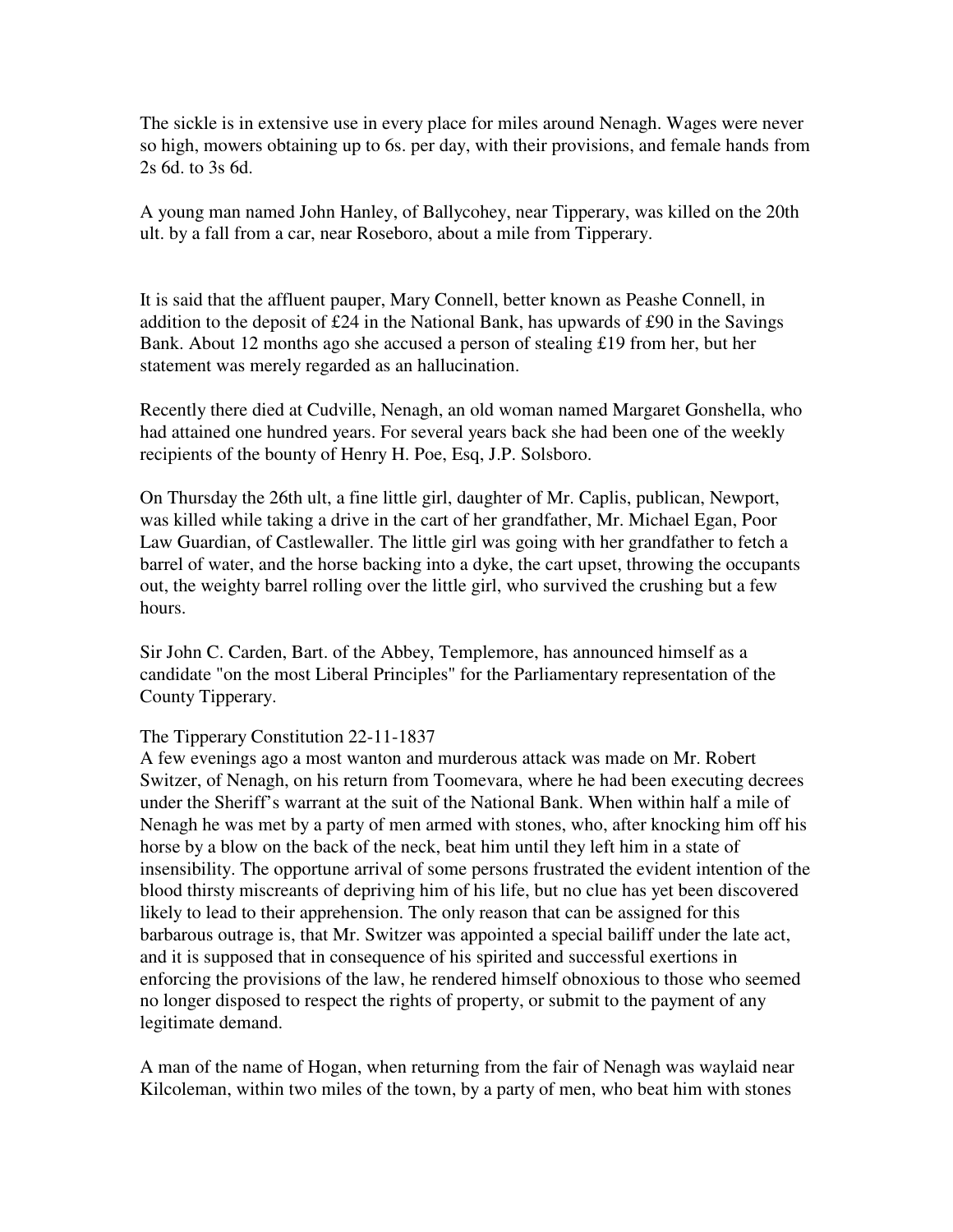until they left him apparently lifeless. The unfortunate man had his skull fractured, and was otherwise severely injured.

On Thursday last a man calling himself John Carty, but identified by a police constable as Pat. Mahony, was committed to Nenagh Bridewell, for the wilful murder of Michael Desmonde, of Macroom, County Cork, about four years since.

On Monday the  $6<sup>th</sup>$  inst, an armed party went to the house of a man named Ryan, in the employment of Lord Dunally as care-taker of part of his Lordships mountains. On Ryan making his appearance at the door, one of the party presented and snapped a gun at him. After consulting a few moments the party decamped, after threatening his life if he should dare to disobey some orders which they gave him.

On Monday last a notorious ruffian named Flannery, who, although not more than 17 or 18 years of age, has already paid many visits to the County gaol, was convicted before the bench at the petty sessions of Nenagh of an aggravated assault on a young woman, by wounding her severely on the head with a heavy bludgeon, and sentenced to pay a fine of 3/, or in default of payment to two months imprisonment and hard labour.

On Sunday, the  $12<sup>th</sup>$  inst, a respectable farmer named Maurice Scanlan was waylaid within a short distance of his own house, near Traverstown, by a party of men who fractured his skull with a blow of a stone; his recovery if considered doubtful. Active steps have been taken by Caleb Goring, Esq, J.P. for the discovery of the assassins, and strong hopes are entertained of justice speedily overtaking them.

22-12-1920 Times.

Hill Battle in Tipperary.

Ambushes over wide area.

Sensational reports of a pitched battle between soldiers and civilians in one of the wildest parts of Tipperary reached us late last night. Although the military authorities regard them as exaggerated, it is evident that something on a larger scale than ordinary ambushes took place. Partly owing to a storm, and probably also to the deliberate cutting of wires, few details have yet been officially received. There appears to have been a series of encounters on the border of Tipperary and Kilkenny, between Callan and Glenbower. The district for miles around is mountainous and very thinly populated, and the few roads run up and down, winding their way between hills which at some points come almost sheer down to them. The first ambush took place early yesterday at a spot known as Ninemilehouse, at the foot of Slievenaman. Here a cyclist patrol of troops were suddenly attacked. The soldiers, when they reached the neighbourhood of Ninemilehouse, were met by a burst of firing from rifles and revolvers, handled by a strong body of concealed civilians. The fire was immediately returned, but the military were outnumbered. A communication was send to Callan for reinforcements, and a relief party of police and soldiers left Callan later in the day. They quickly ran into another ambush near Garryrickin, where Lord Ossory has a shooting Lodge. Immediately shots were fired at the lorries the force descended and adopted skirmishing order. There was a prolonged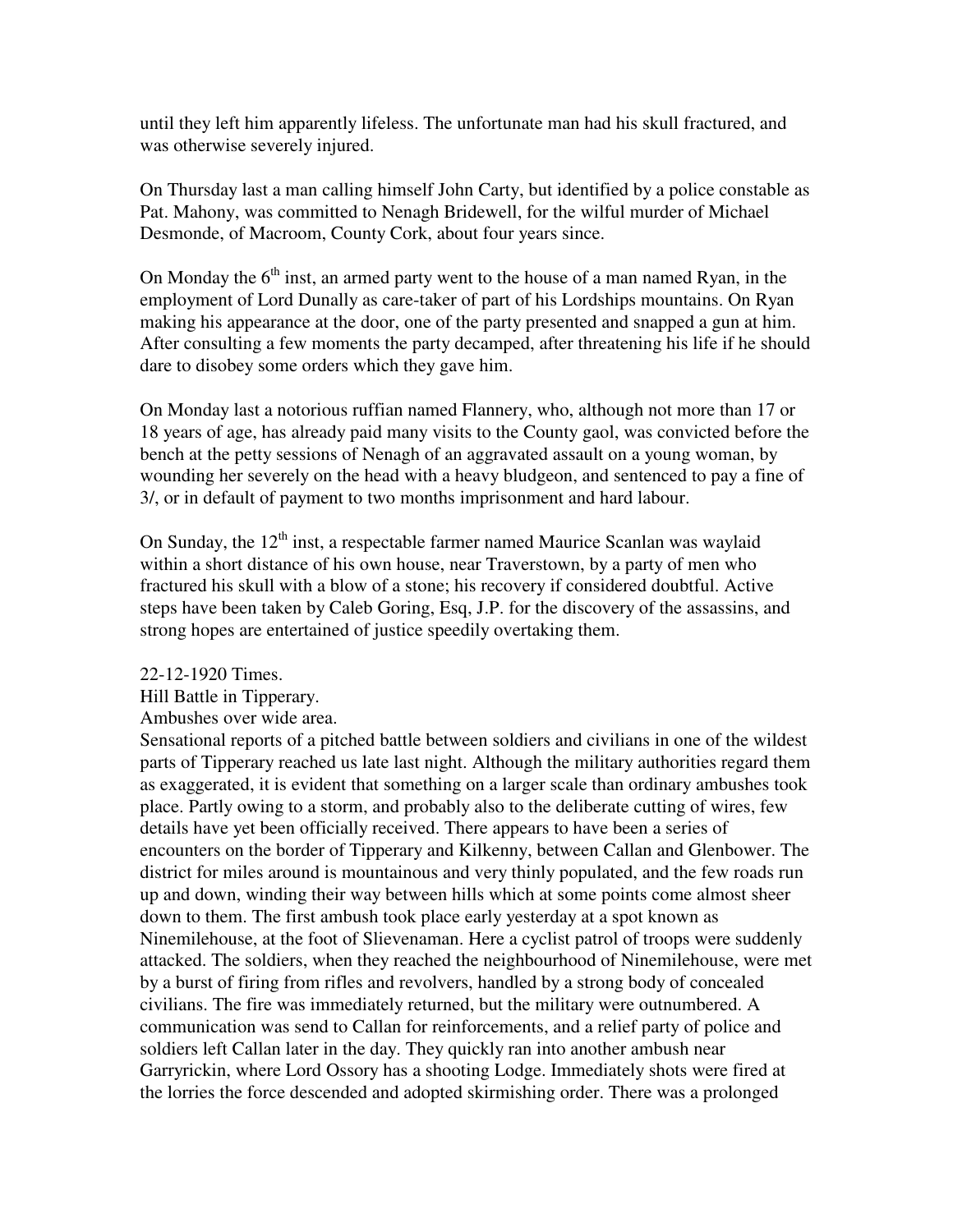encounter, and the civilians in the ambush were beginning to weaken their fire. It was by this time quite dark, and firing was still going on, when a police party from Kilkenny arrived in a lorry and the firing concentrated on them. They dashed through, however, and took up a position a little further on under cover, from which they joined in the conflict. At the same time reinforcements were arriving from Clonmel. These were attacked near Glenbower, where a long and strenuous encounter took place. The attacking party, according to rumours, suffered severe losses. From 10 to 15 are said to have been killed and another 30 captured, but in the absence of reliable details these figures can only be accepted with reserve. It is, however, definitely reported from Kilkenny that the body of a sergeant of police is lying at Callan, and that another sergeant was taken to Kilkenny Military Hospita. He is expected to recover.

23-11-1786 From the Freeman's Journal. To the Right Honourable Major General Viscount Luttrell, commanding his Majesty's Forces in the Province of Munster. The most humble address of the Roman Catholic inhabitants of the Parish of Bourney. Sept  $10^{th}$  1786 William Ryan, Jnr. Richard Russell, Andrew Ryan, Edmond Harold, Mathias Scott, George Monahan, John Meagher, Edmond Cooper, Michael Kean, James Carroll, Darby Kerevan, John Larean? Richard Lahy, Michael, Thomas, and Darby Treacy. Daniel Mara, Michael Dunn, Patrick Meagher, Wm. Ryan, James Keely, John Smith, Pat. Bergin, John Loughnane, Thomas Kinnaw,? John Magher, Patrick Ryan, Pat Costigan, William Geder, John and Timothy Shiel,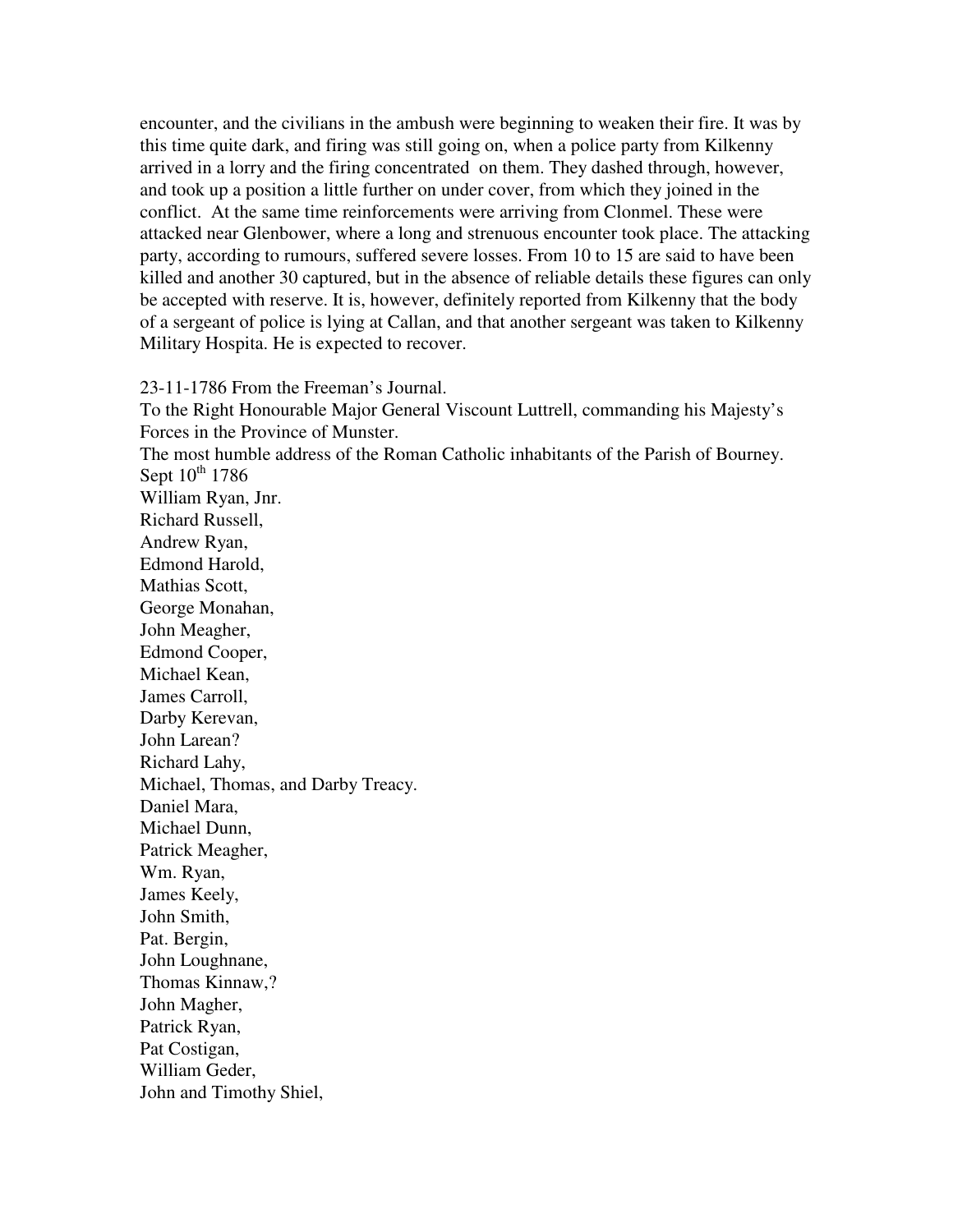Martin Mallowny, Pat and Walter Harrold. Pat Harold (Another) Thomas Larkin, Pat Melon, William Rine, Mallick Ryan, John Kennedy, Thomas Guinan, John Ryan, Wm. McGrath, Darby Meara, James Russell, Edmund Meagher, Wm. Gilmartin, Patrick Lowry, Daniel Sheedy, Thady Meagher, Michael Sheedy, John Egan, Loughlin Flannery, William Card, Patrick Hackett, James Treacy, Andrew Russell, George Russell, John Magher, Denis Dunn, John Gelady, George Russell, James Kennelly, John Ryan, Denis Dwire, John and Daniel Sheridan, Loughlin Meagher, James Campion, John Talbot, Michael, Andrew, Denis and John Hamilton. Patrick, Darby, John and Michael Delany.

23-11-1786 From the Freeman's Journal. To the Right Honourable Major General Viscount Luttrell, commanding his Majesty's Forces in the Province of Munster. The most humble address of the inhabitants of the Parish and Union of Templemore. May it please your Lordship.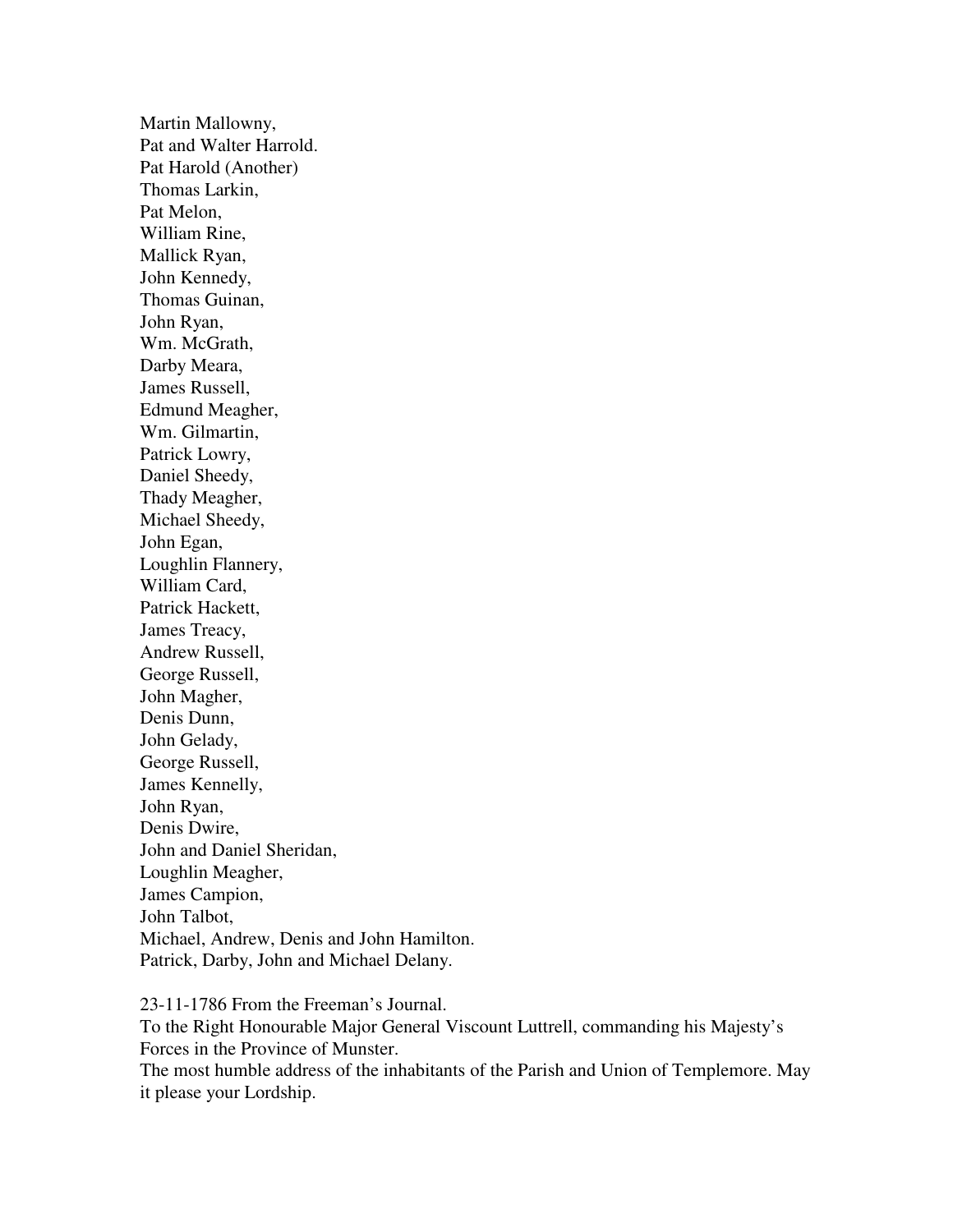We, his Majesty's most dutiful and loyal subjects, the inhabitants of the Parish and Union of Templemore, Diocese of Cashel, most sincerely offer to your Lordship our warmest congratulations on your arrival in these parts.

A return of the names of all the people that live at this side of the Bog of Lissnavidogue, this  $14<sup>th</sup>$  Oct. 1786.

Michael Lanigan, John Lanigan, Stephen Lanigan, James Lanigan, Daniel Lanigan, James Meagher. John Talbot, Pat Fogarty, James Steevans, John Spellane, William Spellane, Philip Spellane, Martin Spellane, Martin Dulahunty, Thomas Joice. Daniel Morocy, Timothy Morocy. John Morocy, William Morocy, James Morocy, Thomas Morocy, Denis Morocy, Wat. Morocy. Denis Cahill, Philip Cahill, Andrew Kennedy, James Kennedy, John Karney, Daniel Karney, William Karney, Pat Carroll, John Carroll, Daniel Carroll, James Carroll, Mat. Carroll, William Carroll, Thomas Carroll, Charles Carroll, Denis Carroll, John Delany,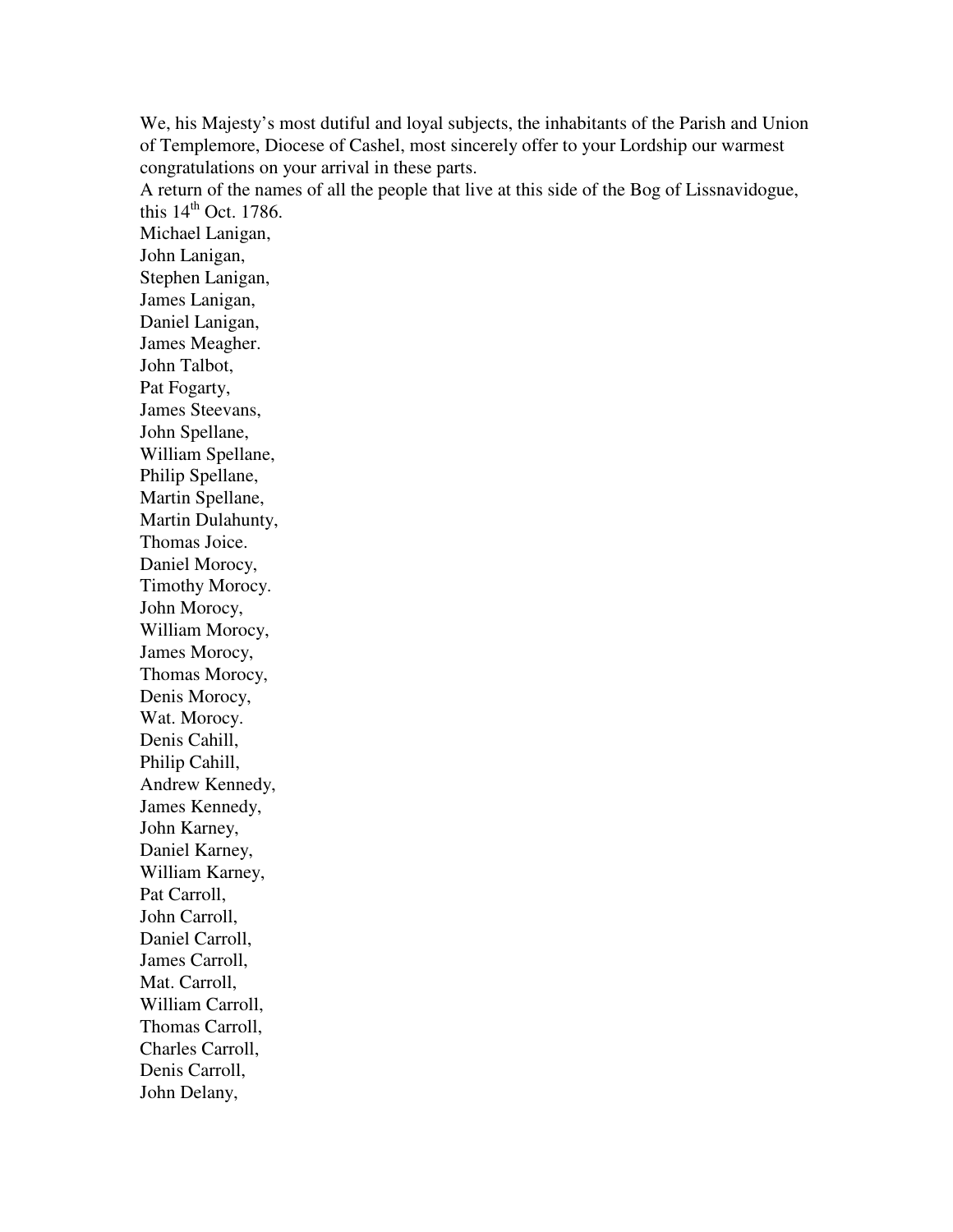Morty Delany, John Cahill, Daniel Dulanty, Patrick Spalane. James, Martin, and John Linch. Matthew and Thomas Fogarty. Richard Fox, J. Wensley. Richard Wensley. Roger Outing. Edmund, Thomas and Pat Comaford. John Lane, Michael Kennedy, Pat and James Ryan. Michael Commons, John Marow, Darby Marow, Pat Marow, Pat Leamey. Daniel Leamy, Wm. Leamey, Philip Leamey, Michael O'Brine, Timothy O'Brine. Charles O'Brine, Denis Corkeran, Roger Corkeran, Pat. Burke, Wm. Dunlea, Darby Dunlea, John Dunlea, Wm. Dunlea. James Dancy, Michael Quinlan, James Ryan, William Bowen, Denis Murrey, Thomas Murrey, Roger, John, Denis, and James Ryan. Michael Murrey, James Meagher, Pat, Mark, John and Michael Shelly, Patrick Meagher, Denis and John Kennedy. William Spelane,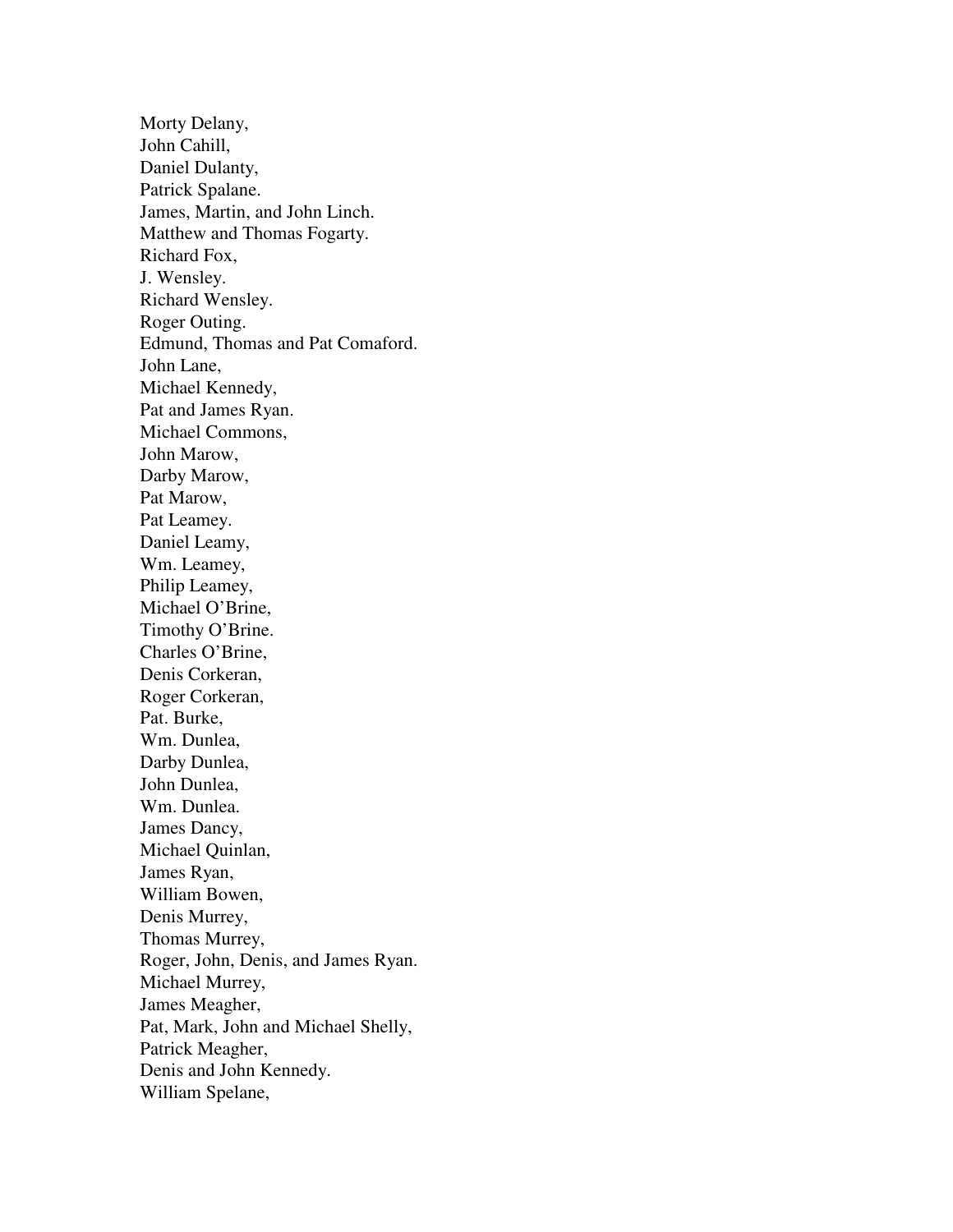Richard Buckley, Michael Ryan. William, James, Pat and John Shelly. Joseph Loyde, Wm. Carew, Richard Lynch, Edward Roach, John Lynch. Daniel Roach, Wm. Wallis. John Poacock. Andrew Phelan, Edward Spalane. Denis Spalane, Wm. Spalane, James Bourke. Stephen Ryan, John, Edward, Philip and William Ryan. Thomas Bourke, Denis Meagher, Nicholas, John, Patrick and William Meagher. Patrick and Edward Banan. James, Conner, Edward and John Healy. Richard, Thomas and John Quill, James Nealy. Mathew Sweeny. Edward Brasil, John Bruton, Daniel Quinn, Daniel Moore. Darby Delany, James Delany, Wm. Delany. Miles Grady, Thomas Casey. Jo. Higginbottom, Thomas Higginbottom. James Ryan, Wm. Cahill. Denis Dwyer, Michael Ryan, John Kelly.

23-11-1786 From the Freeman's Journal. To the Right Honourable Major General Viscount Luttrell, commanding his Majesty's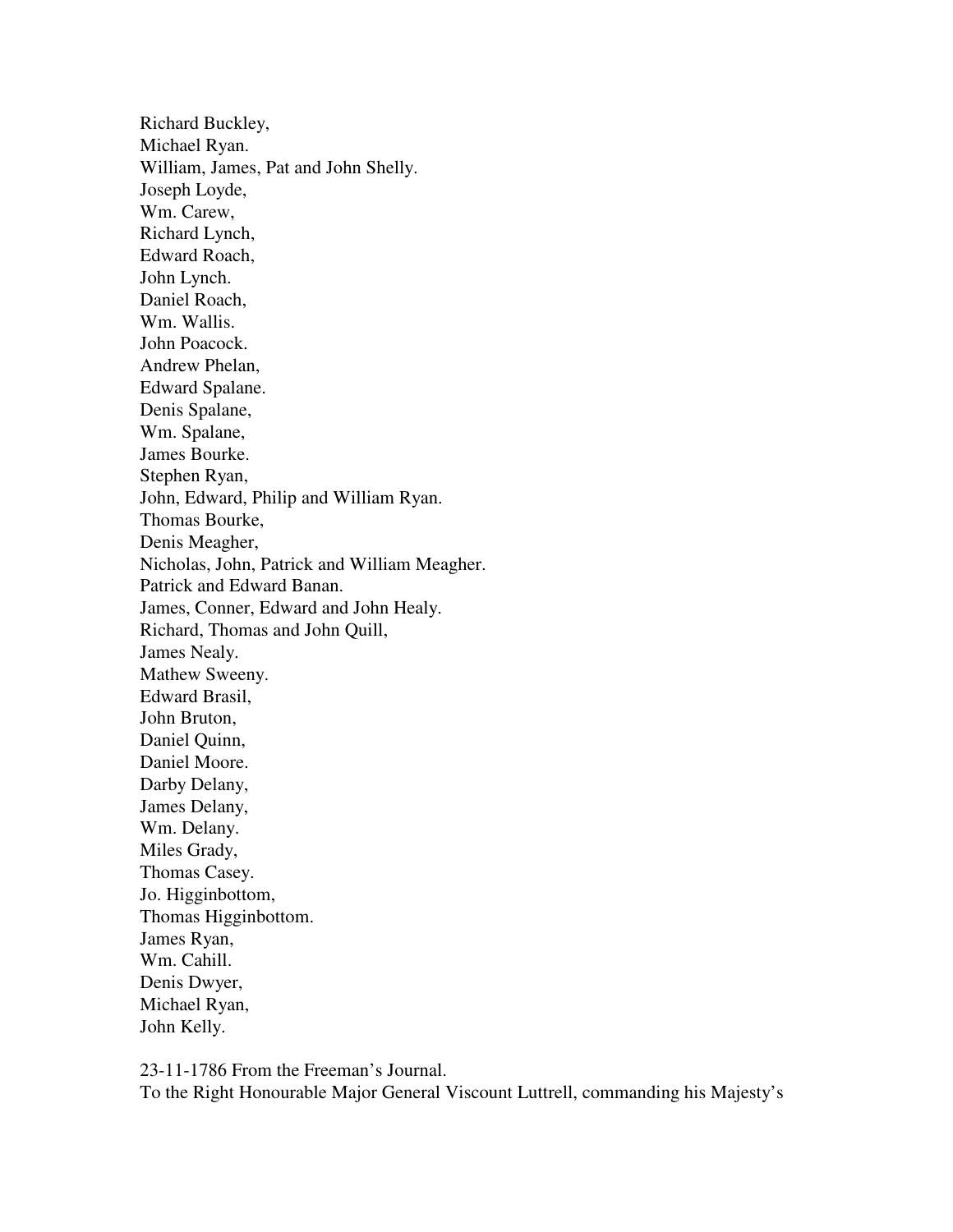Forces in the Province of Munster. The most humble address of the inhabitants of the Parish and Union of Templemore. May it please your Lordship. We, his Majesty's most dutiful and loyal subjects, the inhabitants of the Parish and Union of Templemore, Diocese of Cashel, most sincerely offer to your Lordship our warmest congratulations on your arrival in these parts. A return of the Inhabitants from Hickey's River to the Hill of Ballycahill. John, Thomas, Humphry, James and Joseph Hargraft, John Spunner, Wm. Spunner, George Spunner, George Roe, Pat. Cormack. Michael, Thomas, Jeremiah, Joseph and John Quinlan, Pat Redmond, Thos. Redmond. Michael, and Pat Camell. Thomas Euron, James Euron, Patrick Brian, John Brian, Michael Brian, Pat Brian, Michael Conagan, Daniel Conagan, Robert Spunner, George Spunner, John Collans, Daniel Collans. James Collans. Michael Lawlar, James Carnell, Daniel Carnell, Wm. Farrel, James Farrel, Thomas Pians, Michael and Timothy Gleeson, James Ryan, Michael Dwire, Darby Dwire, Michael Butler, Edm. Campan, Denis Ryan, Michael Carroll, Richard Quin,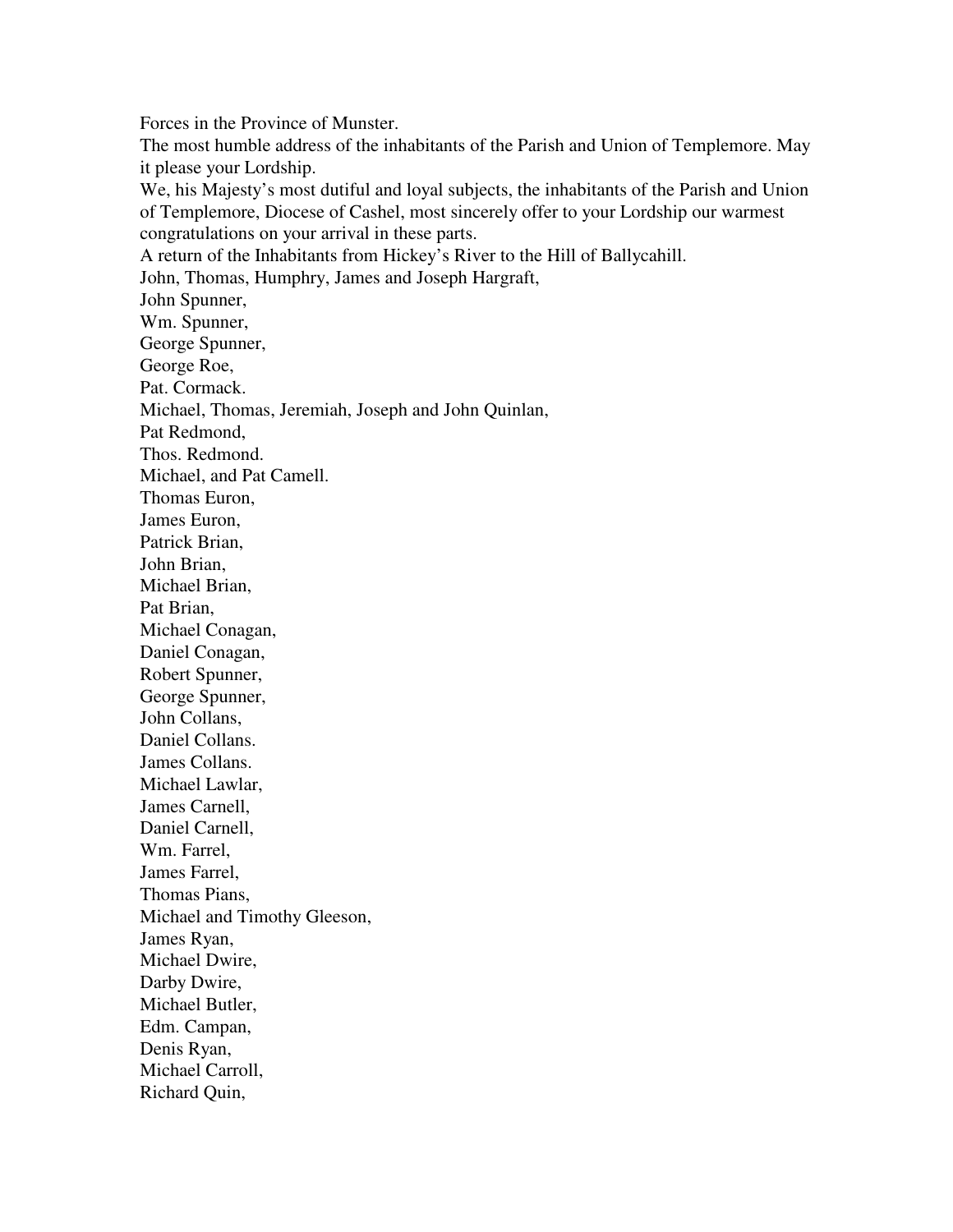Edmund Murphy, James Murphy, Joseph Murphy, James Magher, Andrew Magher, Pat Magher, James Magher, William Laughlee, Thomas Carroll, Michael Magher, Pat Magher, Darby Magher, Daniel Tiernee, John Tiernee, Denis Fogarty, Laurence Carroll, James Carroll, John Martin, John Carroll, Thomas Martin, Pat Costigan, James Magher, Wm. Shelly, Thomas Shelly, Wm. Gorman, Pat Riardan, Thomas Riardan, Denis Gorman, Pat Gorman, Daniel Magher, James Magher, Michael Magher, Tinothy, Michael, Pat, Denis, James,Richard, John, and Joseph Quinlan, Michael Breen, Michael Cary, Daniel Cary, Wm. Cary, Daniel Duckan, Bryan Gleeson, Thomas Teerney, Daniel Magher, Edmund Magher, John Magher, James Magher, Michael Magher,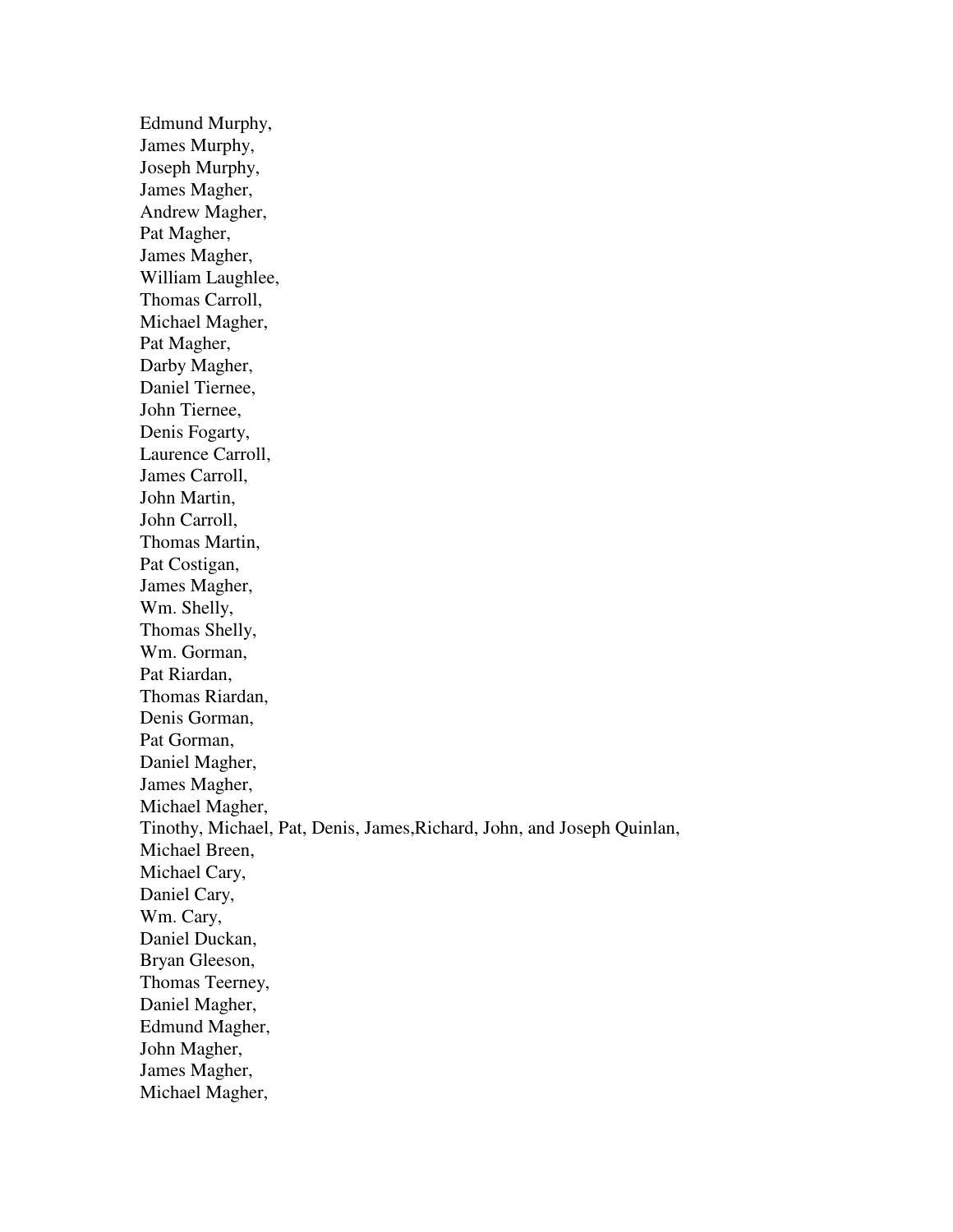Timothy Magher, John, Michael, Timothy, Pat,Daniel, James, Denis Dulahanty, John Magher, Pat Magher, John Pians, John Loughnane, William Gread, Joseph Gread, Michael Ginnare, Patrick Ginnare, Daniel Gread, James, John and Patrick Magher. Laug. Tierney, Michael Tierney, Denis Tierney, John, Thomas, and Daniel Carroll. Roger, James and John Magher, Darby and Daniel Bowen, Michael and Daniel Dulihanty, Andrew Kennedy, James Daniel and John Mara, John and Denis Magher, James, Philip, Daniel, Martin and James Carroll, Patrick Corroll, Patrick Fluskey, John, Patrick and Mathias Cleary. Roger Carroll, John Darmody, Thomas Cleary, Mathias Cantwell, James Cantwell, Denis Ryan, Patrick Ryan, James Ryan, John Ryan, James Magher, Michael Magher, Laughlin Quinlisk, Denis Quinlisk, William, James, Thomas, John, Nicholas, Joseph Spunner. Gilbert Dalinan, Laurence, Michael and Edmond Cockley. Stephen Fogarty, Michael Tracy, James, John, Daniel and Con. Treacy,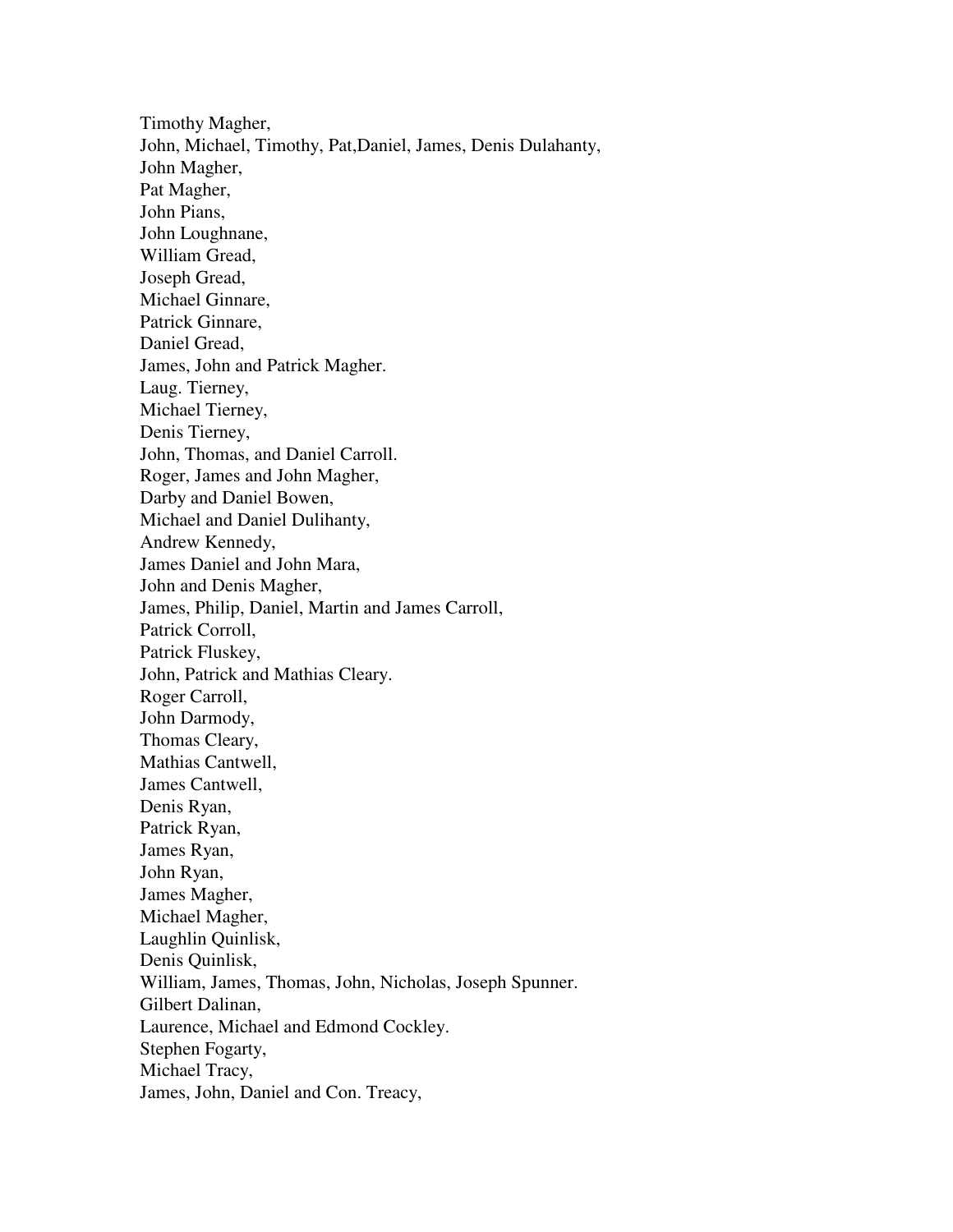Thomas Treacy, James, Michael and Martin Cambell, Daniel Kennedy, John Magher, John Gread. Andrew and James Kennedy, Luke, John, Patrick, Dan, Michael, Boyce, and Thomas Eagan, Patrick Fogarty, Darby and Michael Magher, Patrick, Joseph, Robert and Timothy Kennedy. Thomas Carroll, John and James Macky, Mathew and Patrick Kain, John, Thomas, and Laurence Iron, Michael and Thomas Keating. Denis Lahey, James and John M'Nemara, John Fogarty, William Bourke, Bryan Malally. James, John, William and Edward Meagher, Thomas Mara.

23-11-1786 From the Freeman's Journal.

To the Right Honourable Major General Viscount Luttrell, commanding his Majesty's Forces in the Province of Munster.

The most humble address of the inhabitants of the Parish Moyalive.

May it please your Lordship.

We, his Majesty's most dutiful and loyal subjects, the inhabitants of the Parish of Moyalive, Diocese of Cashel, most sincerely offer to your Lordship our warmest congratulations on your arrival in these parts.

A return of the names of the inhabitants in the Parish of Moyalive, Oct  $17<sup>th</sup> 1786$ . Patrick, John, and Philip Ryan,

Denis Dwyer, Michael Ryan, James Welsh, Timothy Hogan, John McGrath, Timothy Long, John Ryan, John Dolan, Thomas Dolan, John Dowlan, Edmund Dowlan,

Maurice Dowlan,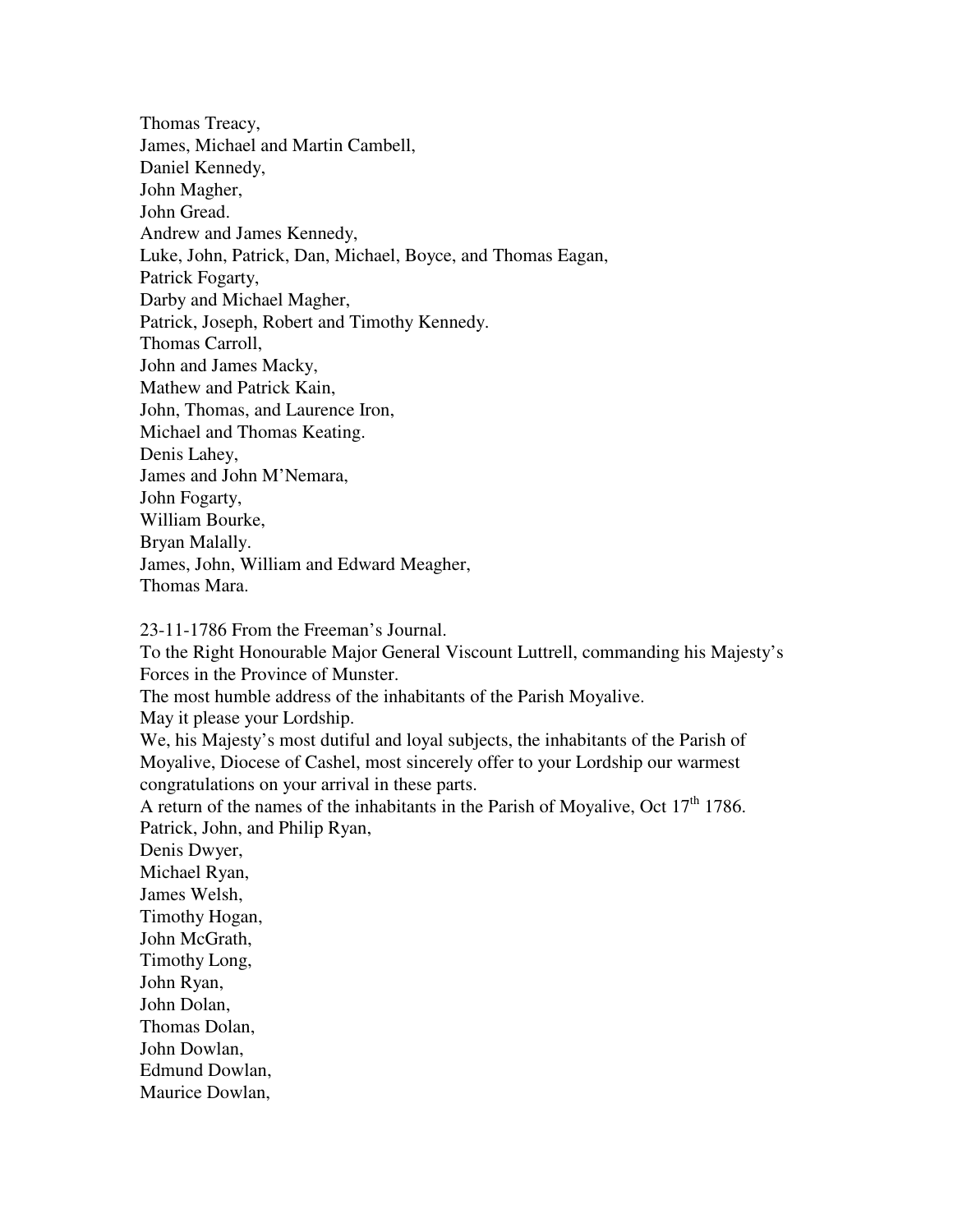Martin, James, Michael, John, Denis Ryan. John McGrath, Laurence Bourk, William, James and Denis Ryan. Patrick, Michael and James Hayes. Laurence and Michael Tohy, Patrick Bary, John Brenan, James, Michael and Edmond Meagher, Thomas Gleeeson, Wm. Neil, Darby, Philip, Michael and Martin Cahill, John and Martin Fogarty, William and Edmund Bryan, Edmund, Patrick, and Michael Ryan. John Tynan, John Ryan, Denis McCarthy, Denis and Michael Corcoran. Thomas, Martin and James Boyle, John Bourk, Denis Ryan, Stephen Armstrong, Thomas, William and Maurice Magrath, Michael, James and John Cive. Thomas, James, John, Michael, William Ryan. Laurence Huite, Thomas Bourk, John and Edmund Ryan. Richard, James and John Huite. Patrick and Laurence Wall, John Dea, Thomas Collins, William Ceffy or Cessy. William, Cornelius and Timothy Ryan. William and Darby Ryan. Thomas Hayes, Daniel and Denis Ryan. John and Daniel Heffernan, John, James, and William Ryan. William Hayes, Cornelius Ryan, Daniel Ryan, Thomas Collins, William Ryan,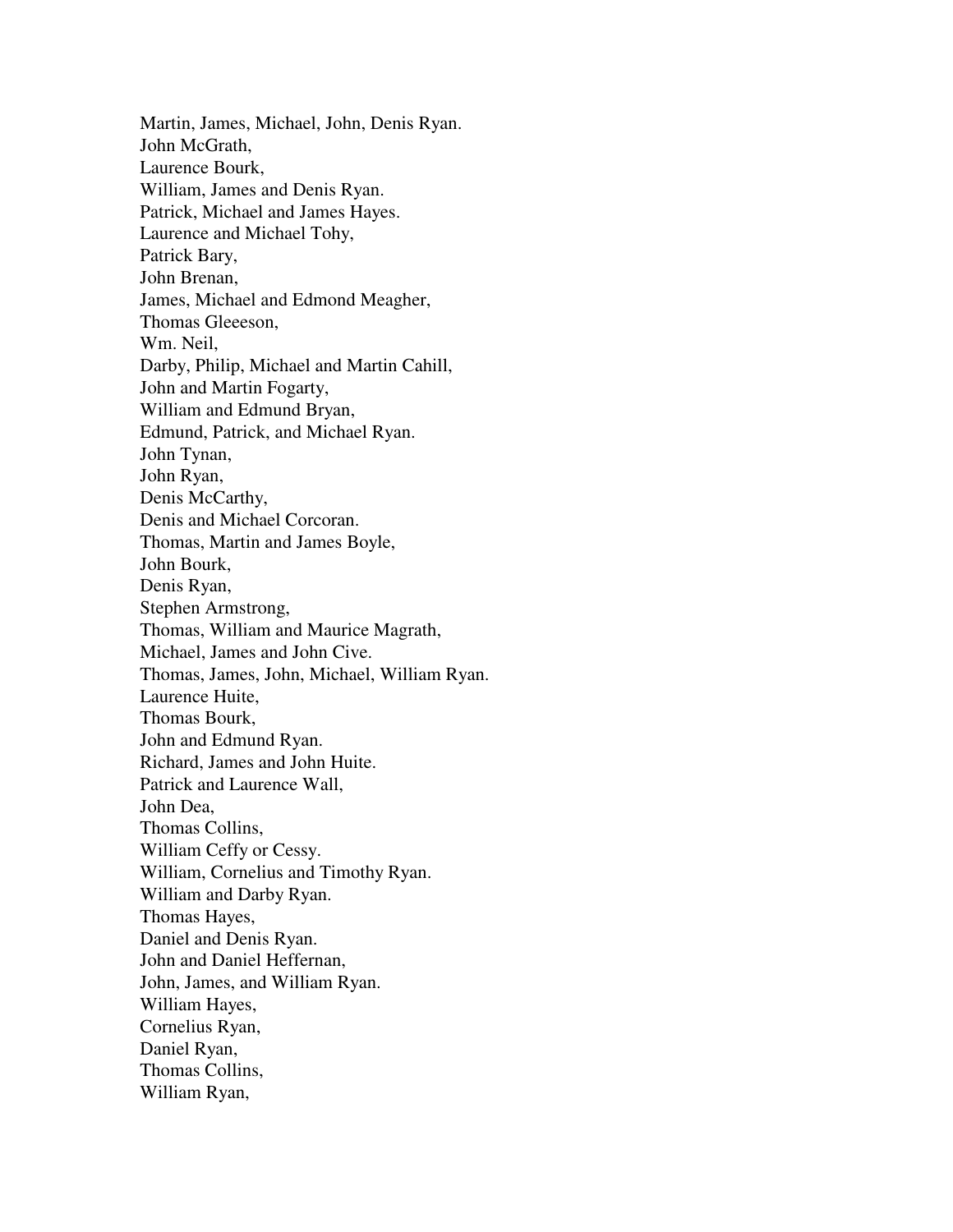Nicholas Dwyer, Thomas Dwyer, Thomas Meagher, Martin Fogarty, John Meagher, Cornelius Meagher, Thomas Dwyer, Thomas and Daniel Ryan, William and Philip Hayes, Philip Dwyer, Michael Hayes, Patrick Collins, William Phelan, Philip Ryan, John Collins, Edmund Kennedy, Edmund Ryan. William and Thomas Dwyer, Thomas and Michael Ryan, William and James Furlong. John, Denis and Peter Ryan. David Fannan, Denis Colzugh, John Fogerty, Thomas Hayes, Edmund Hayden, Maurice Dugan, Timothy Ryan, Denis Kearney, Thomas, Timothy, and John Ryan, Richard, William and Edmund Shefley, David Hayes, Mathias and John Dwyer. Anthony, William, Edmund, Denis and Thomas Ryan, James, Michael and John Carrew. Cornelius, William and Thomas Hayes. John Brodeen, Thomas Ryan, Darby and Denis Dwyer. William Birren, James and Michael Dwyer. Edmund and Denis Shanahan, Daniel Ryan, James Hickey, Owen Ryan,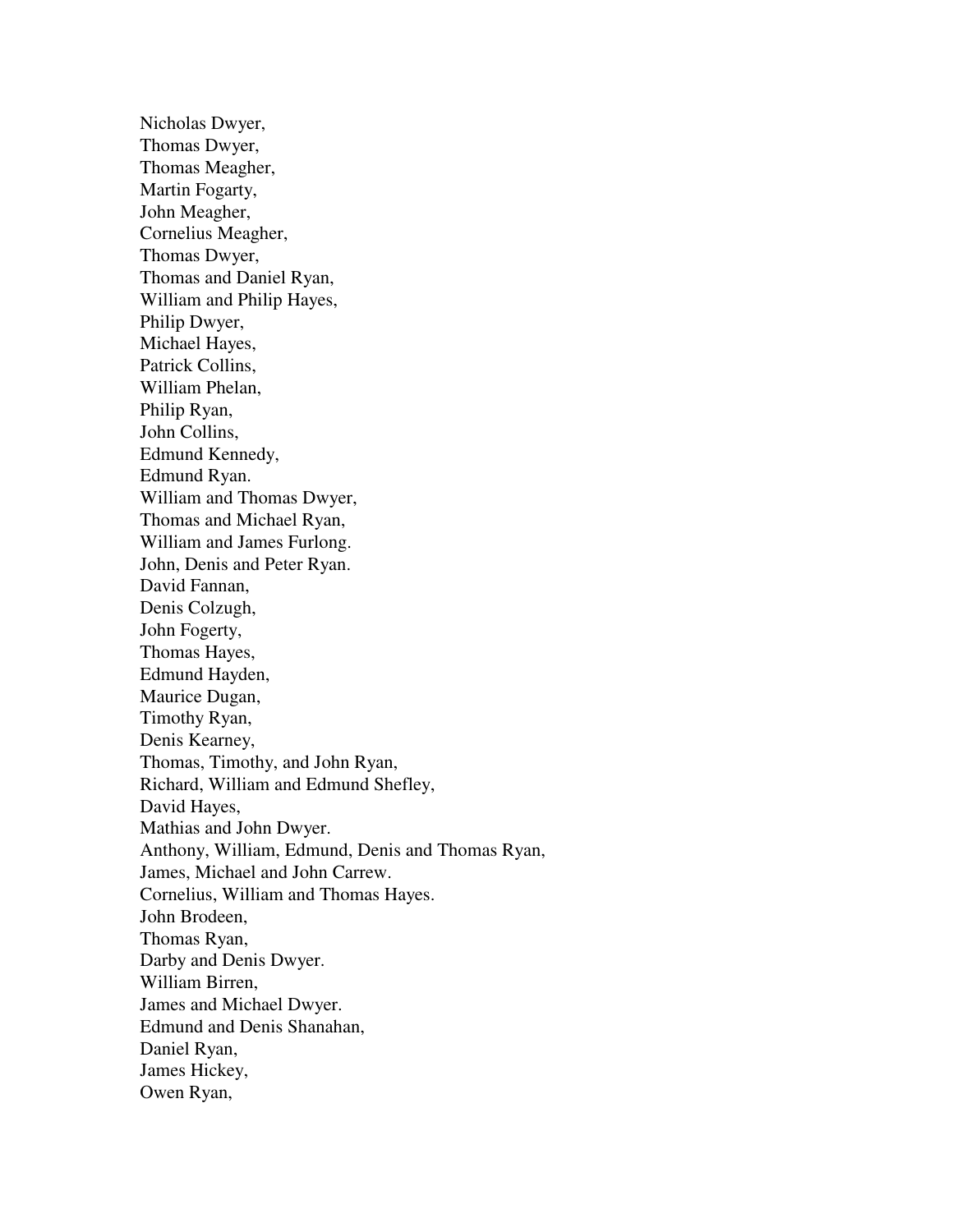James Magrath, Michael Magrath, Laurence Collins, Thomas Long, John Long, William and James Baskerfield, Denis Ryan, John Dwyer, Andrew Kennedy, Cornelius, Daniel, Edmund and John Gleesan, James Fogarthy, John Dwyer, Thomas and William Perkins. Redmund Stapletin, Michael Ryan, Denis Dwyer. Thomas Leamy, Edmund, Timothy, Philip, Daniel, Michael, and Andrew Ryan. Patrick and William Lamb. Denis Nowlan, Denis Fogarty, Patrick Lamb, Patrick Ryan. John Ryan, Philip Kennedy, Denis, Philip, and Cornelius Fogarty, John Lamb, Cornelius, Thomas and John Ryan, Darby and Philip Long, Patrick and John Ryan. James and Timothy Dwyer, John Dwyer, Patrick Ryan, William Collins, William, Cornelius and Mathias Ryan. Michael and James Neil. John and Anthony Dwyer. Mathias Ryan. Thomas, John, Pierce, Edmund, William, Michael, Andrew, James, Philip Purcell. John, Patrick, James, Cornelius, Barnaby, William Ryan. Patrick and Michael Fogarty. George and James Taylor. John Grant, Thomas Tobin, Denis, Thomas and James Gleesan,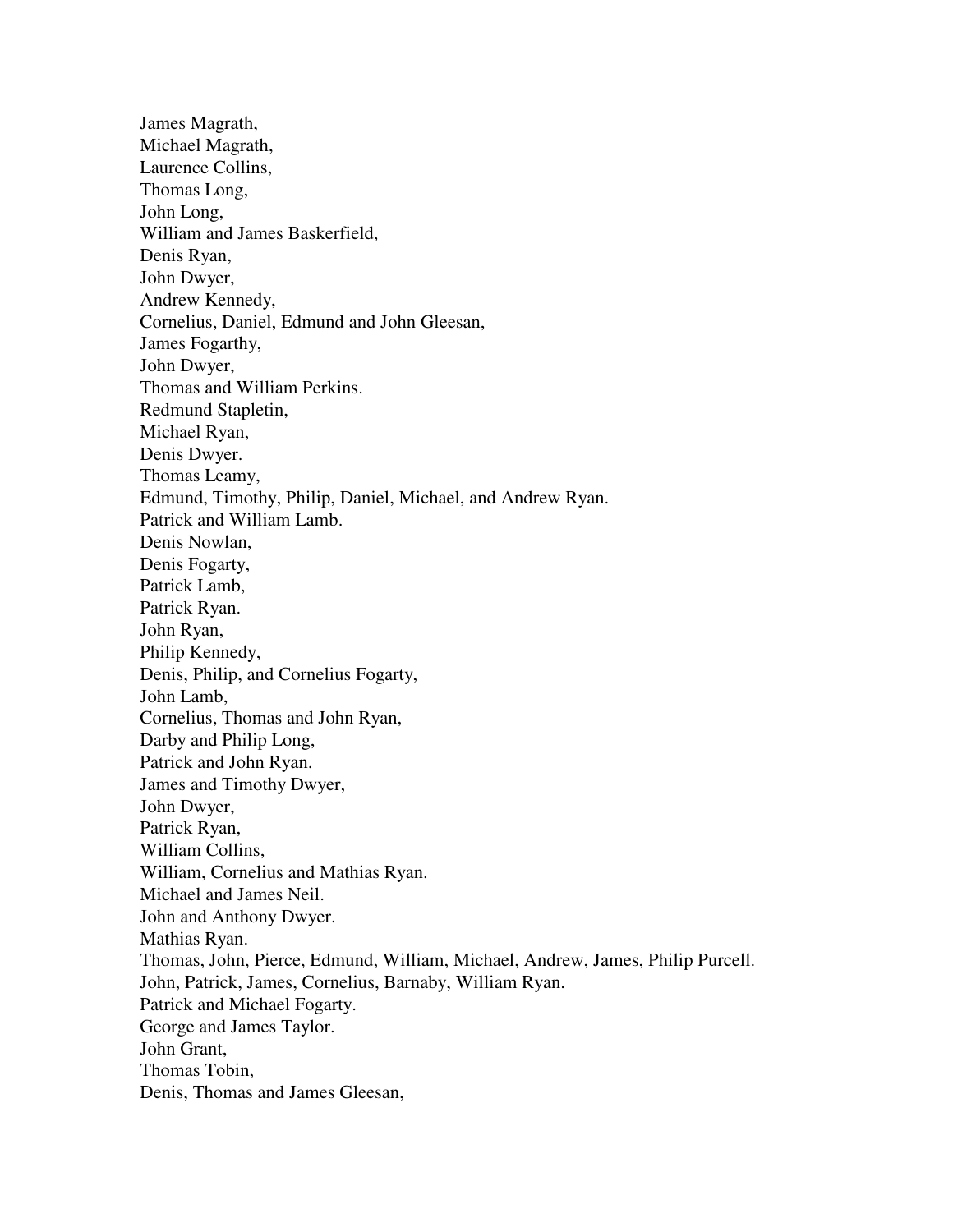### Patrick Ryan.

#### Clonmel Advertiser 23-11-1835

On Sunday evening last, as a respectable farmer, named McGrath, from the neighbourhood of Lisronagh, was on his return from this town, in the company of some labourers, whom he had hired to dig potatoes, a dispute arose, when one of them hit him a violent blow of a spade, which fractured his skull. The wretch, when arrested on the following day by the police, emphatically expressed his regret at not having deprived his victim of life on the spot.

## $23<sup>rd</sup>$  June 1849 From the Tipperary Vindicator.

Toomevara-The condition of the wretched people of this ruined village continues as deplorable as ever. We do not know what movement the Board of Guardians has made in their regard; but we have heard that a person of the name of Wlson, who has been stopping at Toomevara, at Donohue the Bailiffs house for the last few weeks, and who is said to be an agent on the Massey Dawson estates, besought the Rev. Mr. Meagher, P.P. to advise the people to leave the village and proceed to the workhouse. On Sunday, Rev. Meagher did request the people to proceed to the workhouse, but the fact is, that that establishment contains, by some hundreds, more inmates than the sealed order of the commissioners permits; and we do think that the best thing that could be done for the miserable poor of that most wretched district is to procure house accommodation for them forthwith, as in the event of a change in the weather it is impossible to say what may become of them. They are all congregated in squalid huts near the chapel walls, some of them have got into the graveyards adjoining, where they have endeavoured to make huts for themselves also, but their condition in the churchyards can better be imagined than described; it is enough to state that nothing can possibly be more afflicting in every sense of the word.

#### FROM HANSARDS PARLIAMENTARY DEBATES. JUNE 1849

Mr. Scully rose to put a question to the right hon. Baronet the Chief Secretary for Ireland with regard to the evictions that had recently taken place at Toomevara, where a most heartrending scene took place, 600 individuals having been dispossessed of their homes, in the midst of a dreadful storm of wind and rain. He had received accounts of this lamentable affair from an eye-witness, which fully bore out all that had appeared in the newspapers. He understood that the gentleman on whose estate these evictions had occurred, was a clergyman in the English Church, but who resided partly in England and partly in Ireland. He wished to ask the right hon. Gentleman the Chief Secretary for Ireland, as one of the Poor Law Commissioners for Ireland, whether the board of guardians in the Nenagh union, in which these evictions had occurred, had made any provision for this large and numerous body of poor wretched individuals, and whether they had taken any steps to provide them with shelter, for he had since been informed that hundreds of them subsequently died on the high roads, in ditches, under trees, or wherever they could find shelter. Such a state of things surely ought not to continue in a Christian country. He was the more anxious to put the question he had done, because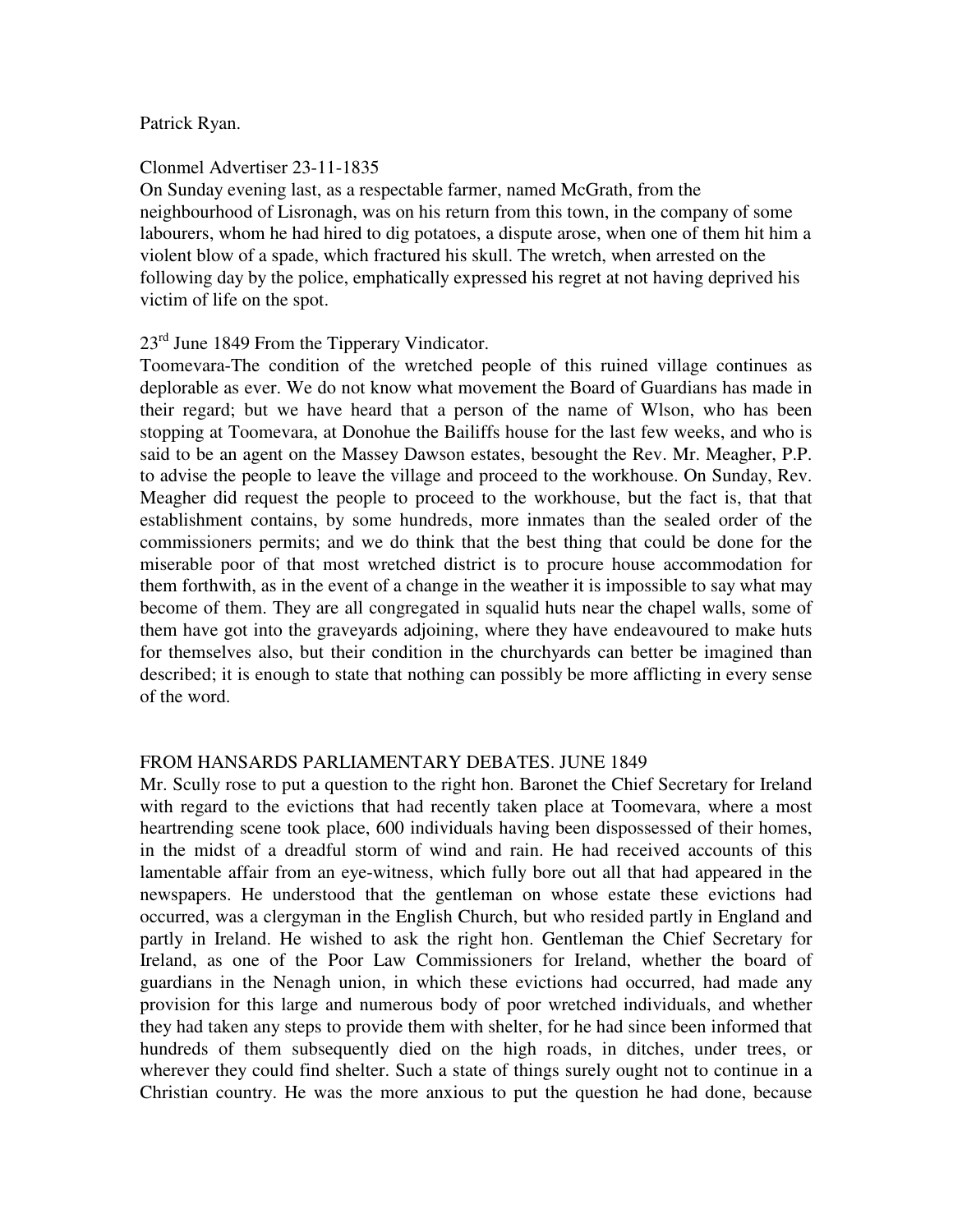some time ago there was a memorial, very numerously signed by the ratepayers in the Nenagh union, forwarded to the Poor Law Commissioners in Dublin, complaining that the guardians of the union had refused to give outdoor relief, and that in consequence the workhouse had become so crowded that upwards of 1,000 persons died in about four months.

Mr. Drummond said, before that question was answered, he wished to ask a question of the hon. Gentleman the Member for Tipperary. A very strong attack had been made upon a gentleman with whom he (Mr. Drummond) had the honour to be acquainted, and he thought that an attack of this kind, founded on newspaper statements—(Mr. Scully: It is a private communication.) Well, it is the same thing. An attack of this kind ought not to be made upon an absent gentleman without giving him an opportunity to instruct some one as to his defence; and he said so the more confidently because they knew, from what the noble Lord at the head of the Government had recently stated, that they could not take all communications that came from Ireland without abatement.

Sir W. Sommeville said, he had received no official information on the subject. If he understood the statement of his hon. Friend alright, it was that the board of guardians of the Nenagh union had failed to provide for those who were evicted under the provisions of the Act of last Session. In that case the guardians of the union and not the Poor Law Commissioners were the responsible parties. With regard to the memorial referred to by his hon. Friend, having had no notice of the question, he could not give an answer respecting it.

Mr. J. O'Connell said, there was a more important question behind the present, which it would be well if the House would address itself to, and that was, whether they ought not to interfere and put a stop to the fearful system of evictions which was now going on in Ireland. An excellent Act had been passed at the end of last Session, which provided that before parties were evicted notice should be given to the relieving officer; but it was very evident, from the deaths which had occurred in consequence of these evictions, that that Act had never been brought into operation. Doubts had been attempted to be cast upon some of the accessories of these scenes, but there could be no doubt of the atrocities themselves. He held in his hand an account of some other evictions at Kilnafinch, in the same county. He trusted the Government would inquire into these facts; and if the Irish Members were, as it was said, continually misrepresenting—continually asseverating things that did not exist—let that be proved. He, for one, should be very happy to learn that these atrocities had not been committed.

#### 24-1-1846 Probably from a Clonmel Paper.

On the night of Sunday last a most atrocious, wanton, and diabolical murder was perpetrated in the vicinity of Woodroffe, in this County. The victim was a man of the name of Patrick Crotty. He was a servant to a man named Thomas Fennessy, and was shot through the left side of his chest, the ball coming out through his hip. The body was discovered in Hennessy's yard. An inquest was held on Monday before Mr. William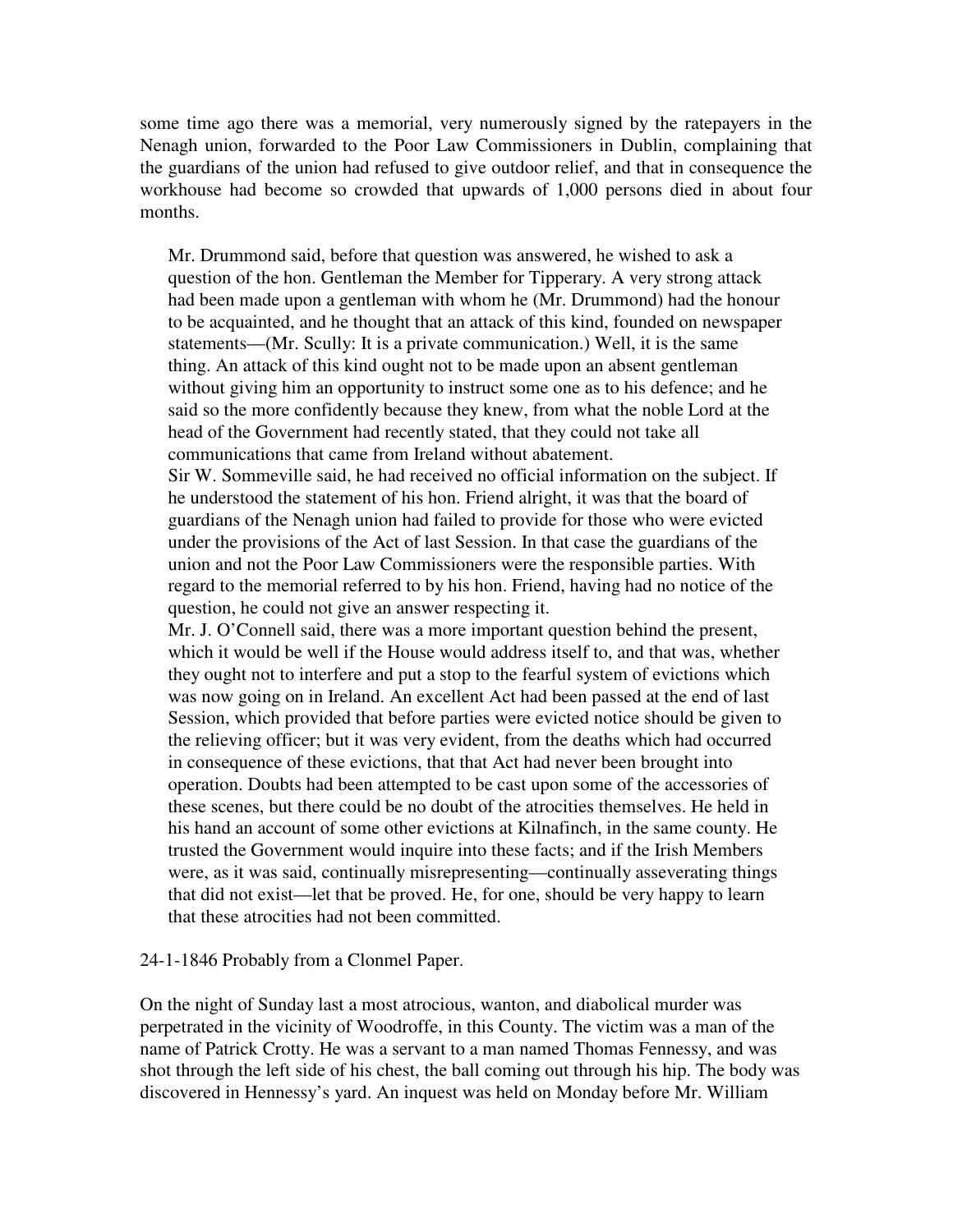Ryan, Coroner, assisted by Mr. Samuel Perry, justice of the peace, Captain Plunkett, county inspector, and Mr. C. Brew, sub inspector of the district. After a minutes investigation a verdict of "Wilful Murder" against some person or persons unknown was returned. We understand two persons have been committed, charged with the perpetration of this heinous crime. Lest the ends of justice may be frustrated in any sense, we decline for the present entering into a more lengthened detail upon the painful subject.

24-1-1919 The Times.

Unemployment in Ireland.

To the Editor of the Times.

Sir-I think the English taxpayers might like to know how their money is administered in Ireland. There is a so-called "out of employment" donation, oresumaby for people unemployed by the cessation of the war. Here in Nenagh, Co. Tipperary, there are no unemployed, yet within the last fortnight, £3000 of public money has been paid to farmers, millers, carpenters, masons, labourers, and their wives, and to all sorts and conditions of domestic servants. The unfortunate taxpayer and landowner can get no service, servants and labourers preferring to draw 28s (could be 29s, copy hard to read) a week and no work, to the maximum 26s a week and work, fixed by the government. I saw on Friday last hundreds of well dressed men drawing this money, and was greatly inconvenienced, when driving home, by the recipients in horse and donkey carts who had "drunk luck" rather freely to their unemployment donation. Apparently this money can be obtained by just signing a filled insurance card; consequently many frauds are perpetrated, and not a responsible person looks into the matter. I can get neither mason or carpenter. The irony of the misadministeration is that the majority of people drawing the donation are Sinn Feiners. The Government has indeed put a premium on dishonesty, laziness, and thriftlessness.

Yours Truly.

Curraghbawn, Nenagh. Jan 20<sup>th</sup>. B.F.KOE

24-3-1883

Mansion House Evicted Tenants Fund.

A meeting of the above was held on Thursday, Alfred Webb, T.C. was in the chair.

The following grants were made to evicted tenants;---

Mrs Byrne, Raheenduff, Attanagh, Queen's County, 7 in family, and Michael Brannigan, same place, 10 in family, both on the estate of J. Cornwell Brady, of Myshall, Co. Carlow.

Denis Mulligan, Kilrea, Co. Longford, 4 in family, evicted by Henry Dopping, Kilrea, Co. Longford.

Patrick Cormac, Lissoy, Tobberclair, 9 in family, Landlord James Groarke, Streamstown. Timothy Dwyer, Holyford, Co. Tipperary, 6 in family and Francis Ryan, same place, 6 in family, evicted by Thomas Dowling, Rathgar, Dublin.

Hugh Donohoe, Larkfield, Dring, 6 in family, Landlord, Colonel Hippenstal, Dring, Co. Longford.

Daniel Ryan, 9 in family, Denis Fahey, 8 in family, William Rankins, 3 in family, Ml. Riordan, 4 in family, Labourers to Patrick Walsh, Cappamore, Landlord, Walter M. O'Grady, Doon. Amount voted to defray costs in connection with evicted tenants hut, Rhode, Kings County. Mrs John Dalton, Edward Godsell, Patrick Dalton, Thos. Williams, and Mrs Mary Hourigan, evicted by Capt. Creagh, Aylesbury Road, Dublin.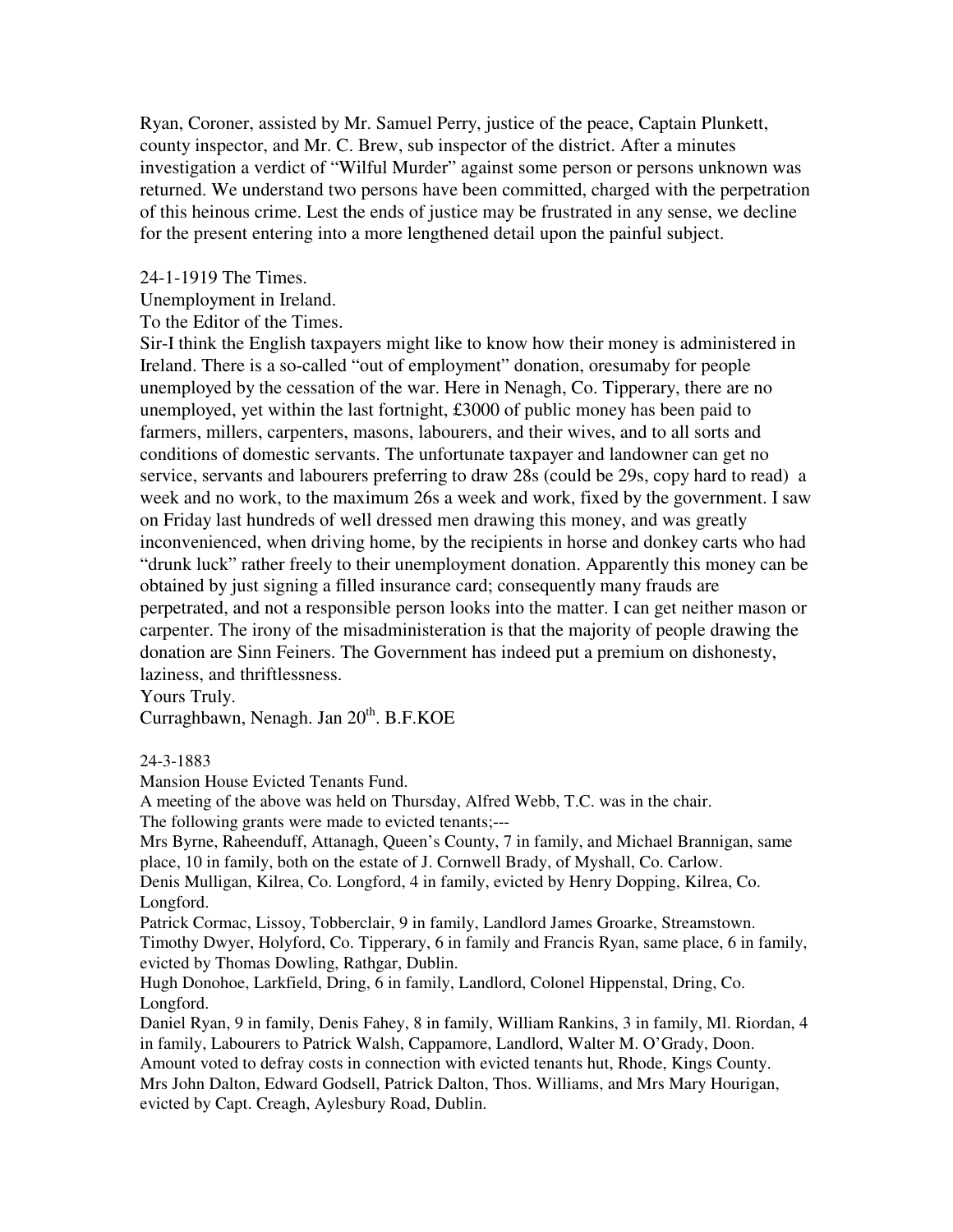Denis Gleeson, Glounaglough, Coachford, 8 in family, Landlord Mrs. J. Harding, Myrtle Hill House, County Cork.

John Dineen, Wamerslane, Bandon, 2 in family, Landlord, U.B. Scally, Kilbrittain, Bandon. James Kadogur,?, Ballyemly, Douglas, 9 in family, Landlord, W.R.Atkin, Yarmouth.

Denis Murphy, Curraclough, Lisarda, 9 in family, Landlord, Sir Augustus Warren, Warrenscourt, Co. Cork.

P. Guinee, Timothy Guinee, Johanna Connor, Michael Connell, Margaret Collins, and Johanna Roach, on the estate of the Rev. Archdeacon Bland.

### 24-4-1867 From the Times.

A letter from Nenagh states that:-

"A party of eight Fenian prisoners arrived here from Thurles and were lodged in the county gaol to await their trial at the commission. The following are the names of those committed today:-William Dwyer, of Mealiffe, Labourer; Edward Dwyer, of Mealiffe, Labourer; Michael Carroll, Drombane, Labourer; John Hayes, Drombane, Labourer; D. Ryan, Drombane, Labourer; William Long, Drombane, Labourer. Patrick Fahy, Drombane, Labourer. And Denis Mullen, Roskeen, Labourer. The prisoners are all fine, healthy looking and athletic young men of the more respectable labouring class. The first six named stand charged "with having being of an armed party of Fenians who illegally marched and demanded arms for treasonable designs and purposes at Drombane, and other places in the said County on the  $5<sup>th</sup>$  March 1867; while the two last named (Fahy and Mullen) are charged with having been of an armed party of Fenians who demanded and took away arms from Gortkelly, burned Roskeen Police Barracks, and shot one Patrick Tracey on the night of the  $5<sup>th</sup>$  March 1867. There are now in this gaol charged with the crimes of high treason and treason felony, the large number of 45 prisoners, and it has become a matter of surprise that the Government has not yet issued a commission for either riding of the County of Tipperary for the trial of Fenian prisoners, as it is admitted on all sides that it would be injudicious to keep over such a large number of prisoners for trial at the next assizes in August or September.

## 24-7-1837-Tipperary Constitution.

At the Tipperary assizes on Tuesday, Patrick Carroll, William Carroll, Martin Shanahan, James Carroll, and Edward cane, were given in charge for the wilful murder of John Lanigan, at Fishmoyne, on the  $14<sup>th</sup>$  of Feb. last. Several witnesses were in this case examined for the crown, and the jury, after having retired for about a half an hour brought in a verdict of guilty against all prisoners but William Carroll, whom they acquitted. The four unfortunate men convicted were sentenced to be hanged.

James Cormick was given in charge for the wilful murder of Thomas Ryan at Lagginstown, in Dec. last. The jury retired about 2 O'Clock, and at 5'15 returned a verdict of gulity. The Chief Justice passed an awful sentence of the law, but did not name the day of execution.

Denis Hogan was indicted for robbing the dwelling house of Mr. Thomas Brereton, at Rathurles, on the  $10<sup>th</sup>$  of Feb. last, and putting John Brereton in fear. Guilty, to be transported.

At the same assizes, on Wed. a man named Peters was found guilty of the murderous attack on Major Lidwell.